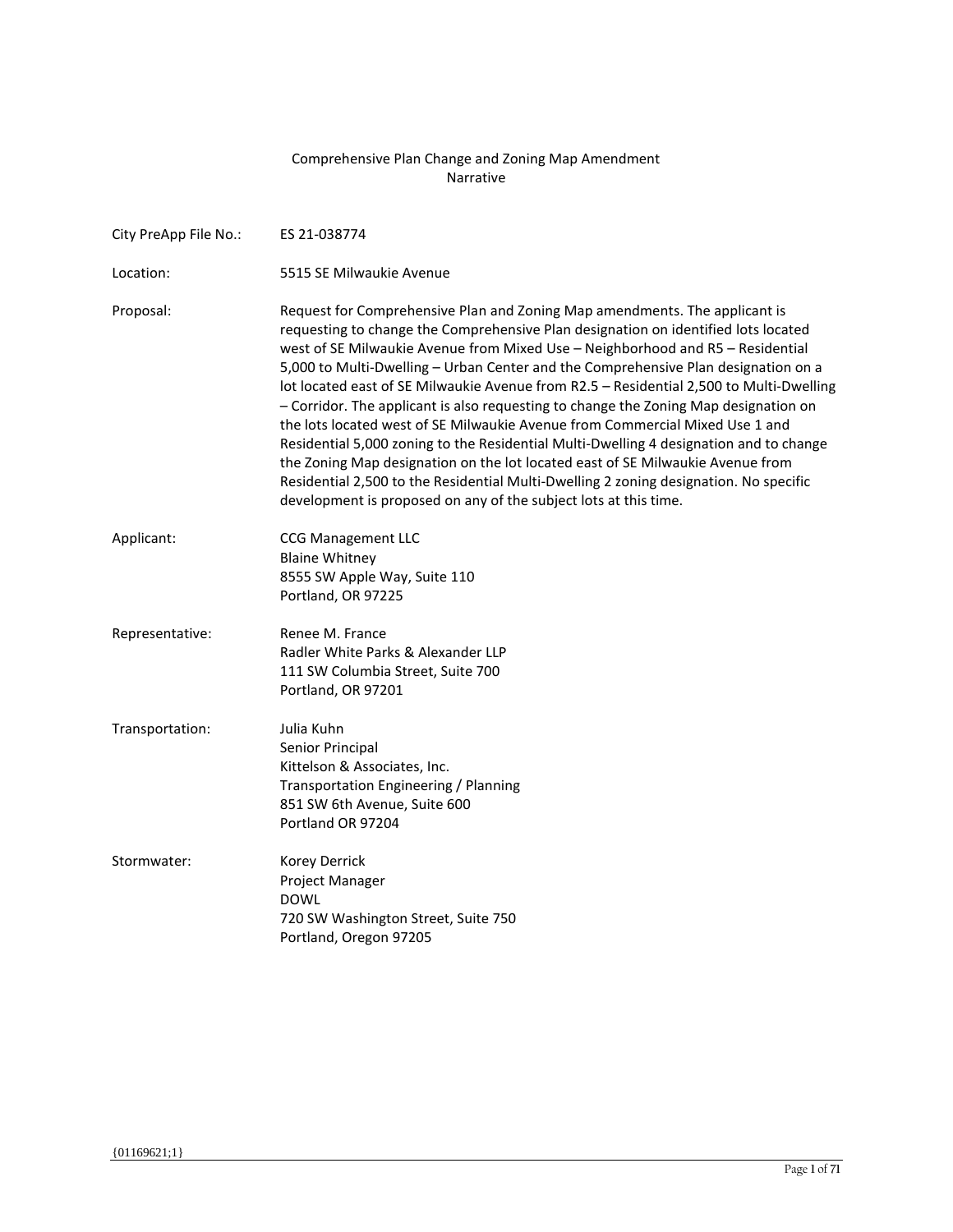### **Introduction**

The applicant is requesting a concurrent Comprehensive Plan amendment and zone change to change the Comprehensive Plan and zoning designation of the lots identified in the Zoning Study attached as Exhibit A (collectively the "Properties"). The request includes changing the Comprehensive Plan and zoning designations on six lots located west of SE Milwaukie Avenue (collectively the "West Property"). Three of the lots that make-up the West Property currently have a Mixed Use – Neighborhood (MU-N) Comprehensive Plan designation and are zoned Commercial Mixed-Use 1 (CM1).<sup>1</sup> The CM1 zoned lots include the Design Overlay zone (d) and there are areas of River Environmental (e), River General (g\*) overlays near the northwest corner of those lots. The remaining three lots of the West Property have an R5-Residential 5,000 (R5) Comprehensive Plan and zoning designation.<sup>2</sup> The R5 zoned lots also have e,  $g^*$  and Constrained Sites (z) overlays. The proposed amendment would apply the Multi-Dwelling – Urban Center (MD-U) Comprehensive Plan designation and the Residential Multi-Dwelling 4 (RM4) to the West Property so that the zoning on the West Property is consistent with the properties RM4 to the north along Milwaukie Avenue. The proposed consistency in zoning along that stretch of SE Milwaukie Avenue would 1) facilitate the development of a coherently designed residential community and streetscape on the west side of SE Milwaukie Avenue governed by a singular zone instead of three different zones with different development standards; 2) increase the available housing density in an area where housing is needed across income levels; and 3) consolidate development on the upland portions of the West Property to avoid greenway resources in the area currently zoned R5. The requested zoning consistency would reduce development costs, enhance community design, protect resources, and make the future development project more financially feasible to deliver housing units across income levels. The applicant is not proposing changes to the overlay zones.<sup>3</sup>

The request also includes changing the Comprehensive Plan and zoning designation of a single lot located east of SE Milwaukie Avenue on the northeast corner of SE Milwaukie Avenue and SE Ellis Street (the "East Property"). 4 The East Property currently has a R2.5 – Residential 2,500 Comprehensive Plan and zoning designation. The proposed amendments would apply the Multi-Dwelling – Corridor (MD-C) Comprehensive Plan designation and the Residential Multi-Dwelling 2 (RM2) zone to the East Property. Consistent with other RM2 zones in the immediate vicinity of the East Property the applicant expects the d overlay zone to be added to the East Property through this rezone process. The RM2 zone is consistent with other nodes of RM2 zoning on the east side of SE Milwaukie Avenue and is an appropriate zone for the East Property given its size and location. The RM2 zone would allow increased residential density where housing is needed along the Milwaukie Avenue corridor, but development standards for the RM2 zone ensure that future development would be compatible with the surrounding single family residential uses and the other RM2 zoned properties in the surrounding area.

### **33.810.050 Comprehensive Plan Amendment Approval Criteria**

- *A. Quasi-Judicial. Amendments to the Comprehensive Plan Map that are quasi-judicial will be approved if the review body finds that the applicant has shown that all of the following criteria are met:*
- *1. The requested designation for the site has been evaluated against relevant Comprehensive Plan policies and on balance has been found to be equally or more supportive of the Comprehensive Plan as a whole than the old designation;*

<sup>1</sup> Property IDs R122533, R122534, and R122535.

<sup>2</sup> Property IDs R122531, R122537, and R122538.

<sup>&</sup>lt;sup>3</sup> While not specifically proposing changes to the overlay zones, the z overlay only applies to single family residential zones. Therefore, if the requested zone change to RM4 is approved, the z overlay would no longer apply to the any portion of the West Property.

<sup>4</sup> Property ID R218476.

 ${01169621;1}$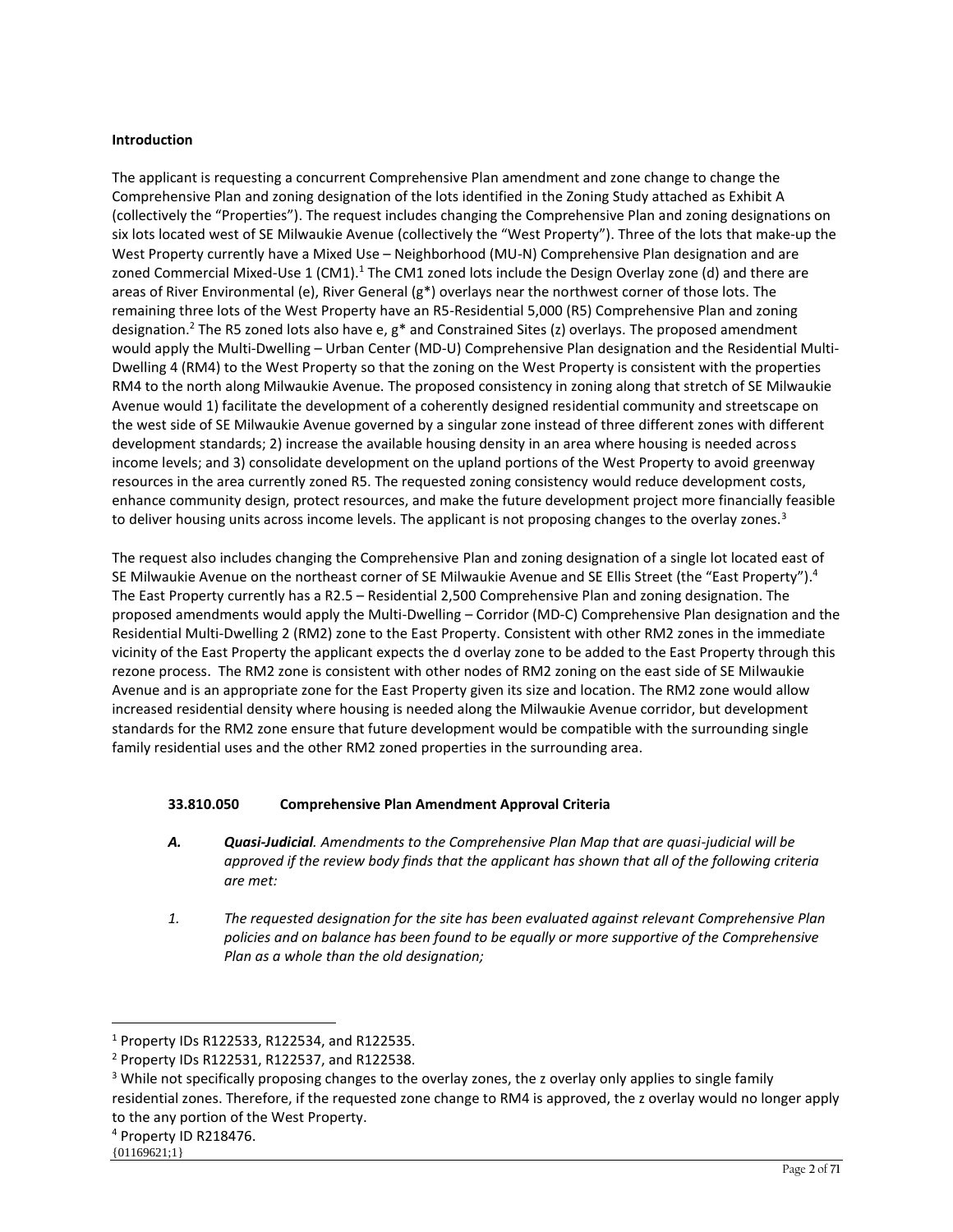As described above, the applicant is requesting a quasi-judicial amendment to the Comprehensive Plan Map to apply the MD-U Comprehensive Plan designation to the West Property. The description of the MD-U land use designation in the Comprehensive Plan provides:

[t]his designation is intended for the Central City, Gateway Regional Center, Town Centers, and transit station areas where a residential focus is desired and urban public services including access to high-capacity transit, very frequent bus service, or streetcar service are available or planned. This designation is intended to allow high-density multi-dwelling structures at an urban scale. Maximum density is based on a floor-area-ratio, not on a unit-per-square-foot basis. Minimum density is 43 units an acre. The corresponding zones are RM3 and RM4. This designation is accompanied by the Design overlay zone.

The current Comprehensive Plan designation for the portion of the West Property zoned CM1 is MU-N. The description of the MU-N land use designation in the Comprehensive Plan provides:

[t]his designation promotes mixed-use development in neighborhood centers and along neighborhood corridors to preserve or cultivate locally serving commercial areas with a storefront character. This designation is intended for areas where urban public services, generally including complete local street networks and access to frequent transit, are available or planned, and development constraints do not exist. Areas within this designation are generally pedestrian-oriented and are predominantly built at low- to mid-rise scale, often with buildings close to and oriented towards the sidewalk. The corresponding zones are Commercial Mixed Use 1 (CM1), Commercial Mixed Use 2 (CM2), and Commercial Employment (CE).

The current Comprehensive Plan designation for the portion of the West Property zoned R5 is R5. The description of the R5 land use designation in the Comprehensive Plan provides:

[t]his designation is Portland's most common pattern of single-dwelling development, particularly in the city's inner neighborhoods. It is intended for areas where urban public services, generally including complete local street networks and access to frequent transit, are available or planned. Areas within this designation generally have few or very minor development constraints. Single-dwelling residential will be the primary use. The maximum density is generally 8.7 units per acre. The corresponding zone is R5.

The applicant is also requesting to apply the MD-C Comprehensive Plan designation to the East Property. The description of the MD-C land use designation in the Comprehensive Plan provides:

[t]his designation allows medium-scale multi-dwelling development. The scale of development is intended to accommodate transit-supportive densities while providing transitions to nearby single-dwelling residential. The designation is intended for areas near, in, and along centers, civic and neighborhood corridors, and transit station areas, where urban public services, generally including complete local street networks and access to frequent transit, are available or planned. Areas within this designation generally do not have development constraints. Maximum density is based on a floor area ratio, not on a units-per-square-foot basis. Minimum density is 30 units per acre. The corresponding zone is RM2.

The current Comprehensive Plan designation for the East Property is R2.5. The description of the R2.5 land use designation in the Comprehensive Plan provides:

[t]his designation allows a mix of housing types that are single-dwelling in character. This designation is intended for areas near, in, and along centers and corridors, near transit station areas, where urban public services, generally including complete local street networks and access to frequent transit, are available or planned. Areas within this designation generally do not have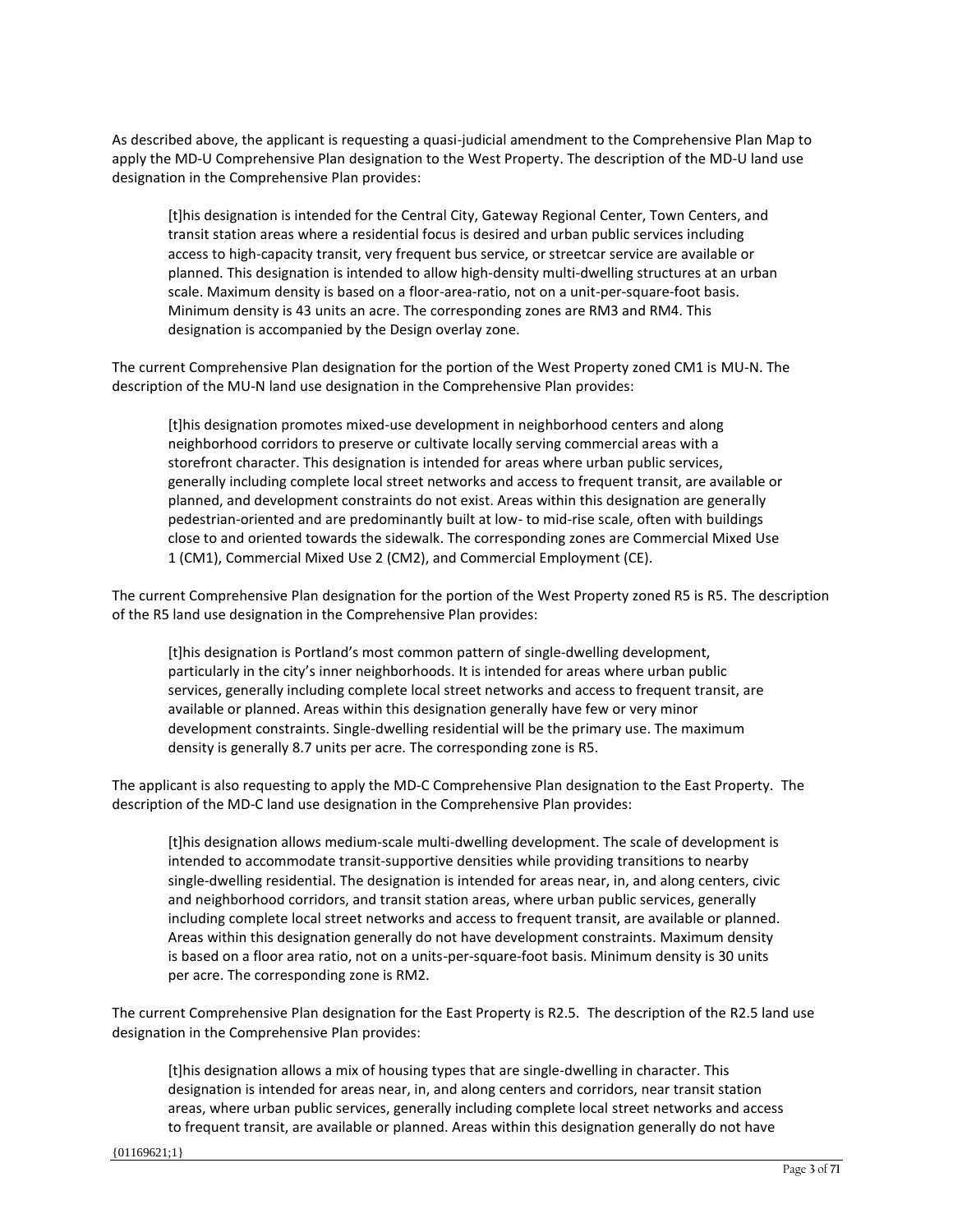development constraints. This designation often serves as a transition between mixed use or multi-dwelling designations and lower density single dwelling designations. The maximum density is generally 17.4 units per acre. The corresponding zone is R2.5.

This approval criterion requires evaluation against relevant Portland 2035 Comprehensive Plan ("Comprehensive Plan") policies in Chapters 1 through 10 (as also required by Policy 1.10), which in turn also requires consistency with Metro's Urban Growth Management Functional Plan (per PDX Policy 1.11), encompassing Metro Titles 1 through 14, and the Statewide Planning Goals.

The analysis following addresses this criterion's requirement to require evaluation against the relevant Comprehensive Plan policies in Chapters 1 through 10<sup>5</sup>, including addressing Metro policy and Statewide Planning Goals. Findings are provided under each applicable Policy.

The findings below, addressing the relevant Comprehensive Plan Goals and Policies, show that the requested MD-U and MD-C designations would, on balance, be equally or more supportive of the Comprehensive Plan than the existing MU-N, R5, and R2.5 designations.

*Policy 1.10 Compliance with the Comprehensive Plan. Ensure that amendments to the Comprehensive Plan's elements, supporting documents, and implementation tools comply with the Comprehensive Plan. "Comply" means that amendments must be evaluated against the Comprehensive Plan's applicable goals and policies and on balance be equally or more supportive of the Comprehensive Plan as a whole than the existing language or designation.* 

> *1.10.c. Amendments to the Zoning Map are considered to be in compliance with the Comprehensive Plan if they are consistent with the Comprehensive Plan Map, the amendment is to a corresponding or allowed zone, and current public services are capable of supporting the uses allowed by the zone, or that public services can be made capable by the time the development is complete. See Policy 10.3 for additional guidance on Zoning Map amendments.*

This policy is implemented by approval criterion A.1 for Comprehensive Plan Map Amendments in PCC 33.810.050.A.1. The findings above and below analyze compliance with PCC 33.810.050.A.1. The findings demonstrating compliance with the approval criterion also demonstrate that the proposal is consistent with Policy 1.10. The zoning map amendment approval criteria consistent with Policy 1.10.c, including the public services requirements, are also addressed below.

The proposal is equally or more supportive of Policy 1.10.

# *Policy 1.11 Consistency with Metro Urban Growth Management Functional Plan and Urban Growth Boundary.*

Consistency with the relevant titles of Metro's Urban Growth Management Functional Plan (the "Functional Plan") are addressed below. For the reasons set forth below, the proposal is consistent with the Functional Plan and is equally or more supportive of Policy 1.11.

### *Metro Chapter 3.07 Urban Growth Management Functional Plan The full text of the Urban Growth Management Functional Plan is summarized by its requirements, updated June 2013:*

<sup>{01169621;1}</sup> <sup>5</sup> There are approximately 633 Policies in the Comprehensive Plan. Not all policies are specifically addressed or need to be. Policies not specifically addressed have been evaluated and deemed not applicable or not relevant.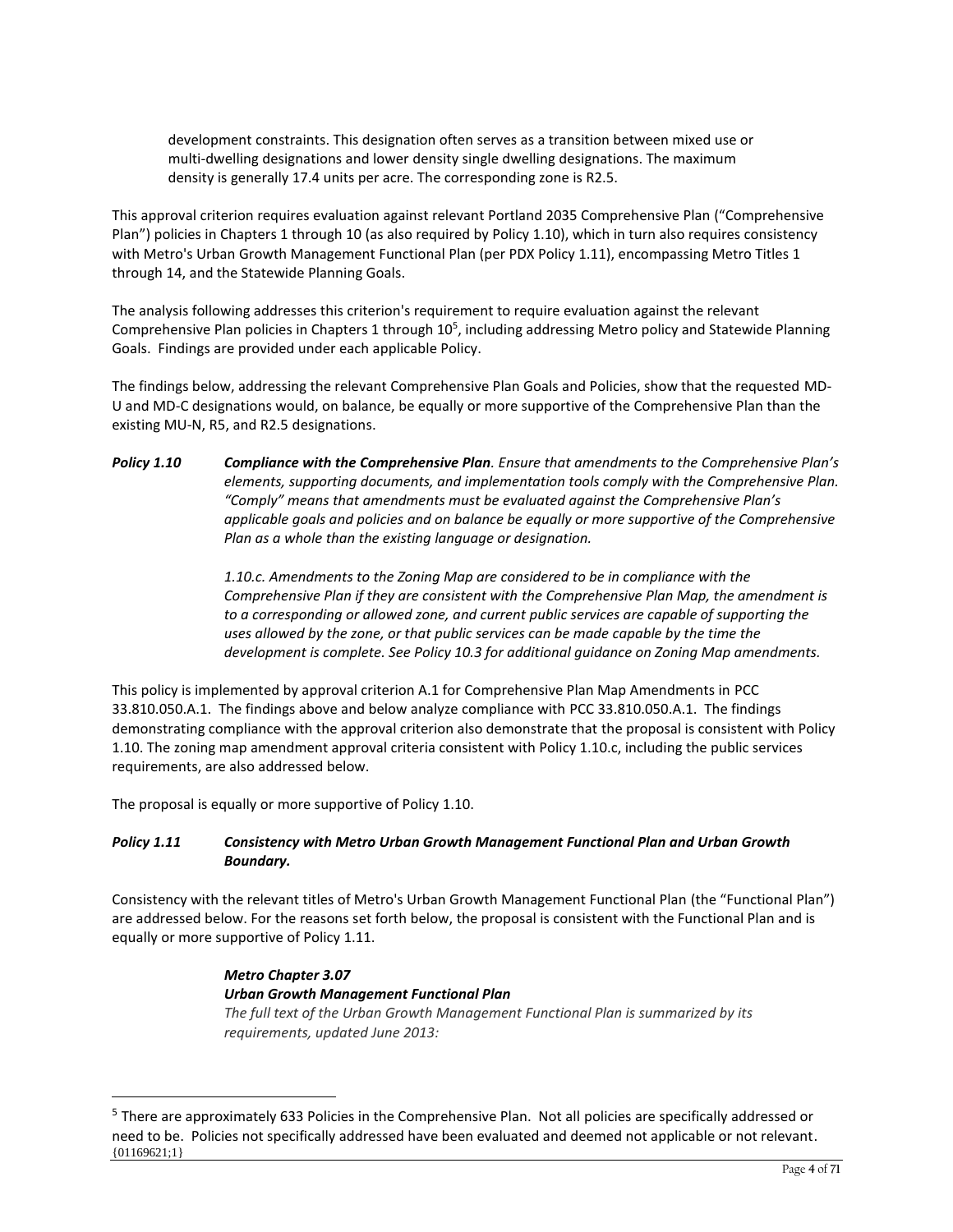*Title 1 (Sections 3.07.110 – 3.07.120) – Housing Capacity accomplishes the policies of the Regional Framework Plan by requiring each city and county to maintain or increase its housing capacity except as provided in section 3.07.12. The Regional Framework Plan calls for a compact urban form and a "fair share" approach to meeting regional housing needs.*

At this time, there is no development proposed on the Properties. However, the proposed MD-U and MD-C Comprehensive Plan designations and corresponding RM4 and RM2 zones proposed for the West Property and East Property respectively, would increase the housing capacity on the identified lots, thereby increasing the overall housing capacity of the City. As noted, the West Property is currently comprised of a mixed-use commercial zone, where multi-family residential development is allowed but at a lower density, and a single-family residential zone. The East Property is also currently comprised of a single-family residential zone. The proposed RM4 zone on the West Property would create the opportunity for a far more coherent and efficient multi-family residential development in conjunction with the area to the north already zoned RM4. This consistency in zoning would allow a level of residential density and efficiency on the site that is consistent with the Title 1 policy of maintaining or increasing housing capacity that also avoids or minimizes impacts on the resources and functional values in the River overlay areas on the western portions of the site. Similarly, the RM2 designation proposed for the East Property would allow a density of residential development that is consistent with the Title 1 policy, but that remains consistent with existing multi-family residential nodes east of SE Milwaukie Avenue and limits impacts on surrounding single family development.

For the reasons set forth above, the proposal is consistent with and furthers the goals of Title 1 by increasing the residential development capacity of a site within the Urban Growth Boundary and implementing multi-family designation consistent with the compact urban form.

The proposal is consistent with Metro Title 1.

*Title 2 (Sections 3.07.210 – 3.07.220) – Regional Parking Policy is repealed.*

*Title 3 (Sections 3.07.310 – 3.07.360) – Water Quality and Flood Management protects beneficial water uses and functions and values of resources within Water Quality and Flood Management Areas by limiting or mitigating impacts from development activities and protecting life and property from dangers associated with flooding.*

As required by Title 3, the City has adopted regulations that apply to development within the FEMA Special Flood Hazard Area. The Properties are not located within the Special Flood Hazard Area. Therefore, the proposed Comprehensive Plan amendments are consistent with the flood management requirements of Title 3. The proposed amendments are also consistent with the Title 3 water quality provisions. As discussed in detail below, the western portion of the West Property includes general and environmental River overlays that are not proposed to be removed or changed. Therefore, future development on the West Property is expected to be concentrated on the eastern, upland portion of the site outside of the more steeply sloped overlay areas, thus providing water quality benefits for the Willamette River and habitat areas to the west. To the extent future development were proposed within the River overlay areas, the proposed development would be required to meet objective standards or obtain approval through River Review which is in turn consistent with Title 3 and resource and habitat protection and mitigation policies. Finally, upon redevelopment, stormwater management on the Properties would be required to meet the BES Stormwater Management Manual.

The proposal is consistent with Title 3.

*Title 4 (Sections 3.07.410 – 3.07.450) – Industrial and Other Employment Areas provides and protects a supply of sites for employment by limiting types and scale of non-industrial uses in regionally significant industrial areas, industrial and employment areas. It also provides benefits of "clustering" to industries that operate more*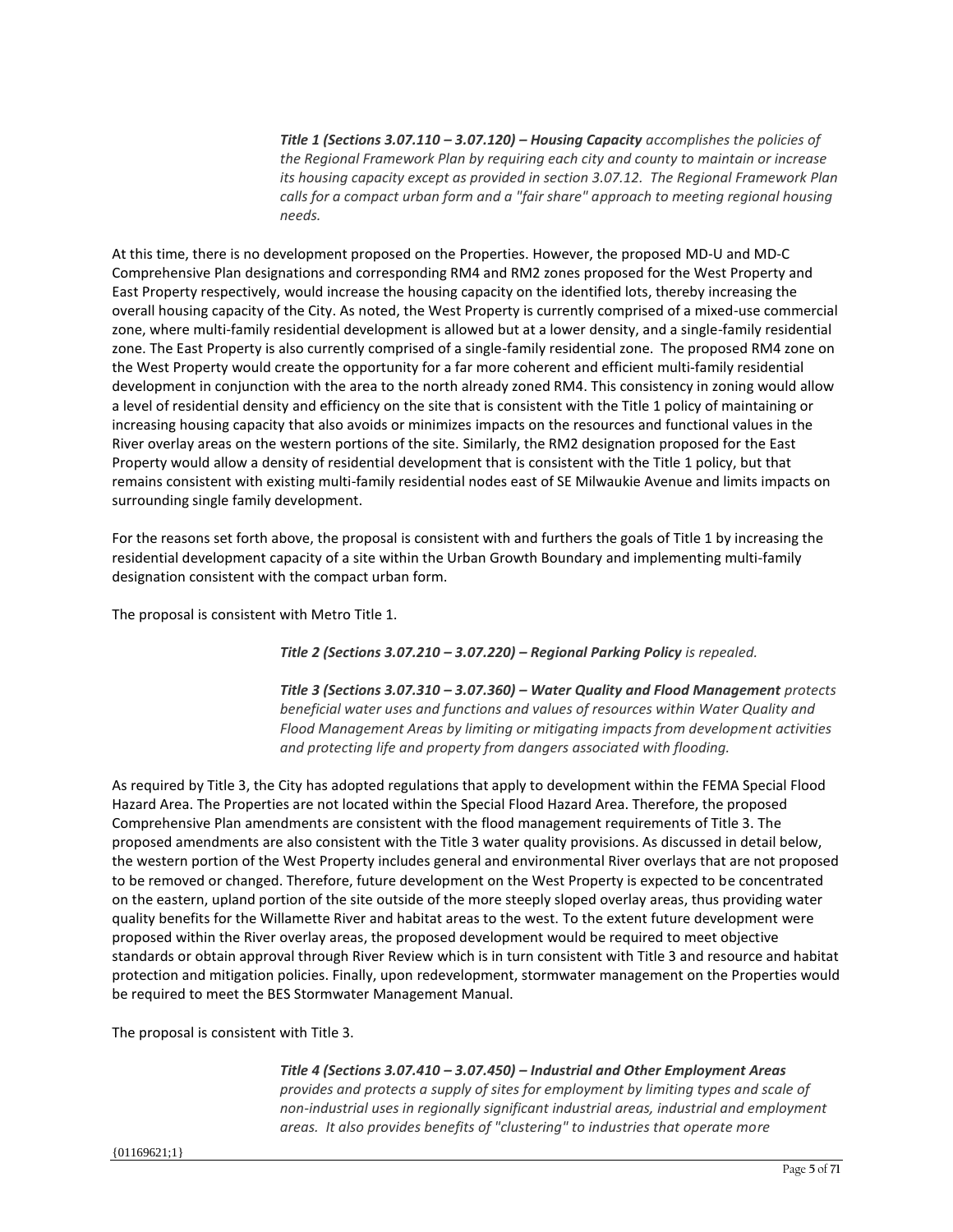*productively and efficiently when in proximity to each other. It also protects the capacity and efficiency of the transportation system for movement of goods and services. It also encourages other types of employment in centers, corridors, station communities and main Streets.*

Neither the current Comprehensive Plan designations nor the proposed designations are industrial designations. While the majority of the Properties are already residentially zoned, the portion of the West Property zoned CM1 has a commercial mixed-use Comprehensive Plan designation and zone that allows for commercial uses. However, the Properties are not identified as industrial or employment areas on the Metro's Title 4 Industrial and Other Employment Areas Map. Therefore, Title 4 is not applicable to this request.

Because the Proposal does not impact Title 4 industrial or employment lands, the proposal is consistent with Title 4.

*Title 5 (Sections 3.07.510 – 3.07.540) - Neighbor Cities and Rural Reserves is repealed.*

*Title 6 (Sections 3.07.610 – 3.07.650) – Centers, Corridors, Station Communities and Main Streets calls for enhancements of the identified areas as principal centers of urban life via actions and investments by cities and counties, complemented by regional investments.*

The Properties are not located within a designated area on Metro's Title 6, Centers, Corridors, Station Communities and Main Streets Adopted Boundaries Map. The Properties are located in close proximity to a designated station community northeast of the Properties along SE 17<sup>th</sup> Avenue at SE Holgate. Additionally, consistent with Title 6, the City has adopted additional centers and corridors throughout the city through Chapter 3 of the 2035 Comprehensive Plan. SE Milwaukie Avenue is identified as a Neighborhood Corridor in the Comprehensive Plan. It connects the Central City center to the designated Sellwood/Moreland neighborhood center to the south. The higher density housing permitted in the proposed RM4 and RM2 zones is consistent with the goal of Title 6 to increase housing opportunities and activity along corridors and in close proximity to transit and city centers.

The proposal is consistent with Title 6.

*Title 7 (Sections 3.07.710 – 3.07.750) – Housing Choice implements policies of the Regional Framework Plan regarding establishment of voluntary affordable housing production goals to be adopted by local governments, and assistance from them on reports on progress toward increasing the affordable housing supply.*

Title 7 requires cities to ensure a diverse range of housing types and include actions and implementation measures in their comprehensive plans to increase the opportunities for new dispersed affordable housing and increase opportunities for households of all income levels to live in the jurisdiction. The City of Portland has complied with Title 7 through its 2035 Comprehensive Plan goals and policies addressed below. The City has also gone beyond the requirements of Title 7 by adopting Inclusionary Housing (IH) code provisions that are triggered by multi-family developments with 20 or more dwelling units. The proposal to turn the existing patchwork of commercial and single-family residential lots west of SE Milwaukie Avenue into a unified, higher density multifamily zone would facilitate design and development of a larger, coherent multi-family development that would trigger IH affordable housing criteria. Therefore, applying the requested MD-U Comprehensive Plan designation and RM4 zone to the West Property are actions entirely consistent with the requirements of Title 7. Similarly, the proposed RM2 zone on the East Property would enable development of a moderate density, multi-family residential building that is consistent with the Title 7 goal of increasing housing opportunities and providing a diverse range of housing types while limiting impacts on the surrounding established residential areas.

The proposal is consistent with Title 7.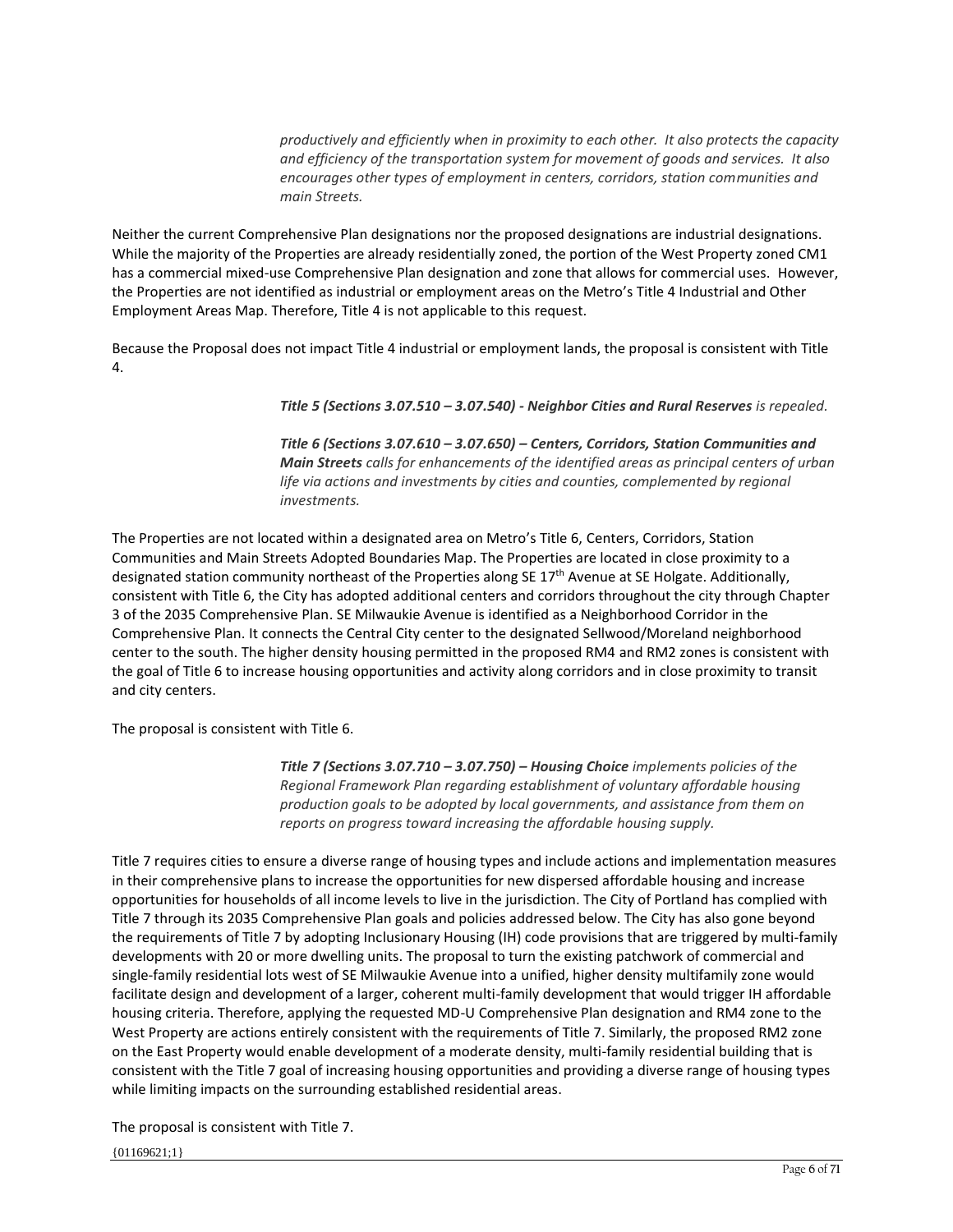*Title 8 (Sections 3.07.810 – 3.07.870) – Compliance Procedures ensures all cities and counties are fairly and equitably held to the same standards and that the Metro 2040 Growth Concept is implemented. It sets out compliance procedures and establishes a process for time extensions and exemptions to Metro Code requirements. It requires Metro's chief operating officer submit an annual compliance report: how cities and counties are complying with the Urban Growth Management Functional Plan's requirements in Metro Code Chapter 3.07, titles 1, 3, 4, 11 and 13; and how they are complying with the Regional Transportation Functional Plan's requirements Metro Code Chapter 3.08, titles 1-5.*

The City is currently in compliance with both the Urban Growth Management Functional Plan and the Regional Transportation Functional Plan. The City will remain in compliance with respect to approval this request in line with the procedures which allow this request.

The proposal is consistent with Title 8.

*Title 9 (Sections 3.07.910-3.07.920) – Performance Measures is repealed*

*Title 10 (Section 3.07.1010) – Definitions*

*Title 11 (Sections 3.07.1105 – 3.07.1140) – Planning for New Urban Areas guides planning of areas brought into the urban growth boundary for conversion from rural to urban use.*

The Properties are currently within the Urban Growth Boundary and are not considered new urban areas subject to Title 11.

The proposal is consistent with Title 11.

*Title 12 (Sections 3.07.1210 – 3.07.1240) – Protection of Residential Neighborhoods intends to protect existing residential neighborhoods from air and water pollution, noise and crime, and provides adequate levels of public services. Cities are allowed to permit limited retail and commercial opportunities in neighborhood centers, and must make parks and greenspaces available to neighborhood residents.* 

As noted above, the Properties are not located within either a Metro or City designated center. Therefore, the Title 12 provisions related to limiting the size of commercial uses in centers is not applicable to this request. The proposed Comprehensive Plan amendments and zone changes are consistent with the more broadly stated goal of protecting residential neighborhoods and providing adequate levels of service. As discussed in detail below, the proposed amendments satisfy the applicable zone change criteria at PCC 33.855.050.B related to adequate levels of public services. Additionally, development on the Properties under the proposed Comprehensive Plan and zoning designations would be required to meet development standards intended to protect adjacent residential uses and satisfy other code standards intended to protect the environment, such as the Stormwater Management Manual and other regulations that apply during building permit reviews.

Title 12 also requires the local government to make parks and greenspaces more accessible and to use land more efficiently. The Oaks Bottom Wildlife Refuge and associated trail are located west of the West Property. The proposed amendment would not impact the availability of the trail or open space to the surrounding neighborhood and would in fact, increase the number of residents with direct access to that natural area via the established trail system. The proposed amendments would also allow an appropriate level of residential density to be concentrated on the east side of the West Property to provide a greater buffer area between the development and the Oaks Bottom area.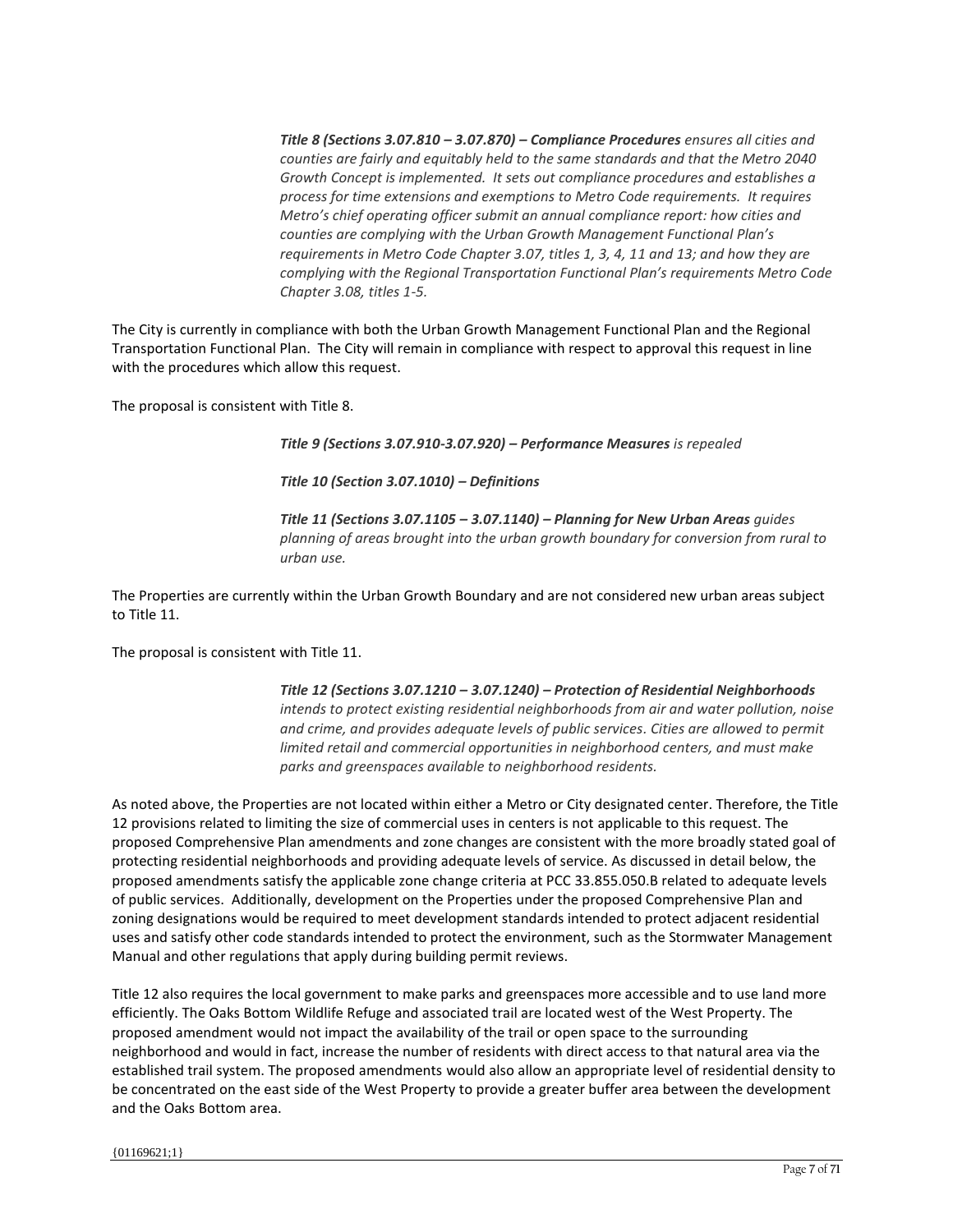The proposal is consistent with Title 12.

*Title 13 (Sections 3.07.1310 – 3.07.1370) – Nature in Neighborhoods conserves, protects and restores a continuous ecologically viable streamside corridor system integrated with upland wildlife habitat and the urban landscape.*

The stated purposes of Title 13 are to: (1) conserve, protect, and restore a continuous ecologically viable streamside corridor system, from the streams' headwaters to their confluence with other streams and rivers, and with their floodplains in a manner that is integrated with upland wildlife habitat and with the surrounding urban landscape; and (2) to control and prevent water pollution for the protection of the public health and safety, and to maintain and improve water quality throughout the region. To implement Tittle 13, Metro has adopted the Regionally Significant Fish and Wildlife Habitat Inventory Map (the "Metro Habitat Map") that maps and ranks both riparian habitat areas and upland habitat areas. The western portion of the West Property is included in the Metro Habitat Map and identified as a Class A upland wildlife habitat area. A strip of the West Property to the east of the Class A designation is identified as "areas where nearby activities have an impact on resources." The Metro Habitat Map also designates several bodies of water in the Oaks Bottom Wildlife Refuge located west of the West property as Class I riparian areas. However, there are no riparian areas located on the West Property. The East Property is not included in the habitat areas identified on the Metro Habitat Map.

Consistent with Title 13 implementation requirements, the City has adopted River overlay provisions that apply to the mapped riparian and upland habitat areas. Specifically, in this case, the western portion of the Western Property is mapped with both the River Environmental (e) overlay zone and the River General (g\*) overlay zone and there are a few areas towards the center of the West Property that have either the e or the g\* overlay. The eastern proportion of the West Property does not have a River overlay designation. The applicant is not proposing any changes to the River overlay designations or location on the West Property. Any future development on the Western Property proposed within the River overlay area must either satisfy standards or be approved through a River Review. Therefore, future development on the West Property would be oriented on the eastern portion of the Property either completely outside of the River overlay areas or with limited disturbance in the River overlay that either satisfies the objective standards or receives River Review approval. One of the primary benefits of the requested Comprehensive Plan amendment and zone change is to apply a Comprehensive Plan designation and zone to the Western Property that permits needed residential development outside of the habitat areas identified on the Metro Habitat Map and the corresponding City overlays, but at a density that is generally consistent with that allowed in the current zone across the entirety of the West Property.

Title 13 is also implemented by the City through the City's Title 11 tree preservation provisions and the BES Stormwater Management Manual (SWMM). Future development must comply with both Portland City Code Title 11 and the SWMM which would eliminate or reduce the detrimental impact of stormwater runoff from the West Property on mapped riparian areas to the west. A Drainage Report for the Properties is attached as Exhibit B and demonstrates the feasibility of future development compliance with the SWMM.

Application of the City's River overlay zones, tree preservation standards, and stormwater water regulations to future development ensures that the proposed Comprehensive Plan amendment is consistent with Title 13.

> *Title 14 (Sections 3.07.1405 –3.07.1465) – Urban Growth Boundary prescribes criteria and procedures for amendments to the urban growth boundary to provide a clear transition from rural to urban development, an adequate supply of urban land to accommodate long-term population and employment, and a compact urban form.*

The Properties are already in the Urban Growth Boundary.

**Summary**: As discussed above, the requested MD-U and MD-C designations on the Properties are consistent with the Functional Plan and future development under the proposed RM4 and RM2 zoning designations and would comply with other City regulations adopted in compliance with the Functional Plan. The proposal supports a tight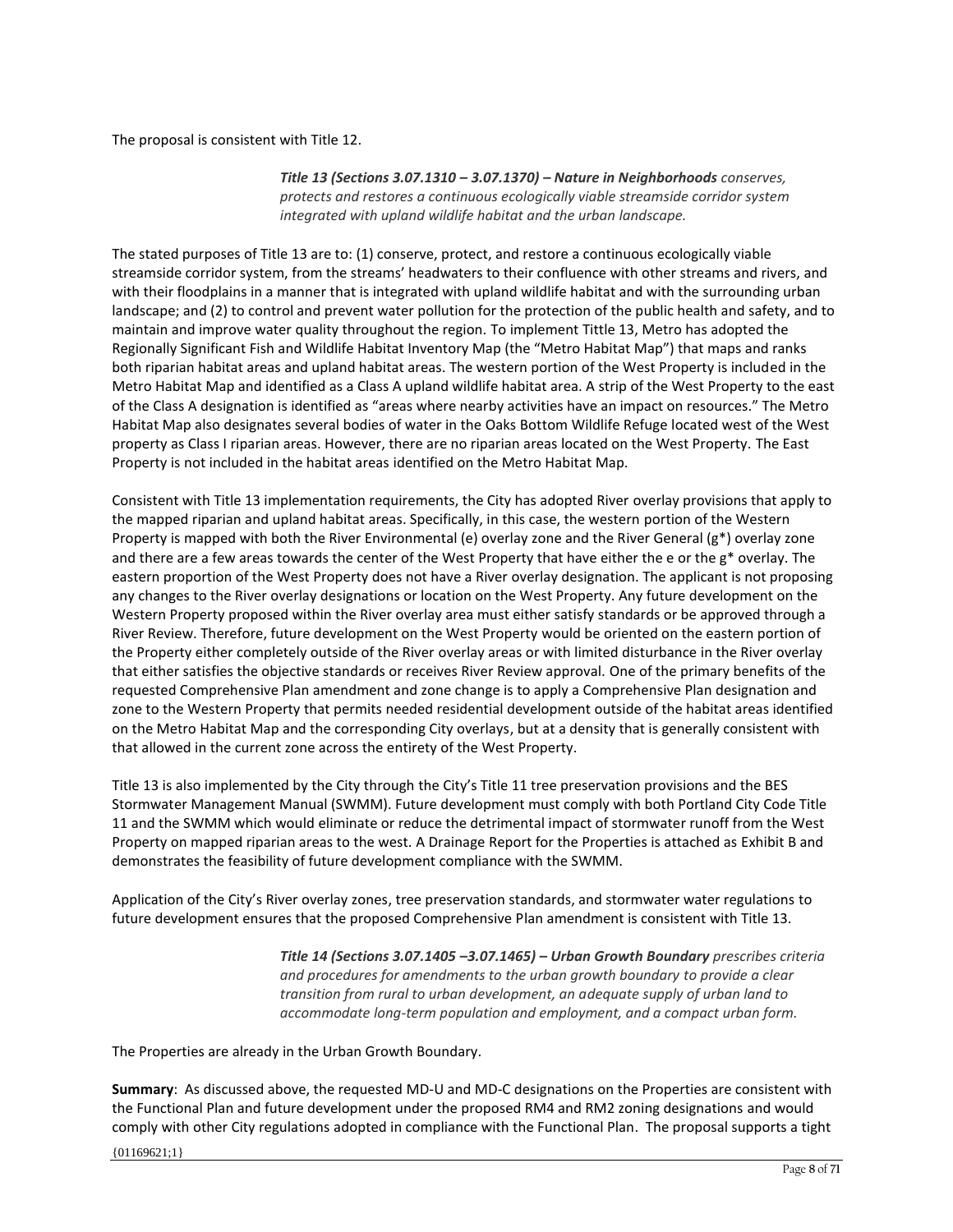Urban Growth Boundary by increasing the development capacity of underdeveloped and underutilized property inside the existing boundary.

Because the requested amendments are consistent with the Functional Plan and further the intent of the titles referenced above, the proposed Comprehensive Plan designations are more consistent with and more supportive of Policy 1.11 than the existing designations.

# *Policy 1.12 Consistency with Statewide Planning Goals. Ensure that the Comprehensive Plan, supporting documents, and implementation tools remain consistent with the Oregon Statewide Planning Goals.*

The proposed amendments are consistent with the relevant Statewide Planning Goals addressed below.<sup>6</sup>

### **GOAL 1: CITIZEN INVOLVEMENT**

### **To develop a citizen involvement program that ensures the opportunity for citizens to be involved in all phases of the planning process.**

Under Goal 1, each local government must have a citizen involvement program that incorporates specific components related to citizen involvement, communication, citizen influence, technical information, feedback mechanisms, and financial support. The state has deemed the City's Comprehensive Plan to be consistent with the Goal 1 citizen involvement requirements. The procedural requirements of the zoning code, in turn, comply with the Comprehensive Plan.

Consistent with the procedural requirements of the Zoning Code, the City is processing this amendment as a Type III application. Citizen involvement is encouraged in a Type III process through a variety of means. The applicant has engaged and will continue to engage with members of the neighborhood association. Notice of the preapplication conference was provided to the public and the neighborhood association was invited to attend and participate in the pre-application conference. The neighborhood association and surrounding neighbors will be noticed with the opportunity to provide written comments to BDS staff prior to issuance of the staff report and will have an opportunity to provide written and oral comments during the public hearing phase of the process.

The requested amendment and the associated land use process required for the amendment are consistent with Statewide Planning Goal 1.

#### **GOAL 2: LAND USE PLANNING**

**PART I -- PLANNING To establish a land use planning process and policy framework as a basis for all decision and actions related to use of land and to assure an adequate factual base for such decisions and actions.** Goal 2, Part I requires that local land use decisions be consistent with the adopted comprehensive plan. As demonstrated through this narrative, the requested Comprehensive plan amendments and corresponding zone changes are consistent with the relevant policies of the Comprehensive Plan, as well as all applicable approval criteria. Therefore, the application is consistent with the planning requirements of Goal 2.

The Applicant is not requesting a goal exception, and therefore, the exception provisions of Part II are not applicable. The Guideline directions in Part II of the goal are only directly applicable to local governments applying the goals.

#### **GOAL 5: NATURAL RESOURCES, SCENIC AND HISTORIC AREAS, AND OPEN SPACES**

#### **To protect natural resources and conserve scenic and historic areas and open spaces.**

Pursuant to Goal 5, local governments must generally adopt programs that will protect natural resources and conserve, scenic, historic, and open space resources for present and future generations. The Comprehensive Plan

<sup>{01169621;1}</sup> <sup>6</sup> This narrative addresses the relevant Statewide Planning Goals. Several of the Statewide Planning goals only apply in locations or to land types that are not relevant to this review and therefore are not addressed in this narrative.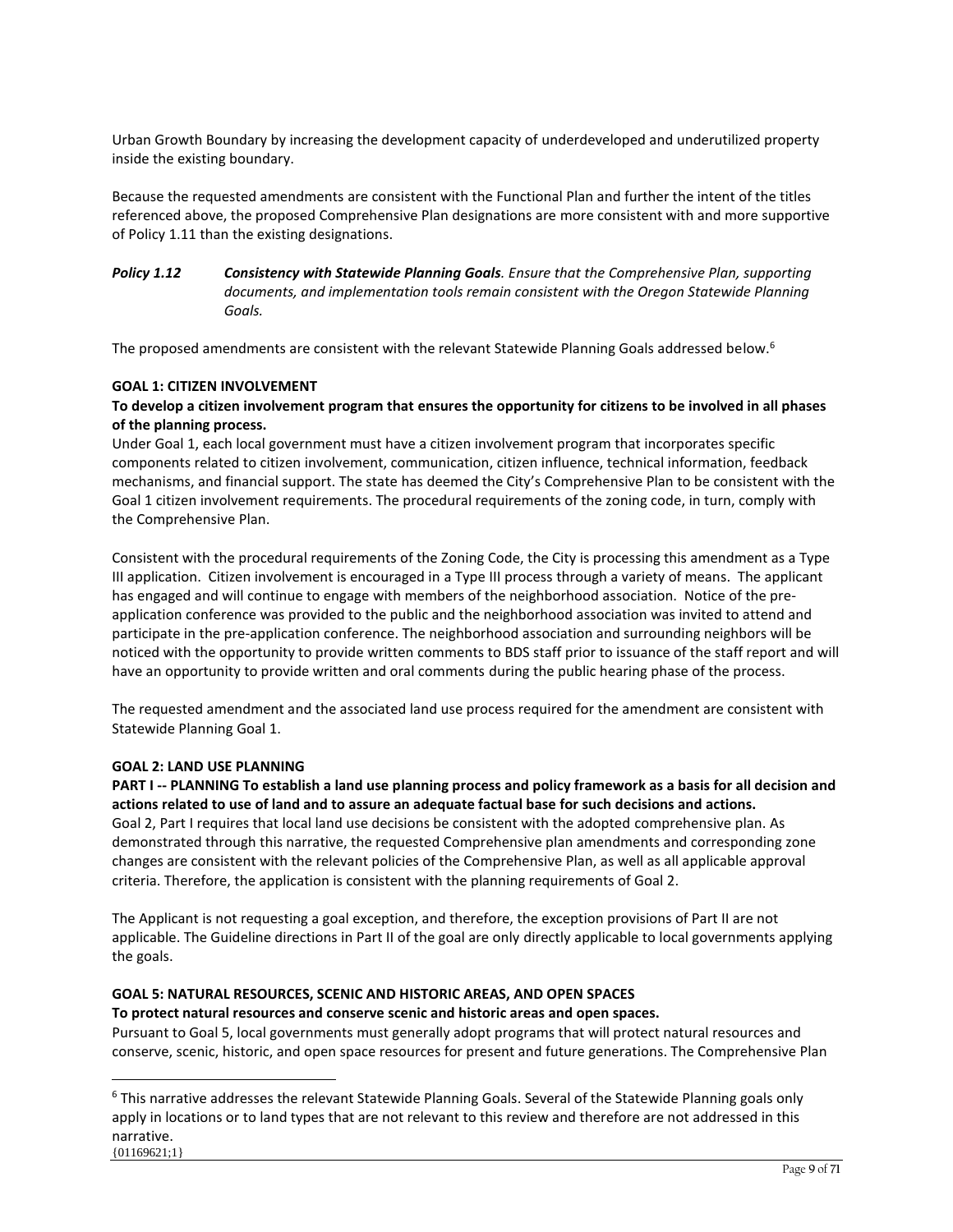includes extensive goals, policies and objectives related to the protection of natural resources and the conservation of scenic, historic, and open space resources. As provided is the response to each relevant policy in this narrative, the requested Comprehensive Plan amendments are equally or more supportive of the comprehensive plan provisions related to Goal 5 resources than the current Comprehensive Plan designations and zones, and are therefore consistent with the general Goal 5 requirements related to natural resource protection and scenic, historic, and open space conservation.

Goal 5 also requires local governments to adopt resource inventories for a variety of natural resources, including wetlands, riparian areas, and wildlife habitat, and encourages local government to adopt inventories for historic resources, open space and scenic views and sites. The City has adopted the required inventories and has complied with the related planning and implementation provisions. Additionally, the Metro Nature in Neighborhoods program under Metro Title 13 addressed above, implements Statewide Planning Goal 5 pertaining to riparian areas and wildlife habitat in Metro's jurisdiction. Therefore, the River overlays that apply on the western portion of the West Property are consistent with both Metro Title 13 and Statewide Planning Goal 5. As discussed above, consistent with the Goal 5 objective of protecting natural resource areas, future development within the River overlay areas on the West Property would be required to comply with either standards or obtain River Review approval. There are no mapped Goal 5 resources on the East Property.

For these reasons, the proposed amendment is consistent with Statewide Planning Goal 5.

### **GOAL 6: AIR, WATER AND LAND RESOURCES QUALITY**

### **To maintain and improve the quality of the air, water and land resources of the state.**

Goal 6 requires local government to develop plans that ensure discharges from developments not exceed the carrying capacity of air water and land resources, degrade the resources or threaten the availability of the resources. As demonstrated through this narrative, the requested amendments are equally or more supportive of the plans adopted by the City to protect air, water and land resources. Additionally, as discussed below, the Properties are served by an existing combined sanitary system in SE Milwaukie Avenue that has capacity for sewer according to BES modeling, but does not have capacity to take additional stormwater flows. Therefore, any future development would be required to meet the Stormwater Management Manual for stormwater infiltration. The Drainage Report attached as Exhibit B demonstrates the feasibility of on-site infiltration at the Property for future development permitted under the proposed zones. Finally, future development must comply with both local requirements for erosion and sediment control, and a 1200-C permit from DEQ would be required for construction activities. For these collective reasons, the requested amendment is consistent with Statewide Planning Goal 6.

### **GOAL 7: AREAS SUBJECT TO NATURAL HAZARDS**

#### **To protect people and property from natural hazards.**

Goal 7 requires local governments to adopt comprehensive plans to reduce the risk to people and property from natural hazards, including landslides. As discussed above, the requested amendment is equally or more supportive of the applicable comprehensive plan policies, goals and objectives adopted by the City related to natural hazards. Western portions of the West Property are located within a landslide hazard area and the West Property is considered a steep slope area. A Report of Geotechnical Engineering Services (the "Geotech Report") was prepared by GeoDesign for the property directly north of the West Property that is already zoned RM4. The Geotech Report is included as an attachment to the Drainage Report. The applicant understands that additional geotechnical evaluation will be necessary prior to redevelopment of the Western Property. Therefore, future development must comply with the plans and regulations adopted by the City to protect people and property from natural hazards, and the requested amendment is consistent with Statewide Planning Goal 7.

#### **GOAL 8: RECREATIONAL NEEDS**

### **To satisfy the recreational needs of the citizens of the state and visitors and, where appropriate, to provide for the siting of necessary recreational facilities including destination resorts.**

Goal 8 generally requires local governments to develop recreational plans that satisfy existing and future recreational needs through coordination and in such quantity, quality and locations as is consistent with the availability of the resources to meet such requirements. The Properties are not designated as open space or other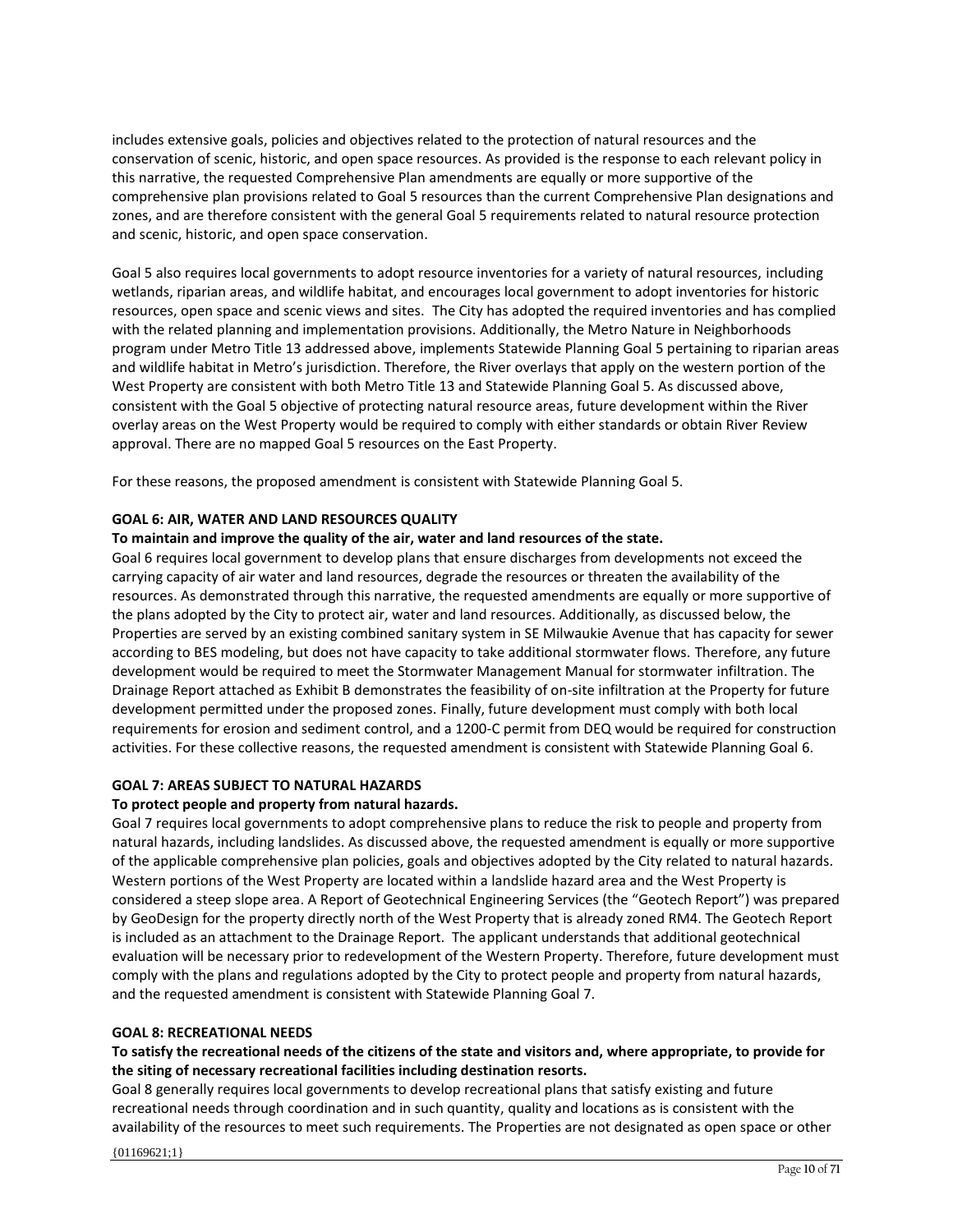recreational resource. Therefore, the requested amendment has no direct impact on Goal 8. The Oaks Bottom Wildlife Refuge is located west of the West Property in Open Space zoned land. However, the range of uses allowed within the proposed RM4 zone is entirely consistent with the neighboring open space. Additionally, as discussed above, the River overlays and steep slopes on the western portion of the West Property ensure that there would be an undeveloped buffer between future development on the West Property and the open space zone and wildlife refuge. Therefore, the requested amendment is consistent with Statewide Planning Goal 8.

### **GOAL 9: ECONOMIC DEVELOPMENT**

# **To provide adequate opportunities throughout the state for a variety of economic activities vital to the health, welfare, and prosperity of Oregon's citizens.**

Pursuant to Goal 9, local governments must adopt comprehensive plans and policies that contribute to a stable and healthy economy. Comprehensive Plans for urban areas must contain policies concerning economic development opportunities and provide for an adequate supply of sites of suitable sizes, types, locations and service levels for a variety of commercial uses. As discussed below, the requested amendment is equally or more supportive of the City's economic development policies than retention of the existing zone. The change in Comprehensive Plan designation and zone from a mixed-use commercial zone to the RM4 zone in the portion of the West Property currently zoned CM1 would reduce the amount of commercial and office use that could be developed on that portion of the West Property. However, both the RM4 zone proposed for the West Property and the RM2 zone proposed for the East Property allow limited commercial use that could contribute to the economic activities in the area consistent with Goal 9. Additionally, as discussed below, under the proposed amendment, future residents of development on the Properties would increase the customer base in the neighborhood and would, in turn, provide support to the retail and other commercial uses appropriately sited in the Sellwood/Mooreland Neighborhood Center to the south. Consequently, the requested amendment is consistent with Statewide Planning Goal 9.

### **GOAL 10: HOUSING**

### **To provide for the housing needs of citizens of the state.**

Goal 10 requires local government to inventory buildable lands and encourage the availability of adequate numbers of needed housing units at price ranges and rent levels which are commensurate with the financial capabilities of local households and allow for flexibility of housing location, type and density. Currently, there is not a sufficient supply of housing, and particularly affordable housing. The need for diverse housing types across all price ranges is addressed in the City's housing policies adopted in compliance with Goal 10. The proposed amendments would allow a greater density of residential units on the Properties and are therefore, as addressed in more detail below, more supportive of the local housing goals policies and objectives of the adopted Comprehensive Plan. Therefore, the requested amendment is consistent with Statewide Planning Goal 10.

#### **GOAL 11: PUBLIC FACILITIES AND SERVICES**

### **To plan and develop a timely, orderly and efficient arrangement of public facilities and services to serve as a framework for urban and rural development.**

Goal 11 generally directs cities to develop and adopt public facilities plans to meet current and long-range needs. In this case, the subject Properties are located within a developed and centrally located urban area. As discussed in the zoning amendment standards narrative below, the Properties have or will have adequate public services to serve the full range of uses allowed within the MD-U Comprehensive Plan and RM4 zoning designation proposed for the West Property and the MD-C Comprehensive Plan and RM2 zoning designation proposed for the East Property. Therefore, the requested amendment is consistent with Statewide Planning Goal 11.

#### **GOAL 12: TRANSPORTATION**

#### **To provide and encourage a safe, convenient and economic transportation system.**

Goal 12 sets forth the requirements local government transportation plans. The Oregon Transportation Planning Rule (TPR) implements Goal 12 and applies to amendments to acknowledged comprehensive plans. As discussed in the detail in the Transportation Study prepared by Kittelson & Associates attached as Exhibit C, the TPR established a two-step process for evaluating an amendment's impacts on the transportation system. The first step is to assess the trip generation potential for the site assuming a "reasonable worst-case" development scenario under the

{01169621;1}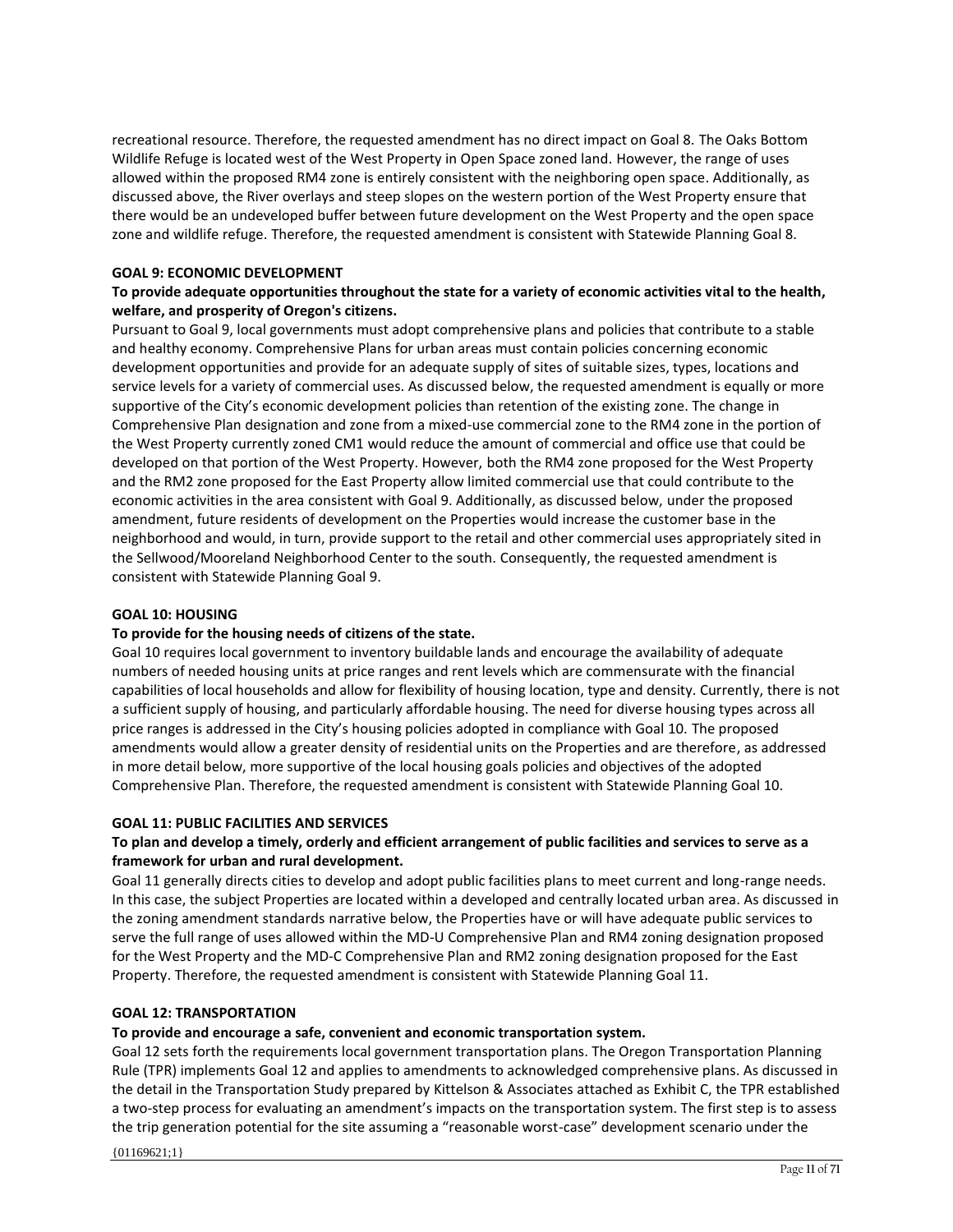existing and proposed zoning. If the development under the proposed zoning could increase the trip generation potential, additional operational analysis is required to assess whether the rezone will "significantly affect" the transportation system. In this case, Kittelson evaluated the reasonable worst-case development scenario for both the East Property and the West Property and concluded that the difference for each property under those scenarios would be less than 400 daily trips. Therefore, the proposed amendments do not exceed the established threshold for determining significance and additional traffic studies were not needed. PBOT reviewed and approved a scoping memo prepared prior to submittal of this application and agreed with Kittelson's conclusions. Consequently, the proposed amendment is consistent with both Goal 12 and the implementing TPR.

### **GOAL 13: ENERGY CONSERVATION**

### **To conserve energy.**

Goal 13 generally requires a local government to manage land uses to maximize conservation of all forms of energy. One of the specific planning guidelines states that land use planning should seek to reuse vacant land to the extent possible. In this case, the proposed Comprehensive Plan changes and zoning amendments would facilitate redevelopment of an outdated office building on the West Property and a surface parking lot on the East Property. Facilitating redevelopment of the Properties is entirely consistent with Statewide Planning Goal 13.

### **GOAL 14: URBANIZATION**

### **To provide for an orderly and efficient transition from rural to urban land use, to accommodate urban population and urban employment inside urban growth boundaries, to ensure efficient use of land, and to provide for livable communities.**

Goal 14 requires cities and Metro to establish urban growth boundaries (UGB). The Properties are centrally located within a UGB and are located within an established urban neighborhood. The requested amendments do not impact the UGB boundary and therefore Goal 14 is not directly applicable. However, the productive redevelopment of a surface parking lot and an underdeveloped commercial building with needed housing is generally consistent with efficient use of available land within the UGB. Therefore, the proposed amendments are consistent with Statewide Planning Goal 14 and the goal of efficient land uses within the UGB.

### **GOAL 15: WILLAMETTE RIVER GREENWAY**

### **To protect, conserve, enhance and maintain the natural, scenic, historical, agricultural, economic and recreational qualities of lands along the Willamette River Greenway.**

Goal 15 requires local governments to establish boundaries within which special Greenway considerations shall be taken into account and to manage uses on lands within and near the Greenway to maintain the qualities of the Greenway. In compliance with Goal 15, the City adopted the River overlay zones which promote the protection, conservation, restoration, enhancement and maintenance of the economic, natural, scenic, historical, and recreational qualities of lands along the Central and South reaches of the Willamette River. There are three different River overlay zones, River General (g\*), River Environmental (e), and River Recreational (r\*). The West Property is not located within the 50-foot River setback and is separated from the Willamette River by the River setback, the established Greenway Trail and the Oaks Bottom Wildlife Refuge. However, because of the proximity to the river and the refuge, the western portion of the West Property is included in both the e and g\* overlays and there are sections through the middle of the Property that include either the  $g^*$  or the e overlay. The applicant is not proposing any changes to the overlay boundaries, and therefore future development on the West Property must comply with the River overlay use regulations and development standards. Furthermore, the proposed amendment to the West Property would allow the future developer to consolidate development on the upland portions of the West Property to avoid and/or minimize impacts to the Willamette River resources and qualities consistent with Goal 15. Therefore, the proposed amendment to the West Property is entirely consistent with Goal 15.

# *Policy 1.13 Consistency with State and Federal Regulations. Ensure that the Comprehensive Plan remains consistent with all applicable state and federal regulations, and that implementation measures for the Comprehensive Plan are well coordinated with other City activities that respond to state and federal regulations.*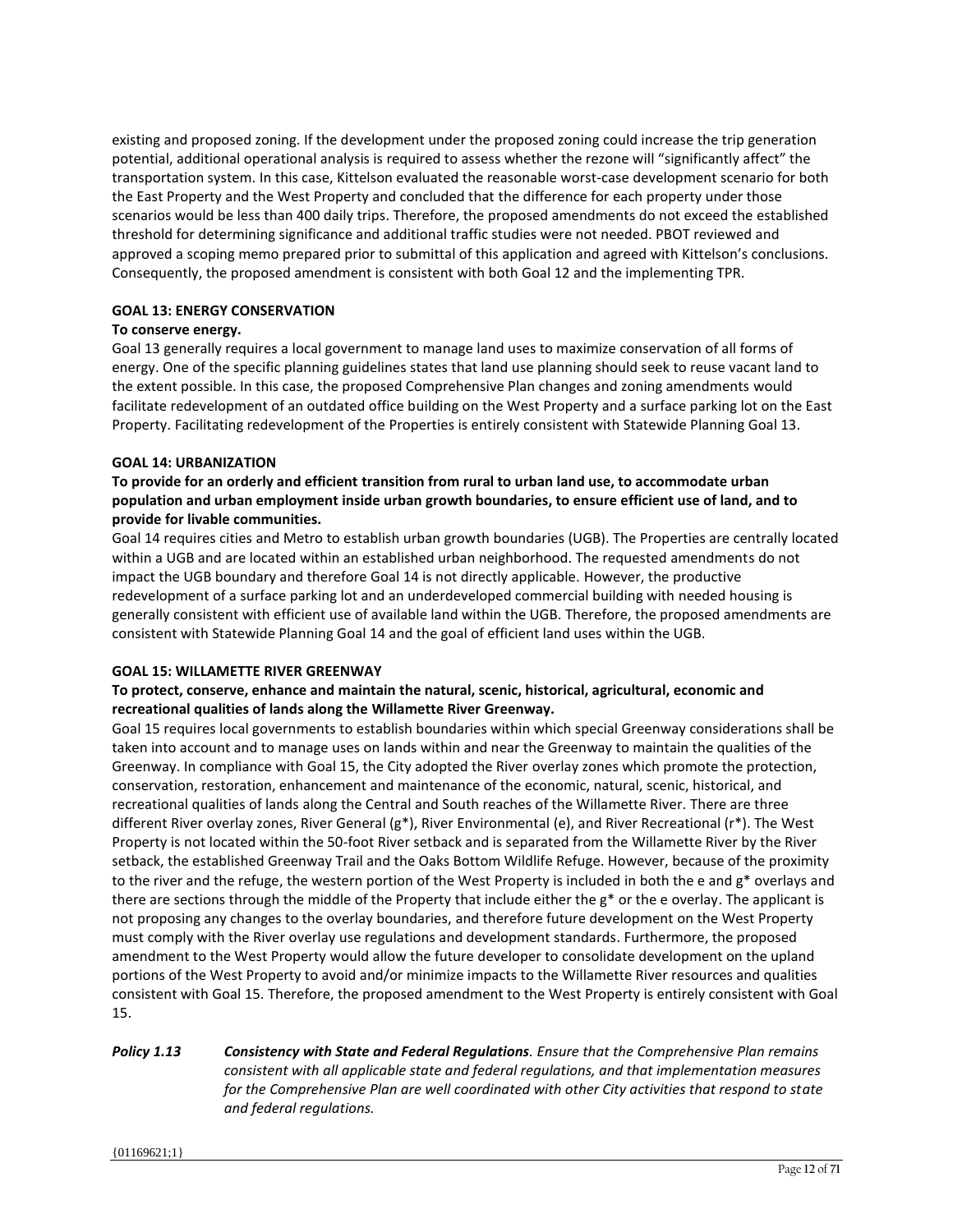While not directly relevant, the requested Comprehensive Plan amendment is consistent with state and federal regulations. Coordination efforts are a requirement of the City and not individual applicants. Additionally, to the extent that a state or federal regulation applies directly to future development on the Properties, consistency with applicable regulations will be evaluated at that time.

*Policy 1.14 Public facility adequacy. Consider impacts on the existing and future availability and capacity of urban public facilities and services when amending Comprehensive Plan elements and implementation tools. Urban public facilities and services include those provided by the City, neighboring jurisdictions, and partners within Portland's urban services boundaries, as established by Policies 8.2 and 8.6.* 

The zone change narrative below addresses the adequacy of urban public services to serve the full range of uses and development allowed in the proposed RM4 and RM2 zones to demonstrate compliance with PCC 33.855.050.B. As detailed in the narrative, the applicant has demonstrated that adequate public services are or will be available to serve future uses and development of the under the proposed zoning without the limiting conditions.

*Policy 1.15 Intergovernmental coordination. Strive to administer the Comprehensive Plan elements and implementation tools in a manner that supports the efforts and fiscal health of the City, county and regional governments, and partner agencies such as school districts and transit agencies.* 

This policy requires coordination by the City rather than an applicant for a quasi-judicial amendment. Nonetheless, City bureaus reviewed and commented on the proposal as part of the pre-application review. The City bureaus will also review and comment on this application. Therefore, this application is equally supportive of the coordination policy.

*Policies 1.16 and 1.17 are directives to the City and are not relevant to this application.* 

- *Policy 1.18 Quasi‐judicial amendments to the Comprehensive Plan Map. Applicants for quasi‐judicial amendments to the Comprehensive Plan Map must show that the requested change adheres to Policies 1.10 through 1.15 and:* 
	- *Is compatible with the land use pattern established by the Comprehensive Plan Map.*
	- *Is not in conflict with applicable adopted area‐specific plans as described in Policy 1.19, or the applicable hearings body determines that the identified conflict represents a circumstance where the area specific plan is in conflict with the Comprehensive Plan and the proposed amendment is consistent with the Comprehensive Plan.*

*The Hearings Officer must review and make recommendations to the City Council on all quasi‐ judicial amendments to the Comprehensive Plan Map using procedures outlined in the Zoning Code.*

The proposed Comprehensive Plan designations for both the West Property and the East Property are compatible with the land use pattern established by the existing Comprehensive Plan Map. The proposed MD-U Comprehensive Plan designation and the corresponding RM4 zone for the West Property are compatible with the MD-U Comprehensive Plan designation and RM4 zone that currently applies to the properties directly north of the West Property. The residential zone is also consistent with the single-family residential designations and zones that will continue to be located west of the southern portion of the West Property and across SE Milwaukie Avenue. Finally, the property to the south of the West Property will continue to have an MU-N Comprehensive Plan designation and CM1 zoning, which will provide an appropriate transition between the proposed multi-family designation of the West Property and the more intensive CM2 zone further south along SE Milwaukie Avenue.

The proposed MD-C Comprehensive Plan designation and corresponding RM2 zone for the East Property are also compatible with the land use pattern established by the existing Comprehensive Plan Map on the east side of SE Milwaukie Avenue. There are large areas of MD-C designated properties on the Comprehensive Plan that have a

{01169621;1}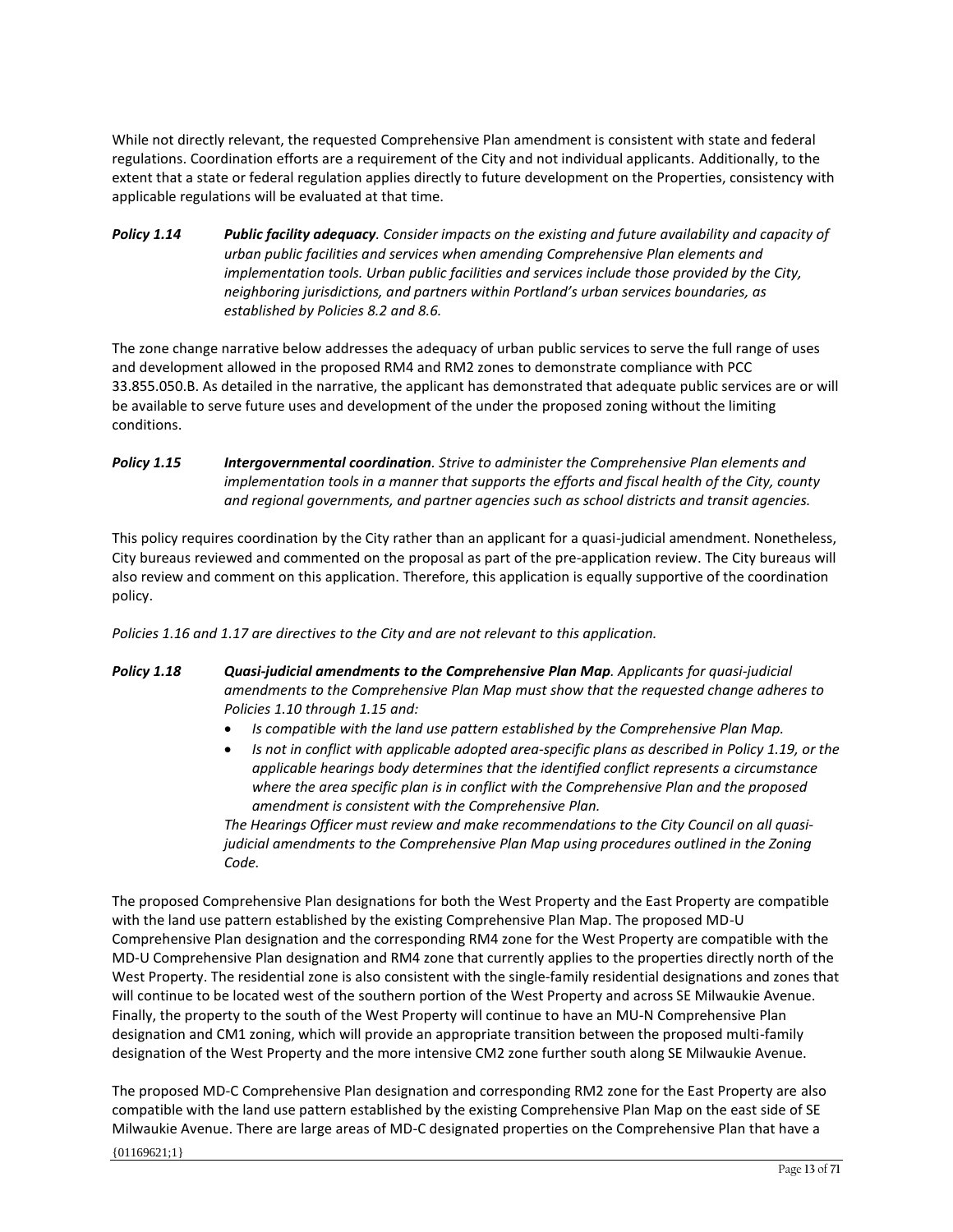corresponding RM2d zone both north and south of the East Property and east of SE Milwaukie Avenue. The area immediately surrounding the East Property has a R2.5 single-family Comprehensive Plan designation and zone. However, within that R2.5 area, there are several properties with a MD-C Comprehensive Plan designation and RM2 zoning designation. Specifically, the lots that make up the northeast corner of the block that the East Property is located on have a MD-C designation, and two individual lots on the block directly south of East Property also have a MD-C designation and are zoned RM2. Finally, the properties currently designated and zoned R2.5 along SE Milwaukie Avenue within the two blocks that include and are adjacent to the East Property are the only singlefamily zoned properties that front SE Milwaukie Avenue along its entire length from SE Nehalem Street to SE Gideon Street, a 2.5 mile stretch. Every other property that fronts SE Milwaukie Avenue has either a commercial designation or a multi-family designation. That established zoning pattern is entirely consistent with the importance of SE Milwaukie Avenue as a designated corridor. The East Property is the only large undeveloped property designated and zoned R2.5 that fronts SE Milwaukie. Therefore, the requested Comprehensive Plan amendment would allow it to be developed with a multi-family use compatible with and entirely consistent with the land use pattern established by the Comprehensive Plan.

The applicable adopted area specific plan for the Properties is Sellwood-Mooreland Neighborhood Plan (SMNP). As discussed below, under Policy 1.19, the proposed amendments are not in conflict with the SMNP.

For these reasons, the requested amendments are equally or more supportive of this policy than the current Comprehensive Plan and zone designations.

*Policy 1.19 Area‐specific plans. Use area‐specific plans to provide additional detail or refinements applicable at a smaller geographic scale, such as for centers and corridors, within the policy framework provided by the overall Comprehensive Plan.* 

> *1.19.a. Area‐specific plans that are adopted after [effective date of this 2035 Comp Plan] should clearly identify which components amend Comprehensive Plan elements, supporting documents, or implementation tools. Such amendments should be appropriate to the scope of the Comprehensive Plan; be intended to guide land use decisions; and provide geographically‐specific detail. Such amendments could include policies specific to the plan area, land use designation changes, zoning map changes, zoning code changes, and public facility projects necessary to serve designated land uses.*

*1.19.b. Area‐specific plan components intended as context, general guidance, or directives for future community‐driven efforts should not amend the Comprehensive Plan elements or implementation tools but be adopted by resolution as intent. These components include vision statements, historical context, existing conditions, action plans, design preferences, and other background information.*

*1.19.c. Community, area, neighborhood, and other area‐specific plans that were adopted by ordinance prior to [effective date of this 2035 Comp Plan] are still in effect. However, the elements of this Comprehensive Plan supersede any goals or policies of a community, area, or neighborhood plan that are inconsistent with this Plan. See Figure 1‐2 – Area‐Specific Plans Adopted by Ordinance Prior to January 1, 2018, and Figure 7‐2 — Adopted Environmental Plans.*

As noted above, the SMNP is the neighborhood plan for the Properties and the surrounding neighborhood. The SMNP was adopted by the City of Portland in April of 1998<sup>7</sup> and is identified on Figure 1-2. The community plan

<sup>{01169621;1}</sup> <sup>7</sup> Comprehensive Plan Figure 1-2 indicate that the effective date of the SMNP is 1997, but the SMNP itself is dated April 1998.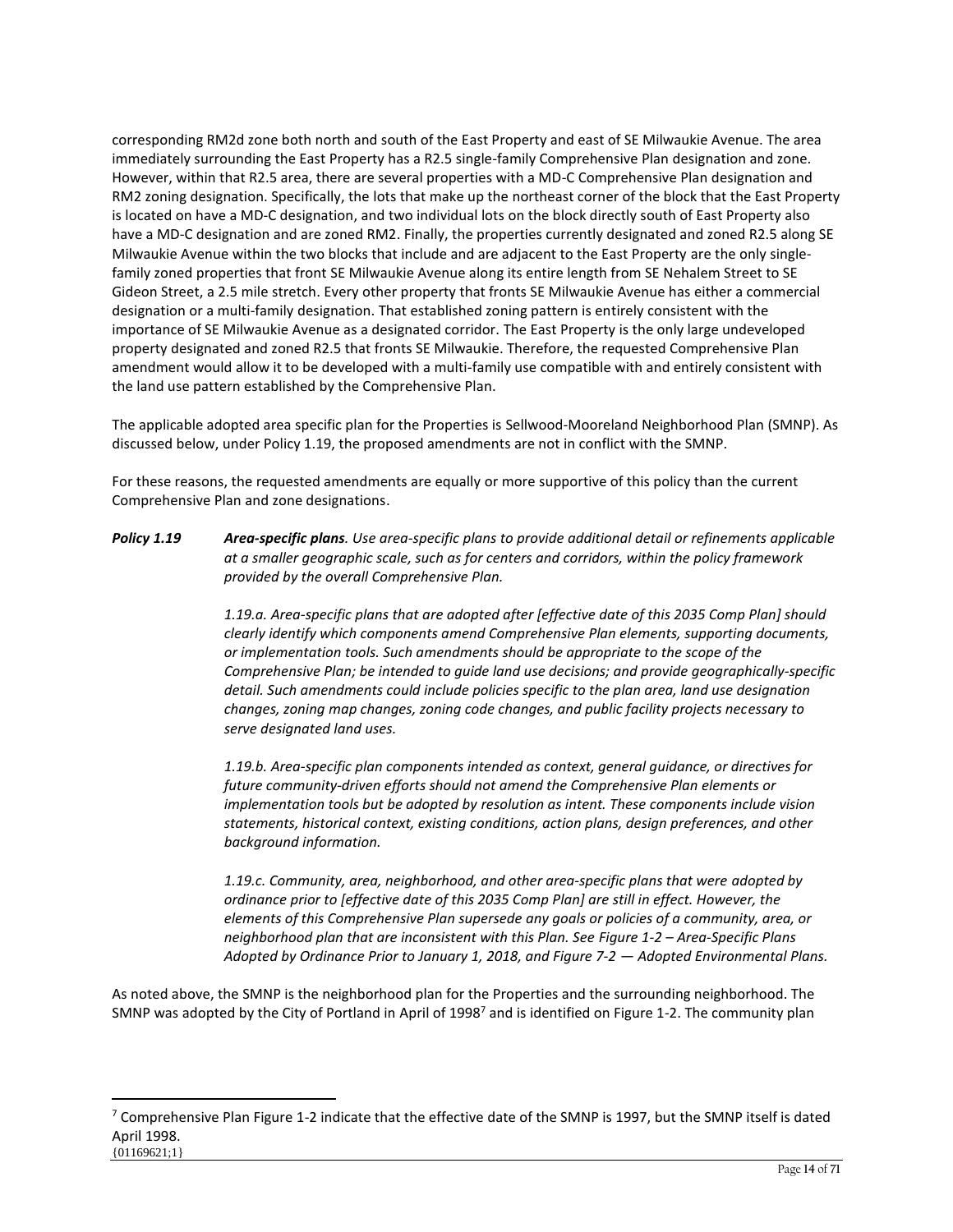includes 18 neighborhoods in southwest Portland, including the Southwest Hills neighborhood. As demonstrated below, the requested amendments are consistent with the relevant SMNP policies and objectives.<sup>8</sup>

### **Sellwood-Mooreland Neighborhood Plan**

### Neighborhood Character and Identity

### *Policy I: Historic Preservation*

### *Protect historic resources. Preserve the historic character of neighborhood areas recognized in this plan.*

The development located on the Properties are not designated historic resources and the Properties are not located within a historic or conservation district. Additionally, the historic character of the northern edge of the Sellwood-Mooreland Neighborhood is a mix of single-family residential, multi-family residential, and commercial uses. Providing zoning that allows for development of additional multi-family development along the SE Milwaukie Avenue corridor is consistent with that character.

### Neighborhood Form/Urban Design

### *Policy II: Sense of Place*

*Reinforce a distinctive sense of place by emphasizing neighborhood boundaries, connections, business districts, public open spaces, and focal points.*

The Properties are located at the northern and western edges of the neighborhood. The proposed amendments would activate of those integral edge areas. Given the location is the northern entry point to the neighborhood, the Properties also serve as part of the northern gateway to the neighborhood. The proposed amendments would facilitate redevelopment of an existing surface parking use and an aging office that contribute little to the important gateway area. The higher density residential uses would enhance the established character of a mixeduse village by increasing the variety of residential uses in the village area and improving the pedestrian environment along SE Milwaukie Avenue.

### Community Identity

*Policy III: Community Livability Strengthen the sense of community and neighborhood identity.*

The SMNP describes the neighborhood character as an urban village with a rich mixture of land use, a variety of housing types with a range of affordable housing, recreational activities and transportation alternatives. The proposed amendments would facilitate redevelopment of underutilized land with multi-family developments that would contribute to the variety of housing options within the neighborhood. The multi-family developments would almost certainly trigger the IH requirements that would contribute to additional affordable housing options in the neighborhood. The compatible zoning pattern proposed through these amendments acknowledges and celebrates the existing development and heritage of the neighborhood, while allowing new development that would attract new community members to the area. Finally, the applicant reached out to neighborhood leaders prior to the submittal of the application and will continue to communicate with the neighborhood through this process.

<sup>{01169621;1}</sup> <sup>8</sup> The policies and objectives that are not identified below are not applicable or relevant to this application. Additionally, the SMNP states, "[b]ecause all of the goals and policies of the Sellwood-Mooreland Neighborhood Plan are balancing policies, they must be considered against each other and weighed with the balancing policies of the Comprehensive Plan. They must all be considered, but do not have to be individually met." Therefore, it is not necessary to meet every policy in the SMNP in order to be considered generally consistent with the plan as a whole.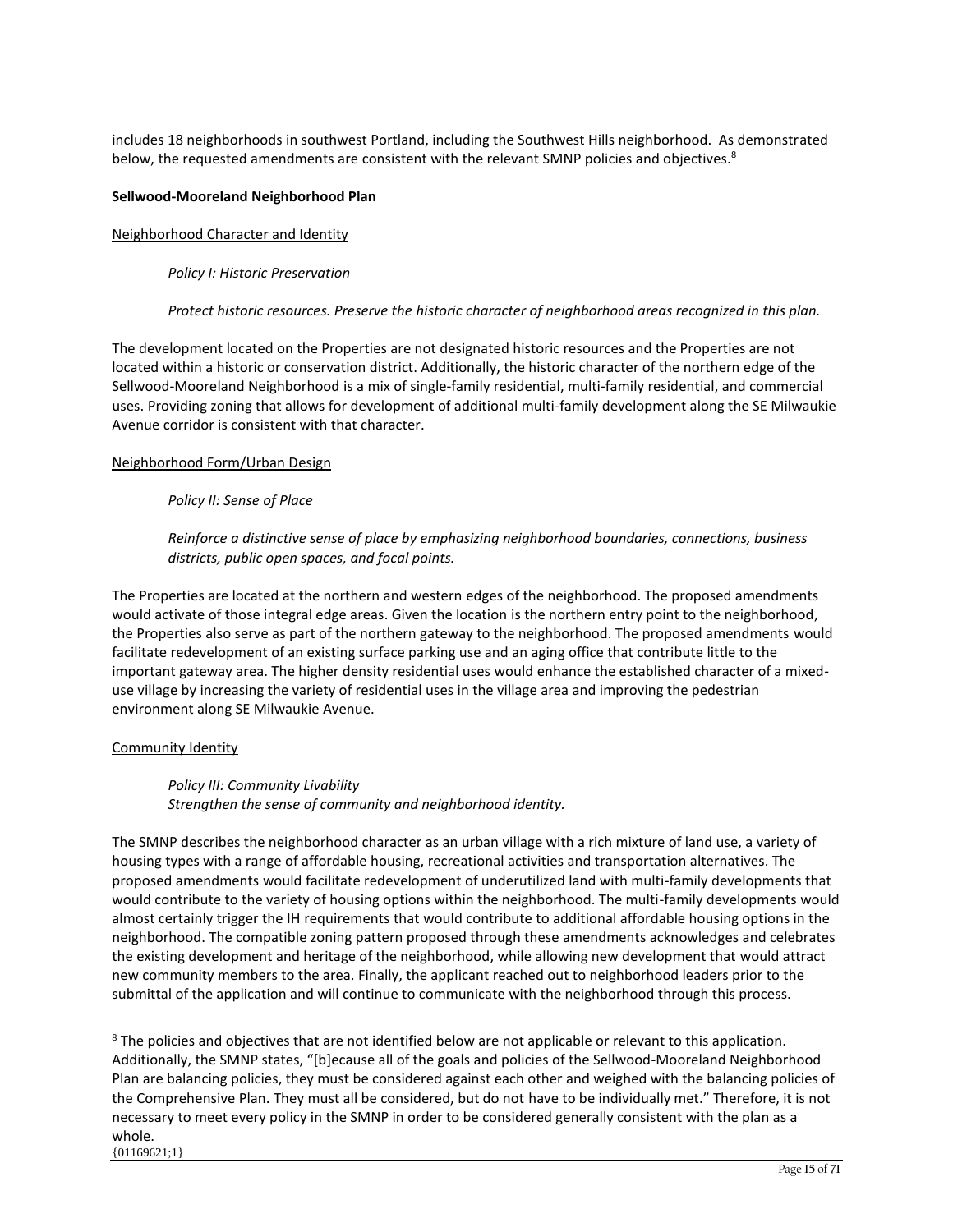### Neighborhood Subareas

### *Policy IV: Subareas*

*Recognize and reinforce distinct neighborhood subareas, considering their unique strengths, character, challenges, and opportunities.* 

The West Property is located on the eastern edge of the City View subarea and the East Property is located on the western edge of the North End subarea. The relevant subarea policies for each property are addressed below.

### Pedestrian-Oriented Commercial Areas – Milwaukie Avenue Commercial Areas

### *Policy VII: Balanced Growth*

*Preserve the health and vitality of neighborhood commercial areas and maintain the balance among residential, commercial and industrial interests.*

The SE Milwaukie Avenue corridor that extends south of the Properties is primarily zoned commercial and includes a primary neighborhood village area near the intersection of SE Milwaukie Avenue and SE Bybee Boulevard. The requested amendments would allow multi-family development that would contribute to the vitality of the commercial area and contribute to the pedestrian oriented feel of SE Milwaukie through structures that meet the applicable development standards of the multi-family zones that require strong building edges close to the street and other pedestrian oriented building features. The requested higher-density designations also provide the desired balance between residential uses and near-by commercial areas within the corridor. Finally, both the RM4 and RM2 zones permit a limited amount of small retail and office uses along SE Milwaukie Avenue which further contributes to this policy supporting balanced growth.

#### North End

*Policy X: North End – A New Neighborhood Center*

*Encourage the emergence of a new neighborhood center in the North End which will become the focal point for transit and pedestrian-oriented residential, commercial and employment uses.* 

The desired character statement for the North End states "[t]he outer edges of the area, along transit corridors, should be built more densely to create more substantial, well-designed buildings, with parking below ground or behind the building and pedestrian plazas or courtyards in front. The northern gateway into the North End should have a mixed-use., transit-oriented development, taking advantage of Willamette River and Oaks Bottom views and prominent location at the intersection of major transportation corridors." The desired character statement also provides that the core of historic older homes should be protected, with only compatible infill allowed.

The proposed amendments place higher density residential opportunities along the outer edge of the North End at the northern gateway. The densities allowed under the proposed zones would facilitate higher density residential development that can support the commercial center to the south and attract additional retail and commercial businesses to extend to the north with the existing commercial areas along SE Milwaukie Avenue. Furthermore, both of the proposed zones permit small retail and office uses along SE Milwaukie Avenue which could contribute to the desired neighborhood center in the north end.

#### Residential Areas - City View

*Policy XI: Residential Areas*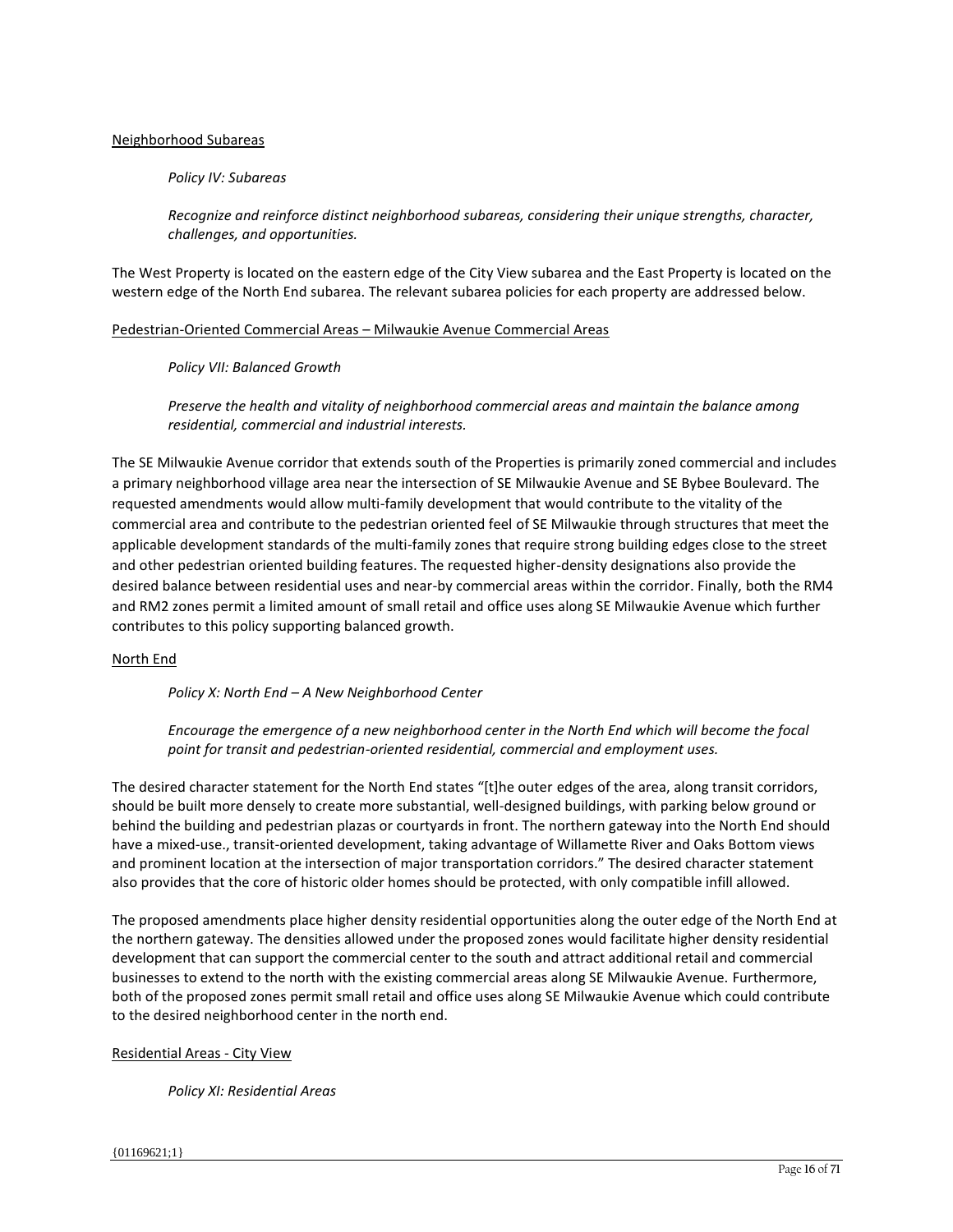*Preserve the predominantly pedestrian scale and design of the neighborhood's residential areas, emphasizing the street as an important public space element.*

The objectives for the residential areas include ensuring a mix of housing to serve the needed range of types, sizes and income levels that would accommodate a socially and economically diverse neighborhood population and to designate areas as appropriate locations for concentrating higher density residential development and mixed-use zones. While the neighborhood currently provides some multi-family housing opportunities, the neighborhood is dominated by single-family housing, particularly in the north end area. While a specific development is not proposed at this time, the proposed zones would facilitate multi-family development that triggers IH. The requested amendments are therefore in complete alignment with the objective of having a neighborhood that provides a mix of housing to serve the needed range of types, sizes and income levels to accommodate a diverse neighborhood. The SE Milwaukie Avenue corridor is an appropriate location for the requested higher density residential options that align with the neighborhood objective.

#### Environmental and Greenspaces

*Policy XII: Environment and Greenspaces*

#### *Foster community care and respect for the environment.*

The Properties are not located within an area designated as a Greenspace in the SMNP. However, The Willamette River Greenway and Oaks Bottom Wildlife Refuge are designated and are directly west of the West Property. The requested amendment for the West Property is consistent with the SMNP objective and policies aimed at protecting those important areas. The existing River overlays will remain on the western portion of the West Property, and applying a consistent, higher-density zone to the entirety of the West Property would allow future development to be clustered on the eastern, upland portion of the property. Any development proposed within the overlay areas would be subject to the River development standards or require approval through River Review which emphasizes avoidance of impacts and requires mitigation for any impacts that are approved. Therefore, development on the West Property under the proposed zone would be consistent with protection of the neighborhood greenspaces and wildlife habitat to the west. Additional residential density in the north end of the neighborhood near the established Oaks Bottom trail connecting the bluff to the Willamette River area is consistent with the SMNP objective for creating opportunities for interaction with the natural environment.

### **Transportation**

#### *Policy XIII: Transportation*

# *Provide for the safe movement of people and goods, while preserving, enhancing or reclaiming the neighborhood's livability.*

The Transportation section of the SMNP primarily addresses bridge crossings and light rail opportunities that are unrelated to the requested amendments. Nonetheless, the proposed amendments would have limited impact on vehicle traffic in the area when compared to the existing zoning and create an opportunity for enhanced transit and bicycle opportunities and pedestrian friendly development that would enhance the livability of the neighborhood. As detailed in the attached Kittelson Traffic Study, even under a worst-case development scenario, the proposed amendments would not generate motor vehicle trips that significantly affect the transportation system. Additionally, residents of future residential development on the Properties would be able to use existing nearby transit and both existing and planned pedestrian and bicycle routes.

#### Community Services

#### *Policy XIV: Community Services*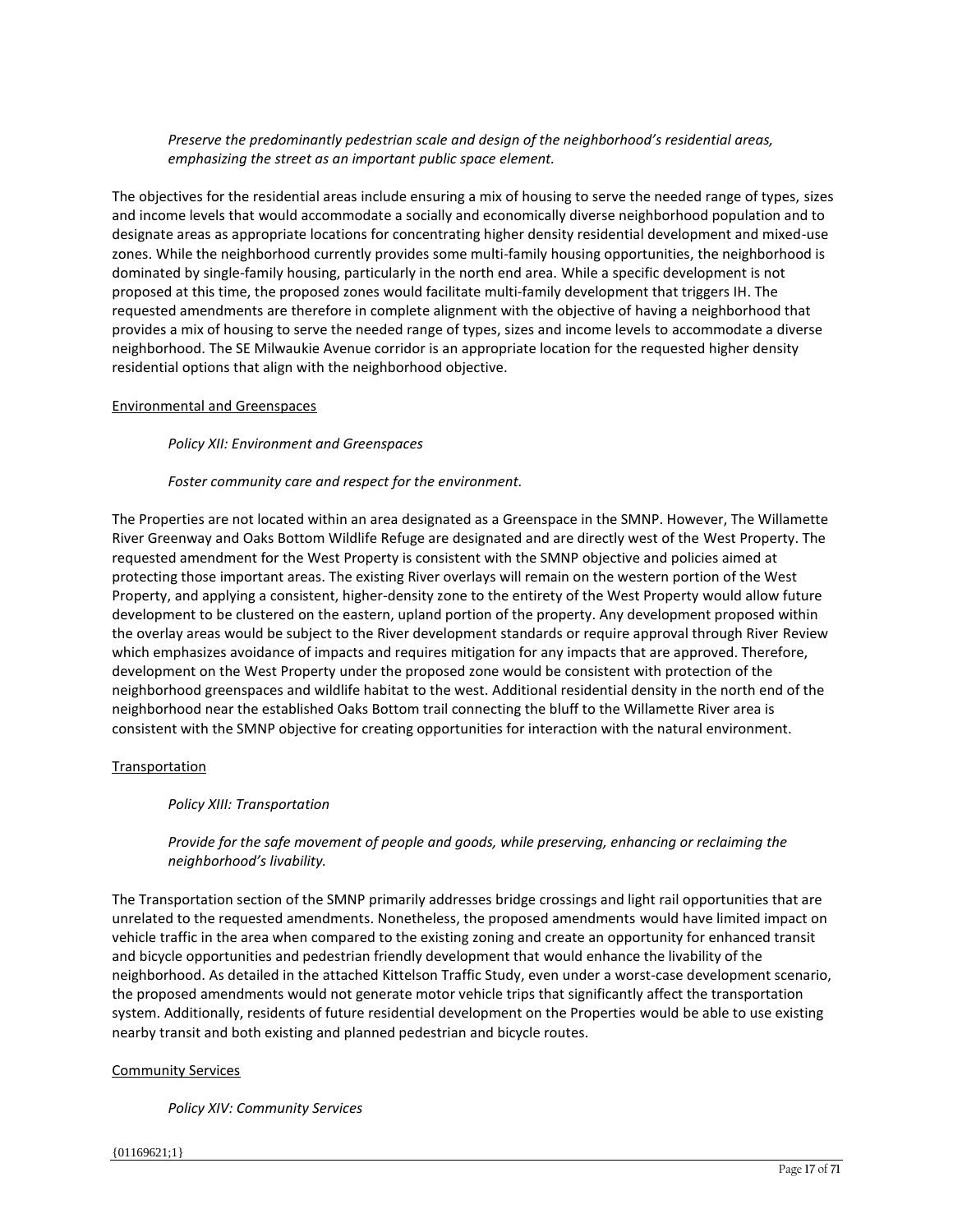### *Enhance the Sellwood-Mooreland neighbor's sense of community.*

The proposed amendments are consistent with this policy because they would provide opportunities for new residents that could participate in and contribute to the Sellwood-Mooreland community. The proposed zones allow multi-family development that would strengthen the residential element of the neighborhood. Both multifamily zones also allow small commercial uses close to SE Milwaukie Avenue that, if developed, would provide community goods and/or services within walking distance of the surrounding neighborhood residents.

### Public Safety and Crime Prevention

### *Policy XV: Public Safety and Crime Prevention*

### *Maintain a safe neighborhood for people and property*

The proposed amendments are consistent with maintaining a safe neighborhood. Placing additional residents along a currently underdeveloped segment of SE Milwaukie Avenue would create activity in that area that is less conducive to criminal behavior than the existing surface parking area and aging office complex. Additionally, as noted in the pre-application conference response, the Fire Bureau has no concerns with the requested amendments and adequate fire and police services are available. Future development would be required to comply with the then current fire code.

For these collective reasons, the proposed amendments are entirely consistent with the SMNP and are equally or more supportive of policy 1.19 than the existing designations and zones.

#### **CHAPTER 2: COMMUNITY INVOLVEMENT**

#### **Goals:**

### **Goal 2.A: Community involvement as a partnership**

*The City of Portland works together as a genuine partner with all Portland communities and interests. The City promotes, builds, and maintains relationships, and communicates with individuals, communities, neighborhoods, businesses, organizations, Neighborhood Associations, Business Associations, institutions, and other governments to ensure meaningful community involvement in planning and investment decisions. Partnerships with historically under‐served and under‐represented communities must be paired with the City's neighborhood organizations to create a robust and inclusive community involvement system.*

#### **Goal 2.B: Social justice and equity**

*The City of Portland seeks social justice by expanding choice and opportunity for all community members, recognizing a special responsibility to identify and engage, as genuine partners, under‐served and under‐ represented communities in planning, investment, implementation, and enforcement processes, particularly those with potential to be adversely affected by the results of decisions. The City actively works to improve its planning and investment‐related decisions to achieve equitable distribution of burdens and benefits and address past injustices.*

#### **Goal 2.C: Value community wisdom and participation**

*Portland values and encourages community and civic participation. The City seeks and considers community wisdom and diverse cultural perspectives, and integrates them with technical analysis, to strengthen land use decisions.*

### **Goal 2.D: Transparency and accountability**

*City planning and investment decision‐making processes are clear, open, and documented. Through these processes a diverse range of community interests are heard and balanced. The City makes it clear to the community who is responsible for making decisions and how community input is taken into account. Accountability includes monitoring and reporting outcomes.*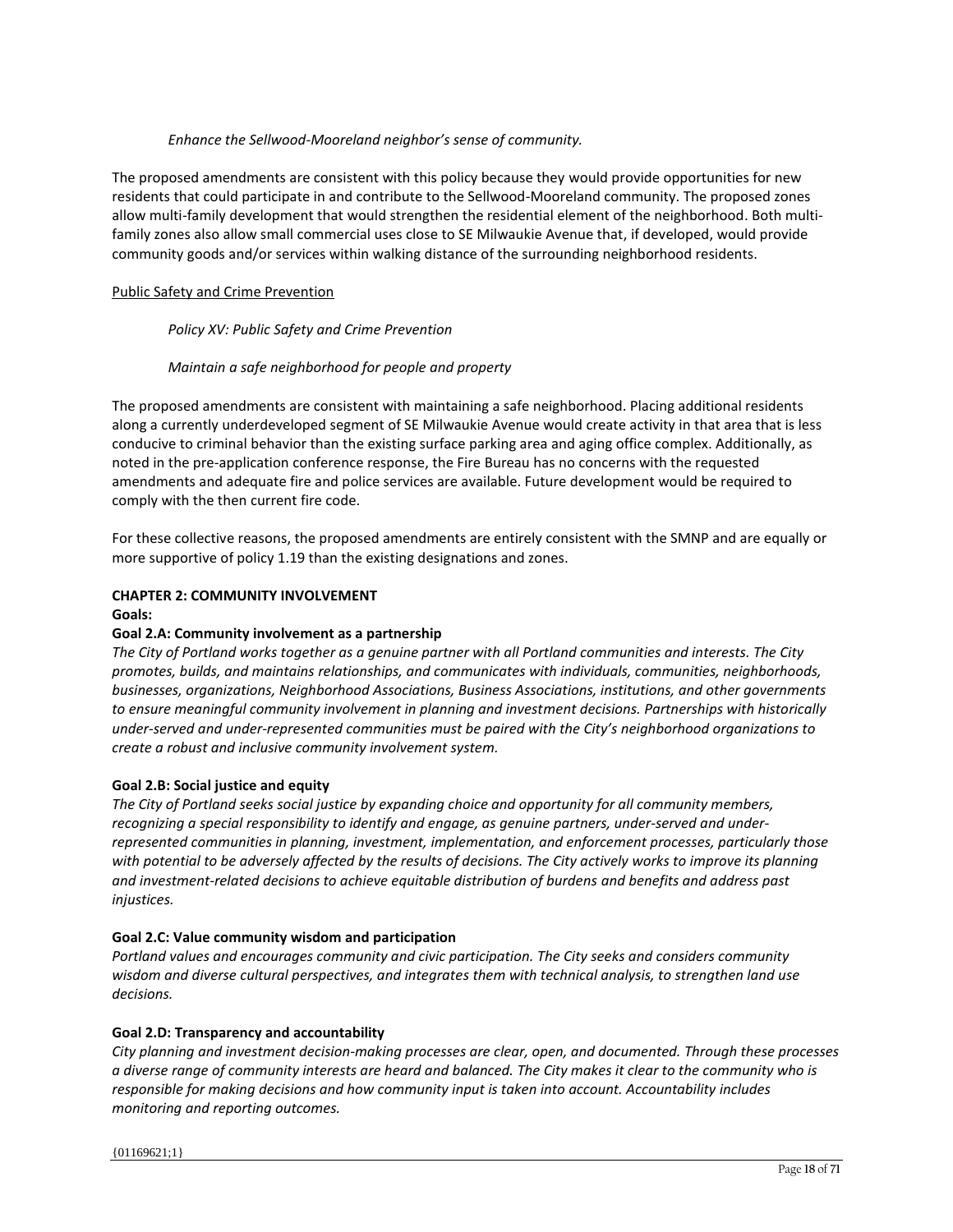### **Goal 2.F: Accessible and effective participation**

*City planning and investment decision‐making processes are designed to be accessible and effective, and responsive to the needs of all communities and cultures. The City draws from acknowledged best practices and uses a wide variety of tools, including those developed and recommended by under‐served and under‐represented communities, to promote inclusive, collaborative, culturally‐responsive, and robust community involvement.* 

### **Goal 2.G: Strong civic infrastructure**

*Civic institutions, organizations, and processes encourage active and meaningful community involvement and strengthen the capacity of individuals and communities to participate in planning processes and civic life.*

These goals generally support strong community involvement in the land use process. Consistent with these goals, as implemented through the policies below, the applicant has engaged with members of the neighborhood association and neighborhood and will continue to do so through this process. The applicant values the public nature of the process and has listened to the input from neighbors and neighborhood organizations. The neighborhood organization and individual neighbors have an opportunity to be active participants in this planning process. Additionally, consistent with the goals, staff will certainly have a clear and open process for providing documents to neighbors and answering questions via both the phone and email. While the neighborhood does not have a decision-making role in this process, the community involvement in the process is robust and the access to the process is consistent with both these Community Involvement Goals and the requirements of the applicable zoning code procedures.

# **Policies:**

*Policy 2.1 Partnerships and coordination. Maintain partnerships and coordinate land use engagement with:* 

*2.1.a. Individual community members.*

*2.1.b. Communities of color (including those whose families have been in this area for generations such as Native Americans, African Americans, and descendants of immigrants), low‐income populations, Limited English Proficient (LEP) communities, Native American communities, immigrants and refugees, and other under‐served and under‐represented communities. 2.1.c. District coalitions, Neighborhood Associations, watershed councils, and business district associations as local experts and communication channels for place‐based projects. 2.1.d. Businesses, unions, employees, and related organizations that reflect Portland's diversity as the center of regional economic and cultural activity. 2.1.e. Community‐based, faith‐based, artistic and cultural, and interest‐based non‐profits, organizations, and groups. 2.1.f. People experiencing disabilities.*

*2.1.g. Institutions, governments, and Sovereign tribes.*

This policy requires the City to maintain partnerships and coordinate with the list of people and groups in subsections a through g. While not directly applicable to the applicant, the applicant in this case met with a representative of the Sellwood-Mooreland Improvement League (SMILE) before submission of the application. Additionally, this application is being processed as a Type III application with public notice, two public hearings and an opportunity for written comments. For these reasons, the request is equally supportive of this Community Involvement Policy as continued application of the conditions.

# *Policy 2.2 Broaden partnerships. Work with district coalitions, Neighborhood Associations, and business district associations to increase participation and to help them reflect the diversity of the people and institutions they serve. Facilitate greater communication and collaboration among district coalitions, Neighborhood Associations, business district associations, culturally‐specific organizations, and community‐based organizations.*

Once again, this policy is primarily directed at the City and directs the City to work with neighborhood associations and others and to facilitate communication and collaboration amongst those groups. However, the applicant in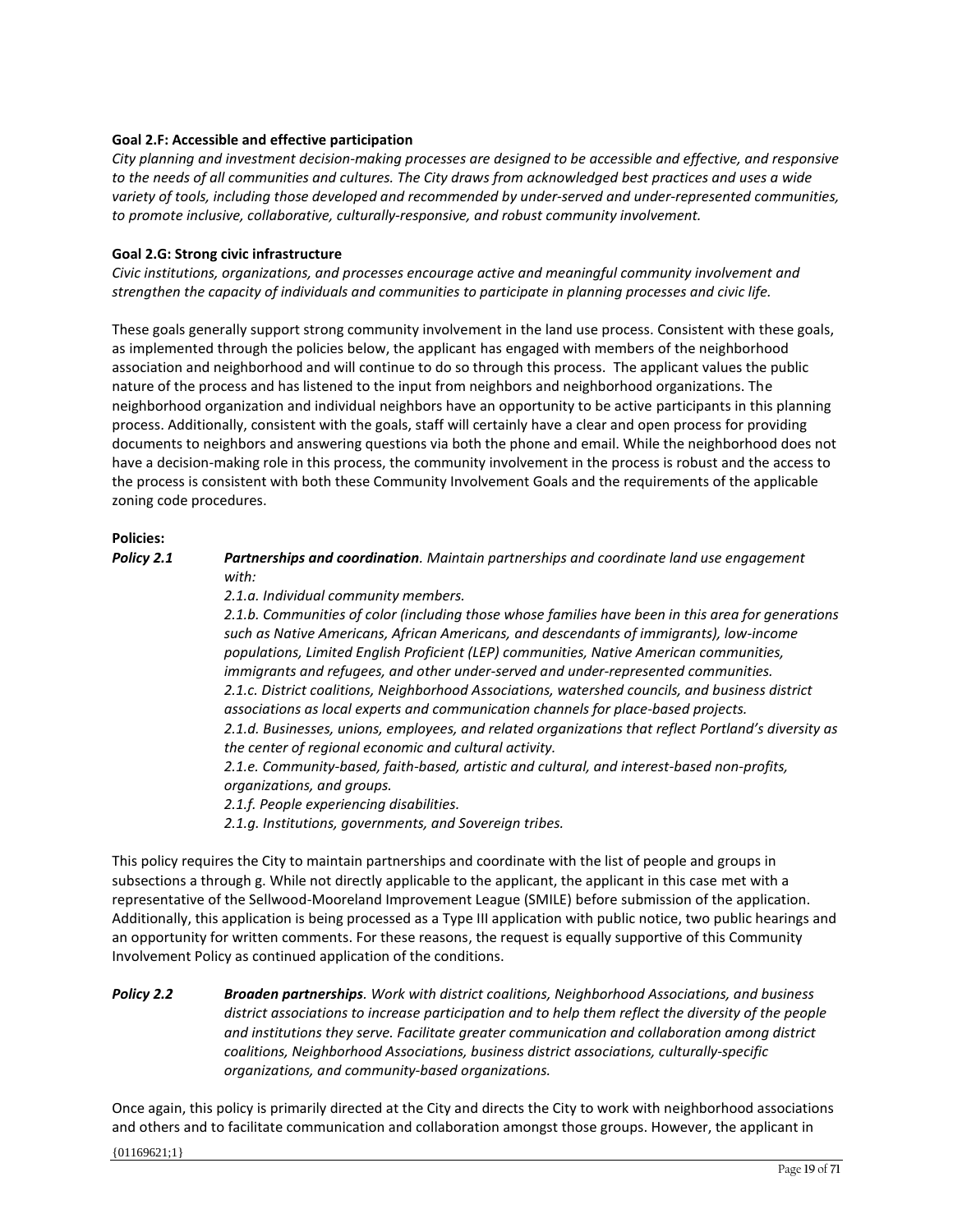this case met with a SMILE representative before submission of the application. Additionally, this application is being processed as a Type III application with public notice, two public hearings and an opportunity for written comments. For these reasons, the request is equally supportive of this Community Involvement Policy as continued application of the conditions.

*Policies 2.3 through 2.5 apply primarily to City outreach to communities of color and low-income populations are not relevant to the requested amendment.*

*Policies 2.6 through 2.38 and Policy 2.41 are directives to the City related to community involvement and are not relevant to the requested amendment*

*Policy 2.39 Notification. Notify affected and interested community members and recognized organizations about administrative, quasi‐judicial, and legislative land use decisions with enough lead time to enable effective participation. Consider notification to both property owners and renters.*

As required by the planning and zoning code, notice of this application will be mailed to all property owners within 400 feet of the site, to the recognized organizations in which the Properties are located, and to all recognized organizations within 1000 feet of the Properties. In addition, the applicant will be required to post notice of the hearing on the site. Therefore, this request is consistent with codified notice requirements and is equally supportive of this notification policy.

*Policy 2.40 Tools for effective participation. Provide clear and easy access to information about administrative, quasi‐judicial, and legislative land use decisions in multiple formats and through technological advancements and other ways.*

Consistent with this policy, the City provides clear and easy access to information about quasi-judicial land use applications and the resulting process through multiple formats. As noted above, and required by the planning and zoning code, notice will be sent to neighboring landowners and the affected neighborhood organizations. The applicant will also be required to post the site with an approved posting board that provides information about the application and the hearing. The staff recommendation will also be sent to those who receive notice. The documents will provide telephone numbers, physical addresses and email addresses for staff. The documents will also provide the web addresses for accessing the City Code, the Comprehensive Plan, and the Statewide Planning Goals. For these reasons, the requested amendments are equally supportive of this policy.

### **CHAPTER 3: URBAN FORM**

**Goals:**

### **GOAL 3.A: A city designed for people**

*Portland's built environment is designed to serve the needs and aspirations of all Portlanders, promoting prosperity, health, equity, and resiliency. New development, redevelopment, and public investments reduce disparities and encourage social interaction to create a healthy connected city.* 

#### **GOAL 3.B: A climate and hazard resilient urban form**

*Portland's compact urban form, sustainable building development practices, green infrastructure, and active transportation system reduce carbon emissions, reduce natural hazard risks and impacts, and improve resilience to the effects of climate change.* 

### **GOAL 3.C: Focused growth**

*Household and employment growth is focused in the Central City and other centers, corridors, and transit station areas, creating compact urban development in areas with a high level of service and amenities, while allowing the relative stability of lower‐density single‐family residential areas.*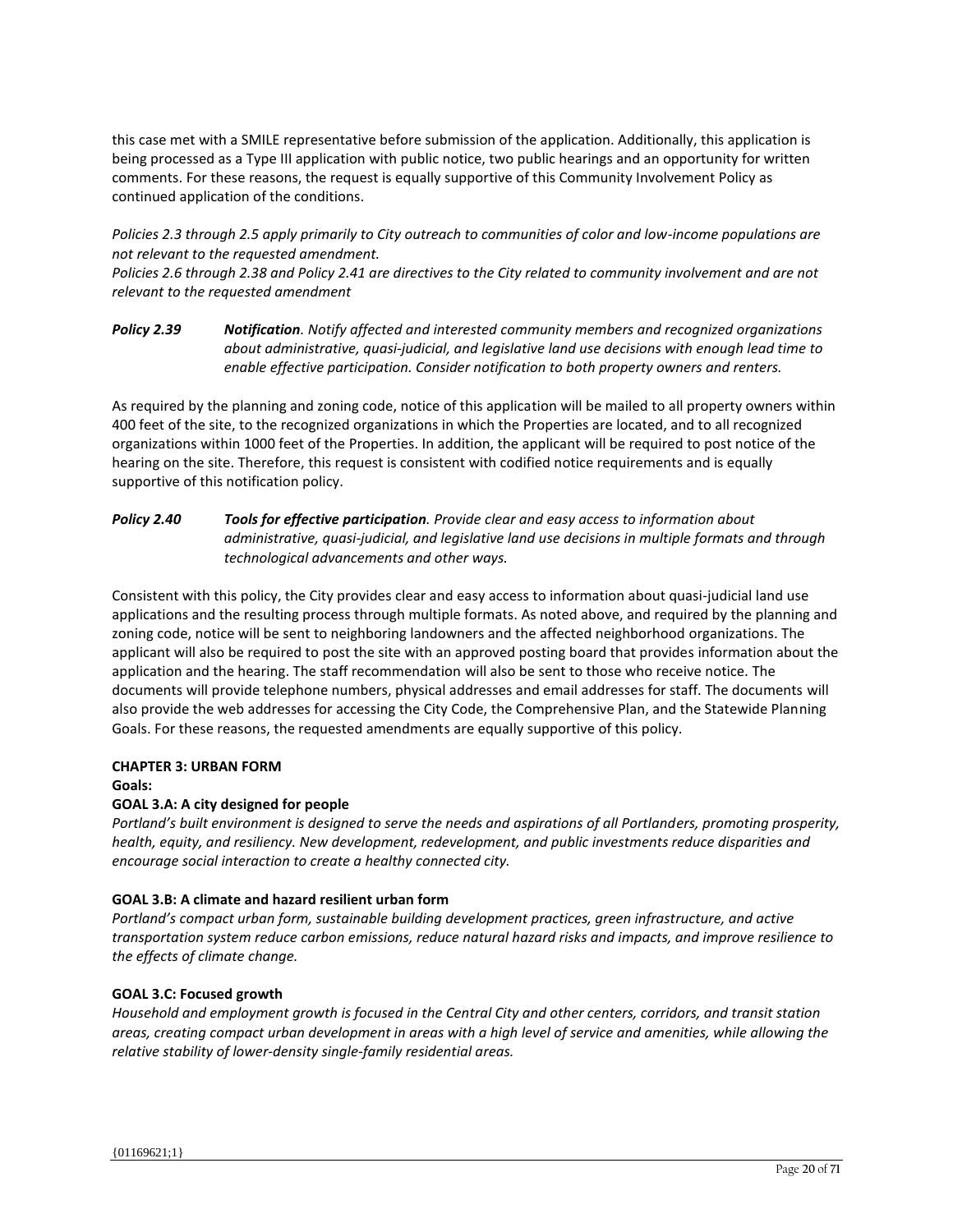### **GOAL 3.D: A system of centers and corridors**

*Portland's interconnected system of centers and corridors provides diverse housing options and employment opportunities, robust multimodal transportation connections, access to local services and amenities, and supports low‐carbon complete, healthy, and equitable communities.* 

### **GOAL 3.E: Connected public realm and open spaces**

*A network of parks, streets, City Greenways, and other public spaces supports community interaction; connects neighborhoods, districts, and destinations; and improves air, water, land quality, and environmental health.* 

### **GOAL 3.F: Employment districts**

*Portland supports job growth in a variety of employment districts to maintain a diverse economy.* 

### **GOAL 3.G: Nature in the city**

*A system of habitat corridors weaves nature into the city, enhances habitat connectivity, and preserves natural resources and the ecosystem services they provide.*

The requested Comprehensive Plan amendments and corresponding zone changes are consistent with these Urban Form goals, as implemented through the policies below. The City has adopted centers and corridors throughout the city through Chapter 3, and SE Milwaukie Avenue is identified as a Neighborhood Corridor in the Comprehensive Plan. It serves as an important connection between the Central City center and the designated Sellwood/Moreland neighborhood center to the south. While there is currently no development proposed on the Properties, the higher density housing permitted in the proposed RM4 and RM2 zones is consistent with the goal of Title 6 to increase housing opportunities and activity along corridors and in close proximity to transit and city centers. Both the RM4 and RM2 zones also permit limited, small commercial uses consistent with the goal of providing an opportunity for local access to services and goods. Finally, the preservation of the  $g^*$  and e River overlay zones on the western portion of the West Property is consistent with the nature of the city goals. While the exact future development that will occur on the Properties is unknown at this time, the requested amendments provide an opportunity for redevelopment that is more supportive of the Urban Form goals and policies than the existing uses.

#### **Policies:**

*Policy 3.1 Urban Design Framework. Use the Urban Design Framework (UDF) as a guide to create inclusive and enduring places, while providing flexibility for implementation at the local scale to meet the needs of local communities. See Figure 3.1 — Urban Design Framework.*

The Urban Design Framework (UDF) figures designate centers, districts, corridors, greenways, habitat corridors, and pattern areas city-wide. Under the Urban Design Framework maps, the Properties are not located in a designated center but are located in an inner neighborhood and are in, or are close to the edge of, the Inner Ring surrounding the Central City center. SE Milwaukie Avenue is a designated Neighborhood Corridor. The West Property is adjacent to the Oaks Bottom Wildlife Refuge, which is designated Open Space, identified as urban Habitat Corridor, and includes a mapped trail. As discussed below, the requested amendments which would facilitate productive redevelopment and increased residential densities on the Properties are consistent with, and supportive of, the applicable UDF designations for the Properties.

*Policy 3.2 Growth and stability. Direct the majority of growth and change to centers, corridors, and transit station areas, allowing the continuation of the scale and characteristics of Portland's residential neighborhoods.*

The Properties both have frontage along SE Milwaukie Avenue, a designated Neighborhood Corridor. The Comprehensive Plan includes the following description of Neighborhood Corridors:

Neighborhood Corridors are narrower main streets that connect neighborhoods with each other and to other parts of the city. They have transportation, land use, and design functions that are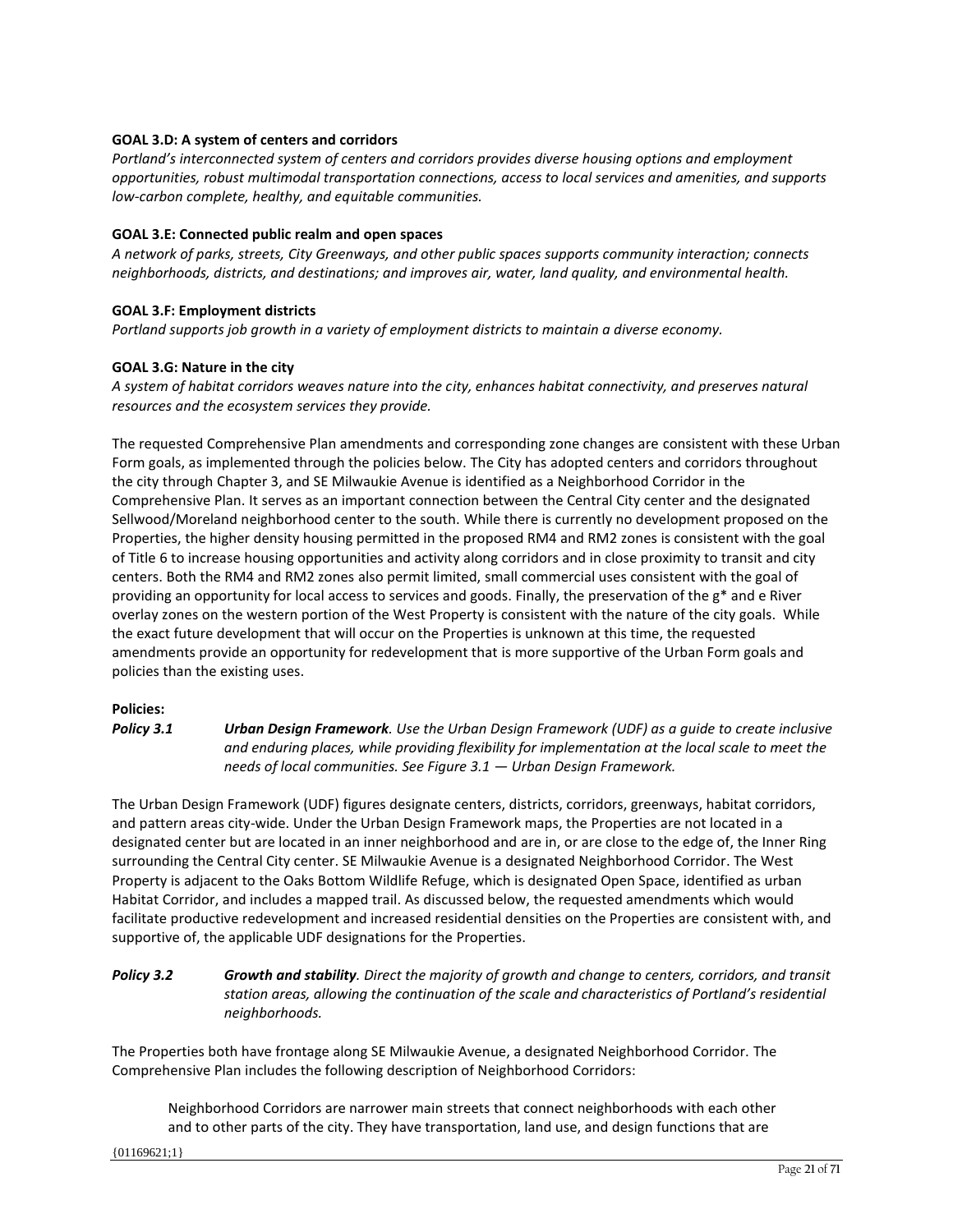important at a neighborhood or district level. They support neighborhood business districts and provide housing opportunities close to local services, amenities, and transit lines. They are streets that include a mix of commercial and higher-density housing development.

The requested amendments would allow higher density multi-family housing development along SE Milwaukie Avenue than currently allowed under the existing zoning designations, and are entirely consistent with the description of the Neighborhood Corridor. Encouraging higher density residential development along this critical inner neighborhood corridor contributes to a vibrant urban neighborhood where residents are close to the designated city centers both north and south of the Properties and have access to transit along SE Milwaukie Avenue and the nearby designated transit station area at SE  $17<sup>th</sup>$  and SE Holgate. Therefore, the requested amendments are far more supportive of this policy than the current Comprehensive Plan and zone designations.

# *Policy 3.3 Equitable development. Guide development, growth, and public facility investment to reduce disparities; encourage equitable access to opportunities, mitigate the impacts of development on income disparity, displacement and housing affordability; and produce positive outcomes for all Portlanders.*

The requested amendments would facilitate the development of multi-family development on the Properties. While no development is proposed at this time, the proposed zoning designations are likely to lead to residential development that triggers the Inclusionary Housing provisions of the zoning code. This would in turn help encourage equitable access to housing opportunities that do not currently exist in the area. For these reasons, the requested amendments are more supportive of this policy than the current mixed use and single-family designations.

# *Policy 3.4 All ages and abilities. Strive for a built environment that provides a safe, healthful, and attractive environment for people of all ages and abilities.*

The opportunity to increased residential density along a designated Neighborhood Corridor in close proximity to commercial centers and transit opportunities is consistent with a built environment that prioritizes a safe and healthful environment for all ages and abilities. Additionally, the requested amendment on the West Property would allow development to be concentrated on the upland portion of the site away from steep slopes and away from designated open space and habitat areas. Therefore, the requested amendments are more supportive of this policy than the current Comprehensive Plan and zone designations.

# *Policy 3.5 Energy and resource efficiency. Support energy‐efficient, resource‐efficient, and sustainable development and transportation patterns through land use and transportation planning.*

SE Milwaukie Avenue is both a Neighborhood Corridor and a transit street. Placing increased residential opportunities along this important corridor supports energy and resource efficiency as future residents would be able to take advantage of transit service and pedestrian amenities to travel to and from the Properties. Additionally, as discussed in detail in the attached Kittelson Transportation Study, the proposed amendments will not significantly impact the surrounding transportation system and therefore they are consistent with transportation planning for the area. Finally, new development on the Properties would be required to comply with current development standards that support energy-efficient, resource-efficient, and sustainable development, and therefore, future buildings on the site are likely to be more energy and resource efficient than the existing older building on the West Property. For these reasons, the requested amendments are more supportive of this policy than the current Comprehensive Plan and zone designations.

# *Policy 3.6 Land efficiency. Provide strategic investments and incentives to leverage infill, redevelopment, and promote intensification of scarce urban land while protecting environmental quality.*

The East Property is currently a surface parking lot and the West Property is underdeveloped with an aging office building. The proposed Comprehensive Plan designations and corresponding zones for the Properties would allow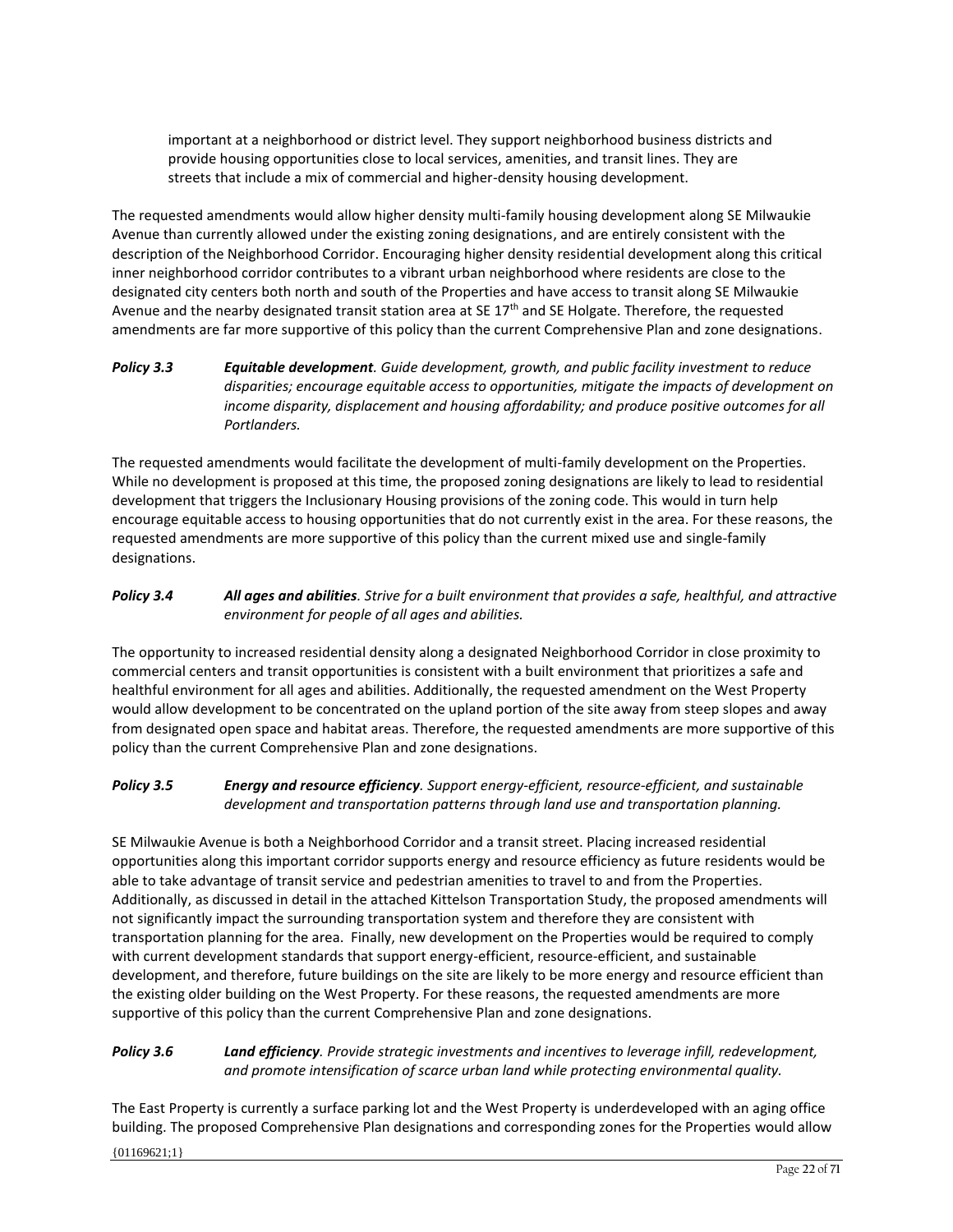for redevelopment of the properties with high to medium density residential uses. This redevelopment would allow for far more efficient use of land near the Central City and along a designated Neighborhood Corridor. Additionally, the consistent multi-family residential zoning on the West Property would allow focused and efficient development on the upland portions of the Property. Consistent zoning that allows a developer to cluster development outside of the wildlife corridor and the  $g^*$  and e River overlay areas ensures the protection of the environmental qualities of the overlays and provides an effective buffer between development and the wildlife refuge area further west. Therefore, the requested amendments are far more supportive of this policy than the current Comprehensive Plan and zone designations.

# *Policy 3.7 Integrate nature. Integrate nature and use green infrastructure throughout Portland.*

As noted above, the proposed consistency in zoning across the West Property allows for the concentration of development on the upland portion of the West Property to avoid and minimize impacts on the River overlay areas. Additionally, any new development on the Properties would be subject to code provisions that implement this policy, including the Title 11 urban forestry requirements related to tree protection, mitigation and planting. Any new development of the Properties would also be able to take advantage of green and energy efficient building options currently available. Therefore, the requested amendments are equally or more supportive of this policy than the current Comprehensive Plan and zone designations.

# *Policy 3.8 Leadership and innovation in design. Encourage high‐performance design and development that demonstrates Portland's leadership in the design of the built environment, commitment to a more equitable city, and ability to experiment and generate innovative design solutions.*

New development on the Properties would be subject to the zoning and building code provisions that implement this policy. New development would also have the opportunity to provide high-performance and innovative design that is also in keeping with the existing neighborhood under the RM4 and RM2 development standards. Additionally, the West Property would continue to be in the Design overlay and new development would be subject to Design Review. The Design overlay would also be applied to the East Property along with the RM2 designation, consistent with other RM2 nodes in close proximity to the Property east of SE Milwaukie Avenue. Therefore, the requested amendments are more supportive of this policy than the current Comprehensive Plan and zone designations.

# *Policy 3.9 Growth and development. Evaluate the potential impacts of planning and investment decisions, significant new infrastructure, and significant new development on the physical characteristics of neighborhoods and their residents, particularly under‐served and under‐represented communities, with particular attention to displacement and affordability impacts. Identify and implement strategies to mitigate the anticipated impacts. More detailed policies are in Chapter 5: Housing.*

The Sellwood-Mooreland neighborhood includes a mix of uses and housing types, but is dominated by singlefamily homes. The proposed amendments would result in new housing opportunities for future residents of the neighborhood and further expand the range of types of residential opportunities in the neighborhood. The density allowed under the proposed designations on both the West and East Properties would almost certainly result in residential development that trigger IH requirements and either provide or benefit affordable housing in the neighborhood. Impacts of development on the physical characteristics of the neighborhood would be appropriately controlled and limited by the development standards that are intended to minimize impacts on surrounding and established residential uses, including height limits and setback requirements. For these reasons, the requested amendments are equally or more supportive of this policy than the current Comprehensive Plan and zone designations.

*Policy 3.10 relates to rural and urbanizable land and is not relevant to this amendment. Policy 3.11 addresses significant places and is not relevant to the subject site.*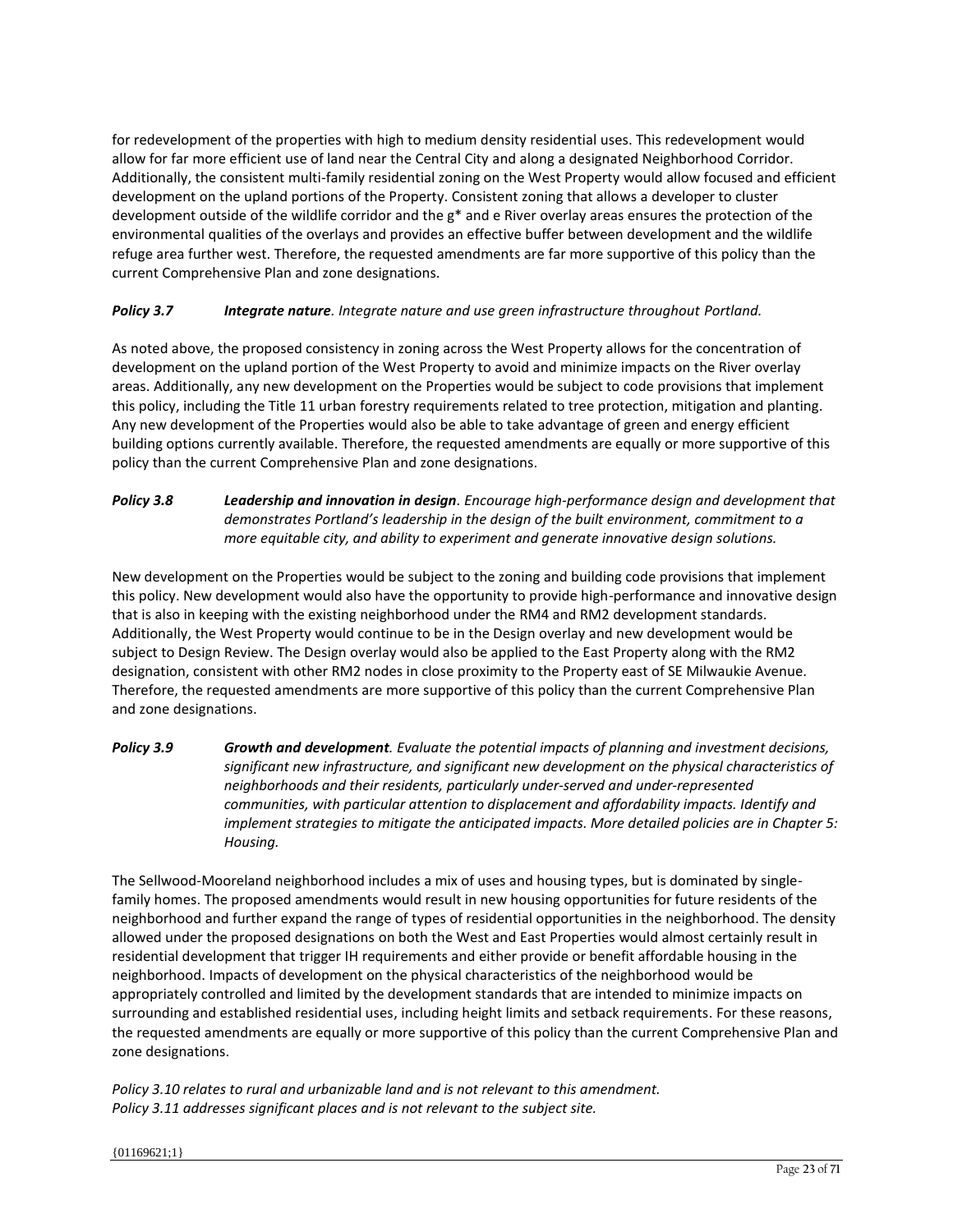*Policies 3.12 through 3.20 relate to centers in the UDF. The Properties are not located in a center and these policies are not relevant*

*Policies 3.21 through 3.26 relate to the Central City. The Properties are not located in the Central City and these policies are not relevant.*

*Policies 3.27 through 3.30 relate to Gateways. The Properties are not located in a Gateway area and these policies are not relevant.*

*Policies 3.31 through 3.34 relate to Town Centers. The Properties are not located in a Town Center and these policies are not relevant.*

*Policies 3.35 through 3.38 relate to Neighborhood Centers. The Properties are not located in a Neighborhood Center and these policies are not relevant.*

*Policy 3.39 through 3.43 relate to Inner Ring Districts. The Properties appear to be located just inside edge of the Inner Ring but are not located in an Inner Ring District and these policies are not directly relevant.*

*Policy 3.44 Growth and mobility. Coordinate transportation and land use strategies along corridors to accommodate growth and mobility needs for people of all ages and abilities.*

The Properties are located along SE Milwaukie Avenue, a UDF designated Neighborhood Corridor. SE Milwaukie Avenue is also a transit access street, a major city walkway, and a city bikeway and it serves an important transportation function for the Sellwood-Mooreland neighborhood and the surrounding centers. Facilitating productive redevelopment of the Properties with multi-family development is supportive of the policies related to corridors. Increased density along this important corridor accommodates needed growth and provides needed housing. Future residents would be able to take advantage of the bus service along SE Milwaukie Avenue and the existing pedestrian and bike system. As provided in the Kittelson Transportation Study the proposed zones would result in the potential for some additional daily vehicle trips, but the level of increase would not significantly affect the surrounding transportation system. Therefore, the requested amendments are more supportive of this policy than the current Comprehensive Plan and zone designations.

*Policy 3.45 Connections. Improve corridors as multimodal connections providing transit, pedestrian, bicycle, and motor vehicle access and that serve the freight needs of centers and neighborhood business districts.*

SE Milwaukie Avenue is a designated Neighborhood Corridor that provides transit, pedestrian, bicycle and motor vehicle access. Redevelopment of the Properties with a medium- to high-density residential uses would be consistent with the existing transit, pedestrian and bicycle access provided along SE Milwaukie Avenue. Additionally, the Transportation System Plan includes plans for pedestrian and bicycle improvements along SE Ellis Street which borders the Properties to the south (SE 14<sup>th</sup>/15<sup>th</sup> Neighborhood Greenway - Project 70070.0). The redevelopment of the Properties could contribute to the timing and effectiveness of the identified improvements. For these reasons, the requested amendments are equally or more supportive of this policy than the current Comprehensive Plan and zone designations.

### *Policy 3.46 Design. Encourage street design that balances the important transportation functions of corridors with their roles as the setting for commercial activity and residential living.*

SE Milwaukie Avenue has a Neighborhood Corridor street design classification under the 2035 Transportation System Plan. As a Neighborhood Corridor it serves as an important connection between the central city and other city centers, including the Sellwood-Mooreland Center. The proposed amendments would allow higher density residential development appropriate in the corridor area and trigger street improvements consistent with the design designation to allow the corridor to fulfill the transportation functions and create consistency with the planned street design for the area. Therefore, the requested amendments are equally or more supportive of this policy than the current Comprehensive Plan and zone designations.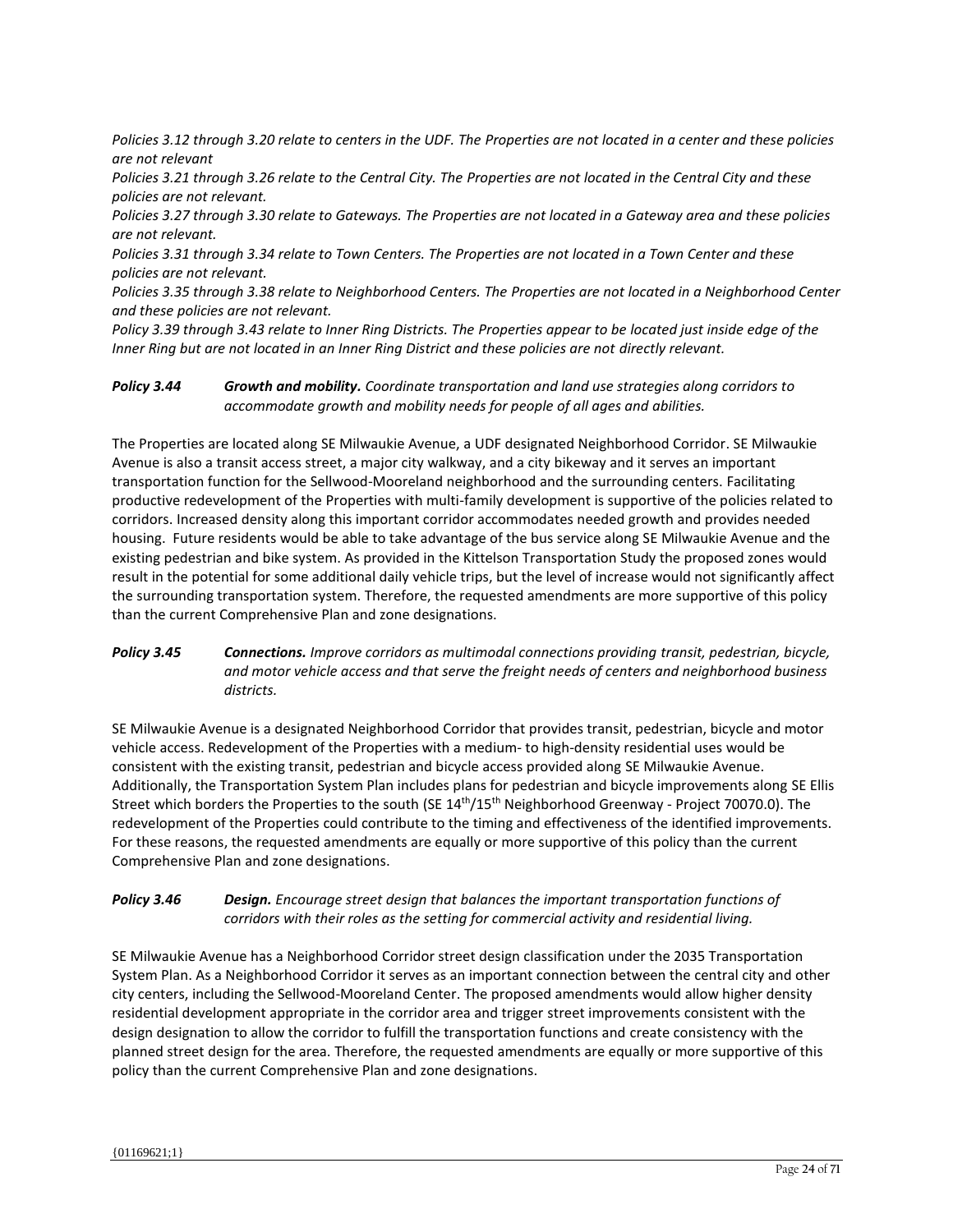# *Policy 3.47 Green infrastructure in corridors. Enhance corridors with distinctive green infrastructure, including landscaped stormwater facilities, extensive tree plantings, and other landscaping that both provide environmental function and contribute to a quality pedestrian environment.*

The Properties are located along SE Milwaukie Avenue, a UDF designated Neighborhood Corridor. The existing building on the West Property was built in 1963, well before recent innovations in landscaped stormwater facilities, street tree requirements and other landscaping requirements that serve an environmental function and contribute to the pedestrian experience. Similarly, based upon aerial photos, the East Property has been a surface parking lot since at least 1975 and does not currently contribute green infrastructure to the corridor. Any new development on the Properties, however, would have to satisfy current stormwater, landscaping and urban forestry requirements that implement this policy. For these reasons, the requested amendments are equally or more supportive of this policy than the current Comprehensive Plan and zone designations.

*Policies 3.48 through 3.51 relate to Civic Corridors. The Properties are not located in a Civic Corridor and these policies are not relevant.*

### *Policy 3.52 Neighborhood Corridors. Enhance Neighborhood Corridors as important places that support vibrant neighborhood business districts with quality multi-family housing, while providing transportation connections that link neighborhoods.*

Consistent with this policy the proposed amendments would facilitate the development of quality multi-family housing along SE Milwaukie Avenue, a designated Neighborhood Corridor. Following the amendments, both properties would be within the d overlay and new development would be subject to design review. Through the design review process the City would evaluate the proposed design for compliance with applicable design guidelines which include a provision related to the quality and permanence of building materials, which in turn supports the policy calling for quality multi-family developments along corridors. The residents of future development under the proposed zones would add to the vibrance of the corridor and add to the neighborhood consumer base for the business district along SE Milwaukie. Additionally, the proposed RM2 and RM4 zones permit a limited amount of small commercial uses along SE Milwaukie Avenue which could contribute to business activities along the SE Milwaukie Avenue. However, the shift from the mixed use CM1 zone to the RM4 zone is consistent with the surrounding residential uses on this segment of the corridor. For these reasons, the requested amendments are more supportive of this policy than the current Comprehensive Plan and zone designations.

*Policies 3.53 through 3.59 related to transit stations. The Properties are located less than a mile from an employment transit station, but are not located within the transit station boundaries. Therefore, these policies are not directly applicable.* 

*Policies 3.60 through 3.63 relate to City Greenways. The Properties are not located in a City Greenway and these policies are not relevant.* 

# *Policy 3.64 Urban habitat corridors. Establish a system of connected, well‐functioning, and diverse habitat corridors that link habitats in Portland and the region, facilitate safe fish and wildlife access and movement through and between habitat areas, enhance the quality and connectivity of existing habitat corridors, and establish new habitat corridors in developed areas.*

Pursuant to Urban Form Figure 3-6 Urban Habitat Corridors, the western portion of the West Property appears to be located in an Existing/Enhanced Habitat Corridor that is consistent with the River overlay areas on the western portion of the West Property. Through these designations the City has fulfilled this policy by creating habitat corridor designations and connections between those corridors for wildlife movement. Nonetheless, under the existing split zoning it may be possible to develop single family homes within the designated habitat corridor area at some point in the future because the entirety of those lots are located within the overlay area. In contrast, the proposed amendment to provide a consistent zone across the West Property with allowed residential density commensurate with the size and location of the West Property would allow future development of the single site to be clustered on the eastern portion of the property. This would help protect the designated wildlife corridor and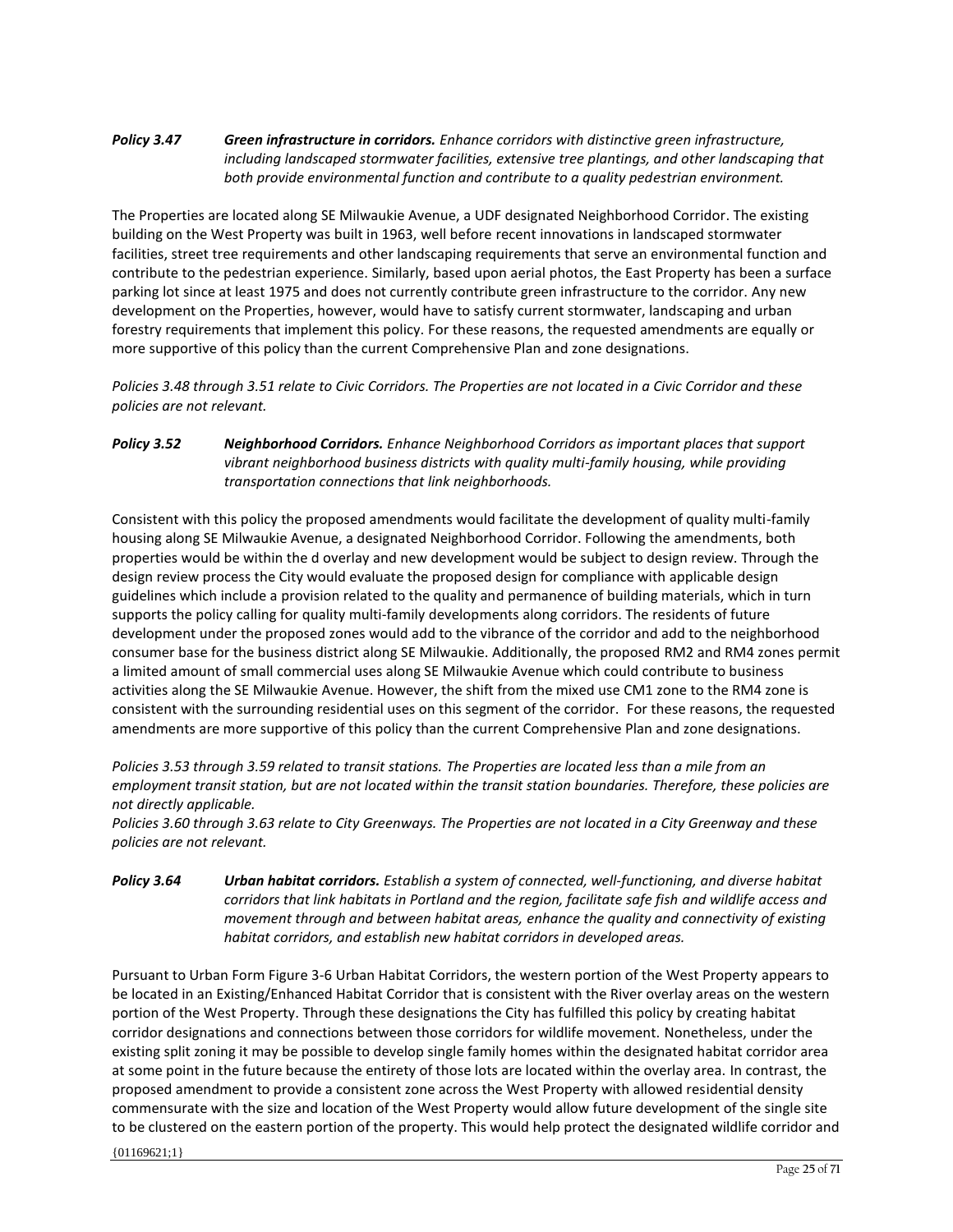facilitate the safe wildlife access and movement. Additionally, new development on the Properties would have to comply with existing landscape and tree standards which would provide habitat benefit to birds and other small wildlife within the adjacent habitat corridor. Therefore, the requested amendments are equally or more supportive of this policy than the current Comprehensive Plan and zone designations.

# *Policy 3.65 Habitat connection tools. Improve habitat corridors using a mix of tools including natural resource protection, property acquisition, natural resource restoration, tree planting and landscaping with native plants, and ecological design integrated with new development.*

As discussed above, the proposed amendment on the West Property is a tool that would allow development to be clustered on the eastern portion of the West Property to provide resource protection consistent with this policy. Additionally, future development on the Properties would be required to comply with existing landscaping, urban forestry, and resource protection provisions of the code intended to implement this policy. Future development would also be required to comply with the tree retention, mitigation and planting requirements of Title 11. For these reasons, the requested amendments are more supportive of this policy than the current Comprehensive Plan and zone designations.

# *Policy 3.66 Connect habitat corridors. Ensure that planned connections between habitat corridors, greenways, and trails are located and designed to support the functions of each element, and create positive interrelationships between the elements, while also protecting habitat functions, fish, and wildlife.*

The Figure 3-6 Urban Habitat Corridor map identifies both existing and future or potential habitat corridors. The West Property and surrounding area to the north and south is mapped as an existing habitat corridor. Therefore, this policy related to planned or future connections is not directly relevant.

# *Policy 3.67 Employment Area geographies. Consider the land development and transportation needs of Portland's employment geographies when creating and amending land use plans and making infrastructure investments.*

The East Property and the western portion of the West Property currently have single-family residential designations and are not located within a designated Employment Area. The east portion of the West Property, which is zoned CM1 and has MU-N designation, appears to be at the far northern end of an Employment Area identified on Urban Form Figure 3-7 that runs along SE Milwaukie Avenue. The eastern portion of the West Property is currently developed with several one- to two-story office buildings and a large surface parking area. Those offices currently provide some employment opportunities. However, given the location at the far north end of the SE Milwaukie Avenue commercial node and surrounded by the open space wildlife area to the west and residential area to the east, the West Property is unlikely to support a robust commercial redevelopment. Additionally, the RM2 and RM4 zones allow a limited amount of small retail and office uses along SE Milwaukie Avenue. Therefore, the Properties could provide new employment opportunities in addition to the residential opportunities. Finally, the higher residential densities proposed for the Properties along SE Milwaukie Avenue would bring additional residents to the SE Milwaukie corridor and the neighborhood creating a larger customer base to support and strengthen the surrounding commercial and employment areas. For these reasons, the requested amendments are equally or more supportive of this policy than the current Comprehensive Plan and zone designations.

# *Policy 3.68 relates to truck corridors and is not relevant.*

*Policies 3.69 through 3.81 relate to the Willamette and Columbia River and are not relevant.*

*Policy 3.82 Willamette River Greenway. Maintain multi-objective plans and regulations to guide development, infrastructure investments, and natural resource protection and enhancement within and along the Willamette Greenway.*

{01169621;1}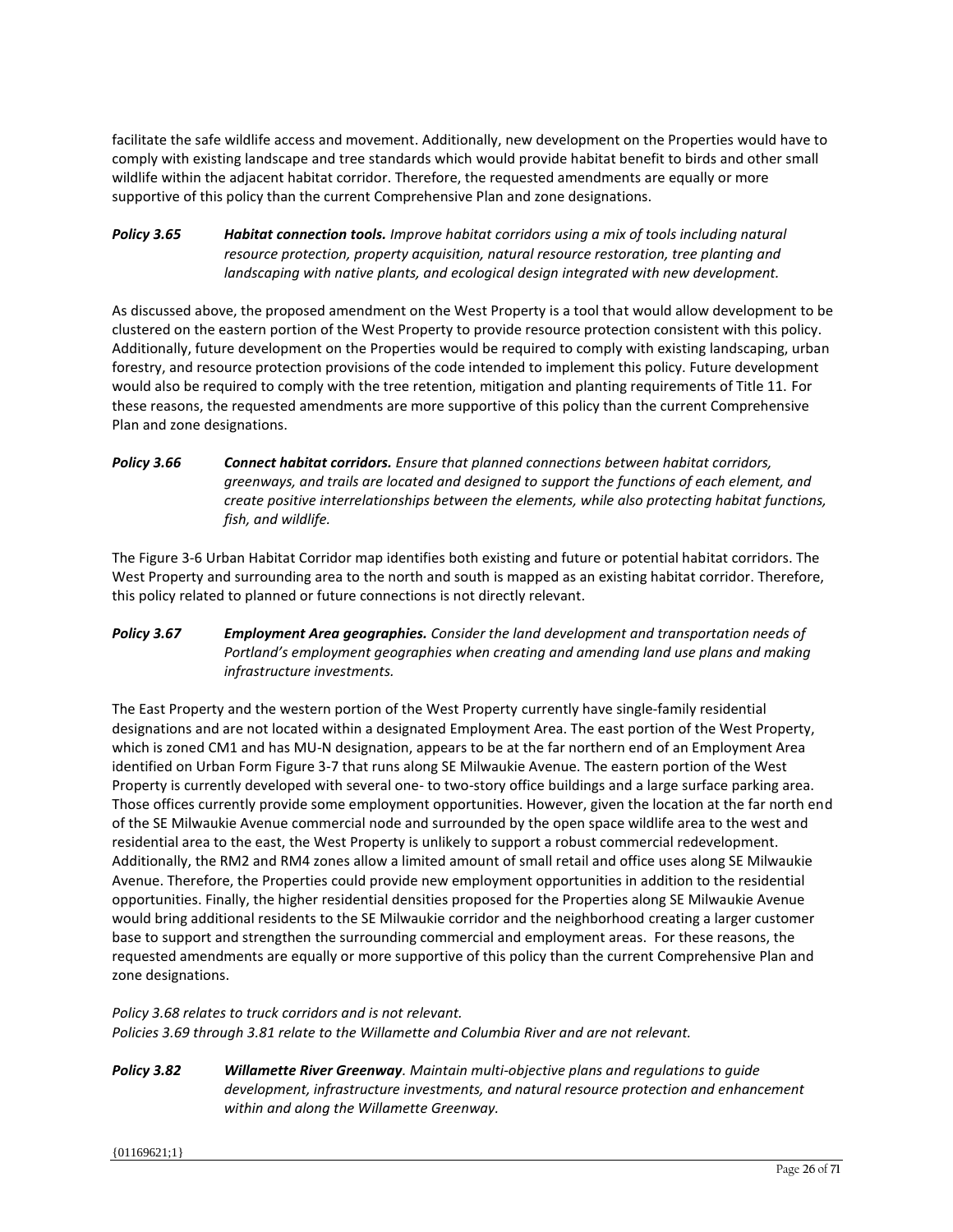The River overlay zone implements this policy by regulating development along the Central and South reaches of the Willamette River greenway area. The stated purpose of the overlay zone is to promote the protection, conservation, restoration, enhancement, and maintenance of the economic, natural, scenic, historical, and recreational qualities of land along those reaches of the river. The West Property is separated from the Willamette River by the Oaks Bottom Wildlife Refuge, but the western portion of the West Property has both  $g^*$  and e River overlays and the central part of the property has areas of either g\* or e overlay. Consolidating the West Property into a single multi-family zone allows future development at densities appropriate for the location to be clustered on the upland portion of the property outside of the River overlays. Any future development proposed within the River overlay areas would be required to either meet standards or obtain River Review approval which requires an alternatives analysis and mitigation for any adverse impacts that are unavoidable under the approved alternative. Therefore, future development on the West Property must be simultaneously consistent with this policy that prioritizes natural resource enhancement and protection along the river's greenway area and the corresponding River overlay provisions. Therefore, the requested amendments are equally or more supportive of this policy than the current Comprehensive Plan and zone designations.

*Policies 3.83 through 3.86 relate to the Central City and are not relevant.* 

*Policy 3.87 Inner Neighborhoods main streets. Maintain and enhance the Streetcar Era pattern of streetoriented buildings along Civic and Neighborhood corridors.* 

The Properties are located in the Inner Neighborhoods pattern area of Figure 3-8. The Comprehensive Plan provides the following description of the Inner Neighborhoods pattern area:

The Inner Neighborhoods are characterized by a regular pattern of neighborhood business districts located along former streetcar streets interspersed with residential areas. This Pattern Area has a small block pattern with an interconnected street grid that make transit, walking, and bicycling attractive options. Within this Pattern Area is an inner ring of neighborhoods that provide important opportunities for additional housing close to the Central City, but where future growth should be integrated into the existing and historic context.

This policy and the other Inner Neighborhoods policies below express the overall design approach in the Inner Neighborhoods.

The proposed amendments would not alter the existing grid pattern of the surrounding streets. However, the amendments would facilitate redevelopment of the Properties with multi-family buildings that must meet the development standards of the RM4 and RM2 zones that implement this policy for street-oriented buildings along corridors such as SE Milwaukie Avenue through maximum setback and main entrance standards. New development under the proposed zones on the Properties would also require design review which includes guidelines consistent with street-oriented buildings along corridors. In contrast, the existing development on the West Property is inconsistent with this policy as it includes multiple office buildings centered around a surface parking area oriented towards SE Milwaukie Avenue. The East Property is currently a surface parking area that is also inconsistent with this policy. If the East Property were to be redeveloped under the existing zoning, it would be subject to single-family development standards. For these reasons, the requested amendments are equally or more supportive of this policy than the current Comprehensive Plan and zone designations.

# *Policy 3.88 Inner Neighborhoods street patterns. Preserve the area's urban fabric of compact blocks and its highly interconnected grid of streets.*

The proposed amendments would not affect the block structure or street grid in the area. Therefore, the requested amendments are equally or more supportive of this policy than the current Comprehensive Plan and zone designations.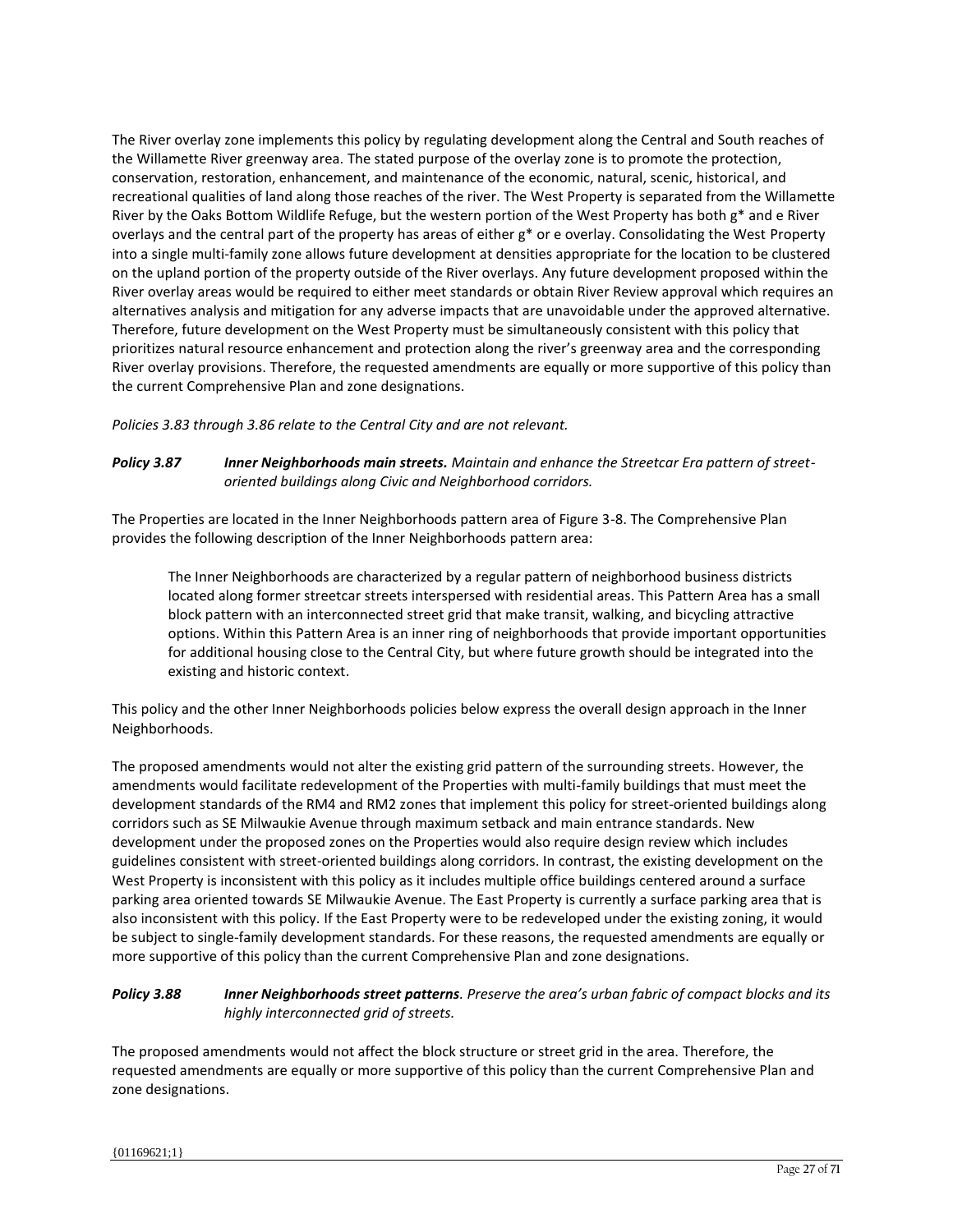## *Policy 3.89 Inner Neighborhoods infill. Fill gaps in the urban fabric through infill development on vacant and underutilized sites and in the reuse of historic buildings on adopted inventories.*

The East Property is currently developed with a surface parking lot and is therefore a highly underutilized site within the Inner Neighborhood along a Neighborhood Corridor. The East Property could be developed under the existing Comprehensive Plan and zoning designations with 4 dwelling units or potentially subdivided to allow for more dwelling units under the under the current code. However, even with those minimally increased densities, the single-family designation is not consistent with the property's location along a Neighborhood Corridor. Similarly, the West Property is developed with a one and two-story office building with a large surface parking area and is an underutilized site given its location along SE Milwaukie. The proposed amendment to apply a multi-family designation and zone would allow productive redevelopment of the property with needed housing. Therefore, the requested amendments are equally or more supportive of this policy than the current Comprehensive Plan and zone designations.

## *Policy 3.90 Inner Neighborhoods active transportation. Use the extensive street, sidewalk, and bikeway system and multiple connections to the Central City as a key part of Portland's active transportation system.*

As discussed above, SE Milwaukie Avenue is a Neighborhood Corridor, a transit access street, a major city walkway, and a city bikeway and it serves an important transportation function for the Sellwood-Mooreland neighborhood and the surrounding centers. Providing higher density housing along this active transportation corridor makes efficient use of the surrounding active transportation system in a manner entirely consistent with this policy. Therefore, the requested amendments are more supportive of this policy than the current Comprehensive Plan and zone designations.

# *Policy 3.91 Inner Neighborhoods residential areas. Continue the patterns of small, connected blocks, regular lot patterns, and streets lined by planting strips and street trees in Inner Neighborhood residential areas.*

The proposed amendments would not alter the existing block, street, or lot patterns along SE Milwaukie Avenue are within the surrounding residential neighborhoods. Therefore, the requested amendments are equally or more supportive of this policy than the current Comprehensive Plan and zone designations.

*Policies 3.92 through 3.97 relate to Eastern Neighborhoods and are not relevant. Policies 3.98 through 3.102 relates to the Western Neighborhoods and are not relevant.*

### **CHAPTER 4: DESIGN AND DEVELOPMENT**

#### **Goals:**

### **Goal 4.A: Context‐sensitive design and development**

*New development is designed to respond to and enhance the distinctive physical, historic, and cultural qualities of its location, while accommodating growth and change.*

The requested Comprehensive Plan amendments and corresponding zone changes would facilitate new development on the Property consistent with this goal. As discussed extensively above, the Properties are located along SE Milwaukie Avenue, an important Neighborhood Corridor that links the Central City to the Sellwood-Mooreland Center. The requested MD-U Comprehensive Plan designation and corresponding RM4 zone for the West Property is consistent with the RM4 zoning on the property to the north and would contribute to a coherent design and streetscape for that stretch west of SE Milwaukie Avenue. The requested higher density multi-family residential designation is consistent with the physical, historic, and cultural qualities of its location west of SE Milwaukie Avenue, at the north end of SE Milwaukie Avenue within the Sellwood-Mooreland Neighborhood, and adjacent to existing RM4 zoning. The requested designation would also facilitate needed growth and change for the area by allowing coordinated development with the property to the north under a consistent RM4 zone. The requested MD-C Comprehensive Plan designation and corresponding RM2 zone proposed for the East Property is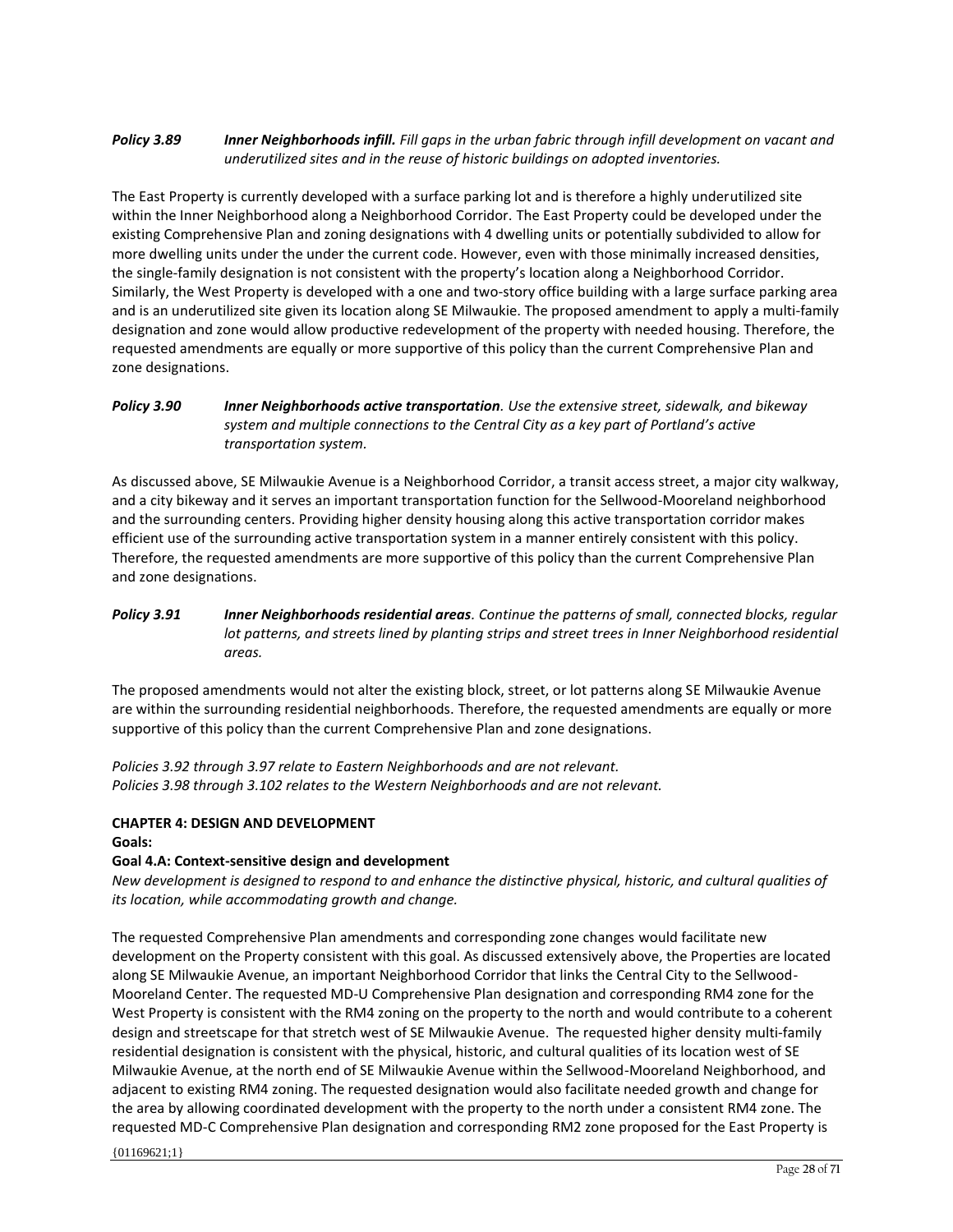consistent with the nodes of RM2 zoning east of SE Milwaukie Avenue and would both respond to and enhance the mix of residential uses on the east side of the corridor. The requested amendment for the East Property would also help accommodate appropriate growth and change by making a large lot that has been underdeveloped with a surface parking lot comply with the higher density zoning designations appropriate for the Neighborhood Corridor area. Finally, new development on the Properties would be subject to the RM4 and RM2 development standards that are specifically intended to result in structures that are compatible with the scale and characteristics of adjacent single-family residential areas. Therefore, the requested amendments are supportive of this goal as implemented through the design and development policies identified below.

### **Goal 4.B: Historic and cultural resources**

*Historic and cultural resources are identified, protected, and rehabilitated as integral parts of an urban environment that continues to evolve.*

The Properties do not include any known historic or cultural resources. However, consistent with this goal, if historic or cultural resources were discovered during redevelopment of the Properties, the developer would be required to comply with applicable local and state laws intended to protect such resources.

### **Goal 4.C: Human and environmental health**

*Neighborhoods and development are efficiently designed and built to enhance human and environmental health: they protect safety and livability; support local access to healthy food; limit negative impacts on water, hydrology, and air quality; reduce carbon emissions; encourage active and sustainable design; protect wildlife; address urban heat islands; and integrate nature and the built environment.*

Redevelopment of the Properties following the requested amendments would be supportive of the goal for development that enhances human health and the environment as implemented through the relevant policies identified below. First, any future development would be required to comply with zoning and building code requirements intended to protect safety and livability for the future residents of the Properties, as well as the surrounding neighborhood. New development would also be required to comply with current code provisions intended to limit negative impacts on water, hydrology and air quality, and could take advantage of energy efficient development options to reduce carbon emissions and provide sustainable design. Notably, the requested amendment for the West Property would allow development at densities that would provide needed housing along a corridor for efficient development that aligns with both housing needs and the goals for air quality and energy efficient development, while avoiding or minimizing impacts on the River overlay areas on the western portion of the property that help protect habitat and water resources further west. Finally, new development would be required to satisfy landscaping and tree standards intended to integrate nature and the built environment. Therefore, the requested amendments are supportive of this goal as implemented through the design and development policies identified below.

#### **Goal 4.D: Urban resilience**

*Buildings, streets, and open spaces are designed to ensure long‐term resilience and to adjust to changing demographics, climate, and economy, and withstand and recover from natural disasters.*

Any new development on the site would be required to comply with the existing building code and the BES Stormwater Management Manual to provide long term resilience for the buildings. Allowing higher density residential uses on the Properties, development would have the necessary flexibility and resilience to adjust the changing demographics and needs of the neighborhood and the City. The requested amendments are supportive of this goal as implemented through the design and development policies identified below.

**Policies:**

*Policy 4.1 Pattern areas. Encourage building and site designs that respect the unique built natural, historic, and cultural characteristics of Portland's five pattern areas described in Chapter 3: Urban Form.*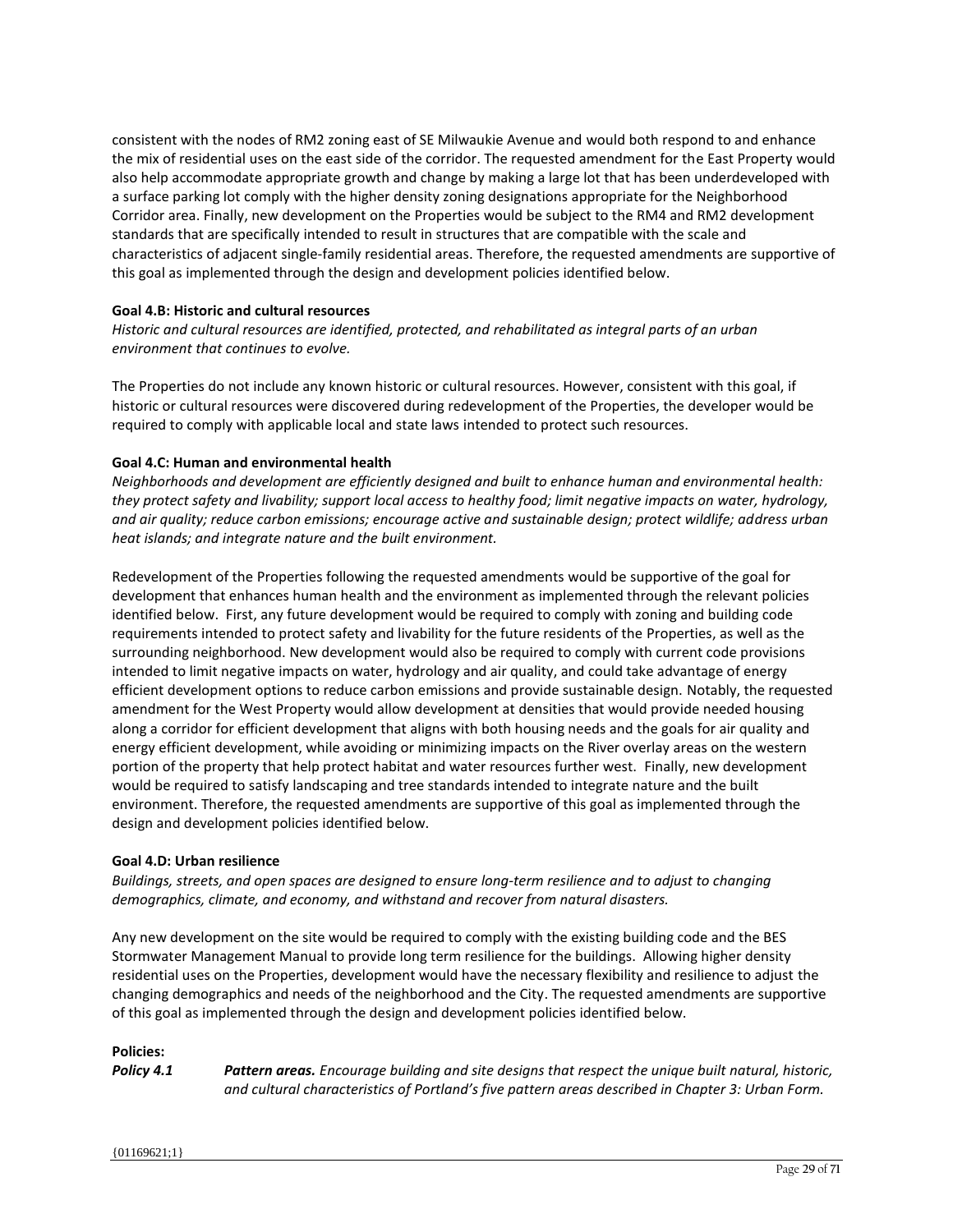As addressed above, the Properties are located along a Neighborhood Corridor and are just inside or at the Inner Ring boundary and are in the Inner Neighborhood Pattern area. The West Property is located in a habitat corridor and is adjacent to a greenway. As detailed above, the requested amendments are equally or more supportive of the Urban Form policies for both the corridor and applicable pattern areas. Therefore, the proposed multi-family zones and associated development standards encourage building and site design that respects the importance of denser and efficient development along SE Milwaukie Avenue and adjacent to the river and habitat areas and are equally or more supportive of this policy than the existing designations.

# *Policy 4.2 Community identity. Encourage the development of character‐giving design features that are responsive to place and the cultures of communities.*

First, it is important to note that this policy requires the City to encourage development of identified design features. The policy does not require a specific design and does not relate to the uses allowed on a site. The design of any future redevelopment of the Properties would be guided by the development standards of the RM4 and RM2 zones as well as the applicable design guidelines in the design review process. The development standards provide transitions to ensure development that is compatible with the scale and characteristics of adjacent residentially zoned areas with less density. Therefore, any future development must be designed to be responsive to place and surrounding uses. Finally, as addressed above, the requested amendments are consistent with the neighborhood specific goals and policies of the SMNP. Therefore, the requested designations and subsequent development under those designations would be responsive to the policies important to the surrounding community. For these reasons, the requested amendments are equally or more supportive of this policy than continued application of the restrictive conditions.

# *Policy 4.3 Site and context. Encourage development that responds to and enhances the positive qualities of site and context — the neighborhood, the block, the public realm, and natural features.*

Once again, this policy requires the City to encourage the identified development rather than require a specific development or a specific footprint. In any case, the design of future development on the Properties would be guided by the development standards of the RM4 and RM2 zones, including height limitations, minimum setbacks, site coverage and landscaping, and pedestrian oriented development. Additionally, development on both Properties would be subject to Design Review which applies multiple guidelines related to site, context and the public realm. Therefore, the requested amendments are equally or more supportive of this policy than the existing designations.

*Policy 4.4 Natural features and green infrastructure. Integrate natural and green infrastructure such as trees, green spaces, ecoroofs, gardens, green walls, and vegetated stormwater management systems, into the urban environment. Encourage stormwater facilities that are designed to be a functional and attractive element of public spaces, especially in centers and corridors.*

Future development on the Properties under the proposed designations would be required to implement the natural and green infrastructure in the building design to comply with existing capacity issues and to comply with the BES Stormwater Management Manual requirements for vegetated stormwater management systems. BES has indicated that there are capacity issues with the surrounding combined system. Therefore, it will be necessary to treat stormwater on-site. As discussed in detail in the attached Drainage Report, it is feasible to treat the drainage from both Properties through vegetated stormwater management systems prior to infiltration. Additionally, site redevelopment would be subject to the minimum landscaping and applicable outdoor area requirements of the RM4 and RM2 zones as well as the street tree and on-site tree preservation, protection and mitigation requirements of Title 11. These are features and infrastructure that are not provided with the existing uses of the Properties. Finally, development on the West Property would allow efficient redevelopment that protects the greenspace areas on the western portion of the property within the River overlay. For these reasons, the requested amendments are more supportive of this policy than the existing designations.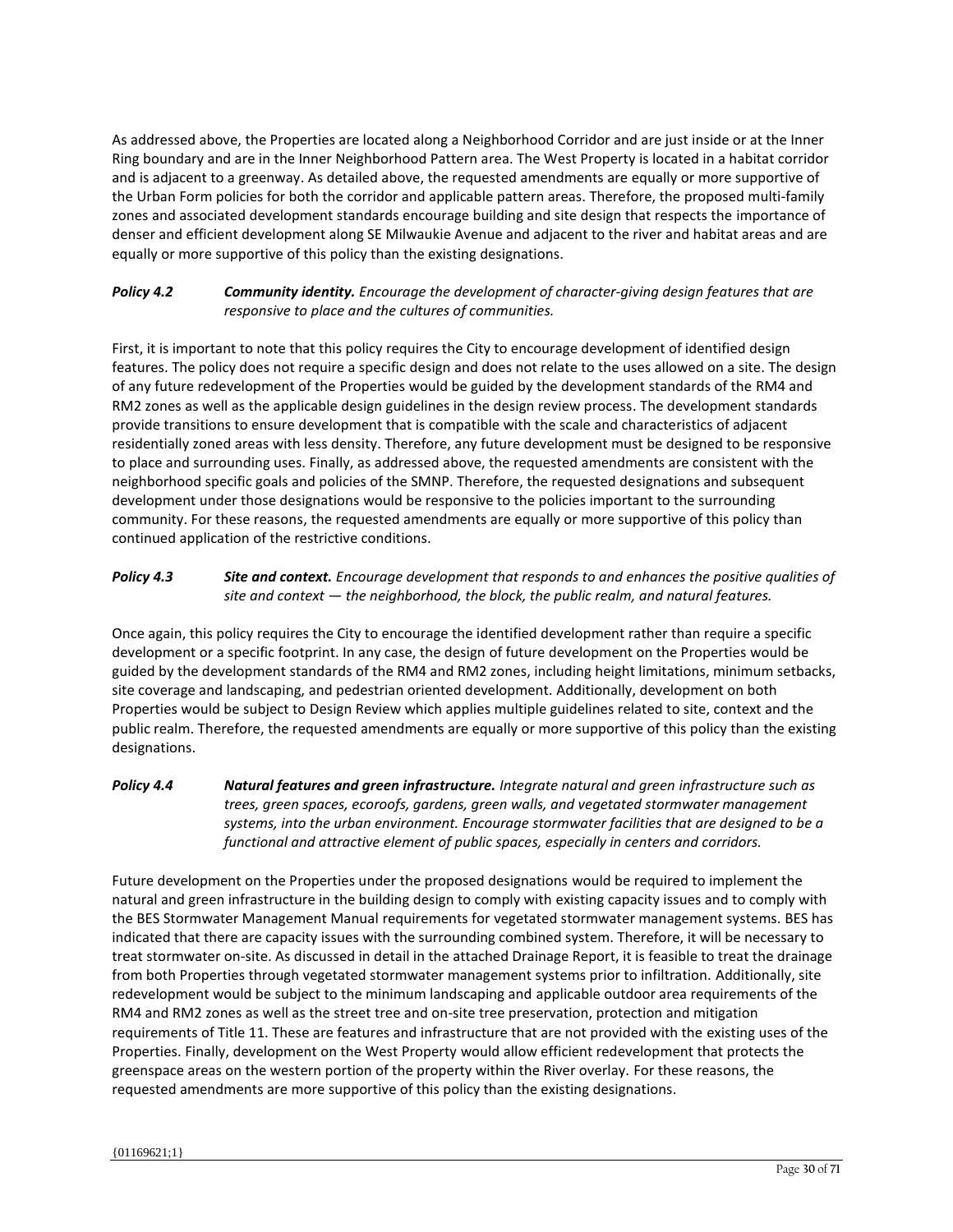# *Policy 4.5 Pedestrian‐oriented design. Enhance the pedestrian experience throughout Portland through public and private development that creates accessible, safe, and attractive places for all those who walk and/or use wheelchairs or other mobility devices.*

The requested amendments would facilitate future development of the Properties that would be subject to pedestrian development standards that encourage a safe, attractive, and usable circulation system in all developments. The developer would also need to demonstrate compliance with other code provisions intended to enhance the pedestrian experience along all frontages, including building length and façade articulation, minimum landscaping requirements, and Title 11 street tree requirements, among others. This would result in development that is far more pedestrian friendly than the existing office building with the large parking area fronting SE Milwaukie Avenue and the surface parking lot on the East Property. Therefore, the requested amendments are equally or more supportive of this policy than the existing designations.

# *Policy 4.6 Street orientation. Promote building and site designs that enhance the pedestrian experience with windows, entrances, pathways, and other features that provide connections to the street environment.*

The requested amendments would facilitate future development at the Properties that would be subject to the pedestrian standards and other development standards and design guidelines that promote building and site designs that enhance the pedestrian experience. Specifically, the developer would need to demonstrate compliance with code provisions intended to enhance the pedestrian experience along the SE Milwaukie Avenue frontage, including main entrance requirements, pedestrian standards, building length and façade articulation standards, minimum landscaping requirements, and Tittle 11 street tree requirements, among others. The development must also be consistent with applicable design guidelines related to street orientation. For these reasons, the requested amendments are equally or more supportive of this policy than the existing designations.

# *Policy 4.7 Development and public spaces. Guide development to help create high‐ quality public places and street environments while considering the role of adjacent development in framing, shaping, and activating the public space of streets and urban parks.*

Once again, the requested amendments would facilitate redevelopment that would be guided by the RM4 and RM2 development standards intended to implement this policy, including the pedestrian standards, main entrances, and street tree requirements of Title 11. Therefore, the requested amendments are equally or more supportive of this policy than the existing designations.

*Policy 4.8 Alleys. Encourage the continued use of alleys for parking access, while preserving pedestrian access. Expand the number of alley-facing accessory dwelling units.*

There is an existing alley located north of the East Property. Under the proposed RM2 zone, a future developer would be required to take into consideration the alley in building and site design. Therefore, the requested amendments are equally or more supportive of this policy than the existing designations.

*Policy 4.9 relates to transitions to urban areas and is not relevant.*

*Policy 4.10 Design for active living. Encourage development and building and site design that promotes a healthy level of physical activity in daily life.*

Redevelopment on the Properties in compliance with the above-referenced pedestrian related standards would promote a healthy level of activity in site residents and surrounding neighbors by creating a safe, attractive and enhanced pedestrian experience along SE Milwaukie Avenue and all other property frontages. Additionally, residents of future multi-family development on the Properties would have easy pedestrian access to the existing recreational trail system through the Oaks Bottom trailhead located just north of the Properties. Future residents would also be within walking distance of both the more intensive commercial area in the Sellwood-Mooreland

{01169621;1}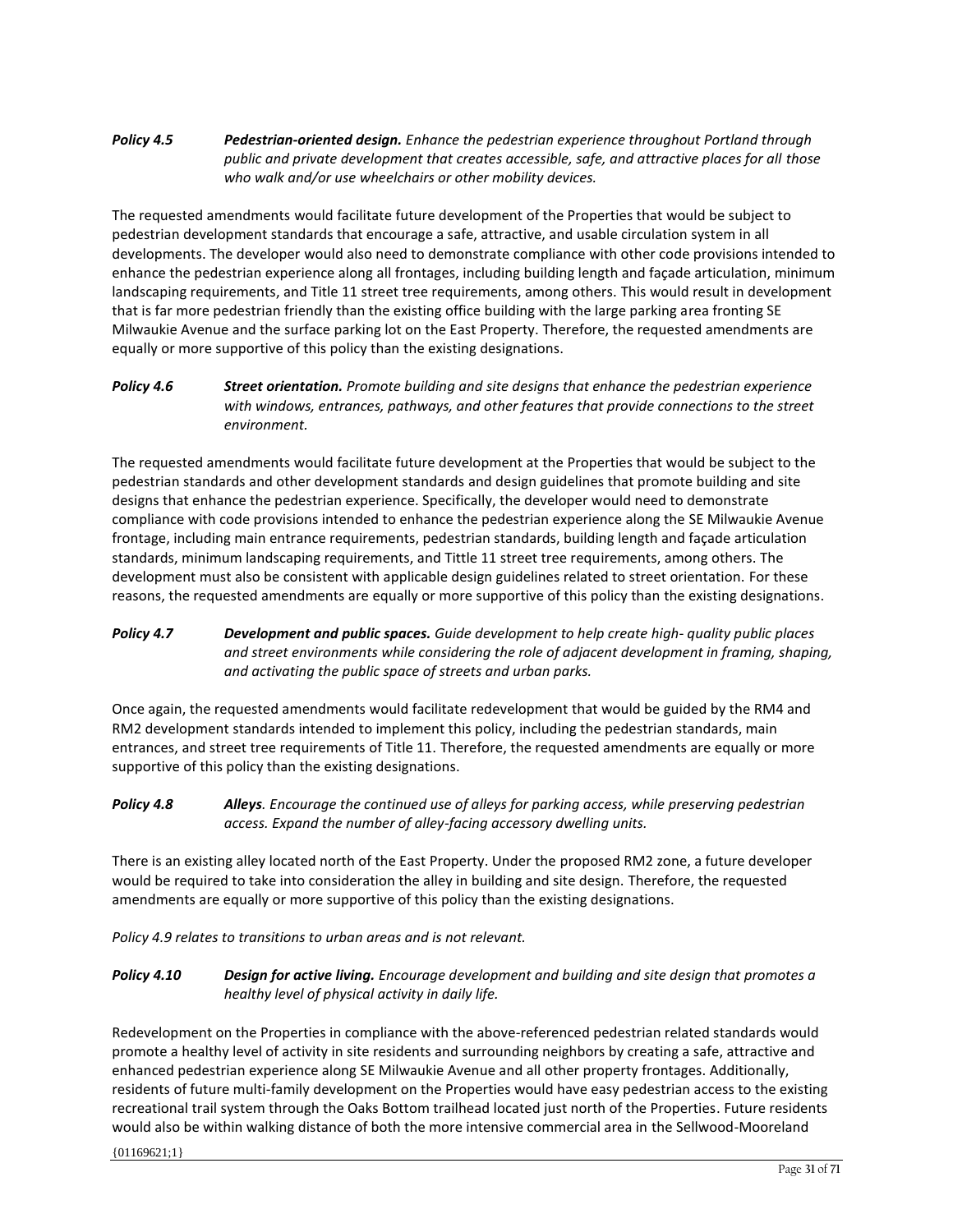Center to the south and the transit station opportunities less than a mile to the northeast. Therefore, the requested amendments are equally or more supportive of this policy than the existing designations.

### *Policy 4.11 Access to light and air. Provide for public access to light and air by managing and shaping the height and mass of buildings while accommodating urban‐ scale development.*

The requested amendments would facilitate future redevelopment of the Properties that would be subject to the RM2 and RM4 building height, maximum density, outdoor area, and minimum landscaping standards. Those standards are intended to minimize impact on surrounding residential development and to create access to light and air for pedestrians, as well as residents and visitors of the site and surrounding residents, while still allowing an urban scale of development. The step-down height provisions for both zones, in particular, would provide additional light and air between future development and surrounding single-family residential uses. Therefore, the requested amendments are equally or more supportive of this policy than the existing designations.

# *Policy 4.12 Privacy and solar access. Encourage building and site designs that consider privacy and solar access for residents and neighbors while accommodating urban‐scale development.*

The requested amendments would facilitate future redevelopment of the Properties that would be subject to the RM2 and RM4 development standards that include stepdown height limits for multi-family development abutting or across the street from single-family zoning. The requested amendment for the West Property limits the surrounding single-family areas by creating consistent RM4 zoning across the West Property which is in turn consistent with the RM4 zoning to the north. Therefore, following the proposed amendments the West Property would abut R5 zoned properties to the west of the southern portion of the property. Therefore, any portion of future building within 25 feet of the lot line on that portion of the West Property would have a 35-foot height limit. The same 35-foot step-down height limit would apply to any portion of a building on the East Property abutting the R2.5 zone. The applicable stepdown heights minimize both solar access and privacy impacts on the abutting single-family areas. For these reasons, the requested amendments are equally or more supportive of this policy than the existing designations.

# *Policy 4.13 Crime‐preventive design. Encourage building, site, and public infrastructure design approaches that help prevent crime.*

The requested amendments would facilitate future redevelopment of the Properties that would be subject to applicable development standards, including ground floor and pedestrian standards that provide an active pedestrian experience, and views of the surrounding area from the building would help deter crime. In contrast, the existing surface parking area on the East Property with intermittent activity does little to deter crime. For these reasons, the requested amendments are equally or more supportive of this policy than the existing designations.

# *Policy 4.14 Fire prevention and safety. Encourage building and site design that improves fire prevention, safety, and reduces seismic risks.*

The requested amendments would facilitate future redevelopment at the Properties that would be required to comply with current fire code and building code standards that encourage or require fire safety and prevention in building design. New structures would also be required to comply with current building code requirements for seismic risks specific to this region. In contrast, at the time the existing building was constructed on the West Property, the full scope of seismic risk in this region was not fully understood, and therefore, the building code requirements did not account for a subduction zone seismic event. Therefore, the requested amendments are equally or more supportive of this policy than the existing designations.

# *Policy 4.15 Residential area continuity and adaptability. Encourage more housing choices to accommodate a wider diversity of family sizes, incomes, and ages, and the changing needs of households over time. Allow adaptive reuse of existing buildings, the creation of accessory dwelling units, and*

{01169621;1}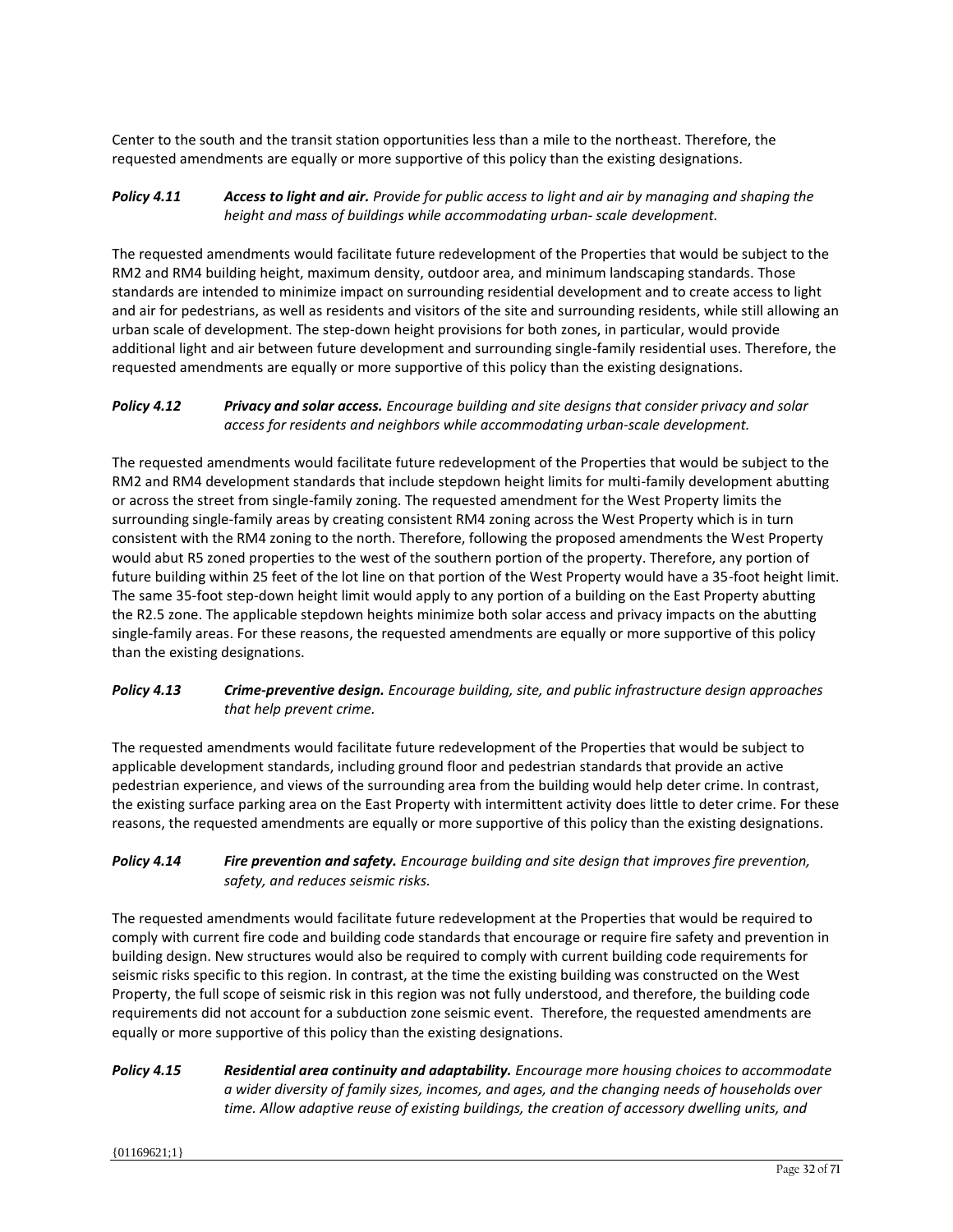*other arrangements that bring housing diversity that is compatible with the general scale and patterns of residential areas.*

The north end of the Sellwood-Mooreland neighborhood is dominated by single-family homes. Consistent with this policy, the requested amendments would result in more housing choices for people wishing to move to the area or stay in the area as family sizes, incomes, and ages of existing neighborhood residents change. Locating the higherdensity, multi-family uses along SE Milwaukie Avenue achieves the expansion of housing types and opportunity for more affordable options in an area that is consistent with the goals of the City and with established patterns. Specifically, the RM4 zone proposed on the West Property is consistent with the RM4 zoning to the north and is compatible with the commercial designations to the south along the corridor and the limited single-family residential area to the west and southwest that currently abuts the commercial zoning. The RM2 zone proposed on the East Property is similarly consistent with other RM2 nodes in the immediate area, with the multi-family residential designations along the SE Milwaukie Avenue corridor, and would be compatible with the general scale of surrounding single-family areas as a result of compliance with development standards intended to protect abutting and nearby single-family residential properties. For these reasons, the requested amendments are equally or more supportive of this policy than the existing designations.

# *Policy 4.16 Scale and patterns. Encourage design and development that complements the general scale, character, and natural landscape features of neighborhoods. Consider building forms, scale, street frontage relationships, setbacks, open space patterns, and landscaping. Allow for a range of architectural styles and expression.*

The requested amendments would facilitate future redevelopment at the Properties that would be required to comply with applicable development standards and be consistent with applicable design guidelines directed at being compatible with and complimenting existing development. As discussed above, the standards dictate maximum building height, massing and coverage, as well as required pedestrian oriented development. The RM2 zone characteristics states that development is intended to "integrate with residential neighborhood characteristics" and provide "transitions in scale and characteristics to lower-scale residential neighborhoods." These development objectives are appropriately achieved through application of the RM2 development standards. The RM4 purpose statement does not directly reference the scale of surrounding residential areas. However, located on the west side of SE Milwaukie Avenue with RM4 zoning to the north, CM2 zoning to the south, and open space to the west, the West Property has limited areas that abut the R5 single-family zoning and development to the southwest of the Property. Nonetheless, the same development standards that limit massing and height, including step-down height, require future development to be designed in a way that compliments the scale of surrounding residential areas. Finally, the Properties would be subject to design review which allows for a range of architectural styles and expressions, but also requires a structure that is consistent with guidelines aimed at achieving this policy. Therefore, the requested amendments are more supportive of this policy than the existing designations.

# *Policy 4.17 Demolitions. Encourage alternatives to the demolition of sound housing, such as rehabilitation and adaptive reuse, especially affordable housing, and when new development would provide no additional housing opportunities beyond replacement.*

While housing is permitted in both the existing CM1 and R2.5 zones on the Properties, there is currently not residential development on either the West Property or the East Property. Therefore, demolition of housing is not proposed or needed, and the requested amendments are equally or more supportive of this policy than existing designations.

# *Policy 4.18 Compact single-family options. Encourage development and preservation of small resourceefficient and affordable single-family homes in all areas of the city.*

The East Property is currently zoned R2.5. However, it is not developed with a single-family home. Additionally, the requested amendment would not impact the preservation of existing single-family homes near the East Property.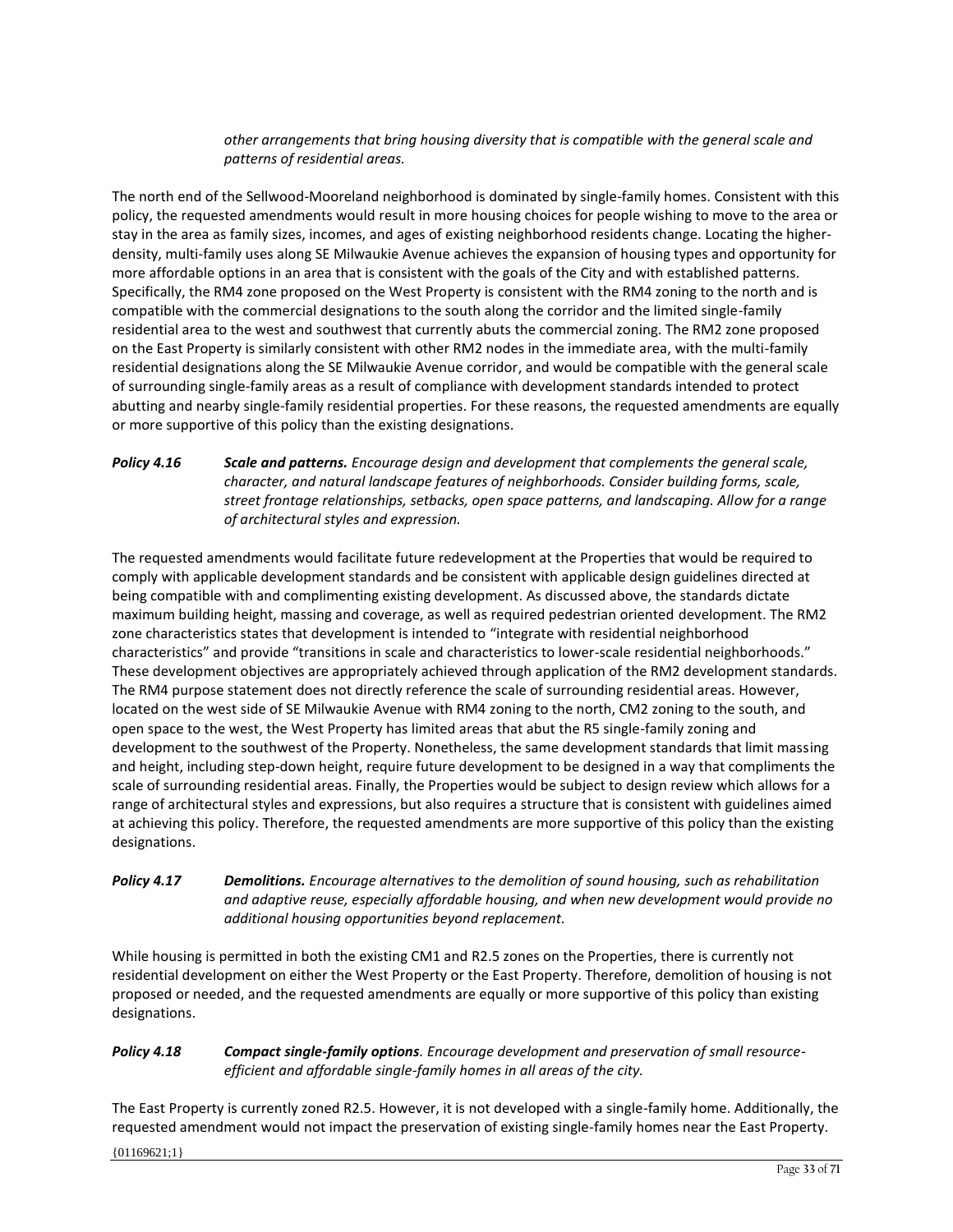As discussed above, RM2 development standards are in place to make certain there is an appropriate transition from the single-family residential areas to higher density residential development along corridors. The West Property is not currently zoned for or developed with single-family homes. For these reasons, the requested amendments are equally or more supportive of this policy than the existing designations.

# *Policy 4.19 Resource efficient and healthy residential design and development. Support resource efficient and healthy residential design and development. See other related policies later in this chapter and in Chapter 5: Housing.*

The requested amendments would facilitate redevelopment of the Properties that would be subject to current building code requirements related to healthy design and development and would be subject to applicable RM4 and RM2 development code provisions aimed at health and efficient residential design and development. Therefore, the requested amendments are equally or more supportive of this policy than the existing designations.

# *Policy 4.20 Walkable scale. Focus services and higher‐density housing in the core of centers to support a critical mass of demand for commercial services and more walkable access for customers.*

As discussed in the Urban Form section above, the Property is not located within a UDF designated center. However, the Properties are located along a critical Neighborhood Corridor that connect two centers and residents would be within walking distance of the Sellwood-Mooreland Center to the south along the corridor. The proposed zones also allow a limited amount of small commercial uses and therefore, future development could provide a variety of goods and services within walking distance of many of the surrounding neighbors, as well as the new residents. Therefore, while the policy is not directly relevant, the requested amendments are equally or more supportive of this policy than the existing designations.

# *Policy 4.21 Street environment. Encourage development in centers and corridors to include amenities that create a pedestrian‐oriented environment and provide places for people to sit, spend time, and gather.*

The Properties are located along a designated Neighborhood Corridor, SE Milwaukie Avenue. The proposed amendments facilitate future development that would be subject to development standards and design guidelines consistent with the policy. In contrast, the existing aging office development on the West Property and the surface parking lot on the East Lot do not contribute to a pleasant pedestrian environment along the corridor. Additionally, while redevelopment of commercial or mixed-use development on the West Property under the existing designation and zoning would also be subject to current development standards and design guidelines, single family development on the East Property under the existing R2.5 zoning would not contribute to a pedestrian oriented environment along SE Milwaukie Avenue. Therefore, the requested amendments are equally or more supportive of this policy than the existing designations.

*Policy 4.22 Relationship between building height and street size. Encourage development in centers and corridors that is responsive to street space width, thus allowing taller buildings on wider streets.*

The maximum building height within the RM2 zone is 45 feet, which is consistent with corridor development. The maximum building height on the West Property would be 75 feet. While a building of that height may typically be found on streets wider than that SE Milwaukie Avenue, the West Property is uniquely located directly south of a property zoned RM4 and adjacent to an expansive open space area at the far edge of the surrounding neighborhood. Therefore, additional height on the West Property is generally consistent with the policy and on balance equally or more supportive of the Comprehensive Plan as a whole.

# *Policy 4.23 Design for pedestrian and bicycle access. Provide accessible sidewalks, high‐ quality bicycle access, and frequent street connections and crossings in centers and corridors.*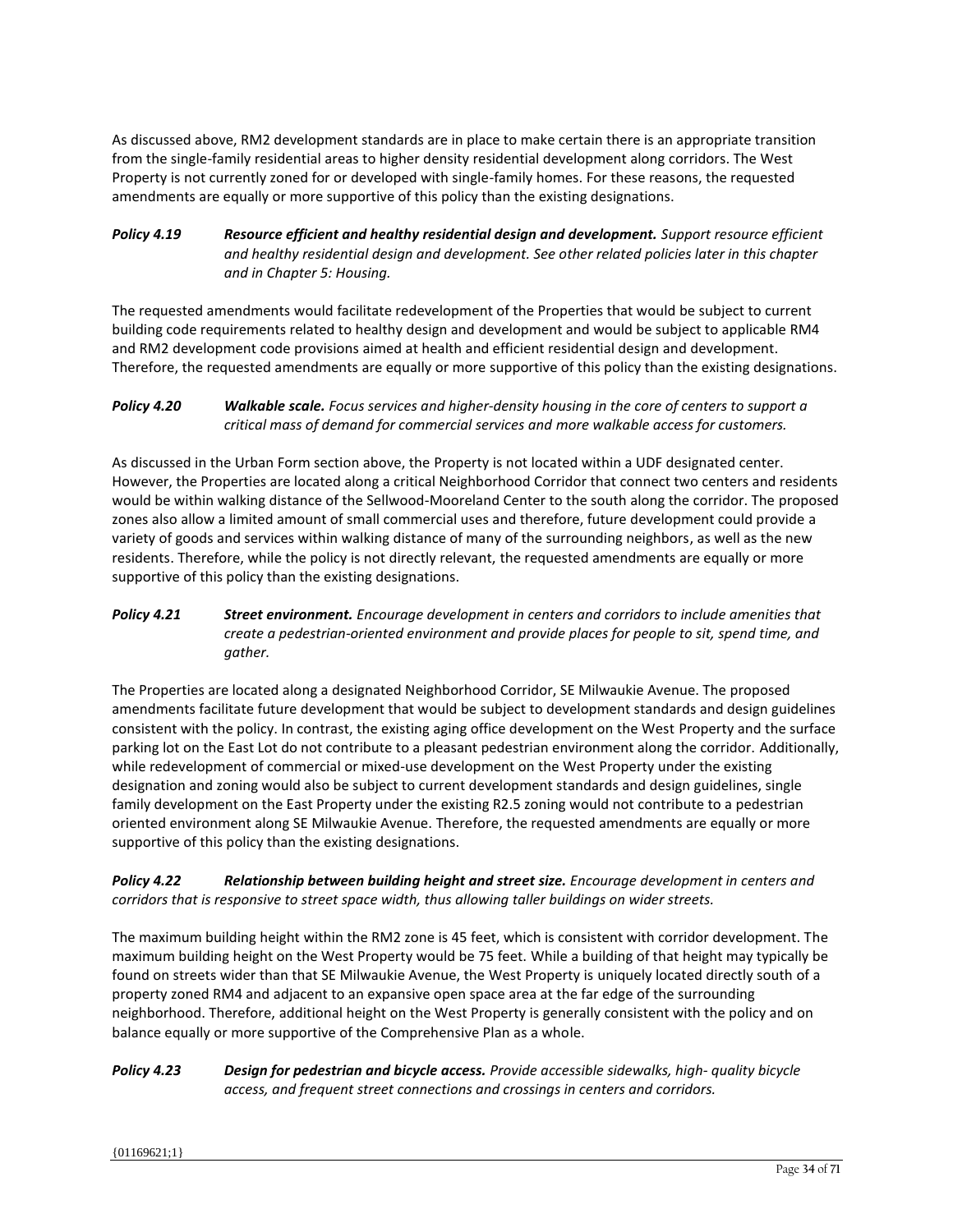The requested amendments would facilitate redevelopment of the Properties that would be subject to current street and sidewalk standards and bicycle parking standards. Therefore, the requested amendments are equally or more supportive of this policy than the existing designations.

*Policy 4.24 Drive‐through facilities. Prohibit drive through facilities in the Central City, and limit new development of new ones in the Inner Ring Districts and centers in order to support a pedestrian‐ oriented environment.*

The site is not located within the Central City or within an Inner Ring District or center. Therefore, this policy is not directly relevant. Nonetheless, pursuant to the zoning code and consistent with the general policy supporting pedestrian-oriented development, new drive-through facilities would not be permitted on the Properties as part of future redevelopment. Therefore, the requested amendments are equally or more supportive of this policy than the existing designations.

*Policy 4.25 Residential uses on busy streets. Improve the livability of places and streets with high motor vehicle volumes. Encourage landscaped front setbacks, street trees, and other design approaches to buffer residents from street traffic.*

The City has implemented this policy for the multi-family residential zones located along corridors by requiring a minimum front setback. Additionally, the Title 11 street tree requirements would apply to any redevelopment of the Properties. For these reasons, the requested amendments are equally or more supportive of this policy than the existing designations.

*Policy 4.26 Active gathering places. Locate public squares, plazas, and other gathering places in centers and corridors to provide places for community activity and social connections. Encourage location of businesses, services, and arts adjacent to these spaces that relate to and promote the use of the space.*

This policy directs the City to provide public spaces along corridors. Therefore, it does not directly apply to private property. However, the proposed increased density along the SE Milwaukie Avenue Neighborhood Corridor is generally consistent with community activity in close proximity to public and active spaces because the corridor serves as an activity neighborhood amenity and community space. Therefore, to the extent this policy is relevant, the requested amendments are equally or more supportive of this policy than the existing designations.

*Policy 4.27 Protect defining features. Protect and enhance defining places and features of centers and corridors, including landmarks, natural features, and historic and cultural resources, through application of zoning, incentive programs, and regulatory tools.*

The proposed amendment for the West Property would help protect the natural features within the River overlay and the wildlife refuge directly west of the property by allowing development at needed densities to be clustered on the upland portion of the West Property. There are no designated landmarks or historic or cultural resources within the vicinity of the Properties. Therefore, the requested amendments are equally or more supportive of this policy than the existing designations.

# *Policy 4.28 Historic buildings in centers and corridors. Identify, protect, and encourage the use and rehabilitation of historic resources in centers and corridors.*

There are no known historic and cultural resources on or near the Properties. The existing building on the site is not a designated historic building. Therefore, the requested amendments are equally or more supportive of this policy than the existing designations.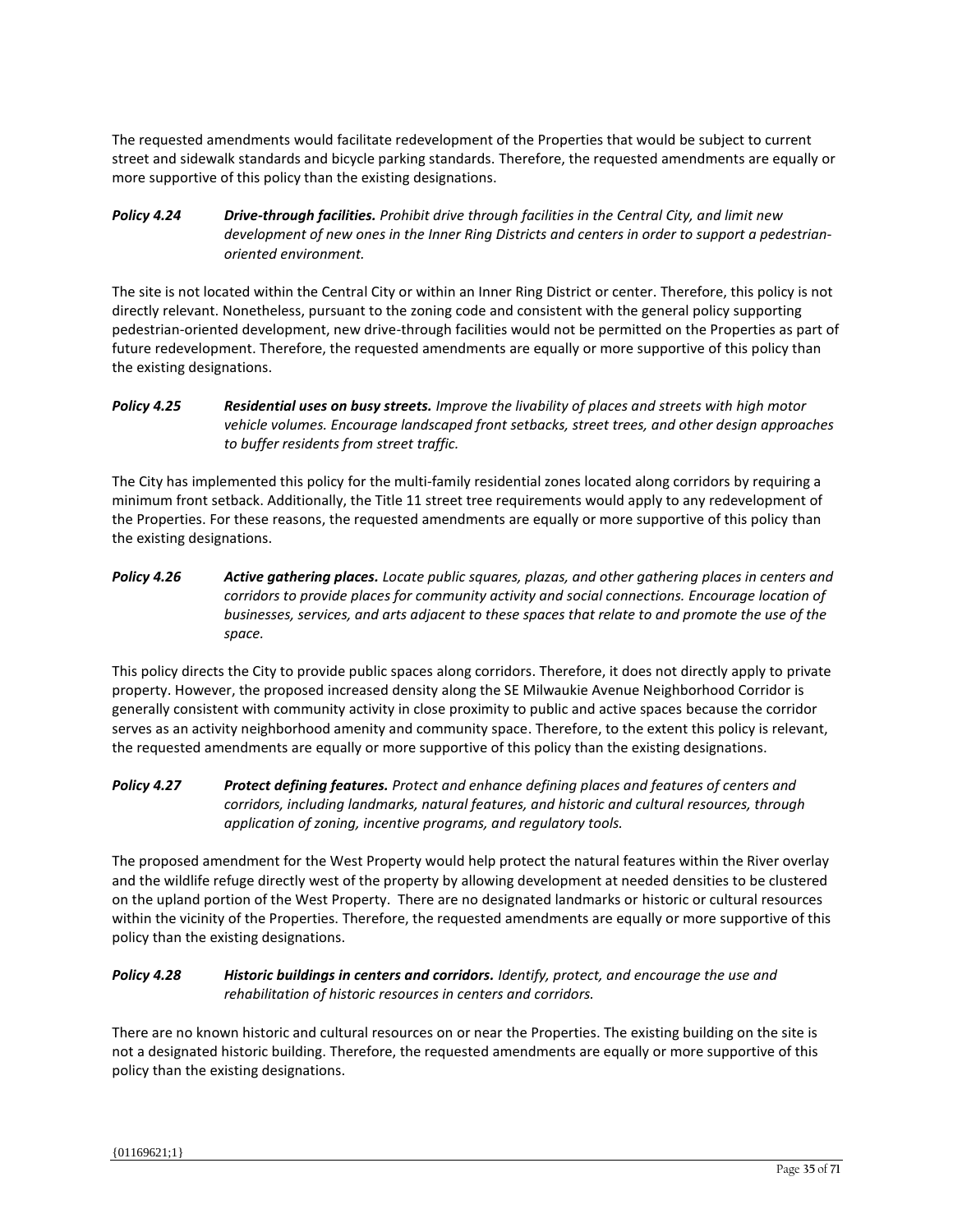# *Policy 4.29 Public art. Encourage new development and public places to include design elements and public art that contribute to the distinct identities of centers and corridors, and that highlight the history and diverse cultures of neighborhoods.*

Under this policy, the City must encourage, rather than require public art. The City has implemented this policy in the certain zones outside of the Central City by allowing public art to satisfy certain development standards. While those development standards would not apply to the proposed zones, the design guidelines that would apply to redevelopment during design review include guidelines that encourage design elements that would reflect the history of the area and the neighborhood. Therefore, the requested amendments are equally or more supportive of this policy than the existing designations.

*Policy 4.30 Scale transitions. Create transitions in building scale in locations where higher‐density and higher‐intensity development is adjacent to smaller‐scale single‐dwelling zoning. Ensure that new high‐density and large‐scale infill development adjacent to single dwelling zones incorporates design elements that soften transitions in scale and limit light and privacy impacts on adjacent residents.*

As detailed above, this policy is implemented through massing and height limits that apply to the proposed multifamily residential zones. Specifically, both the RM2 and RM4 zones include setback and height stepbacks intended to soften transitions and limit light and privacy impacts of taller multi-family structures. Additionally, the RM2 zone purpose statements specifically state that the zone is intended to provide transitions in scale and characteristics to lower-scale residential neighborhoods. The proposed RM4 zone on the West Property allows additional height, but also includes setbacks and stepdown heights identical to the RM2 zone to provide a transition that softens the differences in scale. Additionally, as noted above, the West Property is uniquely located adjacent to existing RM4 zoning and CM2 zoning, and the area of abutting single-family residential area is limited. Where the West Property abuts the R5 zone, the existing downward slope to the west would further protect the privacy of neighbors to the west and southwest because the change in grade would largely prevent views into those homes. Therefore, the requested amendments are equally or more supportive of this policy than the existing designations.

### *Policy 4.31 Land use transitions. Improve the interface between non‐residential uses and residential uses in areas where commercial or employment uses are adjacent to residentially‐zoned land.*

The proposed amendments do not apply commercial or employment zoning designations to the Properties. Small commercial uses would be permitted on both Properties. However, those uses must be in close proximity to the SE Milwaukie Avenue corridor and would be smaller and less intensive than the commercial uses permitted under the existing CM1 zone on the West Property. Therefore, the requested amendments are more supportive of this policy than the existing designations.

*Policy 4.32 relates to properties on the industrial edge and is not relevant.*

*Policy 4.33 Off‐site impacts. Limit and mitigate public health impacts, such as odor, noise, glare, light pollution, air pollutants, and vibration that public facilities, land uses, or development may have on adjacent residential or institutional uses, and on significant fish and wildlife habitat areas. Pay particular attention to limiting and mitigating impacts to under‐served and under‐ represented communities.*

The proposed amendments would facilitate redevelopment of the Properties that would be subject to the current code requirements that protect all properties from public health impacts from odor, noise, glare and light pollution. Most notably, this includes the River overlay provisions that apply to the western and central portions of the West Property. Additionally, the proposed residential designation for the West Property has a lower likelihood of off-site impacts than the higher intensity commercial uses currently allowed on the West Property under the existing CM1 zone. Therefore, the requested amendments are equally or more supportive of this policy than the existing designations.

{01169621;1}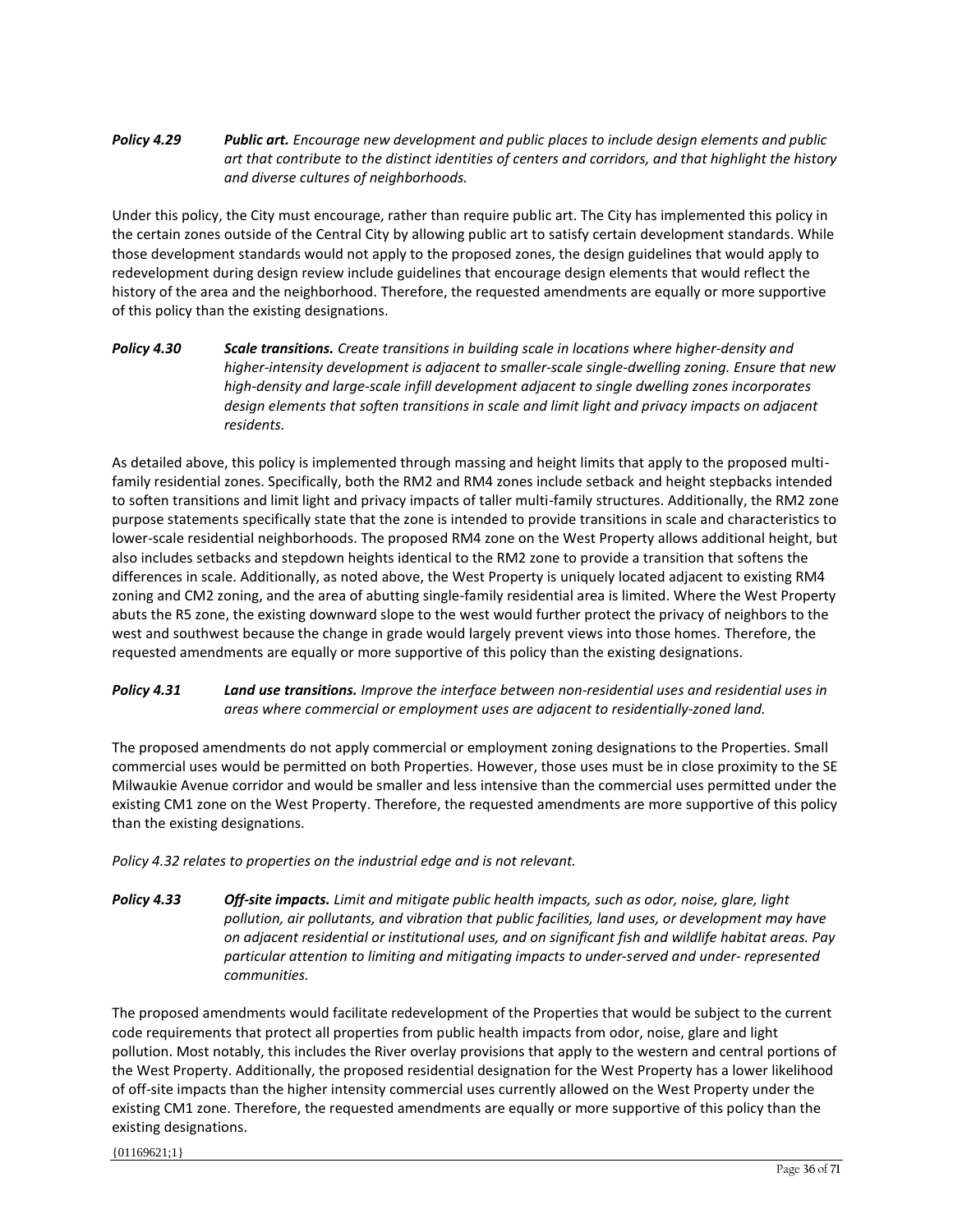# *Policy 4.34 Auto‐oriented facilities, uses, and exterior displays. Minimize the adverse impacts of highways, auto‐oriented uses, vehicle areas, drive‐through areas, signage, and exterior display and storage areas on adjacent residential uses.*

The City has implemented this policy through code provisions addressing each of the identified impacts. The Properties are not adjacent to a highway and drive-throughs would be prohibited. The location and impact of vehicle areas would be minimized by the parking and loading standards of the zoning code. Any signage related to redevelopment or reuse of the Properties would be subject to the City's sign code standards. Therefore, the requested amendments are equally or more supportive of this policy than the existing designations.

*Policy 4.35 Noise impacts. Encourage building and landscape design and land use patterns that limit and/or mitigate negative noise impacts to building users and residents, particularly in areas near freeways, regional truckways, major city traffic streets, and other sources of noise.*

The Properties are not located in close proximity to major traffic routes or other sources of noise. Nonetheless, any future uses on the Properties would be subject to the noise provisions of the existing code. Therefore, the requested amendments are equally or more supportive of this policy than the existing designations.

*Policy 4.36 Air quality impacts. Encourage building and landscape design and land use patterns that limit and/or mitigate negative air quality impacts to building users and residents, particularly in areas near freeways, regional truckways, high traffic streets, and other sources of air pollution.*

The Properties are not located in close proximity to major traffic routes or other point sources of air pollution. However, any new development on the Properties could take advantage of energy efficiency technologies that did not previously exist to limit the energy footprint of a new development. Additionally, developing higher density residential structures along a corridor with direct access to pedestrian, bicycle and transit opportunities is consistent with reducing reliance on auto travel that contributes to air pollution. Finally, the tree preservation and mitigation of Title 11 and landscaping requirements would help mitigate negative air quality impacts. Therefore, the requested amendments are equally or more supportive of this policy than the existing designations.

*Policy 4.37 relates to diesel emissions from truck traffic and is not relevant.*

*Policy 4.38 Light pollution. Encourage lighting design and practices that reduce the negative impacts of light pollution, including sky glow, glare, energy waste, impacts to public health and safety, disruption of ecosystems, and hazards to wildlife.*

Any redevelopment at the Properties would be subject to the City's code requirements for light and glare on neighboring properties. Additionally, if River review is required on the West Property, the developer would need to address light impacts on the adjacent wildlife area. Therefore, the requested amendments are equally or more supportive of this policy than the existing designations.

*Policies 4.39 and 4.40 relate to airport noise and telecommunication facilities and are not relevant. Policies 4.41 through 4.59 relate to scenic and historic resources that are not present on the Properties and are not relevant.*

*Policy 4.60 Rehabilitation and adaptive reuse. Encourage rehabilitation and adaptive reuse of buildings, especially those of historic or cultural significance, to conserve natural resources, reduce waste, and demonstrate stewardship of the built environment.*

The existing building on the West Property does not have certified historic or cultural significance. Additionally, while the existing use would become nonconforming following the proposed amendment to the West Property, there would be no express requirement to demolish the building. However, in addition to being a nonconforming use, the building and site layout are nonconforming and at odds with current development standards, particularly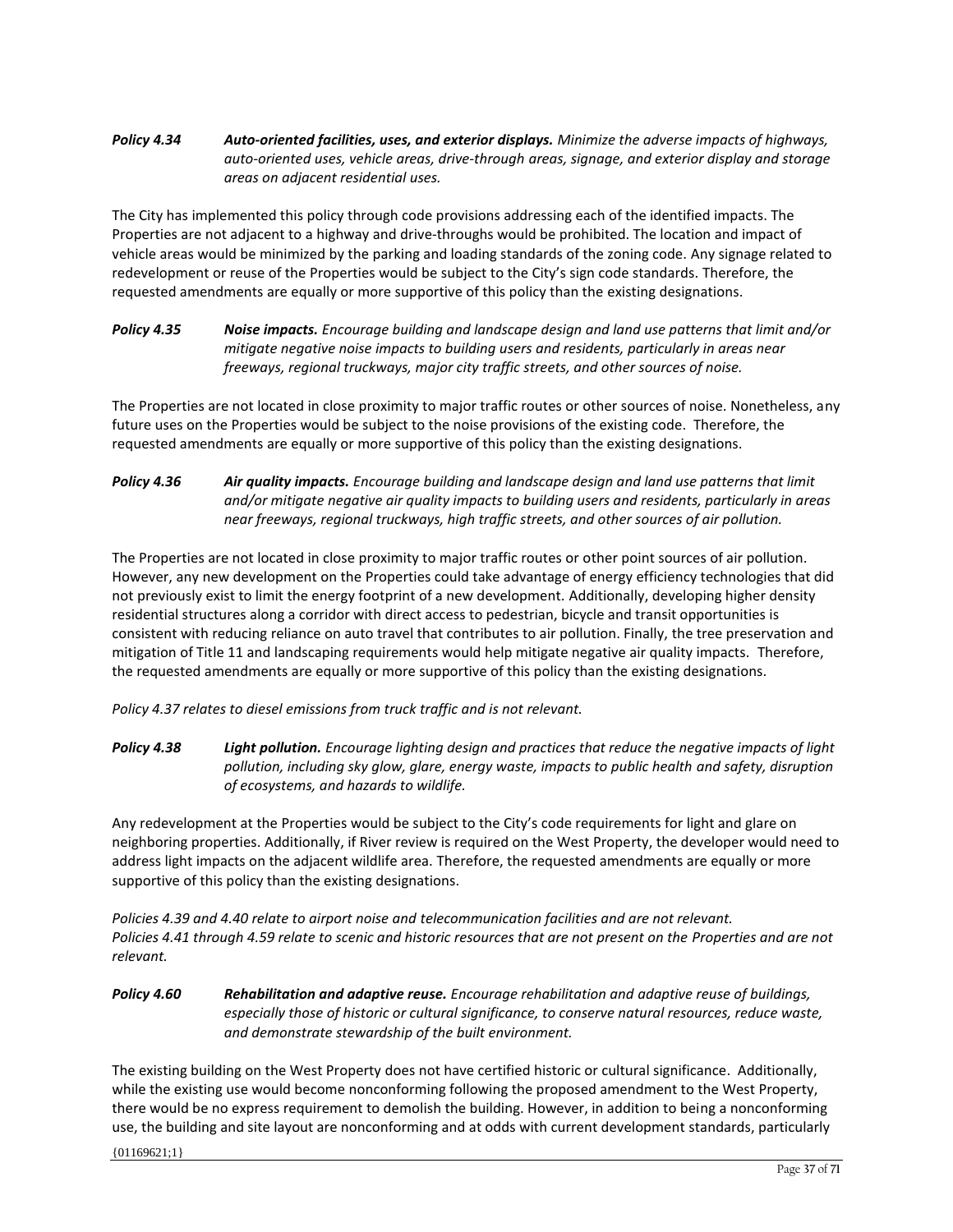for buildings along corridors. Therefore, the requested amendments are equally or more supportive of this policy than the existing designations.

*Policies 4.61 through 4.72 are development specific policies and are not relevant because development is not proposed through this application.* 

- *Policy 4.73 Design with nature. Encourage design and site development practices that enhance, and avoid the degradation of, watershed health and ecosystem services and that incorporate trees and vegetation.*
- *Policy 4.74 Flexible development options. Encourage flexibility in the division of land, the siting and design of buildings, and other improvements to reduce the impact of development on environmentallysensitive areas and to retain healthy native and beneficial vegetation and trees*
- *Policy 4.75 Low-impact development and best practices. Encourage use of low-impact development, habitat-friendly development, bird-friendly design, and green infrastructure.*
- *Policy 4.76 Impervious surfaces. Limit use of and strive to reduce impervious surfaces and associated impacts on hydrologic function, air and water quality, habitat connectivity, tree canopy, and urban heat island effects.*
- *Policy 4.77 Hazards to wildlife. Encourage building, lighting, site, and infrastructure design and practices that provide safe fish and wildlife passage, and reduce or mitigate hazards to birds, bats, and other wildlife.*

These policies are not directly relevant because development is not proposed through this application. However, as discussed above, the proposed RM4 zone is suitable for the West Property in part because of the large swath of River g\* and e overlay area that includes sensitive resource and habitat area. The higher density multi-family residential zone allows development at densities that could be spread across the Property if it were not for the overlays to be clustered in the upland area. It is likely that future development would avoid the overlay areas altogether, but if there were any development proposed within the overlay areas, the development would either have to satisfy standards or receive River Review approval, which applies approval criteria generally consistent with these policies. Therefore, the requested amendment to the West Property is equally or more supportive of this policy than the existing designations.

- *Policy 4.78 Access to nature. Promote equitable, safe, and well-designed physical and visual access to nature for all Portlanders, while also maintaining the functions and values of significant natural resources, fish, and wildlife. Provide access to major natural features, including:*
	- *Water bodies such as the Willamette and Columbia rivers, Smith and Bybee Lakes, creeks, streams, and sloughs.*
	- *Major topographic features such as the West Hills, Mt. Tabor, and the East Buttes.*
	- *Natural areas such as Forest Park and Oaks Bottom.*

As noted, the Oaks Bottom Wildlife Refuge is direct west of the West Property and separates the West Property from the Willamette River further to the west.

- *Policy 4.79 Natural hazards and climate change risks and impacts. Limit development in or near areas prone to natural hazards, using the most current hazard and climate change‐related information and maps.*
- *Policy 4.80 Geological hazards. Evaluate slope and soil characteristics, including liquefaction potential, landslide hazards, and other geologic hazards.*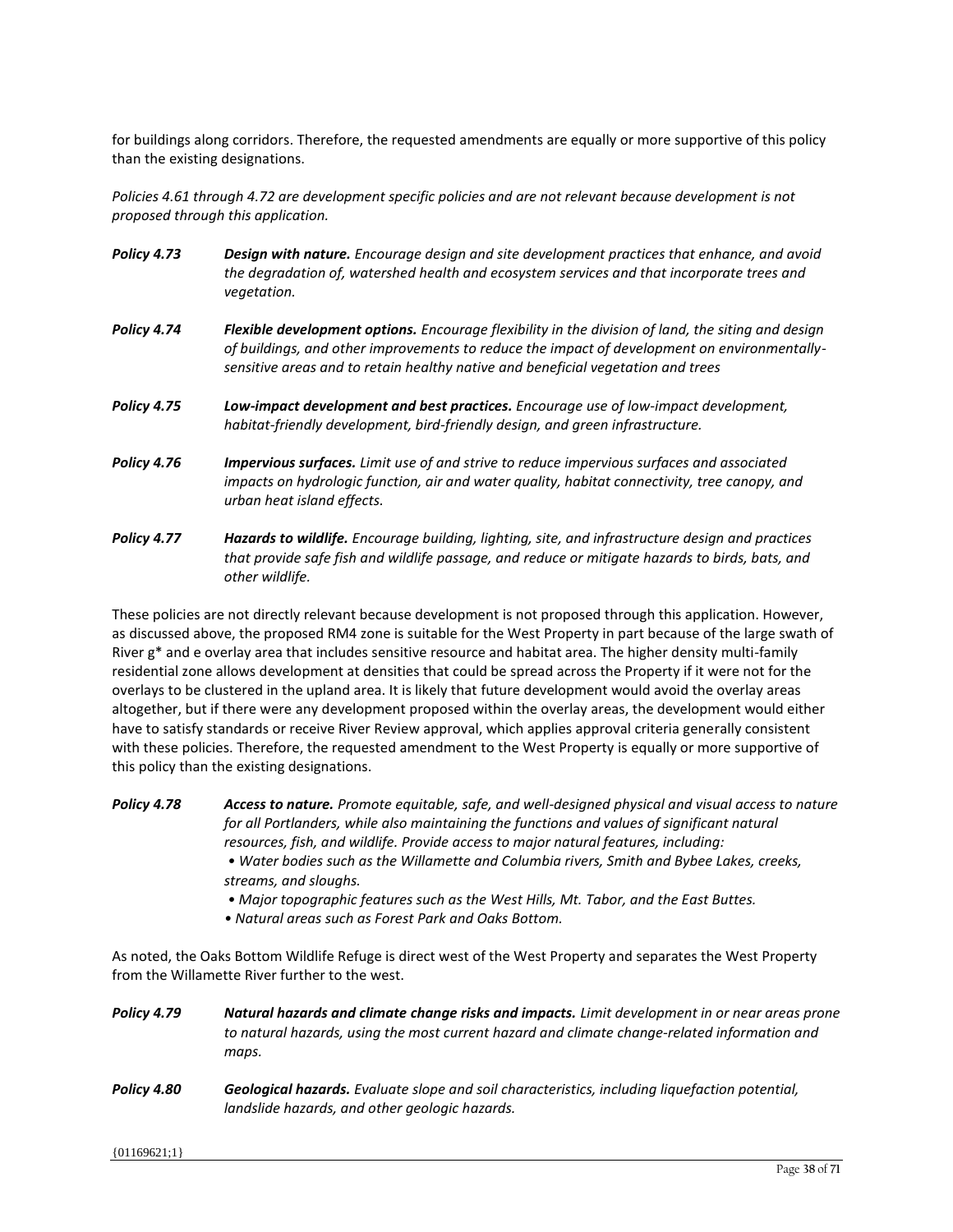# *Policy 4.81 Disaster‐resilient development. Encourage development and site‐ management approaches that reduce the risks and impacts of natural disasters or other major disturbances and that improve the ability of people, wildlife, natural systems, and property to withstand and recover from such events.*

The site is not prone to flooding or other natural hazards that could result from climate change. However, as discussed above, the West Property site is located on steep slopes and is within a potential landslide hazard area. Therefore, the City will require submittal of a geotechnical report at the time of plan review for any future development to ensure that any new building is constructed to account for the landslide hazards and is disaster resilient. Additionally, future development must comply with the Stormwater Management Manual for landslide hazard areas to confirm that the stormwater management approach is appropriate for the site. The attached Drainage Report and the GeoDesign Geotechnical Report cited in and attached to the Drainage Report demonstrate the feasibility of safe onsite disposal of stormwater with future development on the West Property. Therefore, the requested amendments are equally or more supportive of this policy than the existing designations.

### *Policy 4.82 relates to the Portland harbor and is not relevant.*

*Policies 4.83 and 4.84 relate to heat islands and disaster recovery and are not relevant. Policies 4.85 and 4.88 relate to food access, growing food and community gardens and are not relevant.*

### **CHAPTER 5: HOUSING**

**Goals:**

#### **Goal 5.A: Housing diversity**

*Portlanders have access to high‐quality affordable housing that accommodates their needs, preferences, and financial capabilities in terms of different types, tenures, density, sizes, costs, and locations.*

The proposed amendments would facilitate development of medium-density multifamily housing and the East Property and higher density multifamily housing on the West Property. The proposed amendments would provide needed additional housing opportunities in the Sellwood-Moorland inner neighborhood. While the Sellwood-Mooreland neighborhood has some multi-family housing opportunities, the neighborhood is dominated by single family homes, many of which have a price point not affordable to many in the Portland community. The proposed amendments allow a needed housing type at densities consistent with the size and location of each property and at densities that would trigger the Inclusionary Housing provisions of the code to provide further increases in affordable housing options within the neighborhood. For these reasons, the request is more supportive of this goal as implemented through the policies addressed below than the existing designations.

### **Goal 5.B: Equitable access to housing**

*Portland ensures equitable access to housing, making a special effort to remove disparities in housing access for people with disabilities, people of color, low‐income households, diverse household types, and older adults.*

Consistent with this goal, the proposed amendments would facilitate development that provides an opportunity for multifamily housing that could benefit people who have previously been unable to afford housing in the neighborhood, including lower-income households, diverse families or older adults who are seeking a smaller dwelling size. For these reasons, the request is supportive of this goal as implemented through the policies addressed below.

#### **Goal 5.C: Healthy connected city**

*Portlanders live in safe, healthy housing that provides convenient access to jobs and to goods and services that meet daily needs. This housing is connected to the rest of the city and region by safe, convenient, and affordable multimodal transportation.*

The proposed amendments facilitate the development of new housing in that would be safe and healthy housing on a designated corridor and transit street with existing bus service. The Properties also provide convenient access to safe existing and future bicycle and pedestrian routes that can safely connect residents to the centers to the

{01169621;1}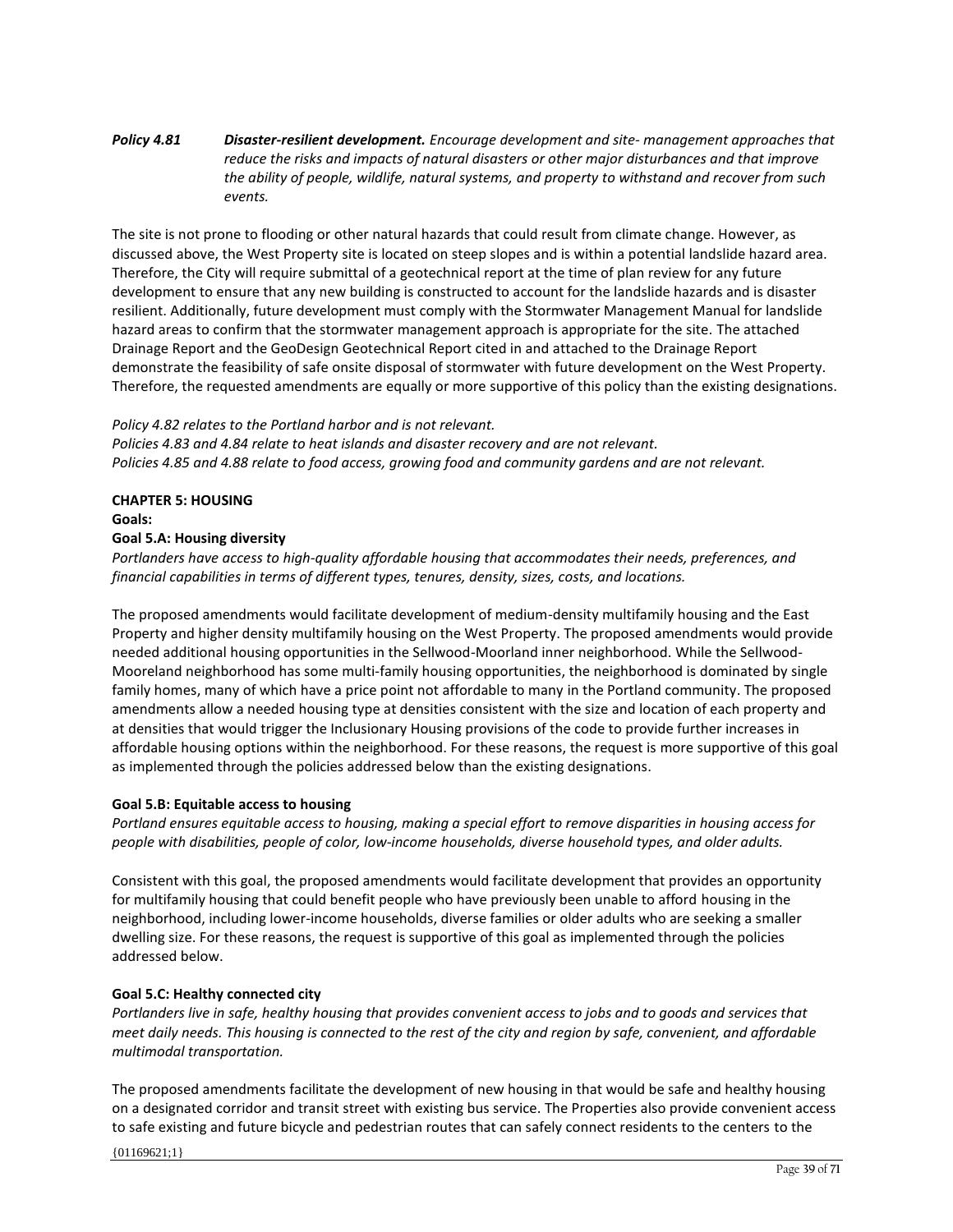south and to a light rail transit station less than a mile northwest of the Properties. For these reasons, the request is supportive of this goal as implemented through the policies addressed below.

### **Goal 5.D: Affordable housing**

*Portland has an adequate supply of affordable housing units to meet the needs of residents vulnerable to increasing housing costs.*

Given the proposed zones and the size of the Properties, the proposed amendments facilitate the development of residential development on the site would trigger the IH provisions the code, which are intended to further the goal of providing an adequate supply of affordable housing. While no development is proposed at this time, the requested zones would also enable a future developer to provide affordable housing opportunities that exceed the IH minimum requirements. Therefore, the requested changes are far more supportive of the City's affordable housing goals, as implemented through the policies identified below, than the existing designations.

### **Goal 5.E: High‐performance housing**

*Portland residents have access to resource‐efficient and high‐performance housing for people of all abilities and income levels.*

New housing development on the site could provide resource-efficient and high-performance housing as envisioned by this goal, as implemented through the policies addressed below.

*Policy 5.1 Housing supply. Maintain sufficient residential development capacity to accommodate Portland's projected share of regional household growth. Policy 5.2 Housing growth. Strive to capture at least 25 percent of the seven‐county region's residential growth (Multnomah, Washington, Clackamas, Yamhill, Columbia, Clark, and Skamania counties).*

While housing is already permitted on both Properties, the requested amendments shift the focus of future development to multi-family housing opportunities. The increased capacity would help the City's overall capacity to accommodate regional growth and capture the target percentage of the region's growth. Additionally, while housing is permitted on the existing zones, no housing is currently developed on the Properties. Therefore, this request offers an opportunity to provide needed higher-density housing without demolishing existing housing supply. Therefore, the requested amendments are more supportive of this policy than the existing designations.

*Policy 5.3 Housing potential. Evaluate plans and investments for their impact on housing capacity, particularly the impact on the supply of housing units that can serve low‐ and moderate‐income households, and identify opportunities to meet future demand.*

As discussed above, the requested amendments create additional housing potential and provide an opportunity to meet future demand for housing in this inner neighborhood. While the price point for any future housing at the Properties is not known, by providing an opportunity for multifamily housing in a neighborhood that is predominantly higher cost single family homes, the housing units are likely to be more accessible to low- or moderate-income households than the existing single-family housing supply in the neighborhood. Therefore, the requested amendments are more supportive of this policy than the existing designations.

*Policy 5.4 Housing types. Encourage new and innovative housing types that meet the evolving needs of Portland households, and expand housing choices in all neighborhoods. These housing types include but are not limited to single‐ dwelling units; multi‐dwelling units; accessory dwelling units; small units; pre‐fabricated homes such as manufactured, modular, and mobile homes; co‐ housing; and clustered housing/clustered services.*

Once again, the Sellwood-Mooreland neighborhood is dominated by single-family homes. The multifamily unit housing type is prevalent in many Portland neighborhoods, but there is a scarcity of multifamily housing or mixeduse housing within the core of the Sellwood-Mooreland, particularly at the north end of the neighborhood. The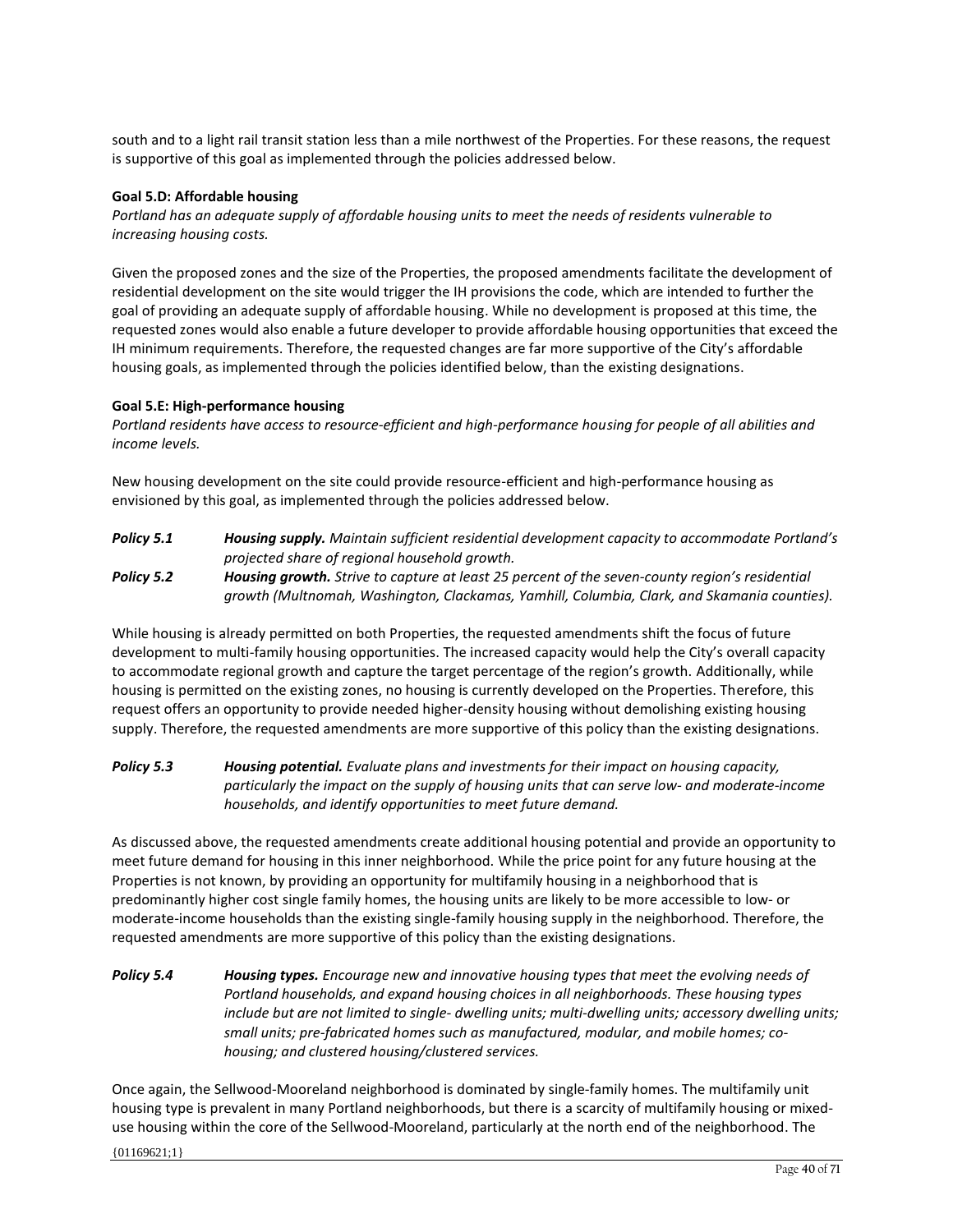proposed multi-family Comprehensive Plan designations and zones ensures that a fuller range of housing types meeting the evolving needs of existing and future Portland and neighborhood households is available in the neighborhood. Therefore, the requested amendments are more supportive of this policy than the existing designations.

*Policy 5.5 relates to housing in designated centers and is not relevant.* 

**Policy 5.6 Middle housing.** Enable and encourage development of middle housing. This includes multi-unit *or clustered residential buildings that provide relatively smaller, less expensive units; more units; and a scale transition between the core of the mixed use center and surrounding single family areas. Where appropriate, apply zoning that would allow this within a quarter mile of designated centers, corridors with frequent service transit, high capacity transit stations, and within the Inner Ring around the Central City.*

The requested amendments would facilitate the development of needed middle housing within the Inner Ring on a Neighborhood Corridor with transit service. While the current frequency of the transit service is not considered frequent, additional ridership along the corridor from additional residential density could result in increased transit frequency in this area. Additionally, the Properties are located less than a mile from the high-capacity transit station at SE 17<sup>th</sup> Avenue and SE Holgate. Finally, the proposed designation and corresponding RM4 zone for the West Property is consistent with the existing zone on the property directly north. Therefore, the requested amendment would allow the efficient development of a cohesive middle housing development along that stretch of the SE Milwaukie corridor to support this policy. For these reasons, the requested amendments are more supportive of this policy than the existing designations.

*Policies 5.7 through 5.18 relate to housing design, housing stability and other housing issues that are not relevant to the requested amendment.*

# *Policy 5.19 Aging in place. Encourage a range of housing options and supportive environments to enable older adults to remain in their communities as their needs change.*

As noted above, the majority of housing opportunities in the Sellwood-Mooreland neighborhood are single-family homes. As existing residents age there is a scarcity of diverse housing opportunities that would allow them to transition out of a larger single-family house to a smaller, more convenient, and more affordable dwelling unit and stay in the Sellwood-Moorland neighborhood. The requested amendments would increase the range of housing options within the neighborhood and give older neighborhood residents additional options as their housing needs change. Therefore, the requested amendments are more supportive of this policy than the existing designations.

*Policies 5.20 and 5.21 relates to high poverty and underserved areas and are not relevant to this request*

*Policy 5.22 New development in opportunity areas. Locate new affordable housing in areas that have high/medium levels of opportunity in terms of access to active transportation, jobs, open spaces, high‐quality schools, and supportive services and amenities. See Figure 5‐1 — Housing Opportunity Map.*

Based upon Figure 5-1 it appears that the site is located in a medium to high opportunity area. Therefore, the proposed amendments to facilitate the additional housing opportunity at densities that would trigger IH is more supportive of this policy than the existing mixed-use commercial and single-family designations.

*Policy 5.23 Higher‐density housing. Locate higher‐density housing, including units that are affordable and accessible, in and around centers to take advantage of the access to active transportation, jobs, open spaces, schools, and various services and amenities.*

{01169621;1}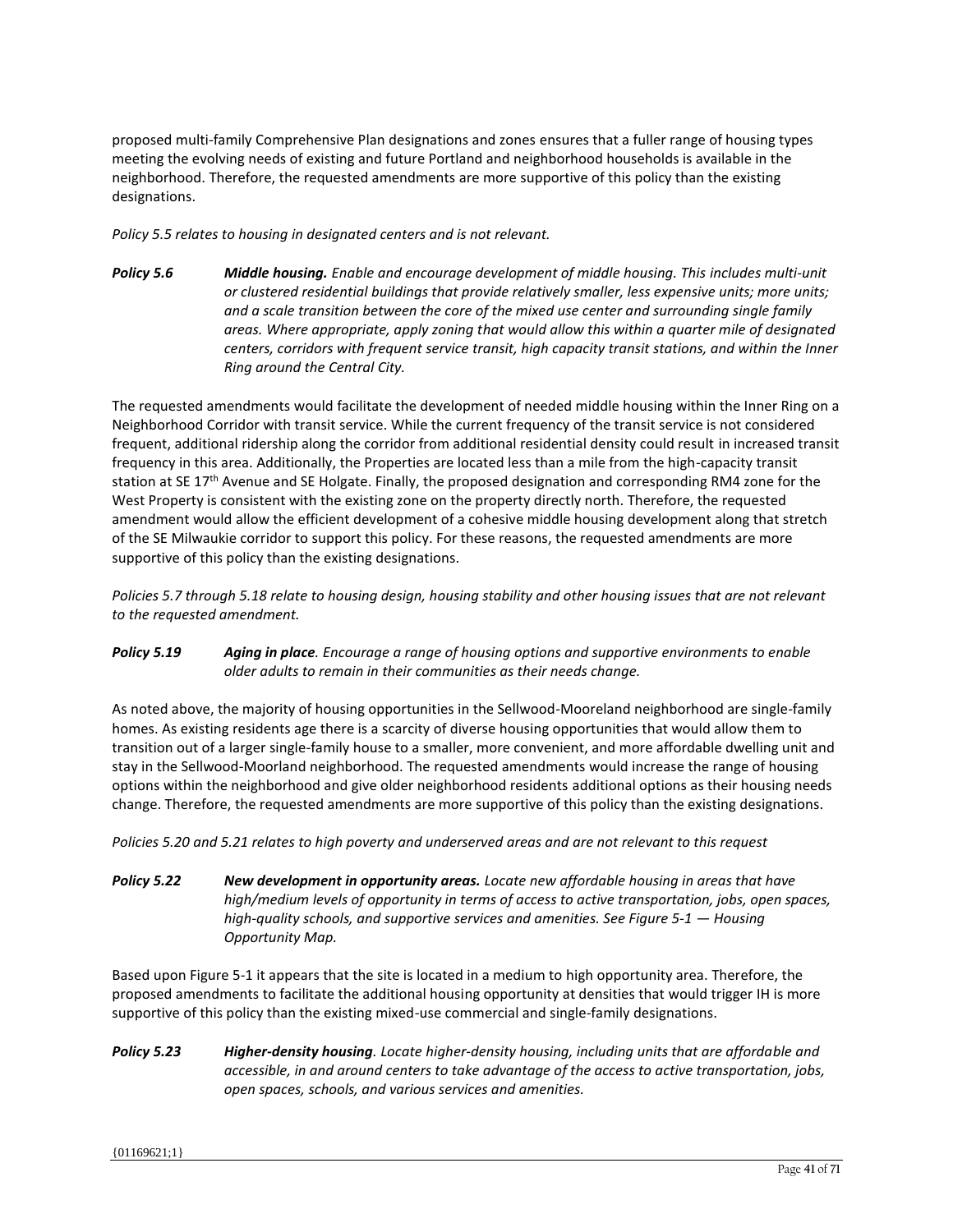The Properties are not located in a designated center, but are in close proximity to a center as the Sellwood-Mooreland Center is approximately half a mile to the south along SE Milwaukie Avenue. The Properties are also within or at the edge of the City's Inner Ring and are located along a transit street that is a designated Neighborhood Corridor. This policy encourages the location of higher-density housing in and around centers but does not preclude higher density residential uses in other locations. The West Property in particular is uniquely located for higher density housing normally reserved for center areas. As discussed above, the proposed Comprehensive Plan designation and corresponding RM4 zoning on the West Property is located directly south of RM4 zoned property. Therefore, a consistent multi-family zone along that stretch of SE Milwaukie Avenue would create an opportunity for a cohesive development under a single set of standards. Additionally, the West Property and the existing RM4 property are located at the far northwest edge of the Sellwood-Mooreland neighborhood and adjacent to open space to the west and north where additional height and density would have reduced impacts on the surrounding neighborhood. Finally, as demonstrated in the Zoning Study attached as Exhibit A, the proposed designation would allow a density similar to what would be spread across the Property under the existing zones if not for the presence of the River overlay. Therefore, the proposed amendment to the West Property would allow an appropriate level of needed housing to be clustered in the upland portion of the site thereby preserving and protecting the resources and functional values on the western portion of the property and providing a buffer for the sensitive wildlife habitat and water resources west of the property boundary. For these reasons, the requested amendments are more supportive of this policy than the existing designations.

# *Policy 5.24 Impact of housing on schools. Evaluate plans and investments for the effect of housing development on school enrollment, financial stability, and student mobility. Coordinate with school districts to ensure plans are aligned with school facility plans.*

The Properties are located within the Portland Public School district. The applicant supports City coordination with the school district on enrollment, financial stability, and student mobility to address the impact of implementing the City's housing policies on schools. However, while Portland Public Schools is developing a long-range facilities plan, the school district has not yet adopted a school facility plan that has been acknowledged by the Portland City Council. Therefore, this policy cannot be applied to this application. Furthermore, as discussed below, school district enrollment capacity is not an approval criterion for the zone change. The requested amendments are equally supportive of this policy as the existing designations.

# *Policy 5.26 Regulated affordable housing target. Strive to produce and fund at least 10,000 new regulated affordable housing units citywide by 2035 that will be affordable to households in the 0‐80 percent MFI bracket.*

This policy is primarily implemented through the City's IH program. IH requirements apply to buildings with 19 or more dwelling units. While no development is proposed with these amendment requests, the requested Comprehensive Plan designations and corresponding zones allow residential densities on both Properties that would almost certainly result in projects that trigger IH. In contrast, the existing R2.5 zone that applies to the East Property would not allow enough residential units to trigger the IH requirements, and while more than 19 dwelling units could be placed on the West Property, the likelihood of that outcome is diminished under the current Comprehensive Plan designation and CM1 zone. Therefore, the requested amendments are more supportive of this policy as than the existing designations.

*Policy 5.25 and 5.27 through 5.51 relate to affordable housing, housing types and housing design issues that are not directly relevant to the requested amendment.*

# *Policy 5.52 Walkable surroundings. Encourage active transportation in residential areas through the development of pathways, sidewalks, and high‐quality onsite amenities such as secure bicycle parking.*

SE Milwaukie Avenue and the other streets surrounding the Properties have existing sidewalks on both sides of the street and any new development would be required to comply with both short-term and long-term minimum

{01169621;1}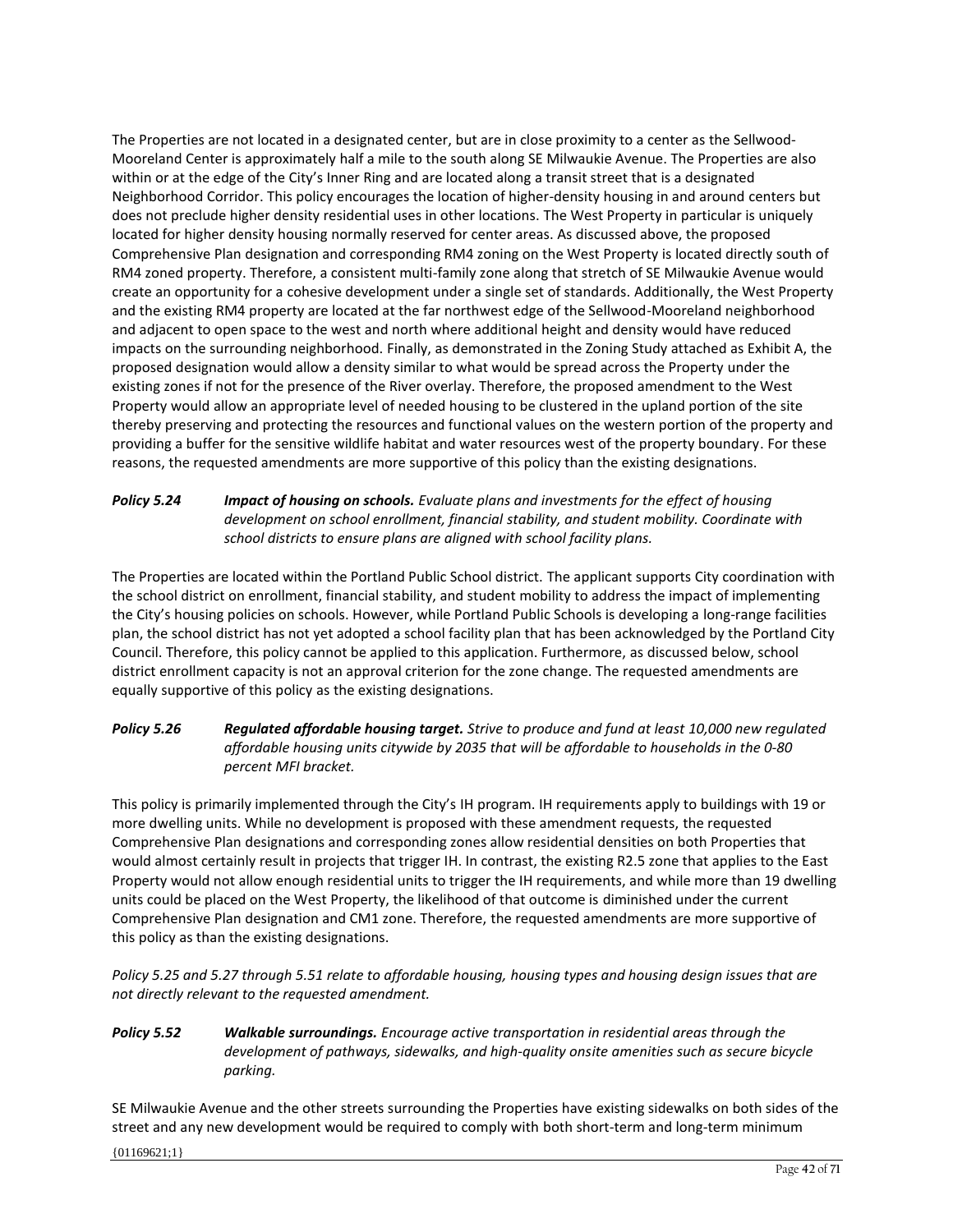bicycle parking standards. Therefore, the requested amendments are equally or more supportive of this policy than the existing designations.

*Policy 5.53 Responding to social isolation. Encourage site designs and relationship to adjacent developments that reduce social isolation for groups that often experience it, such as older adults, people with disabilities, communities of color, and immigrant communities.*

The requested amendments facilitate the development of a coherent residential community within the resulting RM4 node that would include the West Property and the existing RM4 area to the north, as well as development of a complimentary multi-family project on the East Property. New multi-family residential development in the neighborhood could provide an opportunity for greater interaction between residents than currently exists with single-family homes. The small commercial uses permitted in the RM2 and RM4 zones could also result in development would provide a wide variety of goods or services that attracts neighbors to the Properties and provide a chance for interaction. For these reasons, the requested amendments are equally or more supportive of this policy as the existing designations.

*Policy 5.54 relates to rental protection issues that are not relevant.* 

### **CHAPTER 6: ECONOMIC DEVELOPMENT**

#### **Goals:**

### **Goal 6.A: Prosperity**

*Portland has vigorous economic growth and a healthy, diverse economy that supports prosperity and equitable access to employment opportunities for an increasingly diverse population. A strong economy that is keeping up with population growth and attracting resources and talent can:*

- *Create opportunity for people to achieve their full potential.*
- *Improve public health.*
- *Support a healthy environment.*
- *Support the fiscal well‐being of the city.*

### **Goal 6.B: Development**

*Portland supports an attractive environment for industrial, commercial, and institutional job growth and development by 1) maintaining an adequate land supply; 2) a local development review system that is nimble, predictable, and fair; and 3) high‐quality public facilities and services.*

### **Goal 6.C: Business district vitality**

*Portland implements land use policy and investments to:*

- *Ensure that commercial, institutional, and industrial districts support business retention and expansion.*
- *Encourage the growth of districts that support productive and creative synergies among local businesses.*
- *Provide convenient access to goods, services, and markets.*
- *Take advantage of our location and quality of life advantages as a gateway to world‐ class natural landscapes in Northwest Oregon, Southwest Washington, and the Columbia River Basin, and a robust interconnected system of natural landscapes within the region's Urban Growth Boundary.*

The Properties are not located within a designated industrial or employment area, but SE Milwaukie Avenue is identified as a neighborhood business district. The amendment proposed for the West Property replaces a commercial designation with a multi-family designation. The West Property is currently developed as an office use and the existing Comprehensive Plan designation and corresponding CM1 zone that currently applies to the West Property allows retail, office and other commercial uses. Therefore, the existing zone could conceivably result in additional commercial development. However, the existing office building is aging and the location at the far northeast corner of the surrounding neighborhood is not well suited for a new, larger commercial development.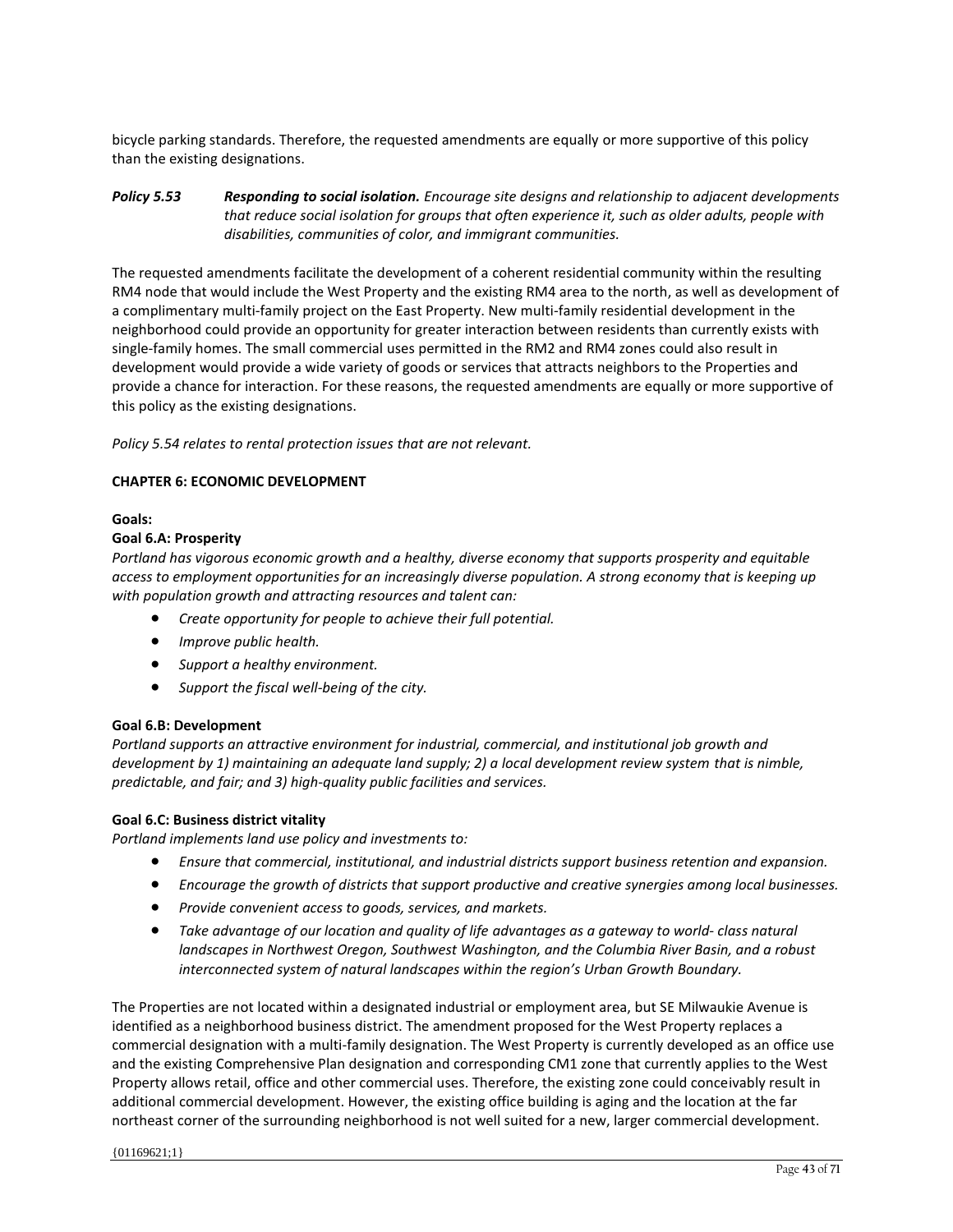Additionally, the proposed RM4 zone allows 2,000 square foot commercial uses within 100 feet of the SE Milwaukie Avenue lot line up to a total combined floor area ratio of .4 to 1, and the proposed RM2 zone allows 1,000 square foot commercial uses up to a total combined floor area ratio of .25 to 1. Therefore, it is possible that future development on the Properties would include ground floor retail or office uses that serve the community and contribute to the economic growth of the City. Additionally, increased residential density that would be permitted on both the East Property and the West Property would attract additional residents that would contribute to the economic development of the City as both customers and employees. Therefore, the proposed amendment to the West Property is slightly less supportive of this goal than the existing commercial designation, but the proposed amendment to the East Property is more supportive of this goal than the existing single-family designation, as implemented through the policies addressed below.

#### **Policies:**

| Policy 6.1 | <b>Diverse and growing community</b> . Expand economic opportunity and improve economic equity for<br>Portland's diverse, growing population through sustained business growth.                                                                                                          |
|------------|------------------------------------------------------------------------------------------------------------------------------------------------------------------------------------------------------------------------------------------------------------------------------------------|
| Policy 6.2 | <b>Diverse and expanding economy.</b> Align plans and investments to maintain the diversity of<br>Portland's economy and status as Oregon's largest job center with growth across all sectors<br>(commercial, industrial, creative, and institutional) and across all parts of the city. |
| Policy 6.3 | <b>Employment growth.</b> Strive to capture at least 25 percent of the seven-county region's<br>employment growth (Multnomah, Washington, Clackamas, Yamhill, Columbia, Clark, and<br>Skamania counties).                                                                                |
| Policy 6.4 | <b>Fiscally-stable city.</b> Promote a high citywide jobs-to-households ratio that supports tax revenue<br>growth at pace with residential demand for municipal services.                                                                                                                |
| Policy 6.5 | <b>Economic resilience.</b> Improve Portland's economic resilience to impacts from climate change and<br>natural disasters through a strong local economy and equitable opportunities for prosperity.                                                                                    |

The West Property is currently developed with an aging office building that provides some economic benefit, but the Property is currently under-utilized. If the West Property were to be redeveloped under the existing CM1 zone it could provide business and employment growth through new commercial development or mixed-use development. However, there are limits to how supportive the existing CM1 designation on the West Property is of the policies referenced above. First, the West Property is located in an area that limits the feasibility of a robust or vibrant commercial use. It is located at the far northwestern edge of the surrounding neighborhood. The area to the west is open space, the areas south and east are predominantly low density, single family homes, and the property to the north is currently developed with aging office uses. The Property to the north is zoned high-density residential, RM4, but as an isolated RM4 node with significant River overlay area, the likelihood of residential development in the near term that would help support new commercial activity on the West Property without the requested amendment on the West Property is low. Second, the City Council made a policy decision not to require commercial development in the CM1 zone or in other Commercial/Mixed-Use zones. Therefore, economic and employment growth from commercial development at the West Property would not be guaranteed if the property were to be redeveloped at some point in the future. Under the proposed RM4 zone, future development of the West Property could still provide economic growth through the smaller commercial uses permitted in close proximity to SE Milwaukie Avenue and contribute to a balanced jobs-to-household ratio. Small commercial uses would also be permitted on the East Property under the RM2 zone, whereas the existing R2.5 zone on the East Property currently prohibits most commercial uses. Finally, the proposed amendments would increase the residential density potential on the Properties which could contribute to the vitality and success of the commercial nodes that are better placed for economic success along SE Milwaukie Avenue and within the Sellwood-Mooreland Center to the south. For these reasons, the proposed amendments are slightly less supportive of these economic policies when compared to the existing commercial designation on the West Property. However, on balance, the proposed amendments are still more supportive of the Comprehensive Plan as a whole.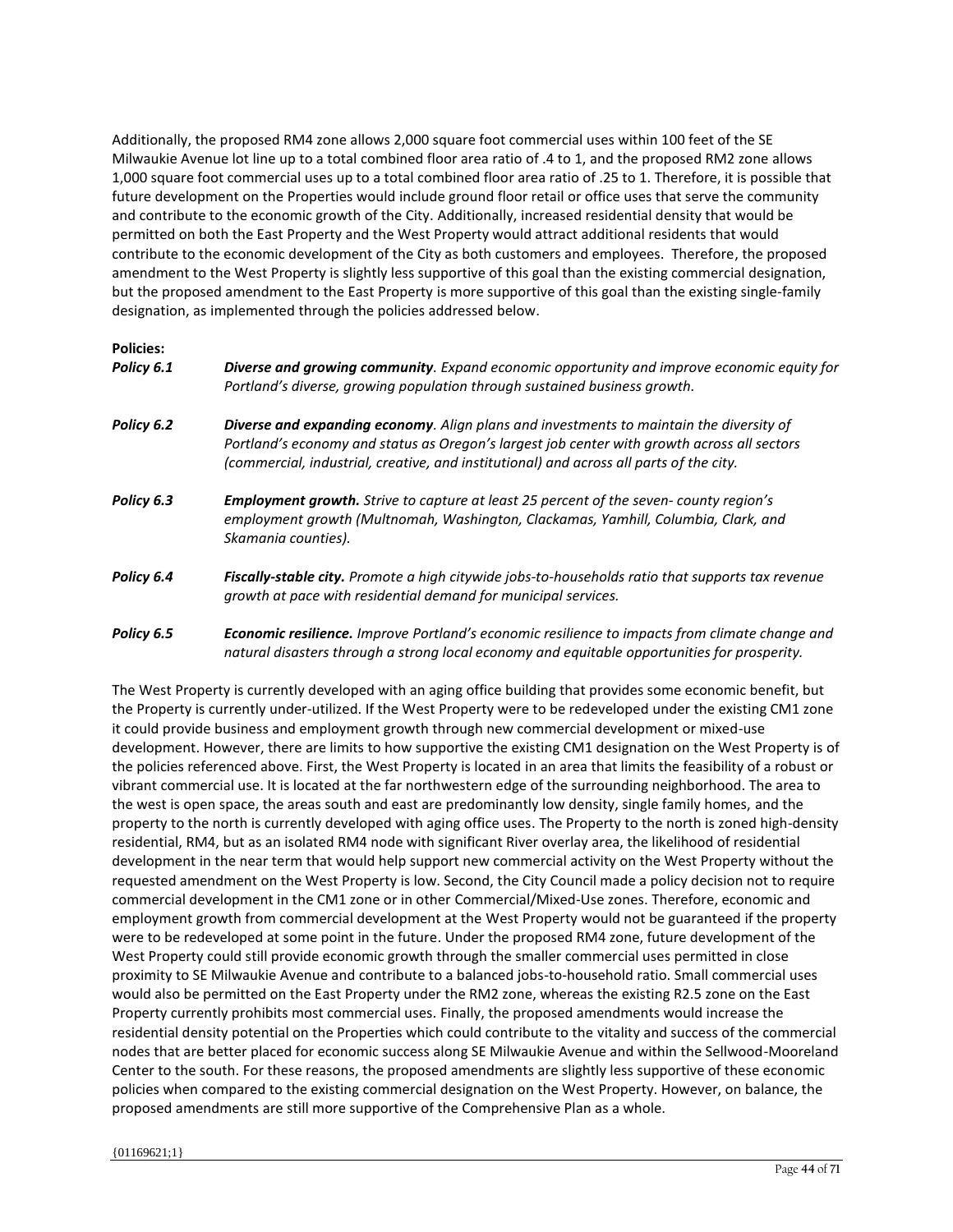*Policy 6.6 relates to the City's support of renewable energy and is not relevant to this application.*

- *Policy 6.7 Competitive advantages. Maintain and strengthen the city's comparative economic advantages including access to a high‐quality workforce, business diversity, competitive business climate, and multimodal transportation infrastructure.*
- *Policy 6.8 Business environment. Use plans and investments to help create a positive business environment in the city and provide strategic assistance to retain, expand, and attract businesses.*
- *Policy 6.9 Small business development. Facilitate the success and growth of small businesses and coordinate plans and investments with programs that provide technical and financial assistance to promote sustainable operating practices.*

The existing development on the West Property contributes to the business environment and provides office space for small businesses. However, the existing buildings are aging and the overall development is nonconforming and fails to align with the majority of the goals and policies identified in the Comprehensive Plan. Therefore, for the reasons described above, the existing zoning on the West Property provides limited support to the policies related to business and small business development. In contrast, the requested amendments would result in new residential opportunities in the neighborhood that would be attractive to a workforce seeking housing in close proximity to nearby industrial/employment areas and commercial centers. Additionally, the small commercial spaces permitted within both he RM2 and RM4 zones could provide opportunities for small businesses. Therefore, the proposed amendments are slightly less supportive of these economic policies when compared to the existing commercial designation on the West Property. However, on balance, the proposed amendments are still more supportive of the Comprehensive Plan as a whole.

*Policies 6.10 through 6.12 relate to specific business development issues that are not relevant.* 

*Policy 6.13 Land supply. Provide supplies of employment land that are sufficient to meet the long‐term and short‐term employment growth forecasts, adequate in terms of amounts and types of sites, available and practical for development and intended uses. Types of sites are distinguished primarily by employment geographies identified in the Economic Opportunities Analysis, although capacity needs for building types with similar site characteristics can be met in other employment geographies.*

While the existing CM1 zoned West Property is likely considered part of the City's employment land supply, the locational disadvantages identified above limit the viability of the property to fully meet the intended economic potential. Therefore, while the proposed amendments are slightly less supportive of this economic policy when compared to the existing commercial designation on the West Property, the West Property has locational limitations. On balance, the proposed amendments are still more supportive of the Comprehensive Plan as a whole.

*Policies 6.14 to 6.16 relate to brownfield redevelopment, business incentives and the regulatory climate for business and are not relevant to this amendment.*

*Policy 6.17 Short‐term land supply. Provide for a competitive supply of development‐ ready sites with different site sizes and types, to meet five‐year demand for employment growth in the Central City, industrial areas, campus institutions, and neighborhood business districts.*

SE Milwaukie Avenue is a designated business district on Figure 6-3, and as noted above, the existing CM1 zoned West Property is likely considered part of the City's employment land supply. However, the locational disadvantages for the West Property identified above limit the viability of the property to fully meet the intended economic potential, for both the short and long term. Therefore, while the proposed amendments are slightly less supportive of this economic policy when compared to the existing commercial designation on the West Property,

{01169621;1}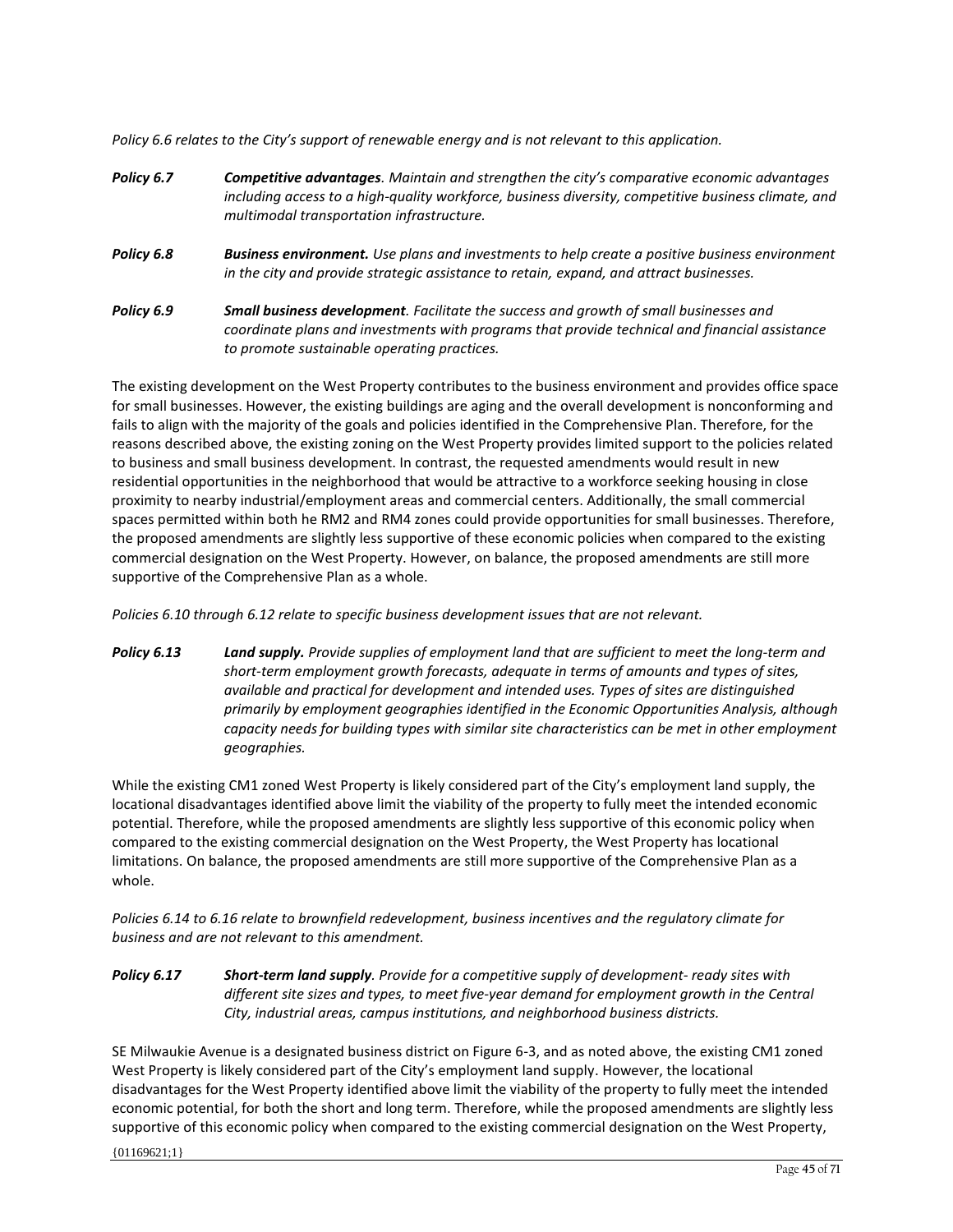the West Property has locational limitations. On balance, the proposed amendments are still more supportive of the Comprehensive Plan as a whole.

*Policies 6.18 through 6.61 include directives for the City to encourage economic development, industrial land issues, campus institution issues, and other economic policies that are not relevant.*

*Policy 6.62 Neighborhood business districts. Provide for the growth, economic equity, and vitality of neighborhood business districts. See Figure 6-3 – Neighborhood Business Districts. Policy 6.63 District function. Enhance the function of neighborhood business districts as a foundation of neighborhood livability. Policy 6.64 Small, independent businesses. Facilitate the retention and growth of small and locally-owned businesses. Policy 6.66 Neighborhood‐serving business. Provide for neighborhood business districts and small commercial nodes in areas between centers to expand local access to goods and services. Allow nodes of small‐scale neighborhood‐serving commercial uses in large planned developments and as a ground floor use in high density residential areas.*

Pursuant to Figure 6-3, SE Milwaukie is a neighborhood business district. The description of neighborhood business districts in the Comprehensive Plan explains that the districts are commonly interspersed with multi-family housing. This is consistent with the zoning pattern along SE Milwaukie Avenue where the mapped business district includes both commercially zoned areas and multi-family zoned areas within the business district. For the reasons set forth above, the business capabilities of the West Property are limited under the CM1 zone. Additionally, the proposed RM2 and RM4 zones would allow development of small commercial spaces that would provide space for small businesses that can serve the neighborhood. Finally, increased residential densities on the East Property and the West Property is consistent with the synergies between concentrated housing and commercial growth in the SE Milwaukie Avenue business district. For these reasons, the proposed amendments are equally supportive of these policies as existing designations.

*Policy 6.65 relates to home businesses and is not relevant for this application.*

*Policy 6.67 Retail development. Provide for a competitive supply of retail sites that support the wide range of consumer needs for convenience, affordability, accessibility, and diversity of goods and services, especially in under‐served areas of Portland.*

Specific development and uses are not proposed through this application. However, both the existing CM1 zone and the proposed RM2 and RM4 zones allow retail uses that could help meet the consumer needs of the surrounding community and residents by providing convenient access to goods and services. Therefore, the proposed amendments are equally supportive of this policy as existing designations.

*Policies 6.68 and 6.69 apply to City investments and to nonconforming uses and are not relevant.* 

- *Policy 6.70 Involuntary commercial displacement. Evaluate plans and investments for their impact on existing businesses. 6.70.a. Limit involuntary commercial displacement in areas at risk of gentrification, and incorporate tools to reduce the cost burden of rapid neighborhood change on small business owners vulnerable to displacement.*
	- *6.70.b. Encourage the preservation and creation of affordable neighborhood commercial space to support a broad range of small business owners.*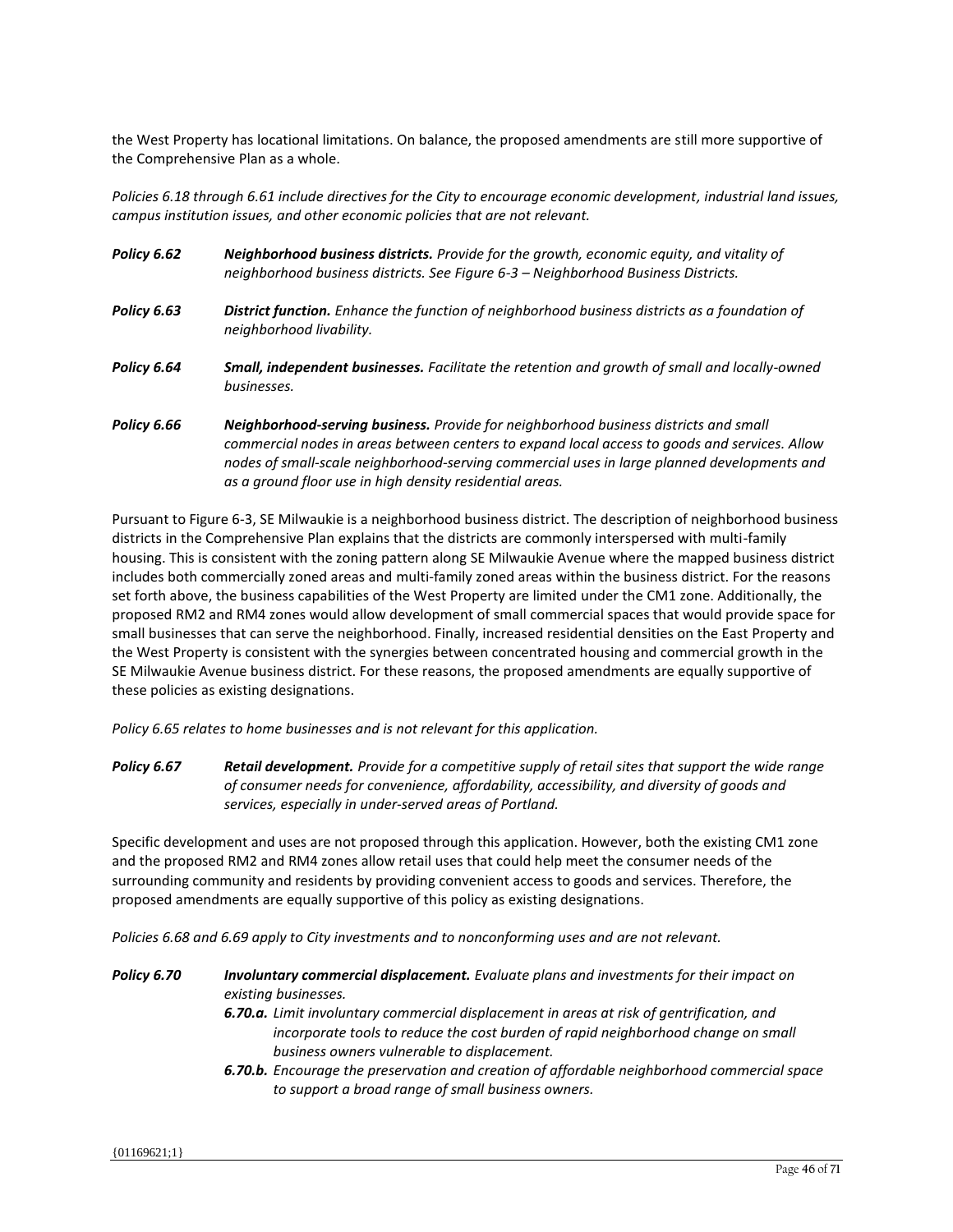If the proposed amendments are approved, it is likely that the existing commercial building on the West Property would be replaced by residential or mixed-use development consistent with the proposed RM4 zoning designation. The building, originally built in 1963, is aging and does not utilize the full potential of the property. Additionally, it includes surface parking areas and setbacks that are in conflict with the current development standards creating a nonconforming development. While the proposed amendment to the West Property is unlikely to result in preservation of that existing commercial space, the proposed RM4 zone creates the possibility that new commercial space for small business owners could be created on the ground floor of a new residential structure. Therefore, the proposed amendments are equally supportive of this policy as existing designations.

*Policy 6.71 to 6.73 relate to temporary markets, the City's economic development efforts, and designated centers and are not relevant to this application.*

# **CHAPTER 7: ENVIRONMENT AND WATERSHED HEALTH**

#### **Goals: Goal 7.A: Climate**

*Carbon emissions are reduced to 50 percent below 1990 levels by 2035.*

### **Goal 7.B: Healthy watersheds and environment**

*Ecosystem services and ecosystem functions are maintained and watershed conditions have improved over time, supporting public health and safety, environmental quality, fish and wildlife, cultural values, economic prosperity, and the intrinsic value of nature.*

### **Goal 7.C: Resilience**

*Portland's built and natural environments function in complementary ways and are resilient in the face of climate change and natural hazards.*

### **Goal 7.D: Environmental equity**

*All Portlanders have access to clean air and water, can experience nature in their daily lives, and benefit from development designed to lessen the impacts of natural hazards and environmental contamination.*

### **Goal 7.E: Community stewardship**

*Portlanders actively participate in efforts to maintain and improve the environment, including watershed health.*

Many of the Environment and Watershed Health goals and policies are implemented through the City's resource overlay designations. In this case, and as detailed above, the western and central portions of the West Property have the River g\* and/or e overlay designation. The applicant is not proposing changes to the overlays or the overlay boundaries. Therefore, one of the benefits of requested amendment for the West Property is that it creates an opportunity for a successful residential project with densities generally consistent with the current zoning concentrated or clustered on the upland portions of the property in locations that avoid and/or substantially minimize impacts on the resources in the River overlay areas and provides a vegetated buffer for the sensitive wildlife and river resources west of the property boundary. This approach is consistent with the goals for healthy watersheds and environment and resilience, while allowing residential densities in an inner neighborhood close to multi-modal transportation opportunities that help satisfy the climate goal and related policies. Therefore, the requested changes are more supportive of the City's environment and watershed health goals, as implemented through the policies identified below, than the existing designations.

### **Policies:**

*Policy 7.1 Environmental quality. Protect or support efforts to protect air, water, and soil quality, and associated benefits to public and ecological health and safety, through plans and investments.*

Any redevelopment of the Properties would be required to comply with current code provisions that have been adopted to implement this general environmental quality policy, a policy that was not in place when the existing building on the West Property was developed in 1963 or when the surface parking lot was located on the East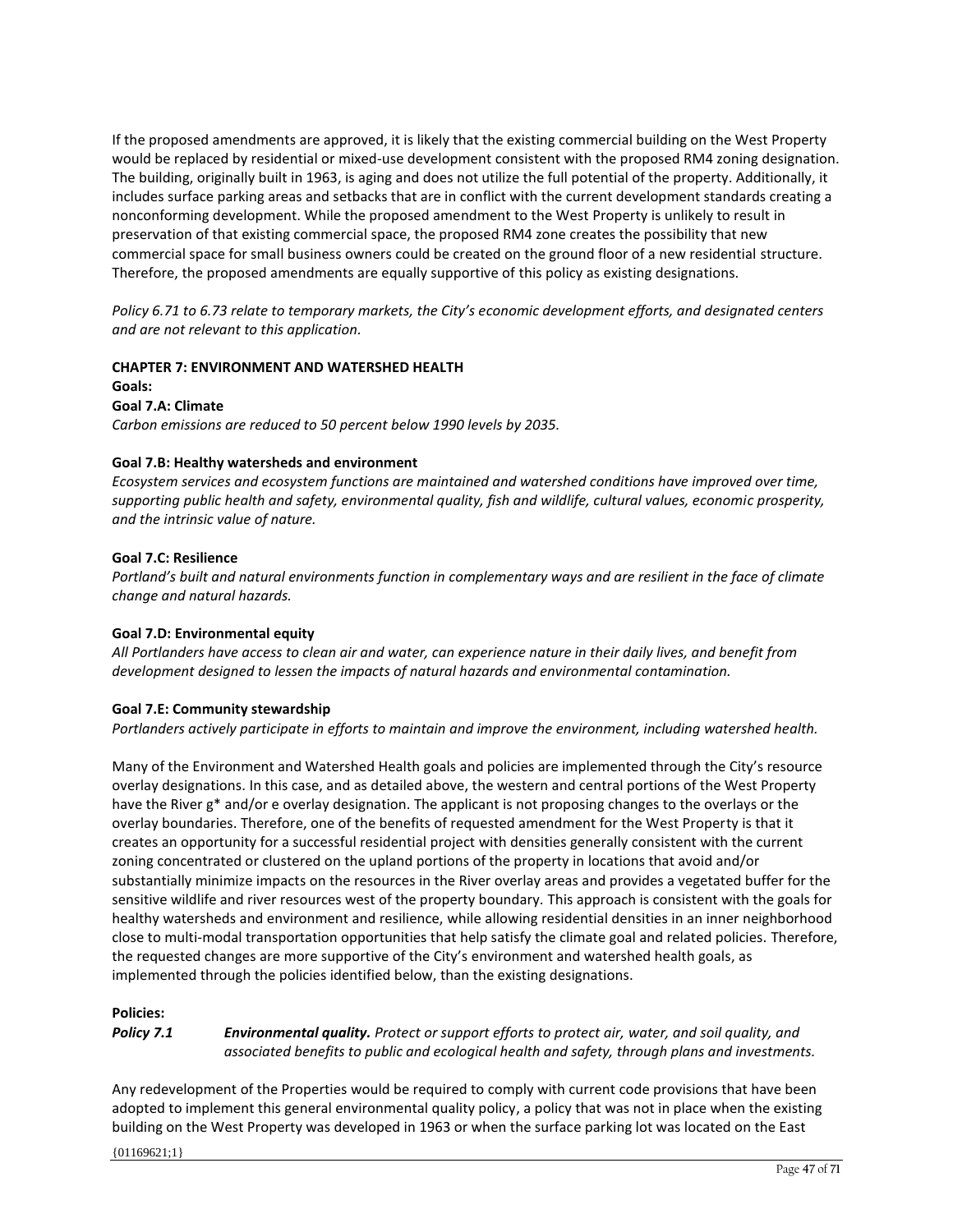Property. The relevant provisions include, but are not limited to, the River overlay regulations, the BES Stormwater Management Manual, landscaping standards, energy efficiency programs, and the Urban Forestry requirements of Title 11. Therefore, the proposed amendments are equally or more supportive of this policy than existing designations.

*Policies 7.2 through 7.8 are directives to the City and are not relevant to this amendment request.*

- *Policy 7.9 Habitat and biological communities. Improve, or support efforts to improve, fish and wildlife habitat and biological communities. Use plans and investments to enhance the diversity, quantity, and quality of habitats habitat corridors, and especially habitats that:*
	- *Are rare or declining.*
	- *Support at‐risk plant and animal species and communities.*
	- *Support recovery of species under the Endangered Species Act, and prevent new listings.*
	- *Provide culturally important food sources, including those associated with Native American fishing rights.*

The western portion of the Western Property is mapped with both the River e overlay zone and the g\* overlay zone and there are few areas towards the center of the West Property that have either the e or the g\* overlay. These areas are steeply sloped and vegetated and provide existing habitat. The eastern proportion of the West Property is developed and does not have a River overlay designation. The applicant is not proposing any changes to the River overlay designations or boundaries on the West Property. Any future development on the Western Property proposed within the River overlay areas must either satisfy standards or be approved through a River Review. Therefore, future development on the West Property would be oriented on the eastern portion of the Property either completely outside of the River overlay areas or with limited disturbance in the River overlays that either satisfies the objective standards or receives River Review approval. The purpose of the e overlay, in particular, is to protect, conserve, and enhance important natural resource functions and values while allowing environmentally sensitive development. If unavoidable impacts from future development were approved through the standards or River Review, mitigation would be required to improve and enhance the resource area and values, including habitat values consistent with this policy. Additionally, any redevelopment of the Properties would require compliance with landscaping and tree protection and mitigation requirements consistent with the preservation and creation of small wildlife and bird habitat. Additional, redevelopment would require compliance with the current Stormwater Management Manual which protects the City waterways and fish habitat. For these reasons, the proposed amendments are equally or more supportive of this policy than existing designations.

*Policy 7.10 Habitat connectivity. Improve or support efforts to improve terrestrial and aquatic habitat connectivity for fish and wildlife by using plans and investments, to:*

- *Prevent and repair habitat fragmentation.*
- *Improve habitat quality.*
- *Weave habitat into sites as new development occurs.*
- *Enhance or create habitat corridors that allow fish and wildlife to safely access and move through and between habitat areas.*
- *Promote restoration and protection of floodplains.*

Pursuant to Urban Form Figure 3-6 Urban Habitat Corridors, the western portion of the West Property appears to be located in an Existing/Enhanced Habitat Corridor that is consistent with the River overlay areas on the western portion of the West Property. Through these designations the City has fulfilled this policy by creating habitat corridor designations and connections between those corridors for wildlife movement. As discussed above, future development on the West Property would be subject to the River overlay requirements which would result in the avoidance or minimization on impacts to the designated corridor area. The habitat corridor area on the Property is also connected to the Oaks Bottom Wildlife Habitat area further west. The proposed amendments facilitate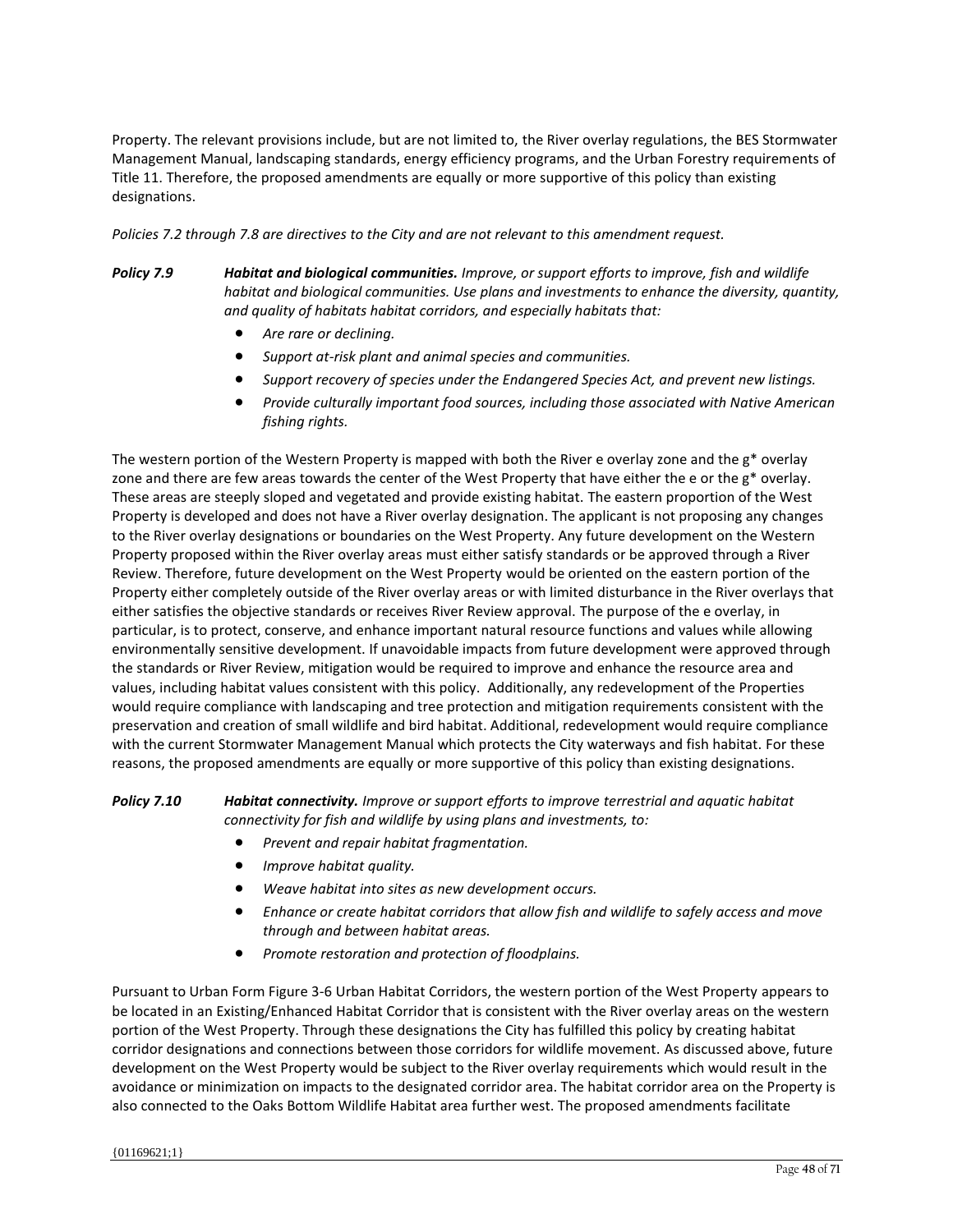efficient development of needed housing on the upland portions of the West Property consistent with this policy. Therefore, the proposed amendments are equally or more supportive of this policy than existing designations.

- *Policy 7.11 Urban forest. Improve, or support efforts to improve the quantity, quality, and equitable distribution of Portland's urban forest through plans and investments.*
	- *7.11.a. Tree preservation. Require and incent preservation of large healthy trees, native trees and vegetation, tree groves, and forested areas.*
	- *7.11.b. Urban forest diversity. Coordinate plans and investments with efforts to improve tree species diversity and age diversity.*
	- *7.11.c. Tree canopy. Coordinate plans and investments toward meeting City tree canopy goals.*
	- *7.11.d. Tree planting. Invest in tree planting and maintenance, especially in low‐canopy areas, neighborhoods with under‐served or under‐represented communities, and within and near urban habitat corridors.*
	- *7.11.e. Vegetation in natural resource areas. Require native trees and vegetation in significant natural resource areas.*
	- *7.11.f. Resilient urban forest. Encourage planting of Pacific Northwest hardy and climate change resilient native trees and vegetation generally, and especially in urban habitat corridors.*
	- *7.11.g. Trees in land use planning. Identify priority areas for tree preservation and planting in land use plans, and incent these actions.*
	- *7.11.h. Managing wildfire risk. Address wildfire hazard risks and management priorities through plans and investments.*

These Urban Forest policies are largely implemented through the Title 11 tree preservation, protection, mitigation and street tree requirements. In the case of the West Property, they are also implemented through the tree preservation elements of the River overlay zone that apply to the West Property. Any redevelopment or reuse of the Properties under the proposed Comprehensive Plan designations and corresponding zones must comply with the applicable implementing code provisions. Therefore, the proposed amendments are equally or more supportive of this policy than existing designations.

*Policies 7.12 and 7.13 are general directives to the City related to invasive species and soils that Policies are not relevant to the requested amendment.*

*Policy 7.14 Natural hazards. Prevent development‐related degradation of natural systems and associated increases in landslide, wildfire, flooding, and earthquake risks.*

The West Property is located on steep slopes and is within a potential landslide hazard area. Therefore, the City will require submittal of a geotechnical report for the Property at the time of plan review for any future development to ensure that any new building is constructed to account for the landslide hazards and earthquake risks. Additionally, future development must comply with the Stormwater Management Manual for landslide hazard areas to confirm that the stormwater management approach is appropriate for the site. In preparing the attached Drainage Report which confirms the feasibility of on-site infiltration, DOWL reviewed and cites a Geotechnical Report prepared by GeoDesign that confirms that on-site infiltration is feasible given the site geology and infiltration rate. Therefore, the proposed amendments are equally or more supportive of this policy than existing designations.

*Polices 7.15 through 7.18 are directives to the City that are not relevant to the requested amendment.*

*Policy 7.19 Natural resource protection. Protect the quantity, quality, and function of significant natural resources identified in the City's natural resource inventory, including:*

- *Rivers, streams, sloughs, and drainageways.*
- *Floodplains.*
- *Riparian corridors.*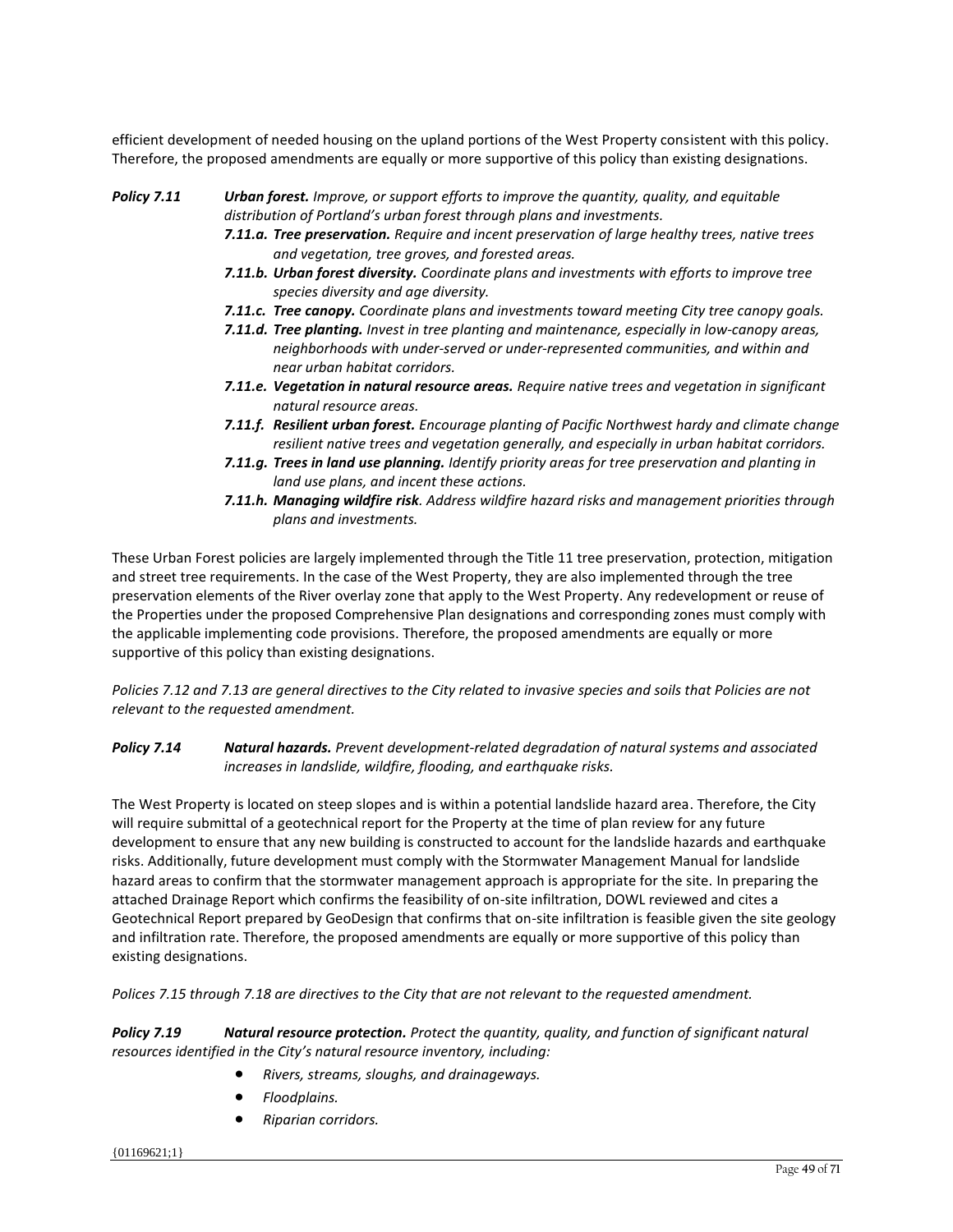- *Wetlands.*
- *Groundwater.*
- *Native and other beneficial vegetation species and communities.*
- *Aquatic and terrestrial habitats, including special habitats or habitats of concern, large anchor habitats, habitat complexes and corridors, rare and declining habitats such as wetlands, native oak, bottomland hardwood forest, grassland habitat, shallow water habitat, and habitats that support special‐status or at‐risk plant and wildlife species.*
- *Other resources identified in natural resource inventories.*

This policy is implemented on the West Property through the River overlay areas on the western and central portions of the property. Those overlays include regulations designed to protect the quantity, quality and function of the significant habitat and riparian corridor areas identified on the West Property, as well as providing a buffer and additional protections for the riparian, wildlife habitat, and vegetation areas on the open space and river areas west of the West Property boundary. As detailed above, any future development on the West Property must comply with the River overlay regulations within the overlay areas of the property. There are no inventoried resource areas located on the East Property. Therefore, the proposed amendments are equally or more supportive of this policy than existing designations.

*Policies 7.20 through 7.26 are directives to the City or apply to future development that are not relevant to the requested amendments.* 

*Policies 7.27 through 7.32 relate to aggregate resources and the Columbia River Watershed and are not relevant to the requested amendments.*

*Policy 7.33 Fish habitat. Provide adequate intervals of ecologically‐functional shallow‐ water habitat for native fish along the entire length of the Willamette River within the city, and at the confluences of its tributaries. Policy 7.34 Stream connectivity. Improve stream connectivity between the Willamette River and its tributaries. Policy 7.35 River bank conditions. Preserve existing river bank habitat and encourage the rehabilitation of river bank sections that have been significantly altered due to development with more fish and wildlife friendly riverbank conditions. Policy 7.36 South Reach ecological complex. Enhance habitat quality and connections between Ross Island, Oaks Bottom, and riverfront parks and natural areas south of the Central City, to enhance the area as a functioning ecological complex. Policy 7.38 Sensitive habitats. Protect and enhance grasslands, beaches, floodplains, wetlands, remnant native oak, bottomland hardwood forest, and other key habitats for native wildlife including shorebirds, waterfowl, and species that migrate along the Pacific Flyway and the Willamette River corridor. Policy 7.39 Riparian corridors. Increase the width and quality of vegetated riparian buffers along the Willamette River. Policy 7.40 Connected upland and river habitats. Enhance habitat quality and connectivity between the Willamette riverfront, the Willamette's floodplain, and upland natural resource areas.*

The Properties are located within the Willamette River Watershed and the West Property includes River overlay zones intended to protect, conserve, restore, and enhance qualities of the Central and South reaches of the Willamette River. However, the Property is separated from the river itself by the Oaks Bottom Wildlife Refuge, the

{01169621;1}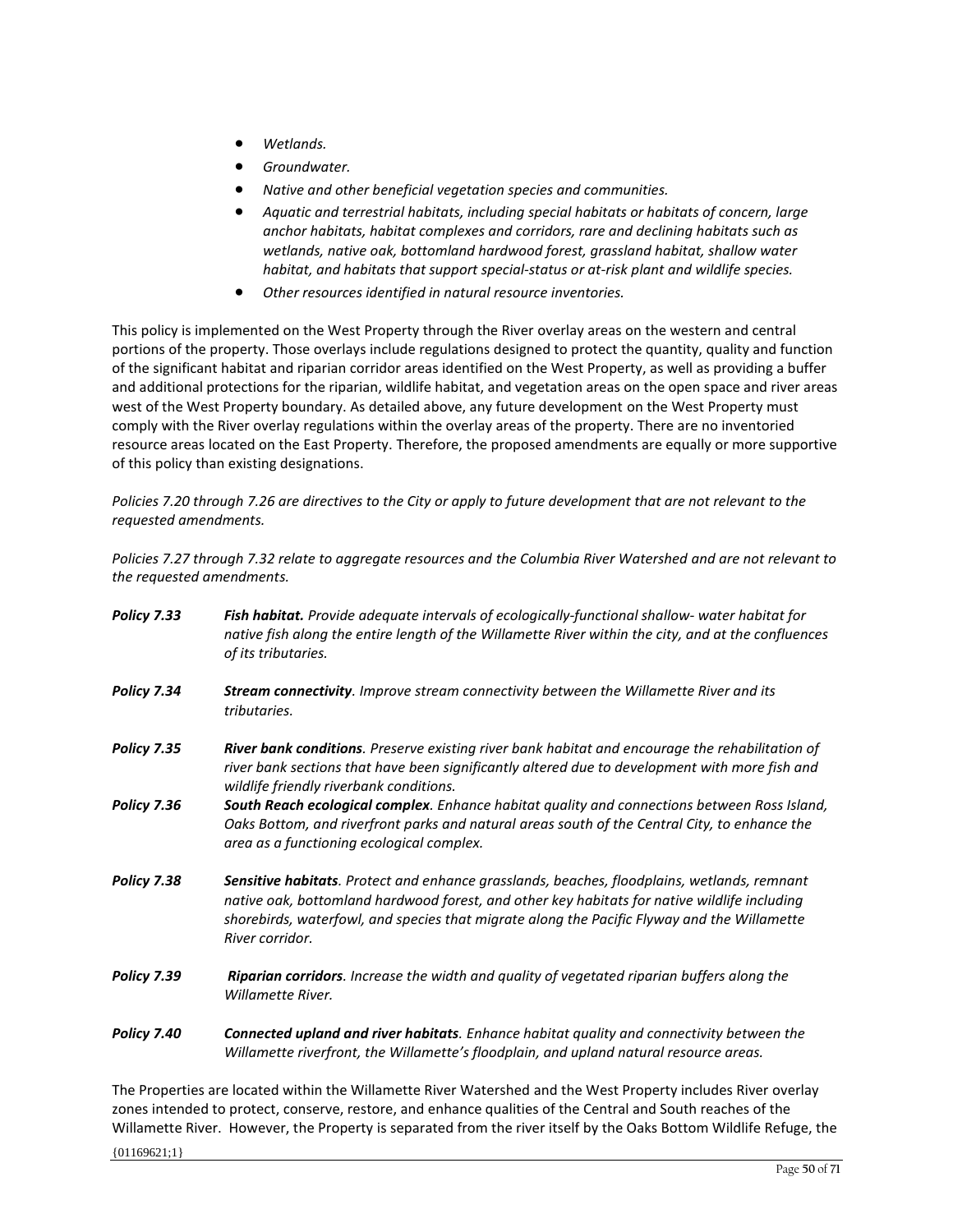greenway trail, and the river setback area. Any redevelopment of the West Property must comply with River overlay regulations which in turn contribute to sensitive habitat protection, river health, and fish habitat protection. The River overlay area also serves as vegetated buffer between both existing and new development on the upland area of the West Property and the resource areas west of the property boundary. The buffer further protects the resources in the wildlife refuge and maintains the connectivity between the Willamette River and the protected resource upland areas. Any future development at the Properties must also comply with the BES Stormwater Manual standards designed to protect nearby water bodies, which in turn protects the Willamette River tributaries and the Willamette River itself. In this way the proposed amendments are equally or more protective of the Willamette River Watershed policies than continued application of the conditions.

*Policy 7.37 relates to contaminated sites, Policy 7.41 relates to river dependent and river related uses, Policy 7.42 relates to Forest Park, and Policies 7.43 through 7.49, 7.50 through 7.52, and 7.53 through 7.57 relate to the Fanno and Tryon Creek Watersheds, the Johnson Creek Watershed and the Columbia Slough Watershed respectively. These policies are not relevant to this application.*

### **CHAPTER 8: PUBLIC FACILITIES AND SERVICES**

#### **Goals:**

#### **Goal 8.A: Quality public facilities and services**

*High‐quality public facilities and services provide Portlanders with optimal levels of service throughout the city, based on system needs and community goals, and in compliance with regulatory mandates.*

#### **Goal 8.B: Multiple benefits**

*Public facility and service investments improve equitable service provision, support economic prosperity, and enhance human and environmental health.*

#### **Goal 8.C: Reliability and resiliency**

*Public facilities and services are reliable, able to withstand or recover from catastrophic natural and manmade events, and are adaptable and resilient in the face of long‐term changes in the climate, economy, and technology.*

#### **Goal 8.D: Public rights‐of‐way**

*Public rights‐of‐way enhance the public realm and provide a multi‐purpose, connected, safe, and healthy physical space for movement and travel, public and private utilities, and other appropriate public functions and uses.*

#### **Goal 8.E: Sanitary and stormwater systems**

*Wastewater and stormwater are managed, conveyed, and/or treated to protect public health, safety, and the environment, and to meet the needs of the community on an equitable, efficient, and sustainable basis.*

#### **Goal 8.F: Flood management**

*Flood management systems and facilities support watershed health and manage flooding to reduce adverse impacts on Portlanders' health, safety, and property.*

#### **Goal 8.G: Water**

*Reliable and adequate water supply and delivery systems provide sufficient quantities of high‐quality water at adequate pressures to meet the needs of the community on an equitable, efficient, and sustainable basis.*

### **Goal 8.H: Parks, natural areas, and recreation**

*All Portlanders have safe, convenient, and equitable access to high‐quality parks, natural areas, trails, and recreational opportunities in their daily lives, which contribute to their health and well‐being. The City manages its natural areas and urban forest to protect unique urban habitats and offer Portlanders an opportunity to connect with nature.*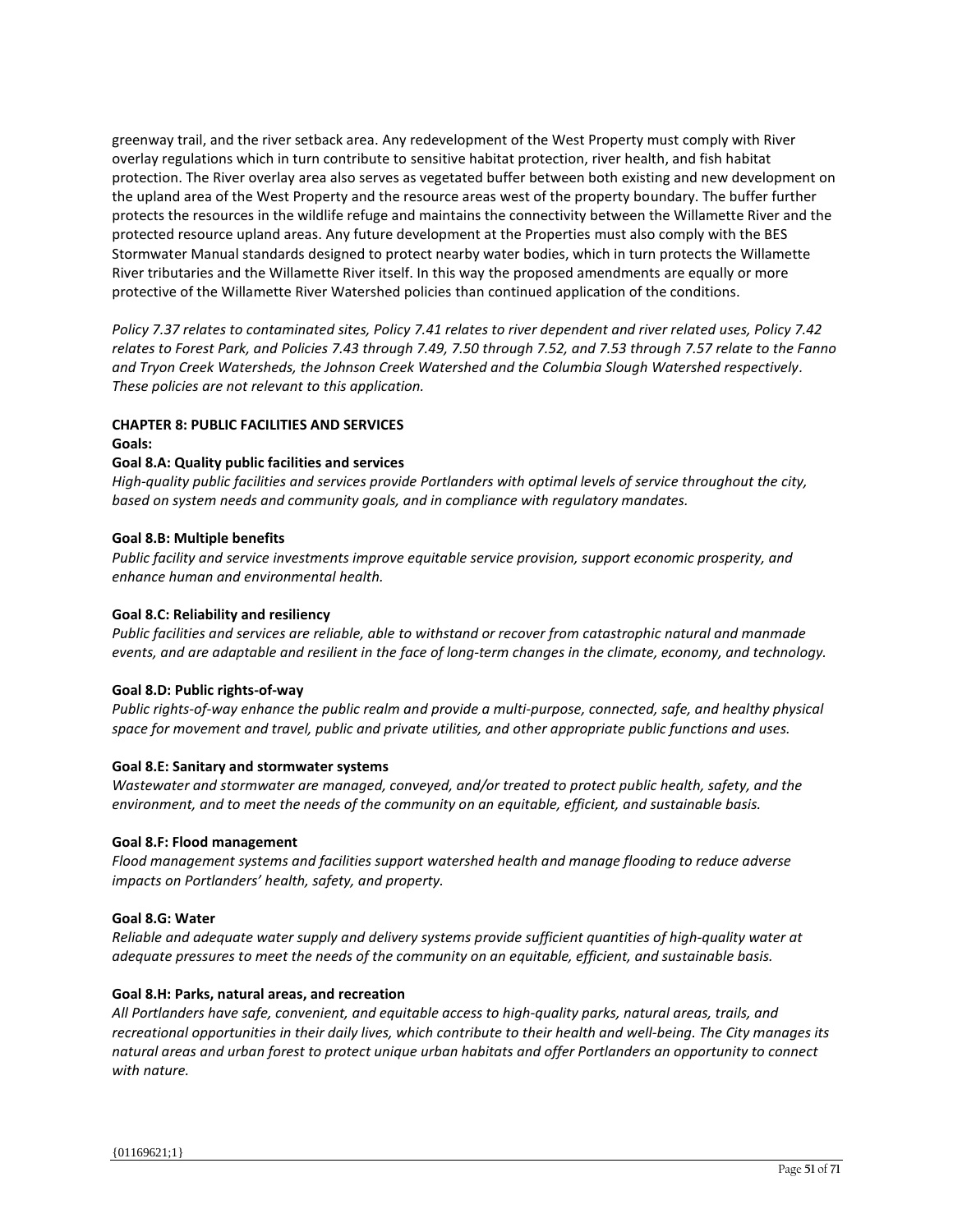### **Goal 8.I: Public safety and emergency response**

*Portland is a safe, resilient, and peaceful community where public safety, emergency response, and emergency management facilities and services are coordinated and able to effectively and efficiently meet community needs.*

### **Goal 8.J: Solid waste management**

*Residents and businesses have access to waste management services and are encouraged to be thoughtful consumers to minimize upstream impacts and avoid generating waste destined for the landfill. Solid waste including food, yard debris, recyclables, electronics, and construction and demolition debris — is managed, recycled, and composted to ensure the highest and best use of materials.*

### **Goal 8.K: School facilities**

*Public schools are honored places of learning as well as multifunctional neighborhood anchors serving Portlanders of all ages, abilities, and cultures.*

### **Goal 8.L: Technology and communications**

*All Portland residences, businesses, and institutions have access to universal, affordable, and reliable state‐of‐the‐ art communication and technology services.*

### **Goal 8.M: Energy infrastructure and services**

*Residents, businesses, and institutions are served by reliable energy infrastructure that provides efficient, low‐ carbon, affordable energy through decision‐making based on integrated resource planning.*

As discussed in detail below, the requested amendments comply with all zone change approval criteria related to adequate public services. The request is also consistent with these general public service and infrastructure goals as implemented to the relevant polices addressed below.

### **Policies:**

*Policies 8.1 and 8.2 related to urban service boundaries and rural facility needs and are not relevant to this amendment request located in the UGB.*

*Policies 8.3 through 8.27 are City directives for coordination and provision of services and are not relevant to the requested amendment.*

- *Policy 8.28 Shared costs. Ensure the costs of constructing and providing public facilities and services are equitably shared by those who benefit from the provision of those facilities and services.*
- *Policy 8.29 System development. Require private or public entities whose prospective development or redevelopment actions contribute to the need for public facility improvements, extensions, or construction to bear a proportional share of the costs.*

Any new development of the Properties will be subject to System Development Charges to ensure that costs of constructing and providing public services are equitably shared by the property owner who benefits from the services. Neither the existing building on the West Property nor the operator of the surface parking lot on the East Property are currently contributing directly to public service costs. For these reasons, the proposed amendments are equally or more supportive of these policies than existing designations.

*Policies 8.30 through 8.33 relate to public and private partnerships and large public facility projects that are not required for this site. Therefore, these policies are not relevant.* 

# *Policy 8.34 Resource efficiency. Reduce the energy and resource use, waste, and carbon emissions from facilities necessary to serve designated land uses to meet adopted City goals and targets.*

The proposed amendments would facilitate higher density multi-family residential units that serve the housing needs in the inner neighborhood more efficiently. Efficient use of underutilized land within the urban area

{01169621;1}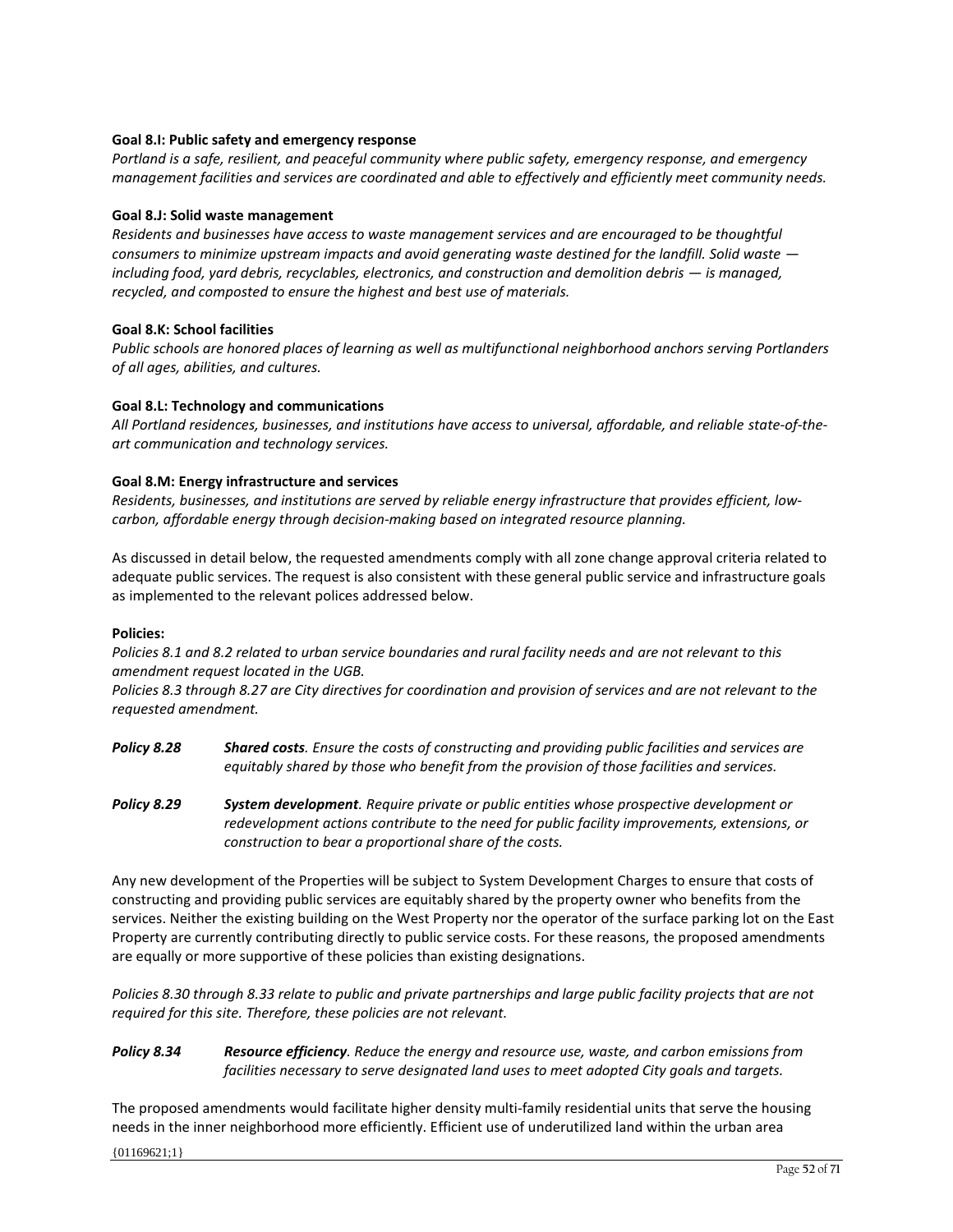generally results in reduced energy and resource use. New development at the Properties could also take advantage of resource efficiency technologies to provide energy efficient development that reduces energy and resource use and waste. Therefore, the proposed amendments are equally or more supportive of this policy than existing designations.

*Policies 8.35 through 8.41 are directives to the City for public facility design that are not directly relevant to this request.*

# *Policy 8.42 Stormwater management function. Improve rights‐of‐way to integrate green infrastructure and other stormwater management facilities to meet desired levels‐of‐service and economic, social, and environmental objectives.*

This policy directs the City to take action, specifically to improve rights-of-way for storm water facilities, and the policy is not directly relevant to this request. However, BES has indicated that its modeling shows that the combined sewers in the vicinity of the Properties do not have capacity to take additional stormwater flows from the Properties. Therefore, if future development were to result in increased stormwater flows to the area sewers, on-site infiltration would be necessary. The Drainage Report demonstrates that on-site infiltration would be feasible even under a very conservative assumption of on-site surface parking area and impervious areas. At the time of future development, the developer will have to develop a project specific stormwater management system that complies with the then-current Stormwater Management Manual. Therefore, to the extent this policy is relevant, the proposed amendments are equally or more supportive of this policy than existing designations.

# *Policy 8.43 Trees in rights‐of‐way. Integrate trees into public rights‐of‐way to support City canopy goals, transportation functions, and economic, social, and environmental objectives.*

This policy is currently implemented through Title 11. Future redevelopment of the Properties would be required to comply with the Title 11 requirements for streets trees. As a result, the proposed amendments are equally or more supportive of this policy than existing designations.

*Policy 8.44 relate to community use or commercial use of the right-of-way for festivals and is not relevant.*

### *Policy 8.45 Pedestrian amenities. Encourage facilities that enhance pedestrian enjoyment, such as transit shelters, garbage containers, benches, etc. in the right of way.*

Future redevelopment of the Properties would be subject to then applicable development standards and street design requirements related to pedestrian facilities. The properties would also require Design Review and compliance with standards related to the pedestrian realm. Therefore, the proposed amendments are equally or more supportive of this policy than existing designations.

# *Policy 8.46 Commercial uses. Accommodate allowable commercial uses of the rights‐of‐ way for the purpose of enhancing commercial vitality, if the commercial uses can be integrated in ways that balance and minimize conflict with the other functions of the right‐of‐way. Restrict the size of signage in the right‐of‐way.*

As discussed above, small retail and commercial uses would be allowed in close proximity to SE Milwaukie Avenue on the Properties under the proposed designations and zones. Following redevelopment, any future commercial uses at the Properties could use the right-of-way to enhance commercial vitality along the sidewalk as allowed by the development standards. Future development would also be subject to the sign code limitations that implement the sign element of this policy. Therefore, the proposed amendments are equally or more supportive of this policy than existing designations.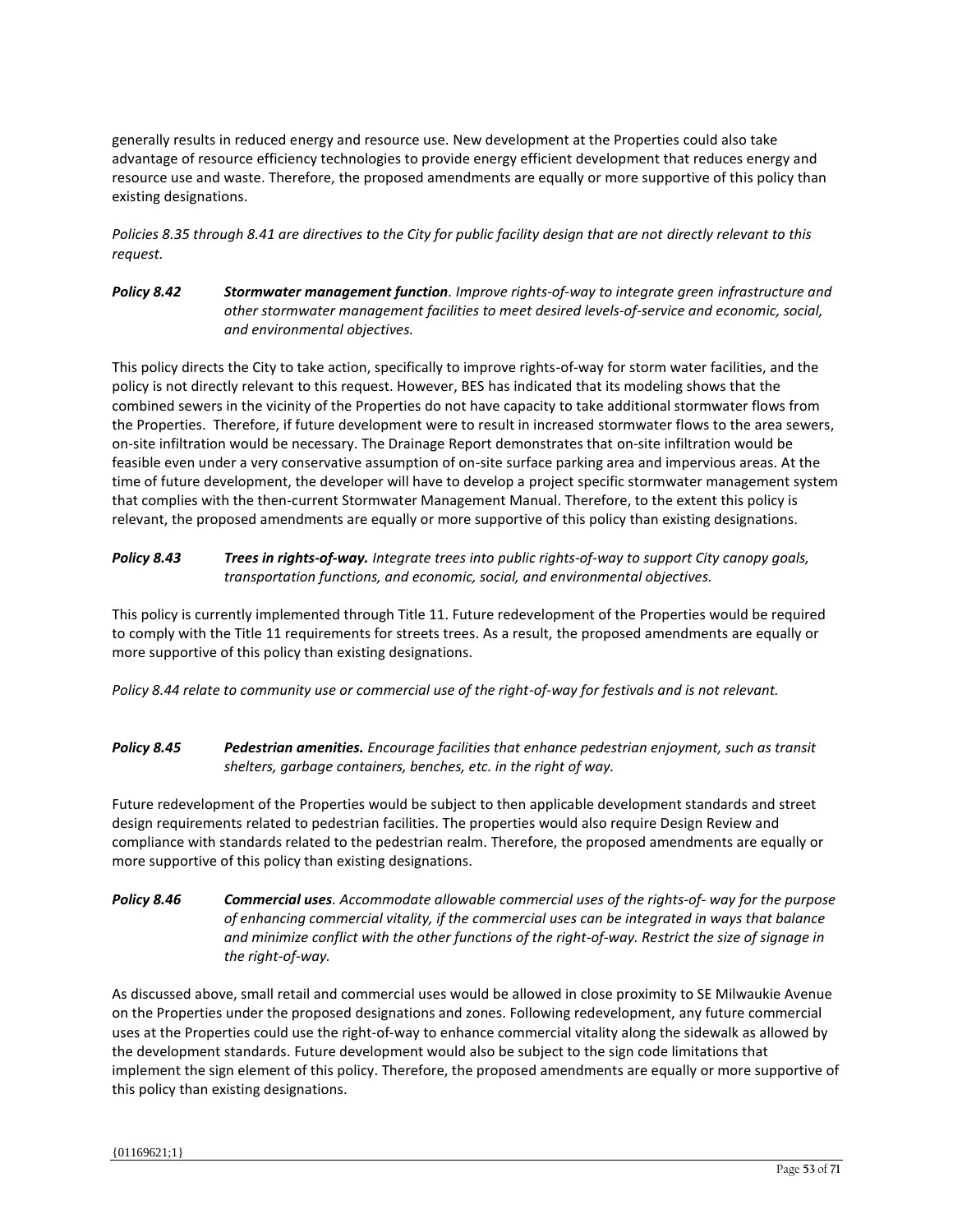*Policy 8.47 through 8.60 relate to right-of-way design and coordination at the time of development, undergrounding facilities, right-of-way vacations and rail right-of-way and are not relevant to the requested amendment.* 

*Policies 8.53 through 8.60 relate to public access trails that are not relevant to the requested amendment or the subject site because it does not include a mapped public trail. While a mapped and existing trail is located west of the West Property boundary, the proposed amendments will not impact continued use and enjoyment of the trail.* 

*Policy 8.61 Sewer connections. Require all developments within the city limits to be connected to sanitary sewers unless the public sanitary system is not physically or legally available per City Code and state requirements; or the existing onsite septic system is functioning properly without failure or complaints per City Code and state requirements; and the system has all necessary state and county permits.*

There is a public 20-inch vitrified clay combined sewer in SE Milwaukie Avenue and an 8-inch concrete combined sewer in SE Ellis Street west of SE Milwaukie Avenue. Development is not proposed at this time, but future development will be connected to the existing sanitary system at the time of development through either existing laterals or through new connections depending on development needs. BES modeling indicates that the combined sewers do not have capacity to take additional stormwater flow in addition to sewer flows. Therefore, as discussed below, the attached Drainage Report indicates that on-site stormwater infiltration is feasible. Therefore, the proposed amendments are equally or more supportive of this policy than existing designations.

*Policy 8.62and Policy 8.63 relate to City obligations for sewer overflows and are not relevant. Policies 8.64 through 8.67 relate to private sewage treatment and include directive to the City related to public sewage treatment facilities. The policies are not relevant to the requested amendments.*

| Policy 8.68 | <b>Stormwater facilities</b> . Provide adequate stormwater facilities for conveyance, flow control, and<br>pollution reduction.                                                                                         |
|-------------|-------------------------------------------------------------------------------------------------------------------------------------------------------------------------------------------------------------------------|
| Policy 8.69 | <b>Stormwater as a resource.</b> Manage stormwater as a resource for watershed health and public<br>use in ways that protect and restore the natural hydrology, water quality, and habitat of<br>Portland's watersheds. |
| Policy 8.70 | <b>Natural systems.</b> Protect and enhance the stormwater management capacity of natural<br>resources such as rivers, streams, creeks, drainageways, wetlands, and floodplains.                                        |
| Policy 8.71 | Green infrastructure. Promote the use of green infrastructure, such as natural areas, the urban<br>forest, and landscaped stormwater facilities, to manage stormwater.                                                  |
| Policy 8.72 | <b>Stormwater discharge.</b> Avoid or minimize the impact of stormwater discharges on the water and<br>habitat quality of rivers and streams.                                                                           |
| Policy 8.73 | <b>On-site stormwater management</b> . Encourage on-site stormwater management, or management                                                                                                                           |

These policies are implemented through the BES Stormwater Management Manual. The stormwater requirements are designed to protect natural systems, require the use of green infrastructure where feasible, and avoid or minimize the impact of stormwater discharge of water and habitat quality. As noted above, the Properties are currently served by a public 20-inch vitrified clay combined sewer in SE Milwaukie Avenue and an 8-inch concrete combined sewer in SE Ellis Street west of SE Milwaukie Avenue. However, BES modeling indicates that the combined sewers do not have capacity to take additional stormwater flow. The attached Drainage Report confirms that on-site infiltration is feasible. The report addresses both the West Property (Basin 1) and the East Property (Basin 2) and indicates that future projects on the Properties would be designed under Hierarchy Category 2. The

*as close to the source as practical, through land use decisions and public facility investments.*

{01169621;1}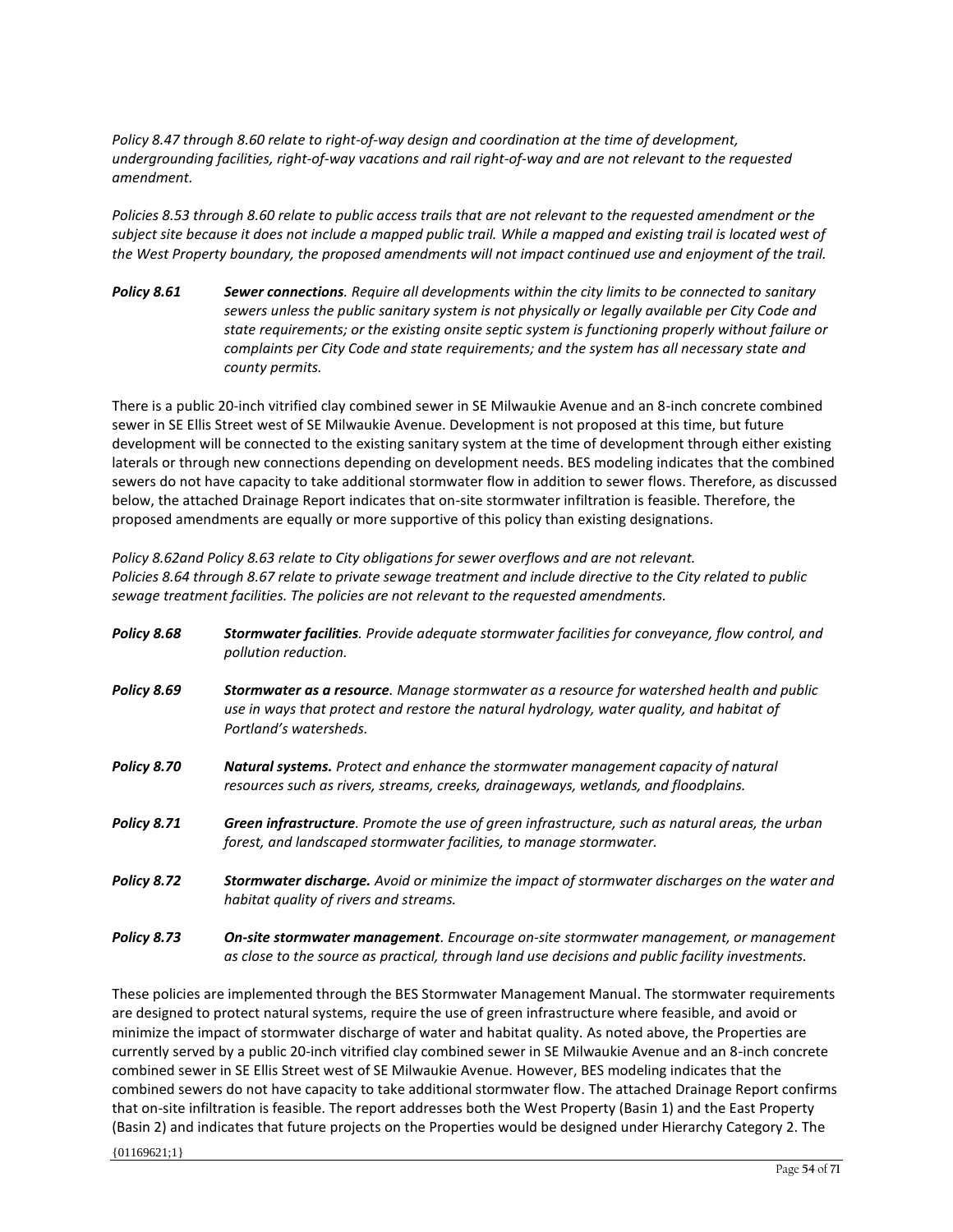report makes an overly conservative assumption that 25% of the site area would be developed as surface parking lot with over 50 stalls generating more than 1,000 trips per day, thus requiring stormwater planters for treatment prior to discharge to a drywell. As noted, at the time of development, drywell placement would be coordinated with a geotechnical engineer and structural engineer to ensure slope stability, particularly on the West Property. Therefore, the proposed amendments are equally or more supportive of this policy than existing designations.

*Policy 8.74 and Policy 8.75 relate to City coordination for stormwater management and are not relevant. Policies 8.76 through 8.86 relate to floodplains and City directives related to water supply and water coordination. The policies are not relevant to the requested amendment.*

# *Policy 8.87 Fire protection. Provide adequate water facilities to serve the fire protection needs of all Portlanders and businesses.*

The Fire Bureau provided no objections to the requested amendment, but noted that future development would be required to comply with applicable Fire Code requirements at the time of building permit review. The Applicant further understands that for any future development or use, the City will require testing of flows and pressure at nearby fire hydrant locations at the time of building permit. An existing fire hydrant is located at the southeast corner of the West Property, directly across the SE Milwaukie from the East Property. Another fire hydrant is currently located at the southeast corner of the intersection of SE Milwaukie Avenue and SE Harold Street, across SE Milwaukie from the northern portion of the West Property. The nearest fire station is located approximately 1 mile away at 2235 SE Bybee Boulevard. Therefore, the proposed amendments are equally or more supportive of this policy than existing designations.

# *Policy 8.88 Water pressure. Provide adequate water facilities to maintain water pressure in order to protect water quality and provide for the needs of customers.*

The Water Bureau confirmed that water is available to the Properties from a 10-inch cast iron water main in SE Milwaukie Avenue and a 6-inch cast iron water main in SE Ellis Street. The static water pressure is estimated as 64 to 80 psi at 95 feet in elevation. The Properties are currently served through four separate meters and services. Service needs for specific development proposed in the future will be evaluated at the time of permit review. The applicant further understands that for any future development, the City will require testing of flows and pressure of the nearby fire hydrants as part of permitting. Therefore, the proposed amendments are equally or more supportive of this policy than existing designations.

*Policy 8.89 Water efficiency. Reduce the need for additional water facility capacity and maintain compliance with state water resource regulations by encouraging efficient use of water by customers within the city.*

While this policy relates to water efficiency by customers and is not directly applicable to this review, new development could provide water efficient fixtures as a benefit to residents and/or commercial uses on the site and in furtherance of this policy. Therefore, the proposed amendments are equally or more supportive of this policy than existing designations.

*Policies 8.90 and 8.91 include directives to the City related to service interruption and contracts that are not relevant to the requested amendment.*

*Policy 8.92 Acquisition, development, and maintenance. Provide and maintain an adequate supply and variety of parkland and recreational facilities to serve the city's current and future population based on identified level‐of‐service standards and community needs.*

This policy directs the City to provide and maintain adequate parkland and is not directly relevant. However, the West Property is adjacent to the city-owned Oaks Bottom Wildlife Refuge, which includes a trail system which allows visitors to travel from the bluff to the greenway trail through the refuge. Future redevelopment of the West

{01169621;1}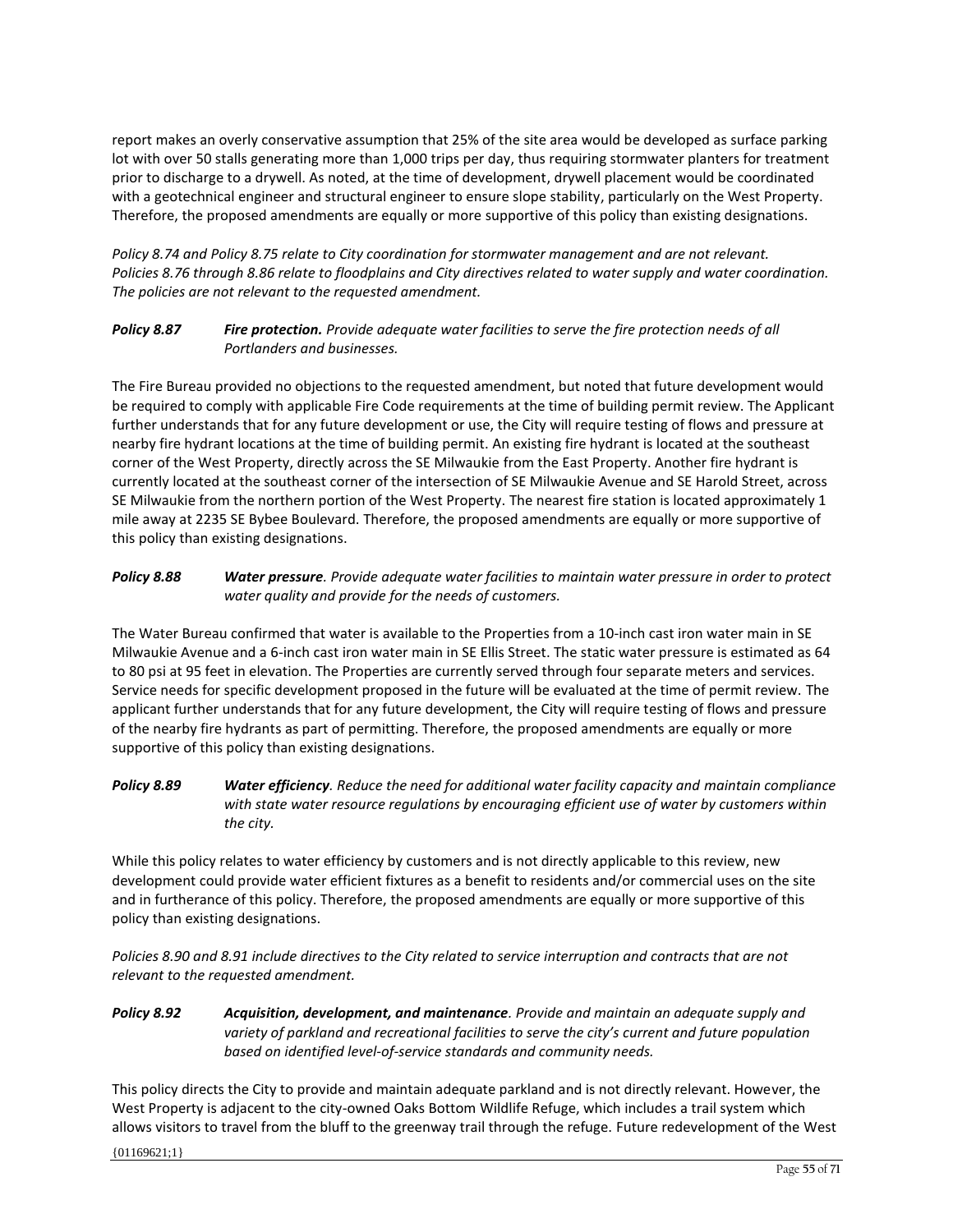Property would be primarily limited to the upland area on the eastern side of the Property due to the location of the River overlay, and would not interfere with the continued use and enjoyment of the trail system. Therefore, to the limited extent this policy is relevant, the proposed amendments are equally or more supportive of this policy than existing designations.

*Policies 8.93 through 8.97 are directives to the City related to park and natural area acquisition and planning that are not relevant to the requested amendment on private property.* 

# *Policy 8.98 Urban forest management. Manage urban trees as green infrastructure with associated ecological, community, and economic functions, through planning, planting, and maintenance activities, education, and regulation.*

This policy is largely implemented through Title 11 which requires the preservation, protection and replacement of urban trees. At the time of future redevelopment of the Properties, the developer would be required to provide a tree plan and comply with tree protection and planting requirements of Title 11. Future development on the West Property would also be required to comply with the tree preservation and mitigation requirements of the River Overly if there were any proposed development within the overlay areas. Therefore, the proposed amendments are equally or more supportive of this policy than existing designations.

*Policies 8.99 through 8.105 are directives to the City related to public recreation areas and emergency management coordination that are not relevant to the requested amendment.*

# *Policy 8.106 Police facilities. Improve and maintain police facilities to allow police personnel to efficiently and effectively respond to public safety needs and serve designated land uses.*

This policy directs the City to improve and maintain the police force and is not directly relevant. However, the Properties are served by the Central Precinct of the Portland Police Bureau. The need for police services at the Properties would remain similar under both the existing CM1 and single-family residential designations and the proposed multi-family residential designations. Therefore, to the extent this policy is relevant, the proposed amendments are equally or more supportive of this policy than existing designations.

*Policy 8.105 relates to the establishment of community safety services in centers and is not relevant to the requested amendment.*

*Policy 8.108 Fire facilities. Improve and maintain fire facilities to serve designated land uses, ensure equitable and reliable response, and provide fire and life safety protection that meets or exceeds minimum established service levels.*

This policy directs the City to improve and maintain the fire facilities and is not directly relevant. However, as discussed above, the Fire Bureau provided no objections to the requested amendments, but noted that future development would be required to comply with applicable Fire Code requirements at the time of building permit review. The Applicant further understands that for any future development, the City will require testing of flows and pressure at nearby fire hydrant locations as part of permitting. Therefore, to the extent the policy is relevant, the proposed amendments are equally or more supportive of this policy than existing designations.

# *Policies 8.109 through 8.111 are City directives related to emergency preparedness and recovery that are not relevant to requested amendment.*

*Policy 8.112 related to City programs for waste management and is not relevant to the requested amendment.*

*Policy 8.113 School district capacity. Consider the overall enrollment capacity of a school district – as defined in an adopted school facility plan that meets the requirements of Oregon Revised Statute 195 – as a factor in land use decisions that increase capacity for residential development.*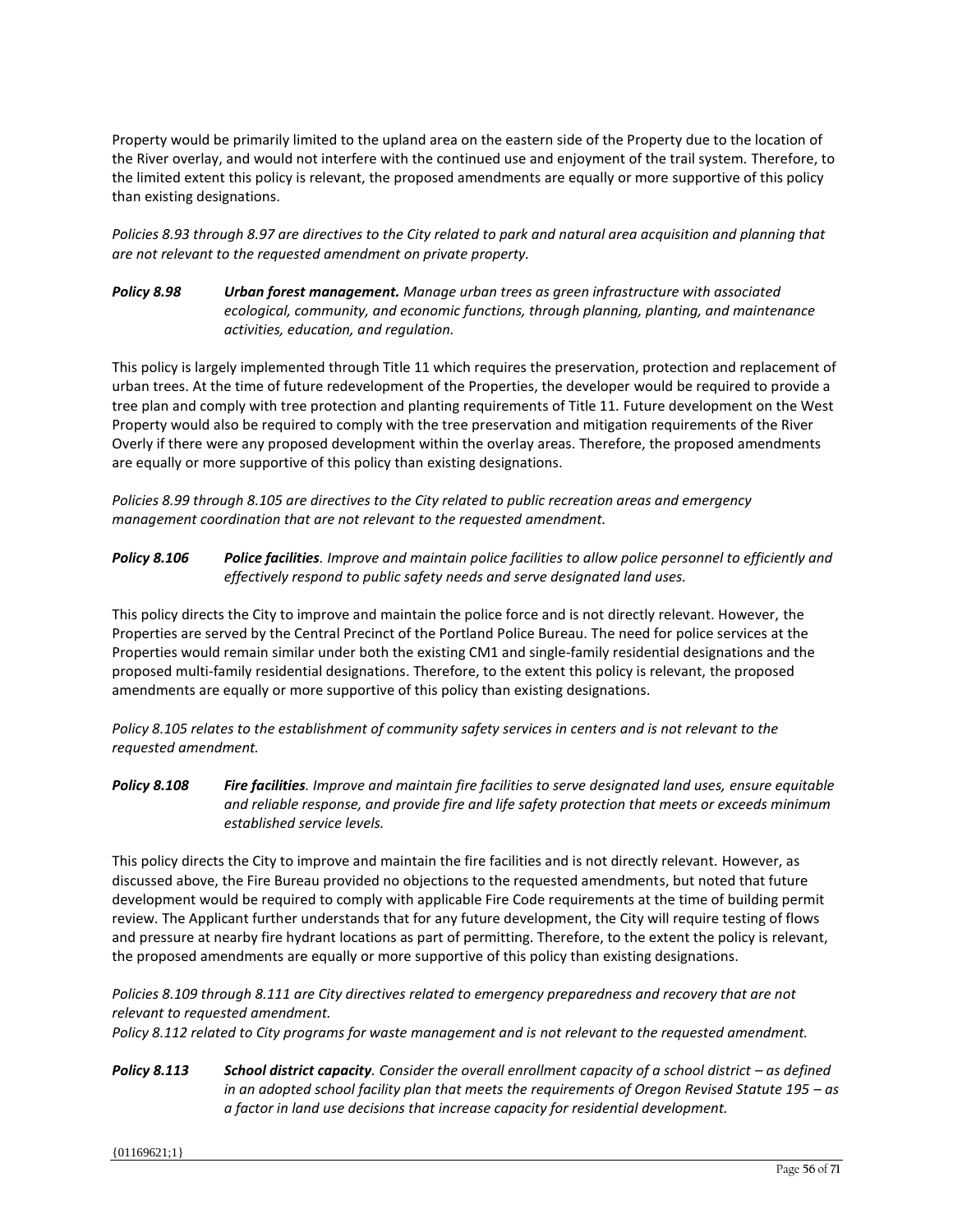The Properties are located within the Portland Public School district and are served by Llewellyn Elementary School, Sellwood Middle School, and Cleveland High School. The requested amendments would increase the capacity for multi-family residential development on the Properties, and the applicant supports City coordination with the school district on enrollment, financial stability, and student mobility to address the impact of implementing the City's housing policies on schools. However, while Portland Public Schools is developing a longrange facilities plan, the school district has not yet adopted a school facility plan that meets the requirements of ORS 195 and has been acknowledged by the Portland City Council. Therefore, this policy cannot be applied to this application. Furthermore, as discussed below school district enrollment capacity is not an approval criterion for the zone change. The requested amendments are equally supportive of this policy as the existing designations.

*Policies 8.114 through 8.124 relate to school and technology facilities and are not relevant to the requested amendment.*

*Policy 8.125 and 8.126 include directives to the City to promote energy efficient and coordinate with energy providers and it is not relevant to the requested amendment.*

### **CHAPTER 9: TRANSPORTATION Goals:**

### **GOAL 9.A: Safety**

*The City achieves the standard of zero traffic‐related fatalities and serious injuries. Transportation safety impacts the livability of a city and the comfort and security of those using City streets. Comprehensive efforts to improve transportation safety through equity, engineering, education, enforcement and evaluation will be used to eliminate traffic‐related fatalities and serious injuries from Portland's transportation system.*

#### **Goal 9.B: Multiple goals**

*Portland's transportation system is funded and maintained to achieve multiple goals and measurable outcomes for people and the environment. The transportation system is safe, complete, interconnected, multimodal, and fulfills daily needs for people and businesses.*

#### **GOAL 9.C: Great places**

*Portland's transportation system enhances quality of life for all Portlanders, reinforces existing neighborhoods and great places, and helps make new great places in town centers, neighborhood centers and corridors, and civic corridors.*

#### **GOAL 9.D: Environmentally sustainable**

*The transportation system increasingly uses active transportation, renewable energy, or electricity from renewable sources, achieves adopted carbon reduction targets, and reduces air pollution, water pollution, noise, and Portlanders' reliance on private vehicles.*

#### **GOAL 9.E: Equitable transportation**

*The transportation system provides all Portlanders options to move about the city and meet their daily needs by using a variety of safe, efficient, convenient, and affordable modes of transportation. Transportation investments are responsive to the distinct needs of each community.*

#### **GOAL 9.F: Positive health outcomes**

*The transportation system promotes positive health outcomes and minimizes negative impacts for all Portlanders by supporting active transportation, physical activity, and community and individual health.*

#### **GOAL 9.G: Opportunities for prosperity**

*The transportation system supports a strong and diverse economy, enhances the competitiveness of the city and region, and maintains Portland's role as a West Coast trade gateway and freight hub by providing efficient and reliable goods movement, multimodal access to employment areas and educational institutions, as well as enhanced freight access to industrial areas and intermodal freight facilities. The transportation system helps people*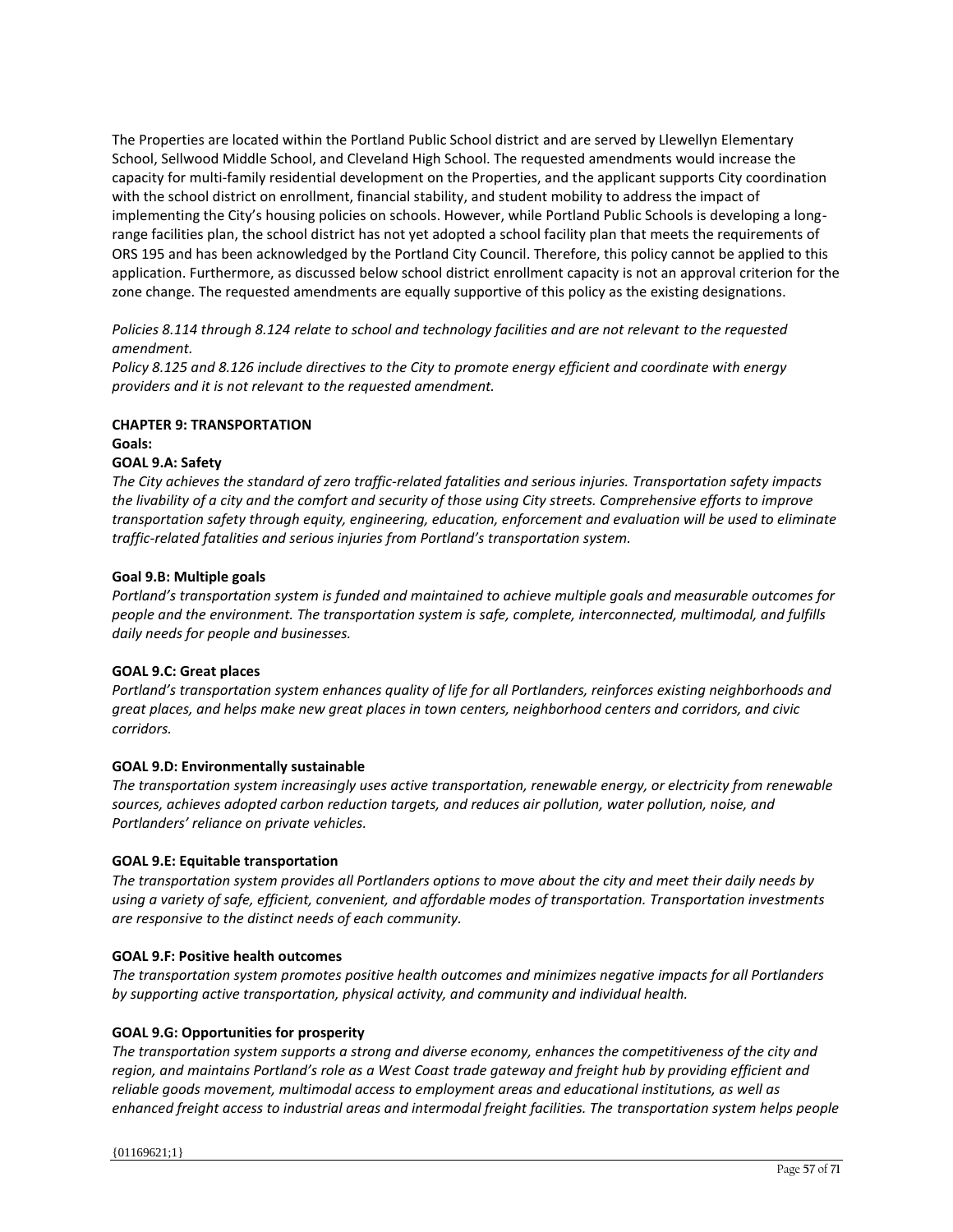*and businesses reduce spending and keep money in the local economy by providing affordable alternatives to driving.*

### **GOAL 9.H: Cost effectiveness**

*The City analyzes and prioritizes capital and operating investments to cost effectively achieve the above goals while responsibly managing and protecting our past investments in existing assets.*

The transportation goals are broad goals for the City's transportation system. The transportation impacts of the proposed Comprehensive Plan amendments and corresponding zone changes are addressed in the attached Transportation Study and summarized in the responses to implementing policies identified below. Additionally, and as discussed under the implementing policies below, Comprehensive Plan designations and corresponding zones that facilitate increased residential density along SE Milwaukie Avenue are consistent with the City's multimodal goals and transportation priorities. The proposed amendments are supportive of these transportation goals as implemented through the policies addressed below.

### **Policies:**

*Policy 9.1 Street design classifications. Maintain and implement street design classifications consistent with land use plans, environmental context, urban design pattern areas, and the Neighborhood Corridor and Civic Corridor Urban Design Framework designations.*

This policy directs the City to maintain and implement street design classifications and is not directly relevant to this request. However, SE Milwaukie Avenue has a Neighborhood Corridor street design classification. As described in the Transportation System Plan (TSP), Neighborhood Corridors primarily serve surrounding neighborhoods and are designed to emphasize multimodal mobility between activity centers. Neighborhood Corridors emphasize mobility for all modes between activity centers while also accommodating access to adjacent land uses along the corridor. The requested amendments to allow increased residential density on the Properties is consistent with the Neighborhood Corridor street design classification. Further, the proposed amendments do not require a change in the street classifications in the Transportation System Plan. Therefore, the proposed amendments are equally or more supportive on this policy than the existing designations.

- *Policy 9.2 Street policy classifications. Maintain and implement street policy classifications for pedestrian, bicycle, transit, freight, emergency vehicle, and automotive movement, while considering access for all modes, connectivity, adjacent planned land uses, and state and regional requirements.*
	- *9.2.a. Designate district classifications that emphasize freight mobility and access in industrial and employment areas serving high levels of truck traffic and to accommodate the needs of intermodal freight movement.*
	- *9.2.b. Designate district classifications that give priority to pedestrian access in areas where high levels of pedestrian activity exist or are planned, including the Central City, Gateway regional center, town centers, neighborhood centers, and transit station areas.*
	- *9.2.c. Designate district classifications that give priority to bicycle access and mobility in areas where high levels of bicycle activity exist or are planned, including Downtown, the River District, Lloyd District, Gateway Regional Center, town centers, neighborhood centers, and transit station areas.*

This policy directs the City to maintain and implement street policy classifications and is not directly relevant to this request. However, in compliance with the policy, SE Milwaukie Avenue was classified as a Transit Access Street through the 2035 planning process. This classification is consistent with the bus service provided along the street. SE Milwaukie Avenue is also classified as a City Bikeway, a Major City Walkway, and a Major Emergency Response Street. Finally, SE Milwaukie Avenue has the Neighborhood Collector street classification. Neighborhood Collectors are intended to serve as distributors of traffic from Major City Traffic Streets or District Collectors to Local Service Streets and to serve trips that both start and end within areas bounded by Major City Traffic Streets and District Collectors. The request to allow increased residential density on the Properties is consistent with and supportive of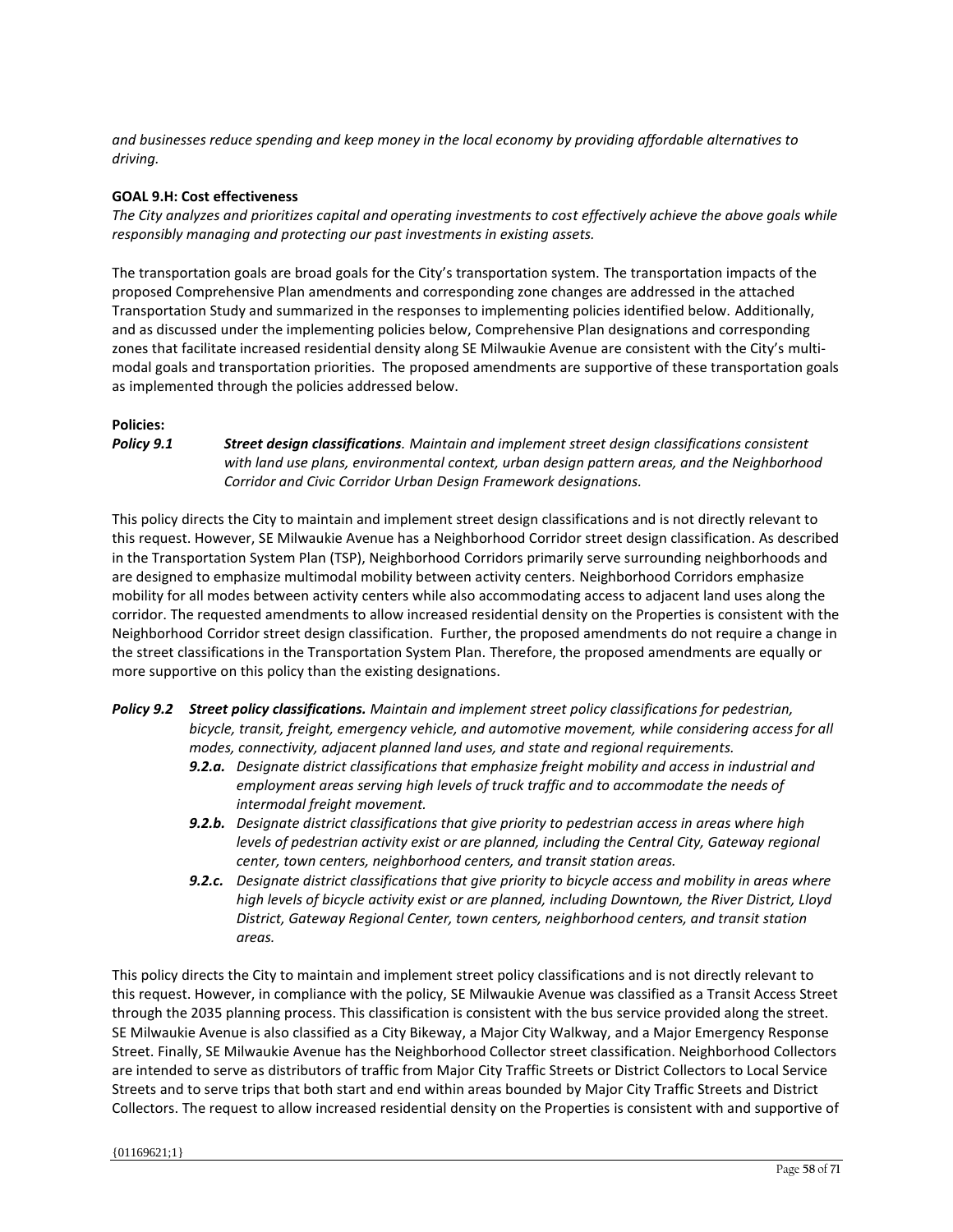the of SE Milwaukie Avenue street policy classifications and does not require a change in any of the street classifications in the Transportation System Plan.

*Policy 9.3 Transportation System Plan. Maintain and implement the Transportation System Plan (TSP) as the decision‐making tool for transportation‐related projects, policies, programs, and street design.*

This policy directs the City to maintain and implement the TSP as the decision-making tool for transportationrelated projects, policies, programs, and street design and is not directly relevant to these requested amendments. However, as detailed through the policies addressed below, the request to allow increased residential density on the Properties is consistent with and supportive of the TSP as a whole and does not require any modifications to the street designations nor the future multimodal projects identified for implementation.

*Policy 9.4 Use of classifications. Plan, develop, implement, and manage the transportation system in accordance with street design and policy classifications outlined in the Transportation System Plan.*

The applicable street design and policy classifications are identified above. Consistent with the Transit Access street classification, TriMet provides bus service along SE Milwaukie Avenue with stops within approximately 500 to 1000 feet of the Properties both to the north and the south. Bus stops in close proximity to the Properties for different routes are also available to the east of the Properties on SE 17<sup>th</sup> Avenue. Future residents, employees, and/or customers would be able to travel to and from the Properties via the existing bus routes. While the adjacent bus routes do not currently qualify as frequent routes, future redevelopment of the Properties could help increase the demand for transit services in this area resulting in an increased frequency of bus trips. However, even if that were not the case, an opportunity for increased residential density on the Properties is entirely consistent with the transit classification. SE Milwaukie Avenue is also classified as a City Bikeway, a Neighborhood Collector, and has a Neighborhood Corridor street design classification. SE Ellis Street, located south of the Properties, is also a City Bikeway and is identified as part of the alignment of the SE 14<sup>th</sup>/15<sup>th</sup> Neighborhood Greenway, a project identified in the TSP. Allowing higher density residential uses and limited commercial uses on the Properties is supportive of the City Bikeway classifications and the Neighborhood Collector classification. Finally, redevelopment of the Properties could also further contribute to the Neighborhood Corridor design features of the site at the SE Milwaukie Avenue frontage. For these reasons, the proposed amendments are equally or more supportive on this policy than the existing designations.

*Policy 9.5 Mode share goals and Vehicle Miles Travelled (VMT) reduction. Increase the share of trips made using active and low‐carbon transportation modes. Reduce VMT to achieve targets set in the most current Climate Action Plan and Transportation System Plan, and meet or exceed Metro's mode share and VMT targets.*

The requested amendments to allow increased residential density at the Properties with the possibility for small new commercial uses near SE Milwaukie Avenue are consistent with the policy for VMT reduction. Increased residential development in this inner neighborhood in close proximity to both bus and light rail transit opportunities, City Bikeways, and a Major City Walkway increases the likelihood or residents using low-carbon transportation modes. If future development under the proposed zones were to include new, small commercial uses, goods and services provided would be within walking distance of many neighboring residents and on-site residents. This would help further VMT reduction goals. Even if redevelopment were limited to residential uses only, the residents of the site would have direct and easy access to the surrounding bus routes and a relatively short walk or bike ride to the Max station at SE  $17<sup>th</sup>$  and Holgate. Finally, the TSP includes plans for a Neighborhood Greenway along SE Ellis which contribute to the safe and convenient bicycle routes available to future residents. These collective alternative transportation options would help the City achieve the identified targets. Therefore, the proposed amendments are equally or more supportive on this policy than the existing designations.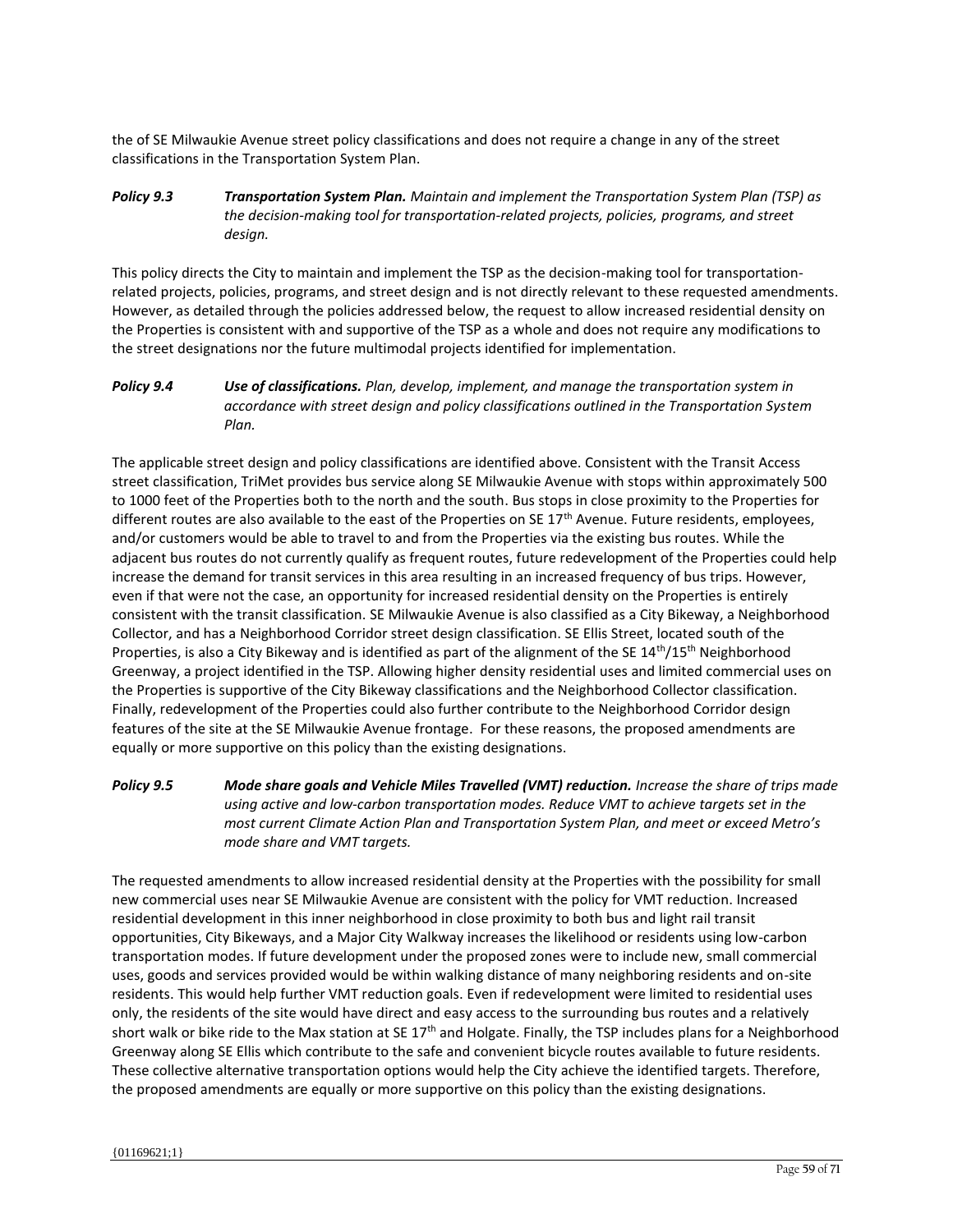# *Policy 9.6 Transportation strategy for people movement. Implement a prioritization of modes for people movement by making transportation system decisions according to the following ordered list:*

- *1. Walking*
- *2. Bicycling*
- *3. Transit*
- *4. Taxi / commercial transit / shared vehicles*
- *5. Zero emission vehicles*
- *6. Other single‐occupant vehicles*

*When implementing this prioritization, ensure that:*

- *The needs and safety of each group of users are considered, and changes do not make existing conditions worse for the most vulnerable users higher on the ordered list.*
- *All users' needs are balanced with the intent of optimizing the right of way for multiple modes on the same street.*
- *When necessary to ensure safety, accommodate some users on parallel streets as part of a multi‐street corridor.*
- *Land use and system plans, network functionality for all modes, other street functions, and complete street policies, are maintained.*
- *Policy‐based rationale is provided if modes lower in the ordered list are prioritized.*

The requested amendments are supportive of this transportation hierarchy. SE Milwaukie Avenue is a City Walkway that provides an active pedestrian corridor to the Sellwood-Mooreland center to the south. There is also an established network of pedestrian sidewalks and trails in the vicinity that would allow future residents to easily and safely walk to destinations in the neighborhood under the first priority. Residents of future multi-family development on the Properties could take advantage of the City Bikeway or nearby transit options along under the second and third priorities. If small commercial uses were developed, customers would also be able to walk or take transit to the site. Finally, increased residential densities would increase the likelihood of shared vehicle options under the fourth priority. For these reasons, the requested amendments are consistent with the people movement priorities and are equally or more supportive of this policy than existing designations.

*Policies 9.7 through 9.10 are transportation related directives to the City that are not relevant to the requested amendment.*

# *Policy 9.11 Land use and transportation coordination. Implement the Comprehensive Plan Map and the Urban Design Framework though coordinated long‐range transportation and land use planning. Ensure that street policy and design classifications and land uses complement one another.*

{01169621;1} As demonstrated through this narrative, the proposed amendments to allow additional residential density on the Properties are consistent with the adopted Comprehensive Plan and the UDF designations. As discussed in detail in the Chapter 3 section above, most significantly, SE Milwaukie Avenue is a designated Neighborhood Corridor. As described in Comprehensive Plan, Chapter 3, Neighborhood Corridors have transportation, land use, and design functions that are important at a neighborhood or district level. They support neighborhood business districts and provide housing opportunities close to local services, amenities, and transit lines. They are streets that include a mix of commercial and higher-density housing development. Therefore, the proposed amendments to allow higher-density, multi-family residential development on the Properties located along a corridor that provides a critical connection between the Central City to the Sellwood-Mooreland Center helps implement the UDF consistent with this policy. A change that facilitates additional residential density is also consistent with the existing TSP designations of SE Milwaukie Avenue as a City Bikeway and a Major City Walkway, as well as the longrange plans for a Neighborhood Greenway along SE Ellis just south of the Properties. No adverse impacts to TSP projects are anticipated. Finally, as detailed in the attached Transportation Study prepared by Kittelson, based on a review of the reasonable worse case scenarios under the existing and proposed zoning for the Properties, the estimated vehicular trip increase for the requested amendments is less than 400 daily trips. The daily increase, combined with the measured traffic volumes on SE Milwaukie does not meet the state or City criteria for a "significant effect" on the transportation system. Kittelson also confirmed that the Properties are well served by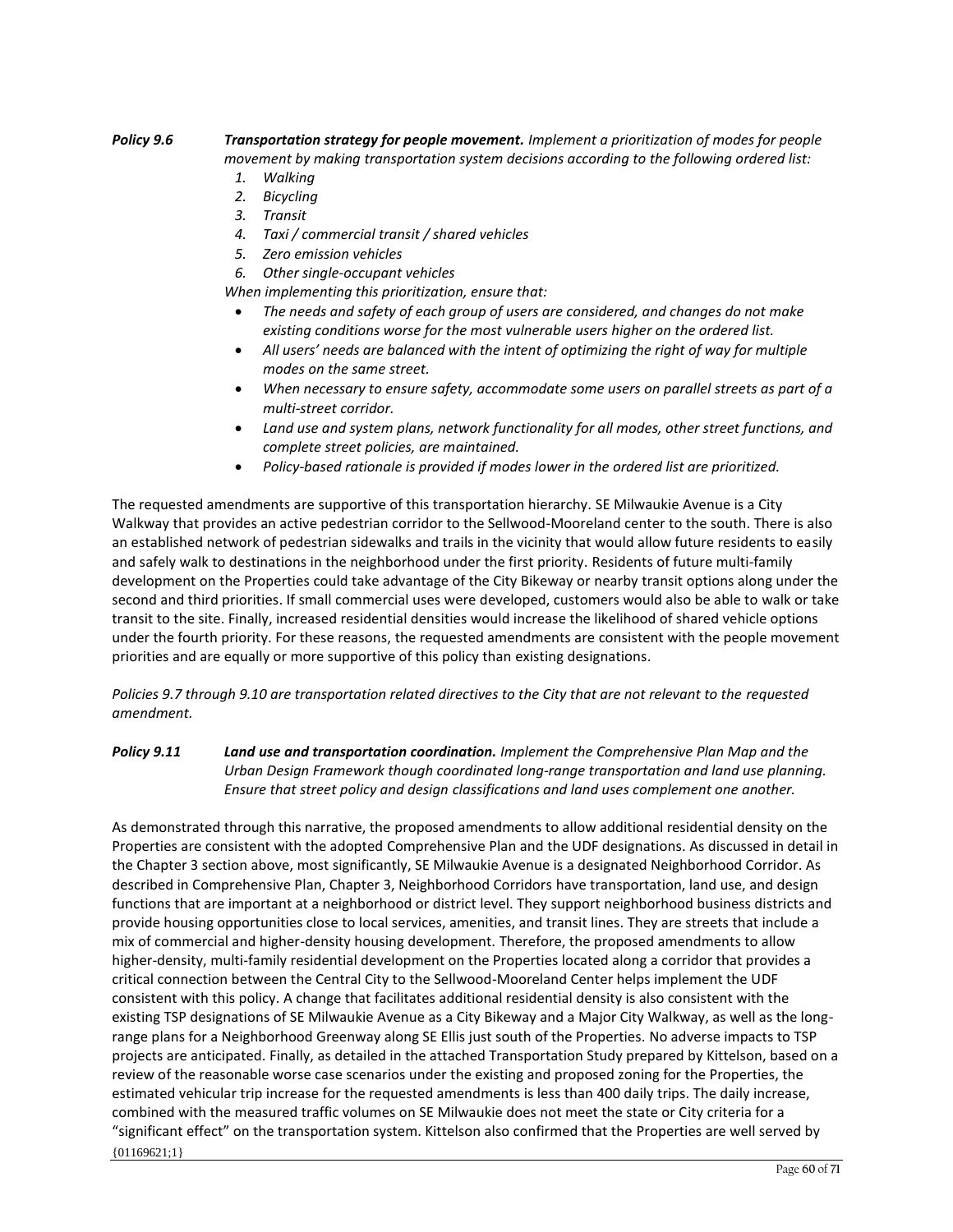transit, bikeways, and pedestrian systems and that the proposed amendments will not result in adverse impacts on those established systems. For these reasons, and as further detailed in the Kittelson report and the UDF related narrative above, the proposed amendments equally or better meet this policy than the existing designations.

# *Policy 9.12 Growth strategy. Use street design and policy classifications to support Goals 3A‐3G in Chapter 3: Urban Form. Consider the different design contexts and transportation functions in Town Centers, Neighborhood Centers, Neighborhood Corridors, Employment Areas, Freight Corridors, Civic Corridors, Transit Station Areas, and Greenways.*

SE Milwaukie is a designated Neighborhood Corridor. As detailed in the Chapter 3 findings above, the proposed amendments to the Comprehensive Plan and corresponding zoning changes are entirely consistent with the Neighborhood Corridor designation. As noted above, Neighborhood Corridors are important neighborhood and district streets intended to include higher-density housing along with commercial development. Therefore, the requested amendment for the West Property from the CM1 zone to the RM4 zone is equally consistent with the Neighborhood Corridor designation and this policy, and the requested amendment for the East Property from a single-family residential designation to a higher medium-density designation implemented through the RM2 zone is far more consistent with the Neighborhood Corridor designation and this policy.

# *Policy 9.13 Development and street design. Evaluate adjacent land uses to help inform street classifications in framing, shaping, and activating the public space of streets. Guide development and land use to create the kinds of places and street environments intended for different types of streets.*

As noted above, SE Milwaukie Avenue has a Neighborhood Corridor street design classification. As described in the TSP, Neighborhood Corridors primarily serve surrounding neighborhoods and are designed to emphasize multimodal mobility between activity centers. Neighborhood Corridors emphasize mobility for all modes between activity centers while also accommodating access to adjacent land uses along the corridor. The requested amendments to allow increased residential density on the Properties is consistent with the Neighborhood Corridor street design classification. Furthermore, the existing street frontage is not consistent with the street design classification. However, the proposed amendments would facilitate redevelopment on the Properties that would require reconstruction of the SE Milwaukie frontage to include tree wells and other design elements necessary to comply with the design classification. Therefore, the proposed amendments are equally or more supportive of this policy than the existing designations.

*Policies 9.14 through 9.16 relate to street repurposing and design and are not relevant to the requested amendment.*

# *Policy 9.17 Pedestrian transportation. Encourage walking as the most attractive mode of transportation for most short trips, within neighborhoods and to centers, corridors, and major destinations, and as a means for accessing transit.*

SE Milwaukie Avenue is designated as a Major City Walkway and the Properties are well served by a network of established streets with sidewalks throughout the surrounding neighborhood. The edge of the Sellwood-Mooreland Center is approximately a mile south of the Properties, and therefore, within walking distance. Additionally, residents of the Properties would also have a shorter walk to additional goods and services along SE Milwaukie because of the mix of Commercial uses and zoning all along that important corridor. Existing uses within walking distance include bars and restaurants, as well as a mix of other retail and office uses. Multiple transit options can also be accessed by walking from the Properties, including the bus stops located within 2 blocks of the Properties along SE Milwaukie Avenue and along SE  $17<sup>th</sup>$  Avenue, and the MAX Orange line available at the SE  $17<sup>th</sup>$ and Holgate Boulevard MAX Station that is just over a quarter of a mile from the Properties. The variety of pedestrian transportation opportunities from the Property supports increasing the residential density permitted on the Properties, and for these reasons, the proposed amendments are more supportive of this policy than the existing designations.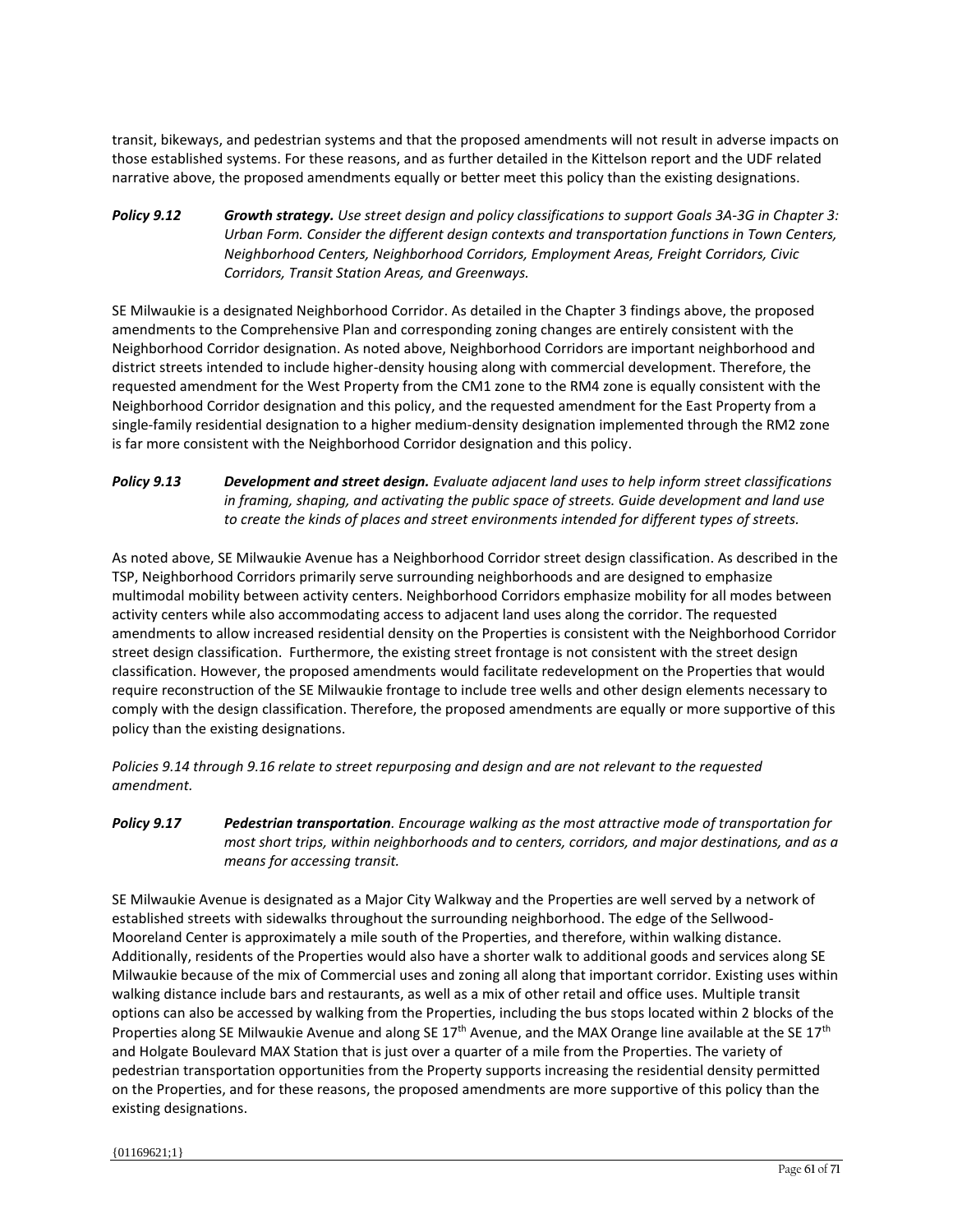- *Policy 9.18 Pedestrian networks. Create more complete networks of pedestrian facilities, and improve the quality of the pedestrian environment.*
- *Policy 9.19 Pedestrian safety and accessibility. Improve pedestrian safety, accessibility, and convenience for people of all ages and abilities.*

The Properties are currently well served by a network of sidewalks. However, neither the existing building on the West Property nor the surface parking lot on the East Property provide a high-quality pedestrian environment. The requested amendments would facilitate redevelopment of the Properties and provide an opportunity for new buildings that would be required to comply with current development standards and design guidelines intended to improve the quality of the pedestrian network. Additionally, new development would trigger sidewalk and corner ramp improvements that would further improve the quality of the pedestrian environment. Therefore, the proposed amendments are more supportive of this policy than the existing designations.

- *Policy 9.20 Bicycle transportation. Create conditions that make bicycling more attractive than driving for most trips of approximately three miles or less.*
- *Policy 9.21 Accessible bicycle system. Create a bicycle transportation system that is safe, comfortable, and accessible to people of all ages and abilities.*

As noted above, SE Milwaukie Avenue is classified as a City Bikeway under the TSP and it connects to the City's extensive bicycle network which allows easy and safe bicycle travel up to and well beyond 3 miles. Additionally, the TSP includes plans for the SE  $14<sup>th</sup>/15<sup>th</sup>$  Neighborhood Greenway along SE Ellis Street just south of the Properties. The purpose of the Neighborhood Greenway is to provide a dedicated route that would allow both pedestrian and cyclists to travel safely and comfortably along the greenway route. Redevelopment of the Properties with higher density residential uses could contribute to the timing and effectiveness of the identified improvements. Therefore, the requested amendments are more supportive of these policies than the existing designations.

# *Policy 9.22 Public transportation. Coordinate with public transit agencies to create conditions that make transit the preferred mode of travel for trips that are not made by walking or bicycling.*

This policy requires City coordination and is not directly relevant to this request. However, SE Milwaukie Avenue is a Transit Access Street, and the Properties are well served by transit opportunities that support the requested amendments to allow increased residential density on the Properties. Stops for both the 19 Bus Line and the 70 Bus Line are located a maximum of two blocks from the Properties. Additional details on the bus routes are provide in the Kittelson Transportation Report. Additionally, the MAX Station at SE  $17<sup>th</sup>$  and Holgate Boulevard, which provides access to the Orange MAX Line, is located less than one mile from the Properties and is easily accessible by foot or bicycle. Therefore, to the extent this policy is relevant, the requested amendments are more supportive of this policy than continued application of the restrictive conditions.

# *Policy 9.23 Transportation to job centers. Promote and enhance transit to be more convenient and economical than the automobile for people travelling more than three miles to and from the Central City and Gateway. Enhance regional access to the Central City and access from Portland to other regional job centers.*

First, the Properties are not located more than three miles from the Central City. Second, this policy directs the City to promote and enhance transit. Therefore, this policy is not directly relevant to this application. Nonetheless, and as noted above, SE Milwaukie Avenue is a Transit Access Street and Bus Line 19 provides service from a stop two blocks from the Properties to the City Center. The Orange MAX line also provides service to the Central City and can be accessed through a MAX Station located less than a mile from the Properties. Therefore, to the extent this policy is relevant, the requested amendments are equally or more supportive of the policy than the existing designations.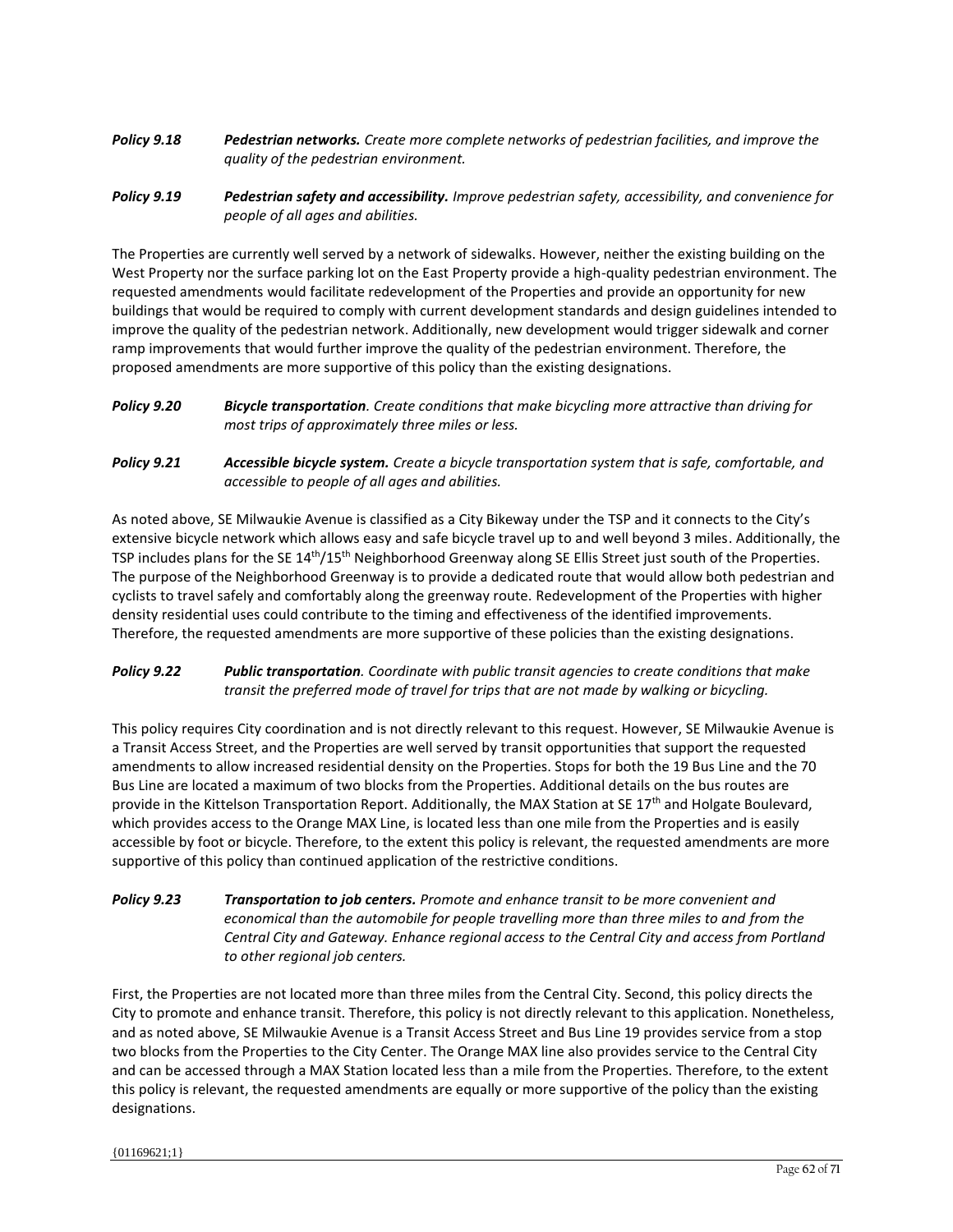*Policies 9.24 through 9.29 are City directives related to transit services that are not relevant to the requested amendment.*

*Policies 9.30 through 9.37 relate to the City's freight system and heliport system and are not relevant to the requested amendment.*

*Policy 9.38 Automobile transportation. Maintain acceptable levels of mobility and access for private automobiles while reducing overall vehicle miles traveled (VMT) and negative impacts of private automobiles on the environment and human health.*

As detailed in the attached Kittelson Transportation Study and discussed below, the daily increase in vehicle trips potentially created by the proposed amendments under a worst-case scenario will not significantly affect the transportation system or the levels of mobility. Furthermore, and as discussed through this narrative, allowing additional residential densities on the Properties would further the goal of reducing overall VMT by placing residents in close proximity to the full spectrum of multi-modal transportation options. Therefore, the requested amendments are more supportive of this policy than the existing designations.

*Policies 9.39 and 9.40 are City directives related to automobile efficiency and emergency response that are not relevant to the requested amendment.*

*Policies 9.41 through 9.44 relate to airports and are not relevant to the requested amendment. Policies 9.45 through 9.54 are City directives related to traffic management and coordination that are not relevant to the requested amendment.* 

*Policy 9.55 Parking management. Reduce parking demand and manage supply to improve pedestrian, bicycle and transit mode share, neighborhood livability, safety, business district vitality, vehicle miles traveled (VMT) reduction, and air quality. Implement strategies that reduce demand for new parking and private vehicle ownership, and that help maintain optimal parking occupancy and availability.*

The City has adopted parking maximums and minimums in furtherance of this policy. Any redevelopment following removal of the overly restrictive conditions would be required to satisfy applicable parking maximums and minimums set forth in the zoning code for the proposed uses. Furthermore, the proposed amendment for the East Property would facilitate the redevelopment of an existing surface parking lot that currently provides additional parking supply for surrounding uses. Therefore, the requested amendments are more supportive of this policy than the existing designations.

*Policies 9.56 and 9.57 relate to on-street parking and are not relevant to the subject site or the requested amendment.* 

*Policy 9.58 Off‐street parking. Limit the development of new parking spaces to achieve land use, transportation, and environmental goals, especially in locations with frequent transit service. Regulate off‐street parking to achieve mode share objectives, promote compact and walkable urban form, encourage lower rates of car ownership, and promote the vitality of commercial and employment areas. Use transportation demand management and pricing of parking in areas with high parking demand. Strive to provide adequate but not excessive off‐street parking where needed, consistent with the preceding practices.*

Consistent with the response above, the City has adopted parking maximums and minimums in furtherance of this policy. Any redevelopment of the Properties would be required to satisfy applicable parking maximums and minimums set forth the zoning code for the proposed uses. In contrast, the East Property is a surface parking lot and a large percentage of the existing development on the West Property is occupied by surface parking area. Therefore, the requested amendments are equally or more supportive of this policy than the existing designations.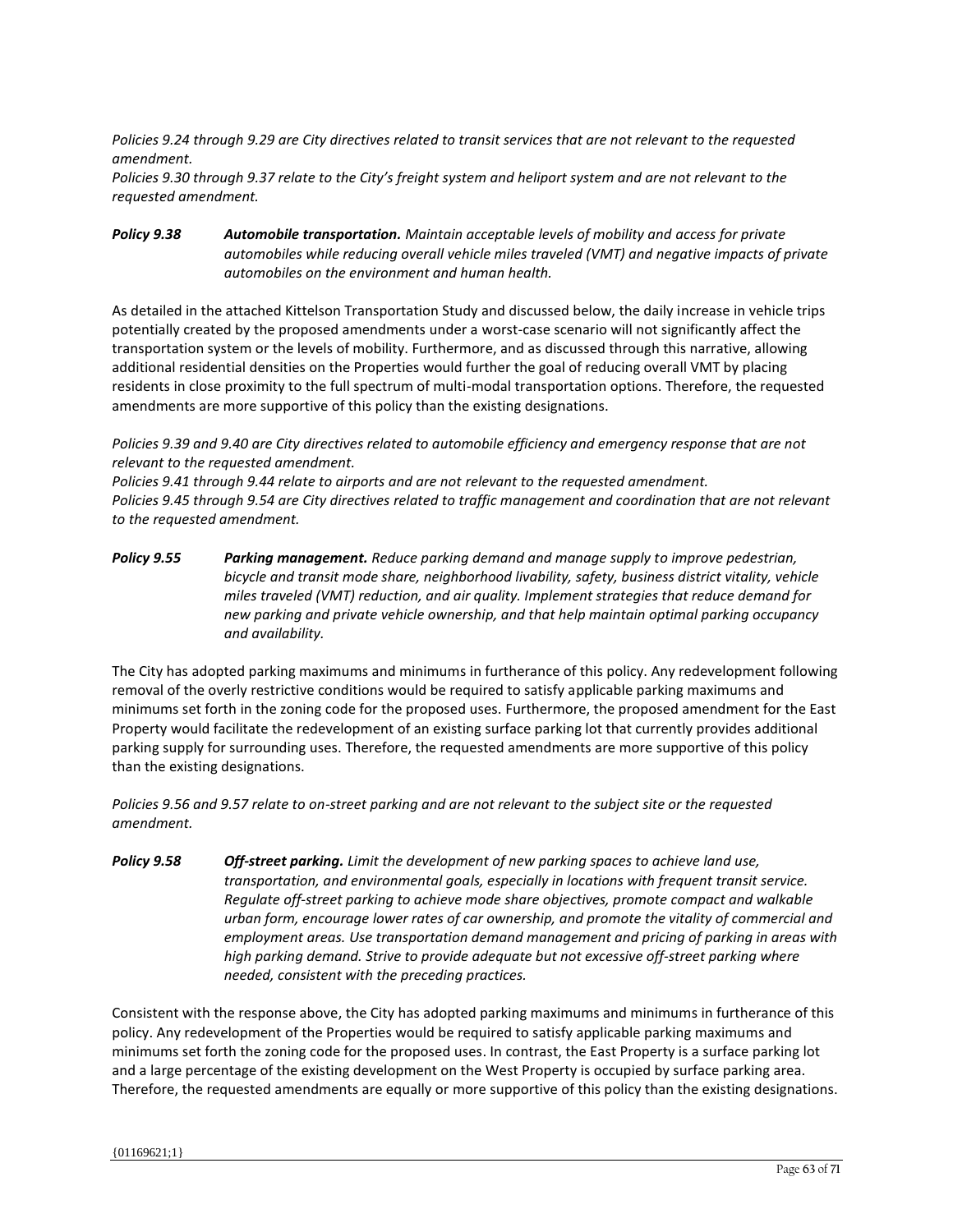*Policies 9.59 and 9.60 relate to shared parking and parking costs that are not relevant to the requested amendment.*

*Policy 9.61 Bicycle parking. Promote the development of new bicycle parking facilities including dedicated bike parking in the public right‐of‐way. Provide sufficient bicycle parking at high‐capacity transit stations to enhance bicycle connection opportunities. Require provision of adequate off‐street bicycle parking for new development and redevelopment. Encourage the provision of parking for different types of bicycles. In establishing the standards for long‐term bicycle parking, consider the needs of persons with different levels of ability.*

To implement this policy, the City has adopted minimum long-term and short-term bicycle parking standards that are based upon the specific use of the site. Any redevelopment of the Properties must satisfy the applicable minimum bicycle parking standards. Therefore, the request to remove the use and development conditions is equally or more supportive of this policy than continued application of the restrictive conditions.

*Policy 9.62 requires government coordination on parking that is not relevant to the requested amendment.*

*Policy 9.63 New development impacts. Prevent, reduce, and mitigate the impacts of new development and redevelopment on the transportation system. Utilize strategies including transportation and parking demand management, transportation system analysis, and system and local impact mitigation improvements and fees.*

This policy calls for City actions to prevent, reduce and mitigate the impacts of new development on the system, and the City has implemented this policy through transportation related code provisions that would largely apply at the time of future development. However, consistent with the general intent of this policy and as required by the City code and state law, the applicant assessed the expected impact from the requested amendments on the surrounding transportation system. Specifically, as described in the Kittelson Transportation Study, Kittelson conducted a trip generation comparison by evaluating the trip generation potential of the Properties assuming a reasonable worst-case development scenario under the existing zoning designations, evaluating the reasonable worst-case development scenarios for the proposed zoning designations, and comparing the two for both the weekday AM and PM peak hours and total trips.

As discussed in the Transportation Study, for the West Property, Kittelson evaluated a mixed retail/office use worst-case development scenario and a mixed retail/residential use worst-case development scenario under the existing CM1 zone in comparison to a mixed residential/small retail worst case development scenario under the proposed RM4 zone. Note that Kittelson was consistent and conservative in assuming that under all of the West Property scenarios there would be no development in the River overlay areas. Therefore, it was not necessary to evaluate the development scenarios for the existing R5 zone, which is located entirely within the River overlay. As provided in Table 1 and Table 2 of the Traffic Study, while the RM4 zoning scenario resulted in more daily trips than the existing zoning scenarios, in both cases the increase was less than 400. Additionally, there were minimal increases in weekday am peak hour trips under the proposed zone when compared to both existing zone scenarios, and a decrease in total weekday pm peak hour trip under the proposed zone when compared to a retail/office mix for the existing and a very minimal increase when compared to the retail/residential mix. For the East Property, Kittelson evaluated single family home development, taking into consideration current zoning code provisions that include Residential Infill densities, under the existing R2.5 zone in comparison to a mixed residential/small retail worst case development scenario under the proposed RM2 zone. As provided in Table 3 the proposed zoning scenario resulted in just 212 additional daily trips, 11 additional am peak hour trips, and 18 additional pm peak hour trips. Kittelson also evaluated the City's traffic counting database to determine existing traffic levels on surrounding streets. Based upon the evaluations, Kittelson concluded that there are no significant effects associated with the zone change applying either the Transportation Planning Rule (TPR) criteria or the City's criterion. Therefore, the proposed amendments equally support this policy when compared to the existing designations.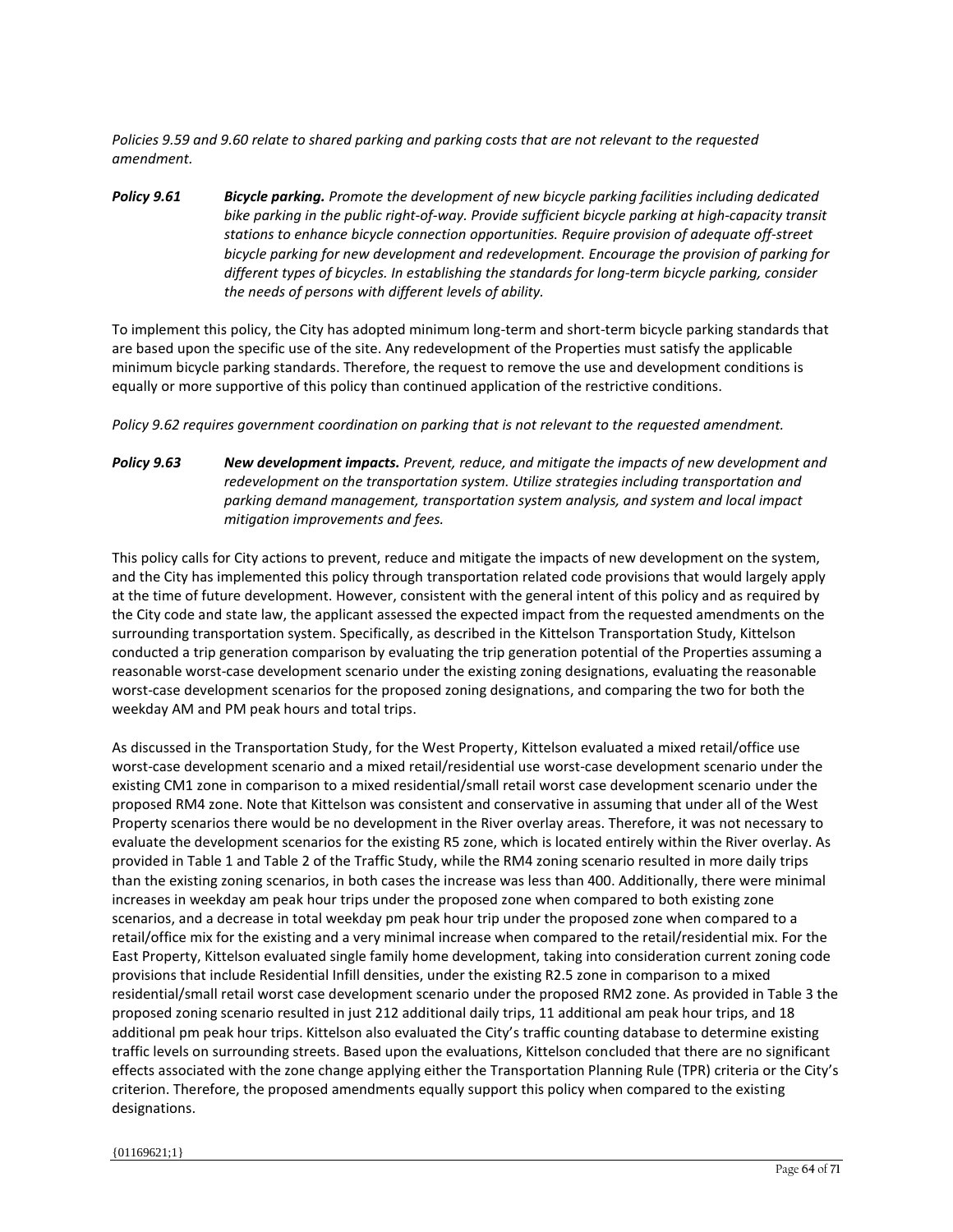*Policies 9.64 through 9.67 are City directives related to transportation education and programs that are not relevant to the requested amendment.*

### **CHAPTER 10: LAND USE DESIGNATIONS AND ZONING**

### **Goals:**

### **Goal 10.A: Land use designations and zoning**

*Effectively and efficiently carry out the goals and policies of the Comprehensive Plan through the land use designations, Zoning Map, and the Zoning Code.*

As demonstrated through this narrative, the requested Comprehensive Plan designations and corresponding zones equally or better support the vast majority of the goals and policies of the Comprehensive Plan. The only exceptions relate to economic policies as a result of the proposed change of the West Property from a commercial focused designation to a residentially focused designation. However, even in that case, the difference in support is narrowed by a number of locational factors and by the fact that small retail uses are permitted in both the RM4 and RM2 zones. In any case, when taking into consideration all relevant policies, on balance, the proposed designations are equally or more supportive of the Comprehensive Plan as a whole than the existing designation in furtherance of this goal and in compliance with the approval criterion at PCC 33.810.0650.A.1.

#### **Policies:**

*Policy 10.1 Land use designations. Apply a land use designation to all land and water within the City's Urban Services Boundary. Apply the designation that best advances the Comprehensive Plan goals and policies. The land use designations are shown on the adopted Land Use Map and on official Zoning Maps.*

The City applied the R5 and MU-N Comprehensive Plan designations to the West Property and the R2.5 Comprehensive Plan designation to the East Property. However, for the collective reasons described above, those designations do no best advance the Comprehensive Plan goals and policies. Instead, and again for the collective reasons set forth above, the MD-U designation best advances the Comprehensive Plan goals and policies when considered as whole for the West Property and the MD-C designation best advances the Comprehensive Plan goals and policies when considered as whole for the East Property.

The description of the MD-U designation in the Comprehensive Plan provides:

[t]his designation is intended for the Central City, Gateway Regional Center, Town Centers, and transit station areas where a residential focus is desired and urban public services including access to high-capacity transit, very frequent bus service, or streetcar service are available or planned. This designation is intended to allow high-density multi-dwelling structures at an urban scale. Maximum density is based on a floor-area-ratio, not on a unit-per-square-foot basis. Minimum density is 43 units an acre. The corresponding zones are RM3 and RM4. This designation is accompanied by the Design overlay zone.

The West Property is not located in the Central City, a Gateway Regional Center, a Town Center, or a transit station area. However, the description does not say that the MD-U designation can only be applied in those areas. As detailed above, there are several locational and situational factors that support the conclusion that the MD-U is the designation that best advances the Comprehensive Plan factors on the West Property. Those factors include, but are not limited to:

• Providing zoning consistent with the property to the north. The West Property is located south of an existing MD-U/RM4 property that also has a significant swath of River overlay and therefore limited redevelopment potential as a standalone development area. Applying a consistent zone across both properties would allow a future developer to coherently design a residential community and streetscape that is governed by a singular zone instead of three different zones. The zoning consistency would reduce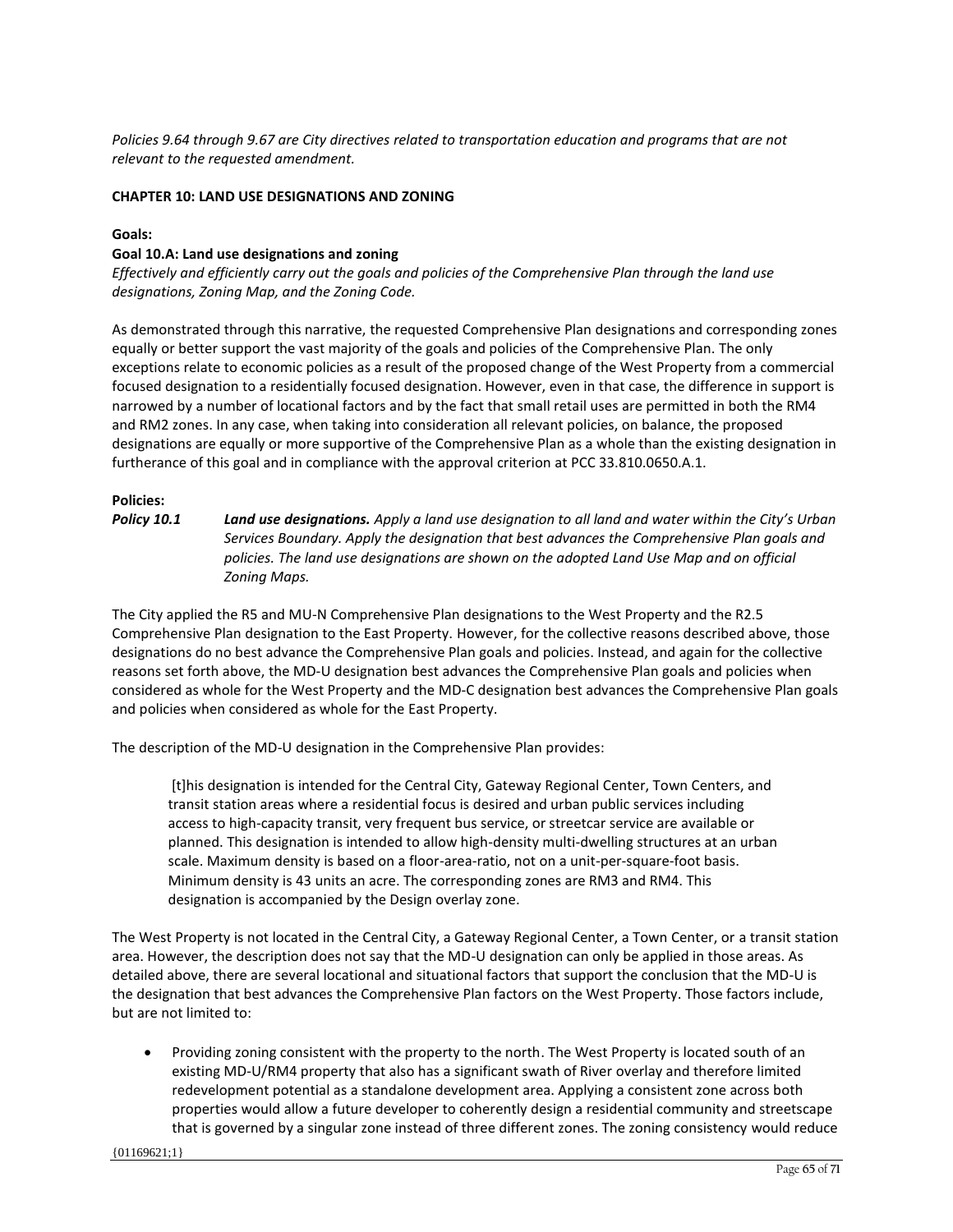development costs, enhance community design, and make the project more financially feasible to deliver housing units across income levels.

- Providing a zone that make it feasible to redevelop the property with needed housing clustered on the upland portion of the property with minimal to no impacts on the sensitive resource area within the River overlay zones. The densities allowed in the RM4 zone are commensurate with the densities that would be allowed under the existing combined CM1/R5 zones if those units were spread across the entirety of the West Property and were not limited by the River overlays.
- The West Property is located at the far northwest edge of the Sellwood-Mooreland neighborhood with RM4 zoning to the north, open space and a small area of R5 to the west, mixed-use commercial designations to the south, and a mix of residential densities across SE Milwaukie to the east. Impact from the additional density permitted in the MD-U designation and corresponding RM4 zone would be minimized by development standards intended to protect nearby single-family zones, including setbacks, stepdown height limits, and landscaping, as well as compliance with design review guidelines that take into consideration the context of surrounding areas.
- The West Property is within easy biking and walking distance of high-capacity transit and has convenient access to bus service. It is also located in a neighborhood in need of additional housing types and affordable housing options.

The description of the MD-C designation in the Comprehensive Plan provides:

This designation allows medium-scale multi-dwelling development. The scale of development is intended to accommodate transit-supportive densities while providing transitions to nearby single-dwelling residential. The designation is intended for areas near, in, and along centers, civic and neighborhood corridors, and transit station areas, where urban public services, generally including complete local street networks and access to frequent transit, are available or planned. Areas within this designation generally do not have development constraints. Maximum density is based on a floor area ratio, not on a units-per-square-foot basis. Minimum density is 30 units per acre. The corresponding zone is RM2.

The East Property is located along a designated Neighborhood Corridor and near a transit station area. It is surrounded by a complete local street network and in close proximity to transit opportunities and other multimodal transportation options. The East Property is currently a surface parking lot and the proposed amendment is consistent with the established zoning pattern as the corresponding RM2 zone is already exists in larger areas and on smaller isolated lots on the east side of SE Milwaukie Avenue and in the immediate vicinity of the East Parcel. For these reasons and for the collective reasons set forth under each relevant goal and policy above, the MD-C is the designation that best advances the Comprehensive Plan factors on the East Property.

For the reasons set forth above, and throughout this narrative, the requested amendments are more supportive of this policy than the existing designations.

*Policy 10.2 Relationship of land use designations to base zones. Apply a base zone to all land and water within the City's urban services boundary. The base zone applied must either be a zone that corresponds to the land use designation or be a zone that does not correspond but is allowed according to Figure 10‐1 — Corresponding and Less‐Intense Zones for Each Plan Map Designation. In some situations, there are long‐term or short‐term obstacles to achieving the level of development intended by the land use designation (e.g., an infrastructure improvement to serve the higher level of development is planned but not yet funded). In these situations, a less intense zone (listed in Figure 10‐1) may be applied. When a land use designation is amended, the zone may also have to be changed to a corresponding zone or a zone that does not correspond but is allowed.*

In compliance with this policy the City applied base zones that corresponded to the Comprehensive Plan designations for the Properties. However, the applicant is requesting changes to the Comprehensive Plan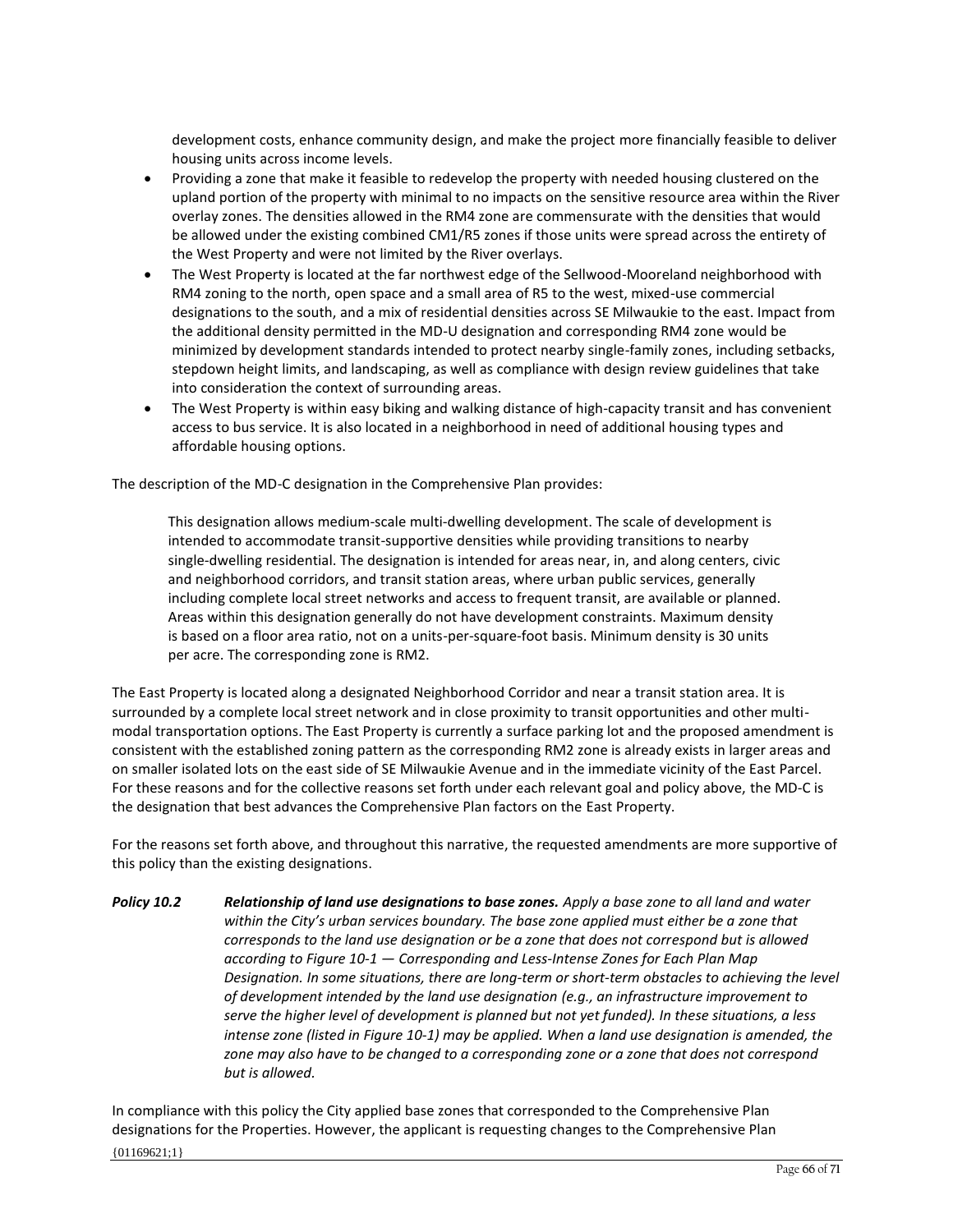designations which in turn require changes to the base zone. As described below and in support of this policy, the proposed base zones for the Properties correspond to the proposed Comprehensive Plan designations.

### *Policy 10.3 Amending the Zoning Map.*

*10.3.a. Amending a base zone may be done legislatively or quasi‐judicially.*

*10.3.b. When amending a base zone quasi‐judicially, the amendment must be to a corresponding zone (see Figure 10‐1 — Corresponding and Allowed Zones for Each Land Use Designation). When a designation has more than one corresponding zone, the most appropriate zone, based on the purpose of the zone and the zoning and general land uses of surrounding lands, will be applied.*

*10.3.c. When amending a base zone legislatively, the amendment may be to a corresponding zone or to a zone that does not correspond but is allowed (see Figure 10‐1 — Corresponding and Allowed Zones for each Land Use Designation for zones that are allowed). A legislative Zoning Map amendment may not be to a zone that is not allowed.*

*10.3.d. An amendment to a base zone consistent with the land use designation must be approved when it is found that current public services are capable of supporting the uses allowed by the zone, or that public services can be made capable by the time the development is complete. The adequacy of services is based on the proposed use and development. If a specific use and development proposal is not submitted, services must be able to support the range of uses and development allowed by the zone. For the purposes of this requirement, services include water supply, sanitary sewage disposal, stormwater management, transportation, school district capacity (where a school facility plan exists), and police and fire protection.*

*10.3.e. An amendment to apply or remove an overlay zone or plan district may be done legislatively or quasi‐judicially, and must be based on a study or plan document that identifies a specific characteristic, situation, or problem that is not adequately addressed by the base zone or other regulations.*

This application includes a quasi-judicial Zoning Map amendment request to apply the RM4 zone to the West Property and the RM2 zone to the East Property, both of which correspond to the respective Comprehensive Plan designations identified above. This policy has been codified through the Zoning Map Amendment approval criteria at PCC 33.855, which are addressed below.

*Policy 10.4 relates to amending the zoning code and is not relevant to the requested amendment.* 

# *33.810.050.A Approval Criteria (for Quasi-judicial Comprehensive Plan Map Amendment)(continued)*

*2. The requested change is consistent with Statewide Land Use Planning Goals;*

As discussed above, in the findings for 33.810.050.A.1, the requested amendments are consistent with applicable Statewide Planning Goals. Therefore, this criterion is met.

*3. In order to prevent the displacement of industrial and employment uses and preserve land primarily for these uses, the following criteria must be met when the requested amendment is from an Industrial Sanctuary or Mixed Employment Comprehensive Plan Map designation:*

The Properties are not located in an Industrial Sanctuary or in a Mixed Employment Comprehensive Plan Map designation. Therefore, the criteria under this subsection are not applicable to the requested amendments.

### *33.855.50 Approval Criteria for Base Zone Changes*

*An amendment to the base zone designation on the Official Zoning Maps will be approved (either quasi-judicial or legislative) if the review body finds that the applicant has shown that all of the following approval criteria are met:*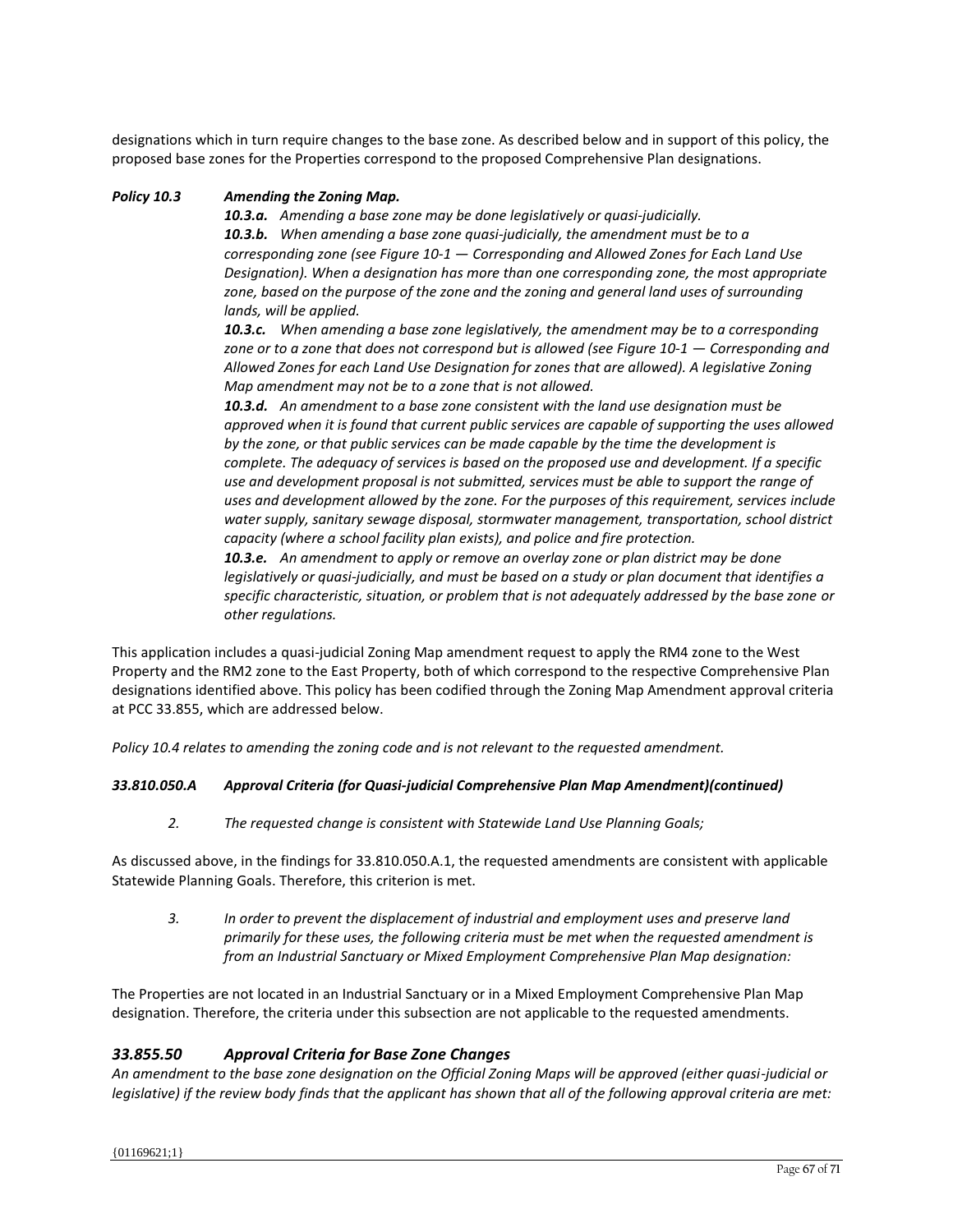*A. Compliance with the Comprehensive Plan Map. The zone change is to a corresponding zone of the Comprehensive Plan Map. When the Comprehensive Plan Map designation has more than one corresponding zone, it must be shown that the proposed zone is the most appropriate, taking into consideration the purposes or characteristics of each zone and the zoning pattern of surrounding land.*

The MD-U Comprehensive Plan designation proposed for the West Property has two corresponding zones, RM3 and RM4. Pursuant to PCC 33.120.030.C, the RM3 zone has the following characteristics:

> The RM3 zone is a medium to high density multi-dwelling zone applied near the Central City, and in centers, station areas, and along civic corridors that are served by frequent transit and are close to commercial services. It is intended for compact, urban development with a high percentage of building coverage and a strong building orientation to the pedestrian environment of streets. This zone is intended for areas where the established residential character includes landscaped front setbacks. Allowed housing is characterized by mid-rise buildings up to six stories tall. The Design overlay zone is applied to this zone.

Pursuant to PCC 33.120.030.C, the RM4 zone has the following characteristics:

The RM4 zone is a high density, urban-scale multi-dwelling zone applied near the Central City, and in town centers, station areas, and along civic corridors that are served by frequent transit and are close to commercial services. It is intended to be an intensely urban zone with a high percentage of building coverage and a strong building orientation to the pedestrian environment of streets, with buildings located close to sidewalks with little or no front setback. This is a mid-rise to high-rise zone with buildings of up to seven or more stories. The Design overlay zone is applied to this zone.

As discussed above, the property directly north of the West Property is zoned RM4. The consistency in zoning would facilitate redevelopment of a coherently designed residential community and streetscape governed by a singular zone. In contrast there is no RM3 zoning in the vicinity of the West Property. For this reason and for others described under Comprehensive Plan Policy 10.1, the RM4 zone is the most appropriate taking into consideration zoning pattern. The West Property is also near both the SE 17<sup>th</sup> and Holgate station area and the Sellwood-Mooreland center, and the strong building orientation to the street is appropriate for the West Property given the large area of River overlay zones that occupy the western and central portion of the West Property. For these reasons and other set forth in the Comprehensive Plan section of the narrative above, the proposed RM4 zone is the most appropriate zone for the West Property.

The only corresponding zone for the MD-C Comprehensive Plan designation proposed for the East Property is the RM2 zone.

For these reasons, the requested zone changes meet this approval criterion.

### *B. Adequate public services.*

- *1. Adequacy of services applies only to the specific zone change site.*
- *2. Adequacy of services is determined based on performance standards established by the service bureaus. The burden of proof is on the applicant to provide the necessary analysis. Factors to consider include the projected service demands of the site, the ability of the existing and proposed public services to accommodate those demand numbers, and the characteristics of the site and development proposal, if any.*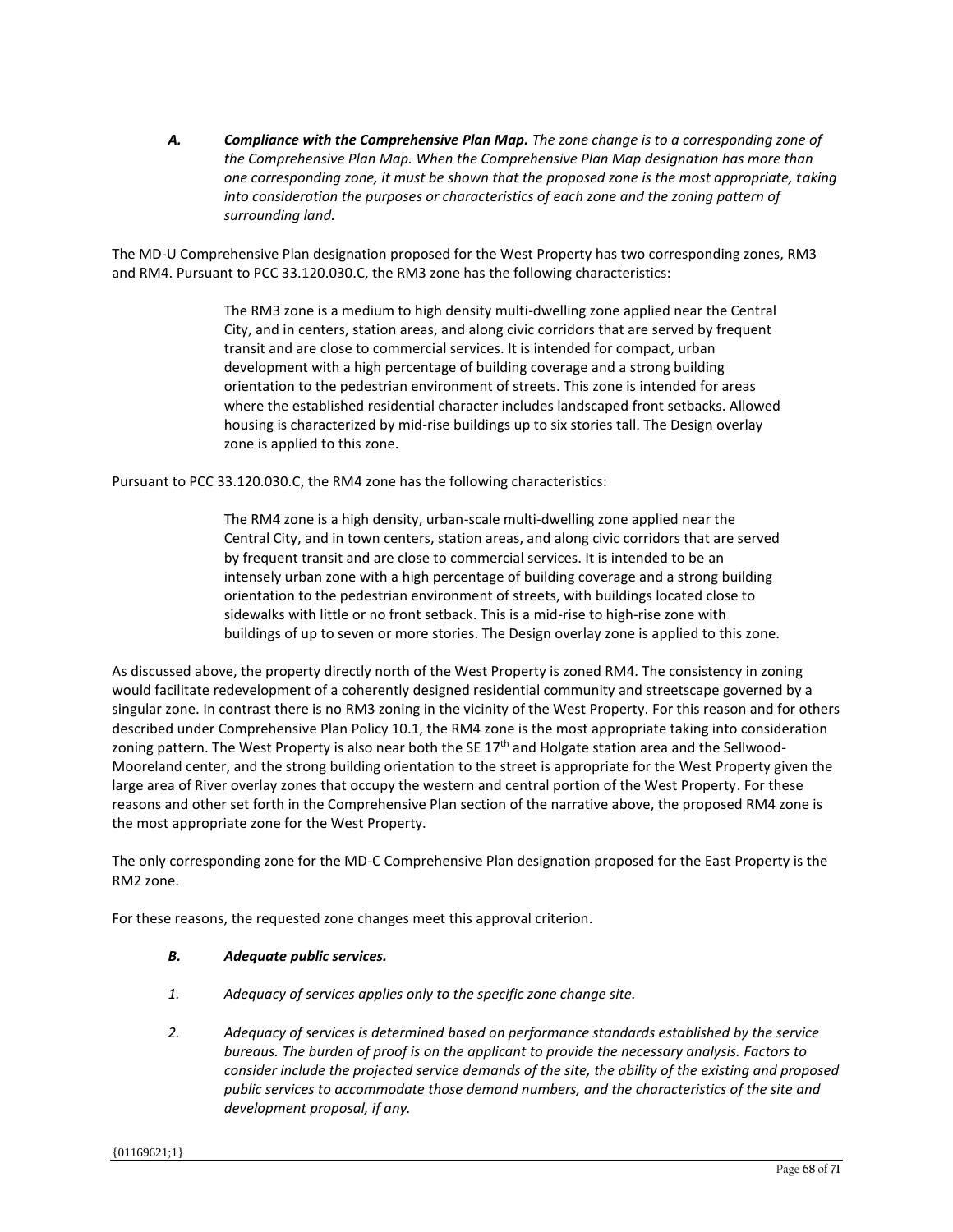# *a. Public services for water supply, and capacity, and police and fire protection are capable of supporting the uses allowed by the zone or will be capable by the time development is complete.*

The Water Bureau confirmed that water is available to the Properties from a 10-inch cast iron water main in SE Milwaukie Avenue and a 6-inch cast iron water main in SE Ellis Street. The static water pressure is estimated at 64 to 80 psi at 95 feet in elevation. These existing water sources provide sufficient supply and capacity, and are capable of supporting the uses allowed in the RM4 and RM2 zones. The Properties are currently served through four separate meters and services. Service needs for specific development proposed in the future will be evaluated at the time of permit review.

The Fire Bureau provided no objections to the requested amendment, but noted that future development would be required to comply with applicable Fire Code requirements at the time of building permit review, including but not limited to, testing of flows and pressure at nearby fire hydrant locations. An existing fire hydrant is located at the southeast corner of the West Property, directly across SE Milwaukie from the East Property. Another fire hydrant is currently located at the southeast corner of the intersection of SE Milwaukie Avenue and SE Harold Street, across SE Milwaukie from the northern portion of the West Property. The nearest fire station is located approximately 1 mile away at 2235 SE Bybee Boulevard. The Properties are served by the Central Precinct of the Portland Police Bureau. The need for police services at the Properties would remain similar under both the existing CM1 and single-family residential designations and the proposed multi-family residential designations. Therefore, fire and police protection are capable of supporting the uses allowed in both the RM4 and RM2 zones.

For these reasons, the requested zone changes meet this approval criterion.

*b. Proposed sanitary waste disposal and stormwater disposal systems are or will be made acceptable to the Bureau of Environmental Services. Performance standards must be applied to the specific site design. Limitations on development level, mitigation measures or discharge restrictions may be necessary in order to assure these services are adequate.*

There is a public 20-inch vitrified clay combined sewer in SE Milwaukie Avenue and an 8-inch concrete combined sewer in SE Ellis Street west of SE Milwaukie Avenue. Development is not proposed at this time, but future development will be connected to the existing sanitary system at the time of development through either existing laterals or through new connections depending on development needs.

The applicant understands that the modeling conducted by BES did not identify an issue with the acceptability of sanitary waste disposal, but did reveal that the combined sewers do not have capacity to take additional stormwater flow in addition to sewer flows. However, the attached Drainage Report prepared by DOWL confirms that on-site infiltration that satisfies the BES Stormwater Management Manual is feasible. The report addresses both the West Property (Basin 1) and the East Property (Basin 2) and indicates that future projects on the Properties would be designed under Hierarchy Category 2. The report makes an overly conservative assumption that 25% of the site area would be developed as surface parking lot with over 50 stalls generating more than 1,000 trips per day, thus requiring stormwater planters for treatment prior to discharge to a drywell. As noted, at the time of development drywell placement would be coordinated with a geotechnical engineer and structural engineer to ensure slope stability, particularly on the West Property.

For these reasons the sanitary waste disposal and stormwater disposal systems will be made acceptable to BES, and this criterion is met.

*c. Public services for transportation system facilities are capable of supporting the uses allowed by the zone or will be capable by the time development is complete. Transportation capacity must be capable of supporting the uses allowed by the zone by the time development is complete, and in the planning period defined by the Oregon Transportation Rule, which is 20 years from the date the Transportation System Plan was adopted. Limitations on development level or mitigation measures may be necessary in order to assure transportation services are adequate.*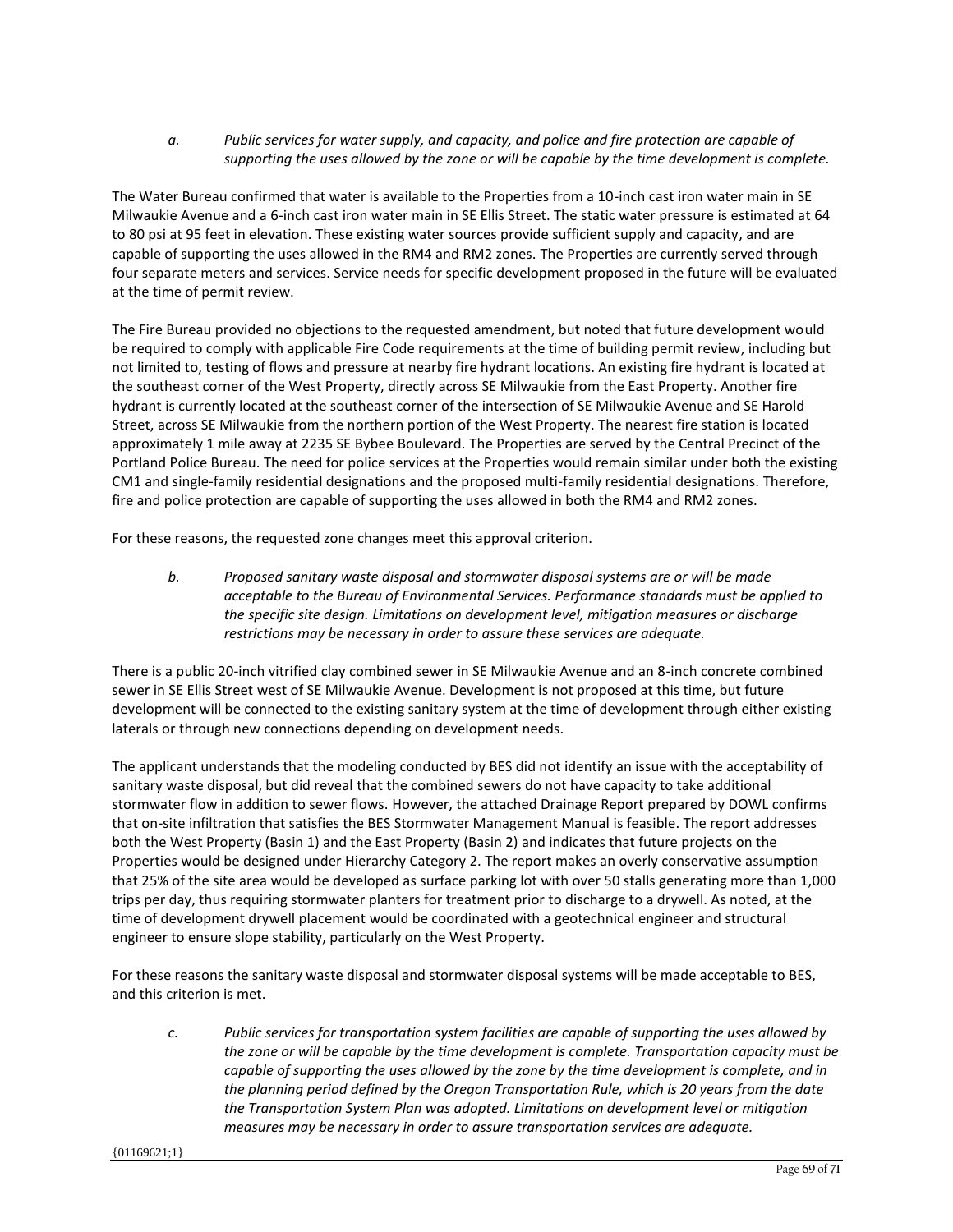The Kittelson Transportation Study attached as Exhibit C confirms that the transportation system facilities are currently capable of supporting the uses allowed by the RM4 and RM2 zones. Kittelson conducted a trip generation comparison by evaluating the trip generation potential of the Properties assuming a reasonable worstcase development scenario under the existing zoning designations, evaluating the reasonable worst-case development scenarios for the proposed zoning designations, and comparing the two for both the weekday AM and PM peak hours and total trips.

As discussed in the Transportation Study, for the West Property, Kittelson evaluated a mixed retail/office use worst-case development scenario and a mixed retail/residential use worst-case development scenario under the existing CM1 zone in comparison to a mixed residential/small retail worst case development scenario under the proposed RM4 zone. Note that Kittelson was consistent and conservative in assuming that under all of the West Property scenarios there would be no development in the River overlay areas. Therefore, it was not necessary to evaluate the development scenarios for the existing R5 zone, which is located entirely within the River overlay. As provided in Table 1 and Table 2 of the Traffic Study, while the RM4 zoning scenario resulted in more daily trips than the existing zoning scenarios, in both cases the increase was less than 400. Additionally, there were minimal increases in weekday am peak hour trips under the proposed zone when compared to both existing zone scenarios, and a decrease in total weekday pm peak hour trip under the proposed zone when compared to a retail/office mix for the existing and a very minimal increase when compared to the retail/residential mix. For the East Property, Kittelson evaluated single family home development, taking into consideration current zoning code provisions that include Residential Infill densities, under the existing R2.5 zone in comparison to a mixed residential/small retail worst case development scenario under the proposed RM2 zone. As provided in Table 3 the proposed zoning scenario resulted in just 212 additional daily trips, 11 additional am peak hour trips, and 18 additional pm peak hour trips. Kittelson also evaluated the City's traffic counting database to determine existing traffic levels on surrounding streets. Based upon the evaluations, Kittelson concluded that there are no significant effects on the transportation system associated with the zone change. The evaluation of the effects satisfies both this approval criterion and the state's Transportation Planning Rule.

The Kittelson Transportation Study also evaluates the impacts of the proposed zone changes on the other transportation system facilities in addition to the vehicle trip analysis, including the transit network, the bicycle network, and the pedestrian network, and evaluates impacts on TSP projects. As detailed in the Transportation, in each instance, Kittelson concluded that the public services for each element of the transportation system are capable of supporting the uses allowed in the RM4 and RM2 zones.

For these reasons, and as further detailed in the Transportation Study, the requested zone changes meet this approval criterion.

*d. The school district within which the site is located has adequate enrollment capacity to accommodate any projected increase in student population over the number that would result from*  development in the existing zone. This criterion applies only to sites that are within a school district that *has an adopted school facility plan that has been acknowledged by the City of Portland.*

The Properties are located in the Portland Public School District. Portland Public has not yet adopted a school facility plan that has been acknowledged by the City of Portland. Therefore, this criterion is not applicable.

*3. Services to a site that is requesting rezoning to IR Institutional Residential, will be considered adequate if the development proposed is mitigated through an approved impact mitigation plan or conditional use master plan for the institution.*

This application does not include a request to rezone the Properties to the IR zone. Therefore, this criterion is not applicable.

*C. When the requested zone is IR, Institutional Residential. In addition to the criteria listed in subsections A. and B. of this Section, a site being rezoned to IR, Institutional Residential must be under the*